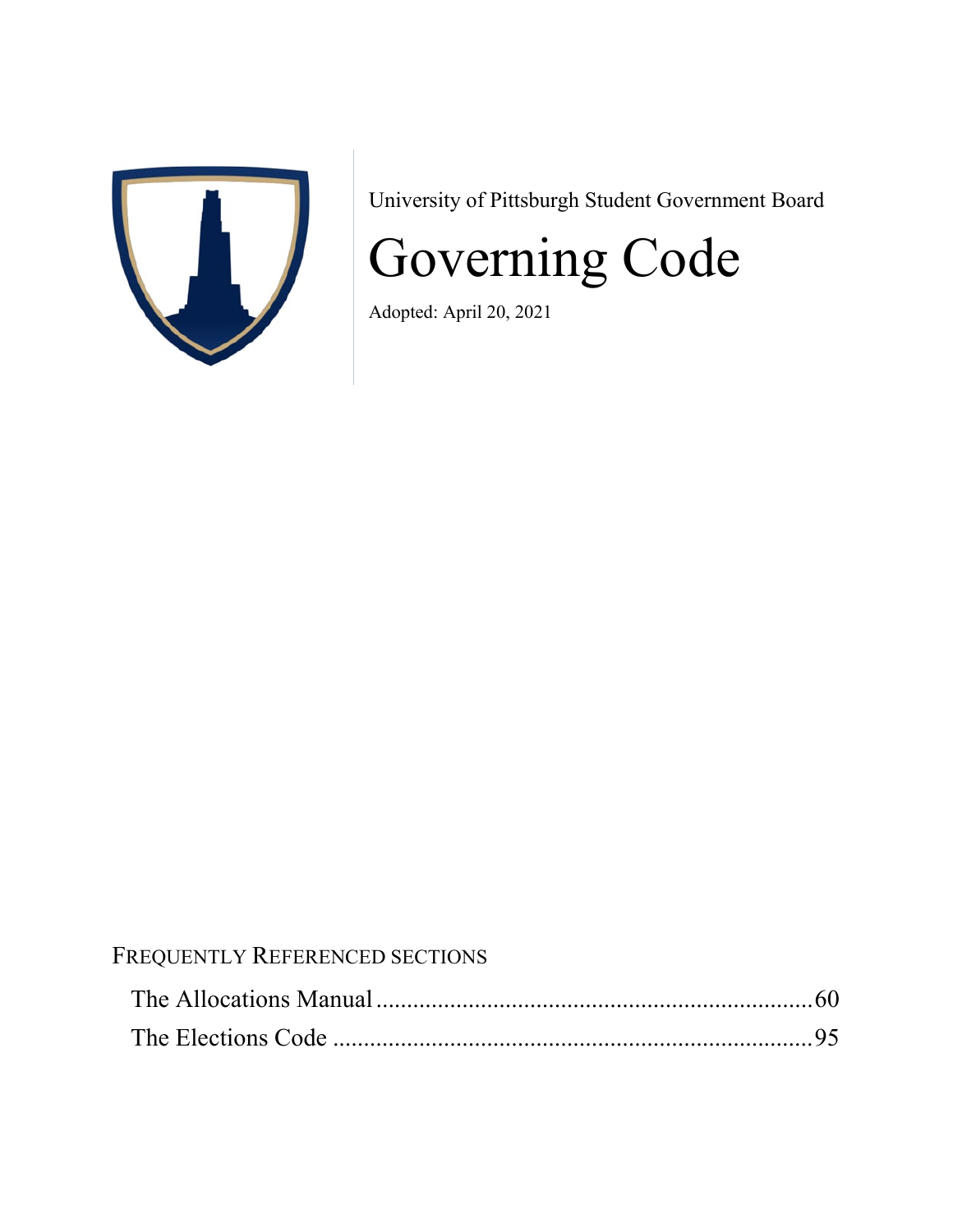# **Table of Contents**

| April 20, 2021 | $SGB$ Governing Code   2 |
|----------------|--------------------------|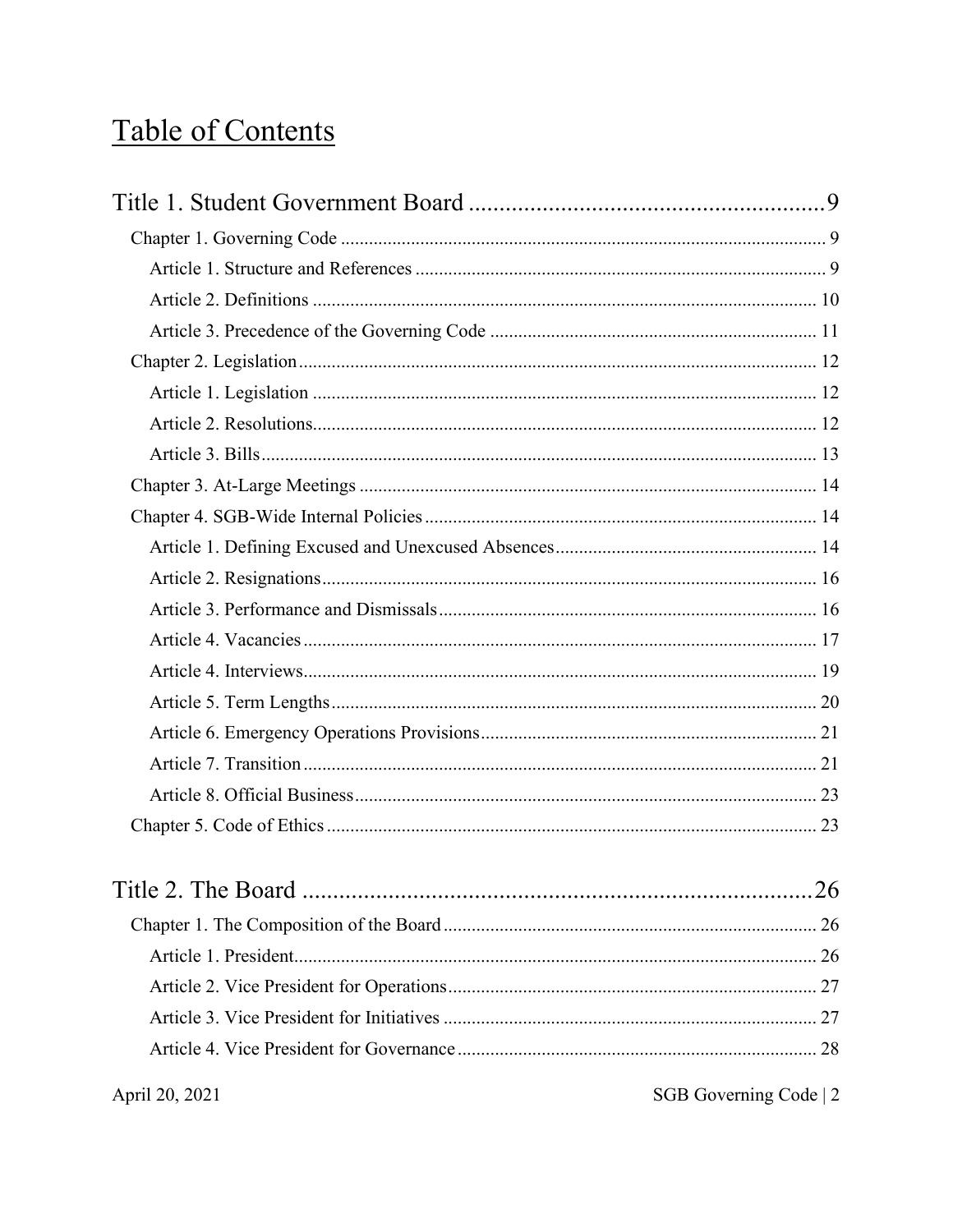| 3   SGB Governing Code | April 20, 2021 |
|------------------------|----------------|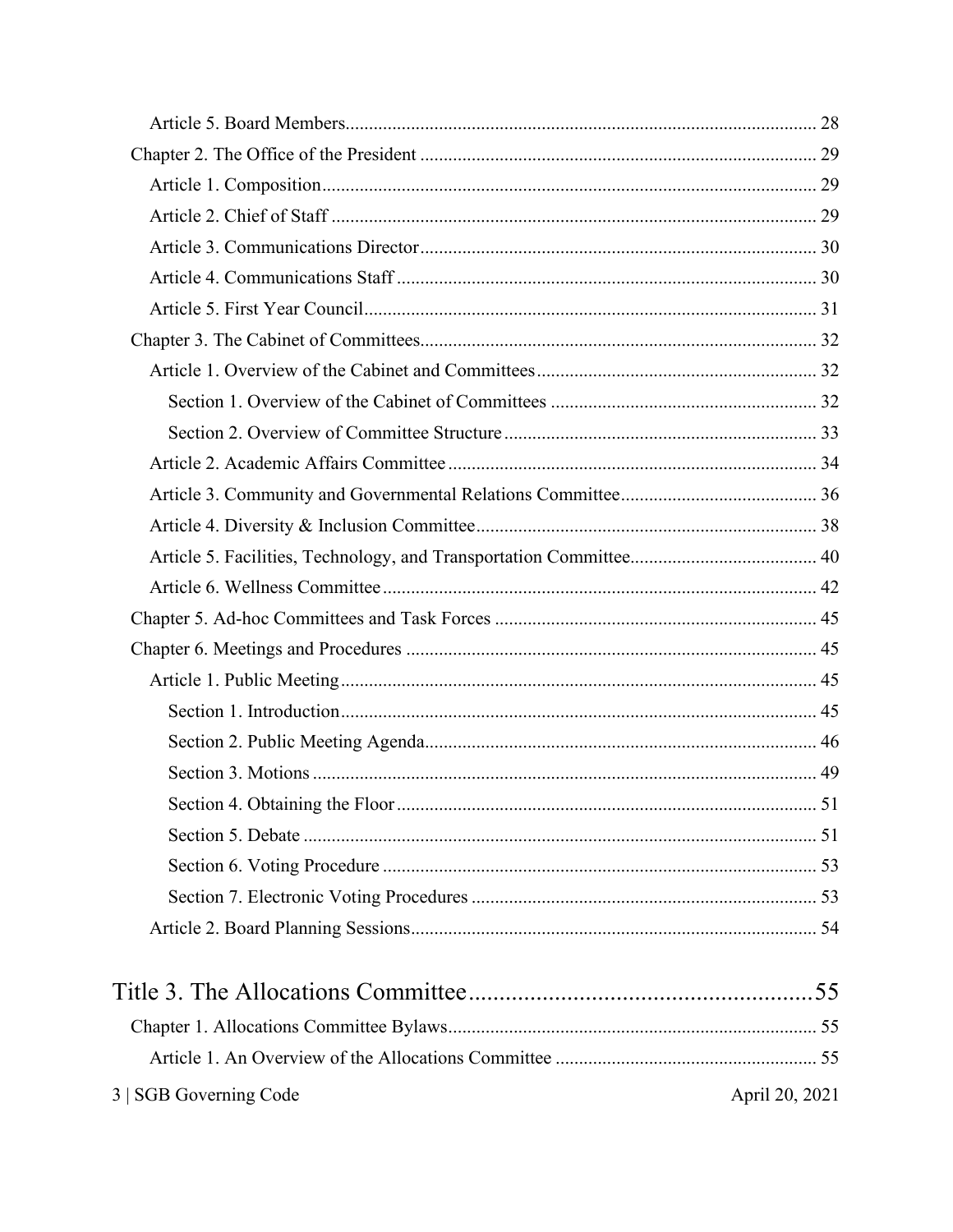| Article 3. Selection of the Allocations Chair, Vice Chair, and Committee Members 58 |  |
|-------------------------------------------------------------------------------------|--|
|                                                                                     |  |
|                                                                                     |  |
|                                                                                     |  |
|                                                                                     |  |
|                                                                                     |  |
|                                                                                     |  |
|                                                                                     |  |
|                                                                                     |  |
|                                                                                     |  |
|                                                                                     |  |
|                                                                                     |  |
|                                                                                     |  |
|                                                                                     |  |
|                                                                                     |  |
|                                                                                     |  |
|                                                                                     |  |
|                                                                                     |  |
|                                                                                     |  |
| Section 7. Arbitration of Disputes Regarding SGB Funding Decisions 71               |  |
|                                                                                     |  |
|                                                                                     |  |
|                                                                                     |  |
|                                                                                     |  |
|                                                                                     |  |
| Article 4. Policies for Student Organizations Which Receive Funding 83              |  |
|                                                                                     |  |
| April 20, 2021<br>SGB Governing Code   4                                            |  |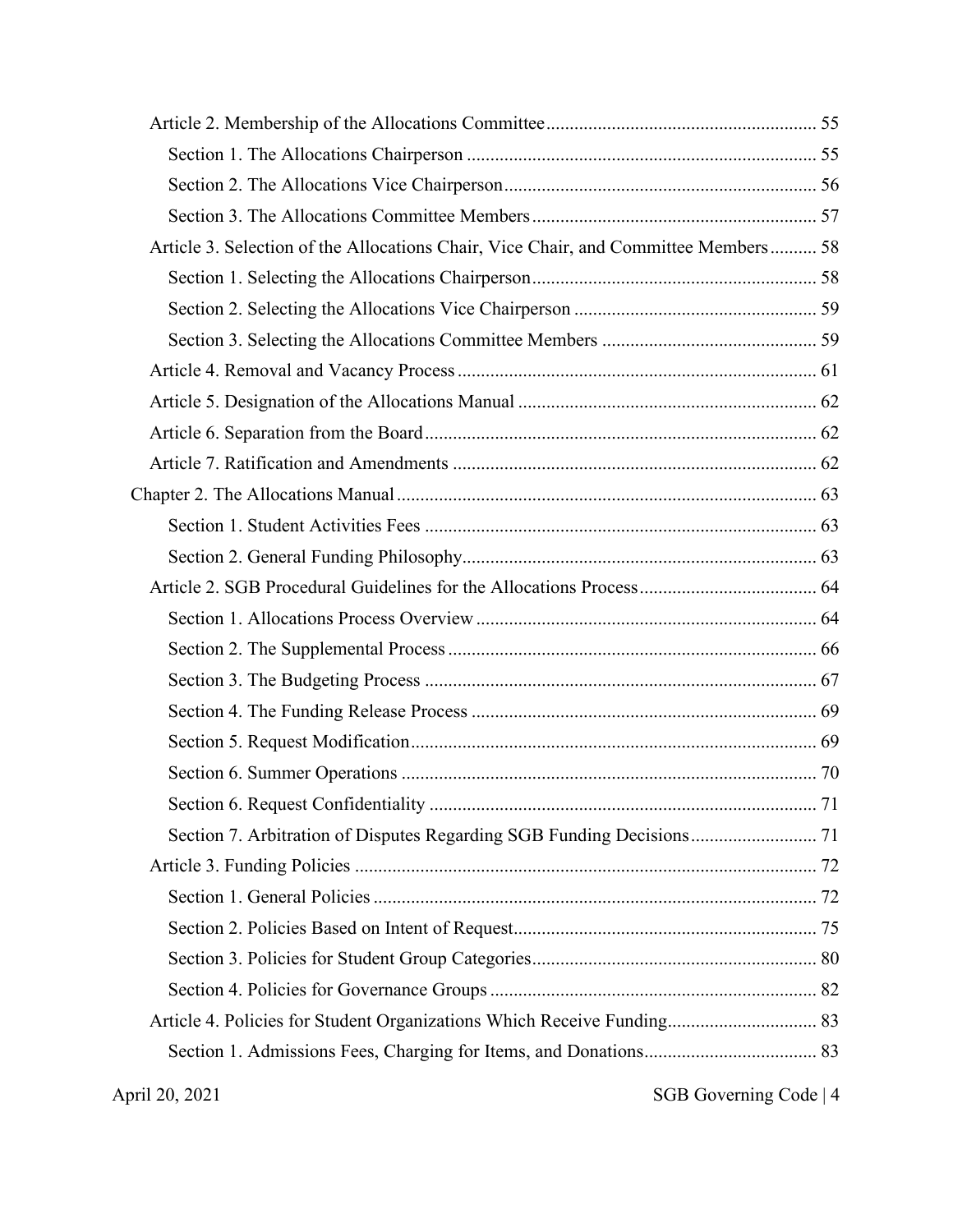| 5   SGB Governing Code | April 20, 2021 |
|------------------------|----------------|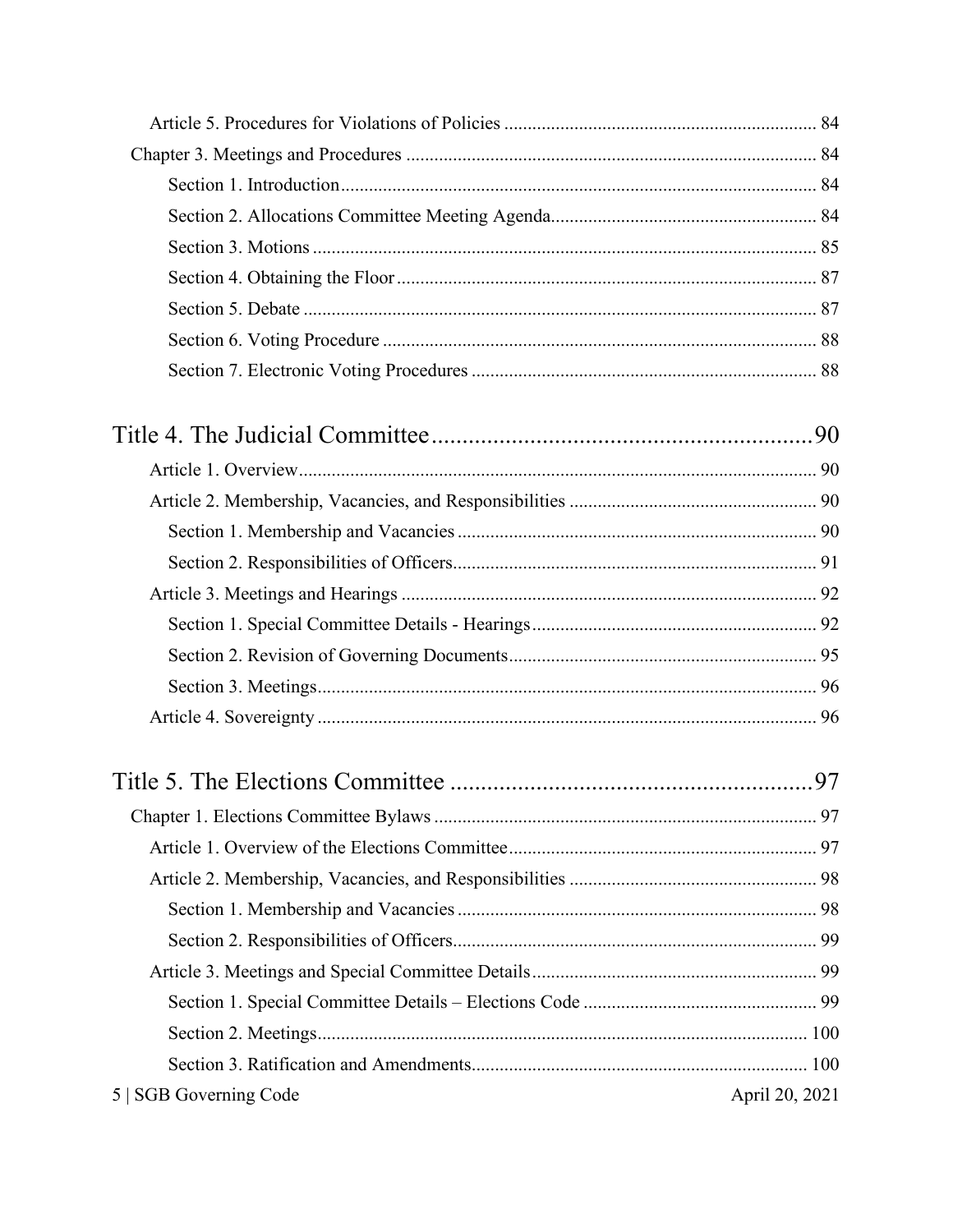| Article 3. Certification and Qualifications of Candidates and their Campaigns 103 |  |
|-----------------------------------------------------------------------------------|--|
|                                                                                   |  |
|                                                                                   |  |
|                                                                                   |  |
|                                                                                   |  |
|                                                                                   |  |
|                                                                                   |  |
|                                                                                   |  |
|                                                                                   |  |
|                                                                                   |  |
|                                                                                   |  |
|                                                                                   |  |
|                                                                                   |  |
|                                                                                   |  |
|                                                                                   |  |
|                                                                                   |  |
|                                                                                   |  |
|                                                                                   |  |
|                                                                                   |  |
|                                                                                   |  |
|                                                                                   |  |
|                                                                                   |  |
|                                                                                   |  |
|                                                                                   |  |
|                                                                                   |  |

SGB Governing Code | 6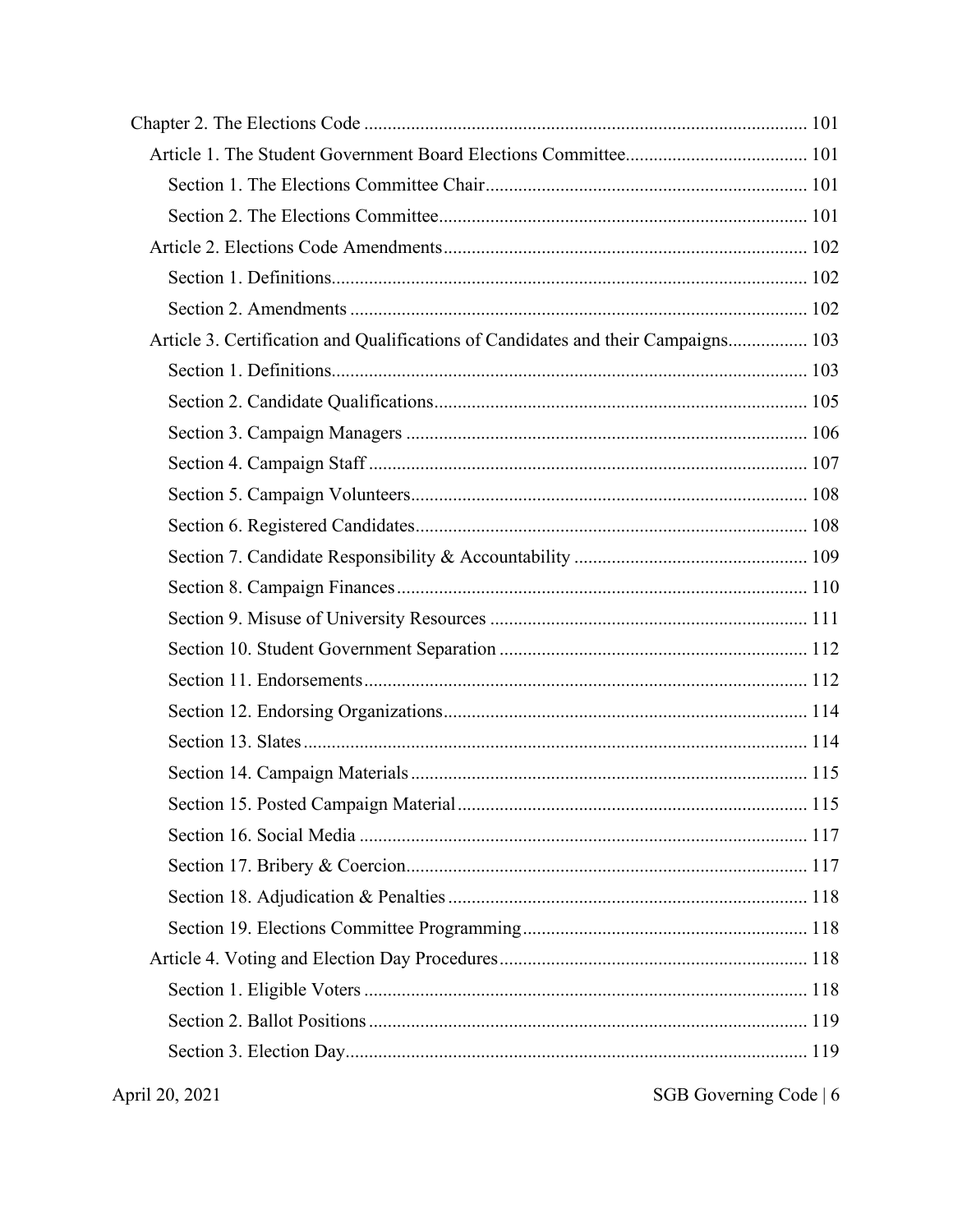| 7   SGB Governing Code | April 20, 2021 |
|------------------------|----------------|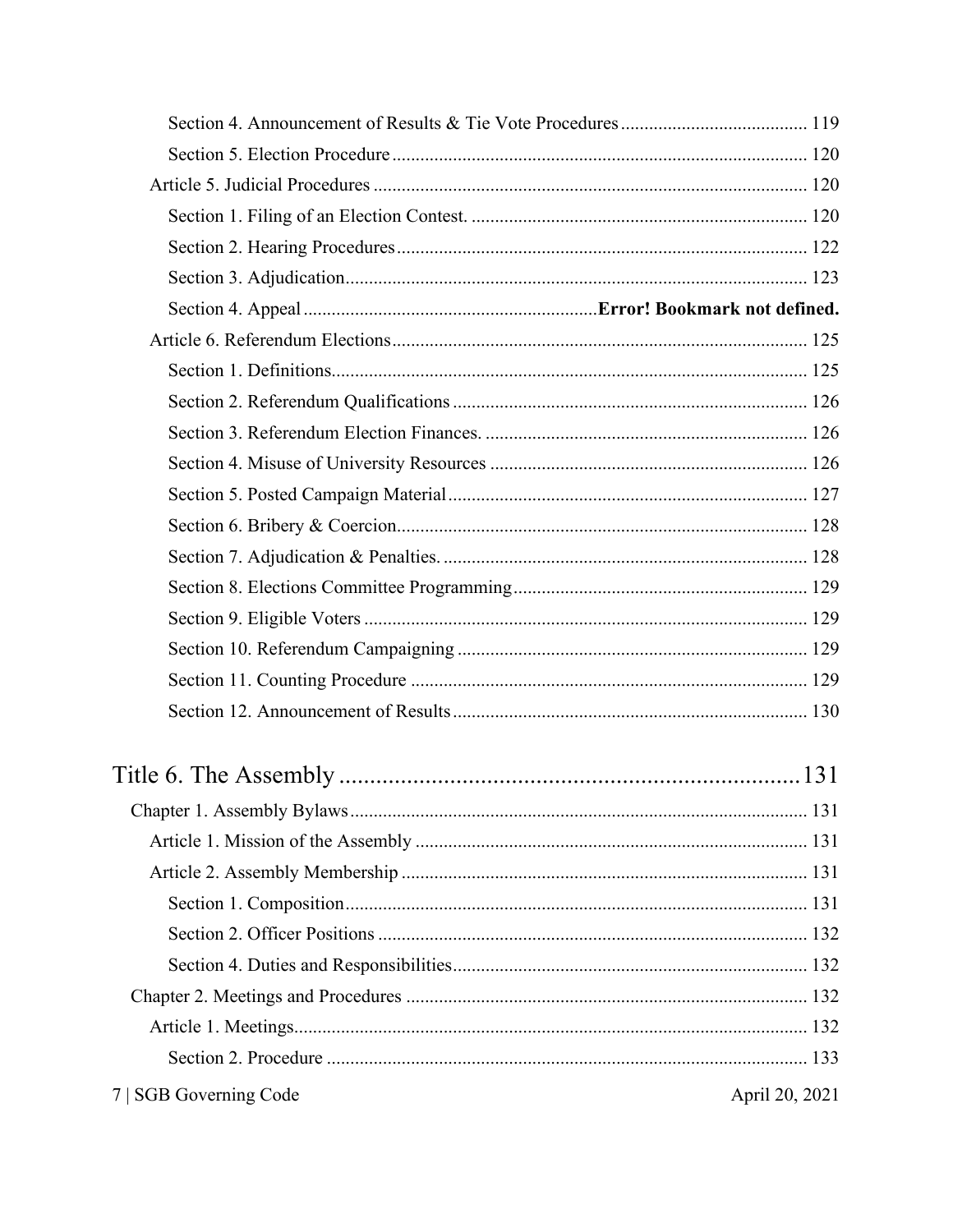| $\sim$ 1 $\sim$ 1 $\sim$ 1 $\sim$ 1 $\sim$ 1 | . |
|----------------------------------------------|---|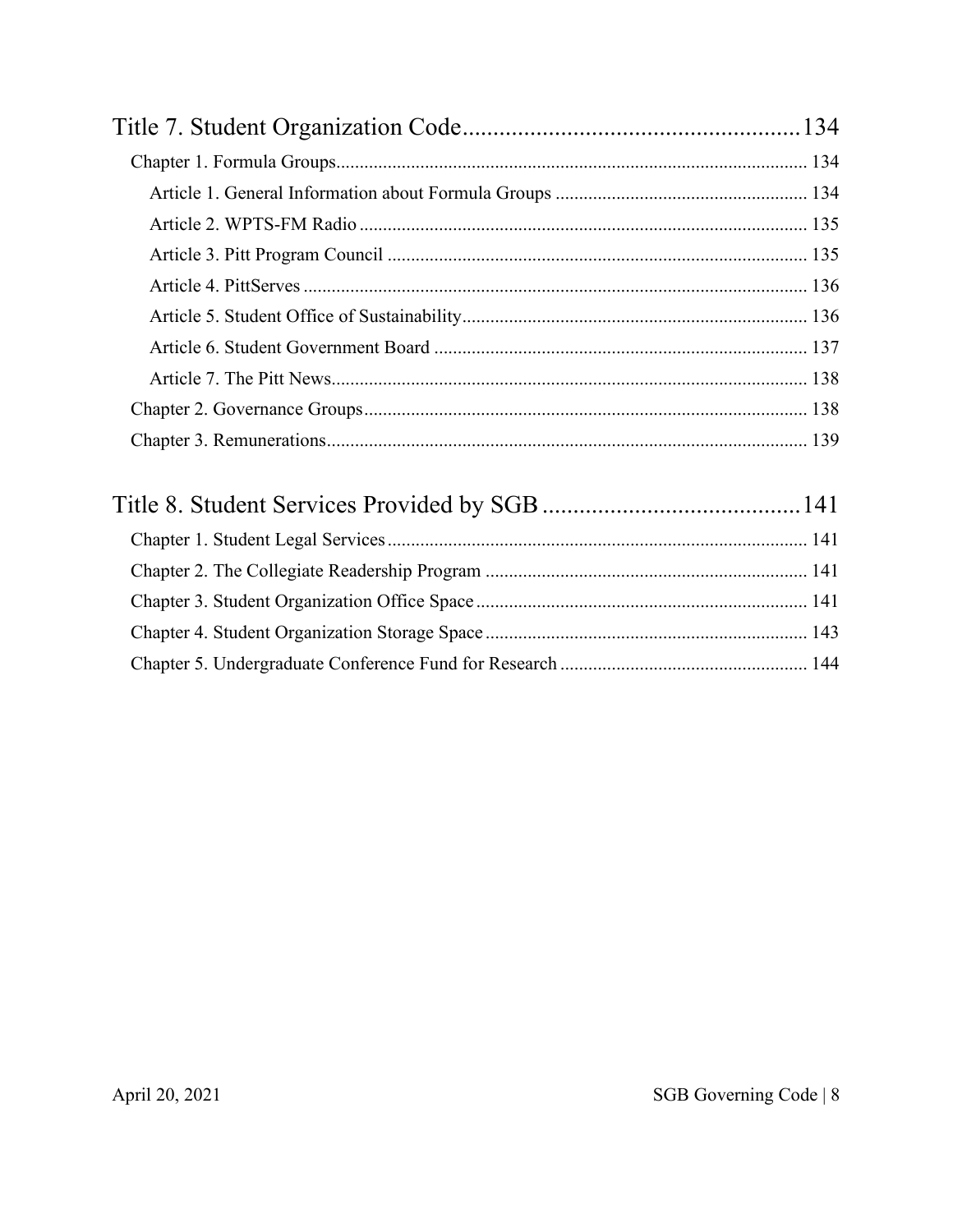# <span id="page-8-0"></span>TITLE 1. STUDENT GOVERNMENT BOARD

# <span id="page-8-1"></span>**Chapter 1. Governing Code**

#### <span id="page-8-2"></span>**Article 1. Structure and References**

#### *Item 1. Definition of the Governing Code*

A. The Governing Code is the set of laws ratified by the various entities of Student Government Board to govern its operations and procedures.

#### *Item 2. Structure of the Governing Code*

- A. The Governing Code shall be organized in eight Titles composed of varying levels of organizing names: Chapters, Articles, Sections, and Items. Items may be composed of Sub-Items which are "upper-case" lists.
- B. Every policy must be organized under a Title and an Item, but does not necessarily have to be organized under a Chapter, Article, or Section. The levels of organizing names used in each Title depends on the amount of detail needed in the Title.

#### *Item 3. Summary of the Governing Code*

- A. Title 1. Student Government Board. Title 1 of the Governing Code shall contain information regarding Student Government Board as a whole, detailing the complexities of interactions between the different functioning units of the governing body.
- B. Title 2. The Board. Title 2 of the Governing Code shall include all information regarding the Board, including the Office of the President, individual Board Members, non-standing committees belonging to the Cabinet, Board meeting procedures, and other functions of the Board.
- C. Title 3. The Allocations Committee. Title 3 of the Governing Code shall contain all information regarding the Allocations Committee, which is responsible for overseeing the distribution of the Student Activities Fund.
- D. Title 4. The Judicial Committee. Title 4 of the Governing Code shall contain all information regarding the structure, hearing procedures, and operations of the Judicial Committee.
- E. Title 5. The Elections Committee. Title 5 of the Governing Code shall contain all information regarding the structure, hearing procedures, and operations of the Elections Committee.
- F. Title 6. The Assembly. Title 6 of the Governing Code shall contain all information regarding the Assembly, which serves a representative advisory body to the Board.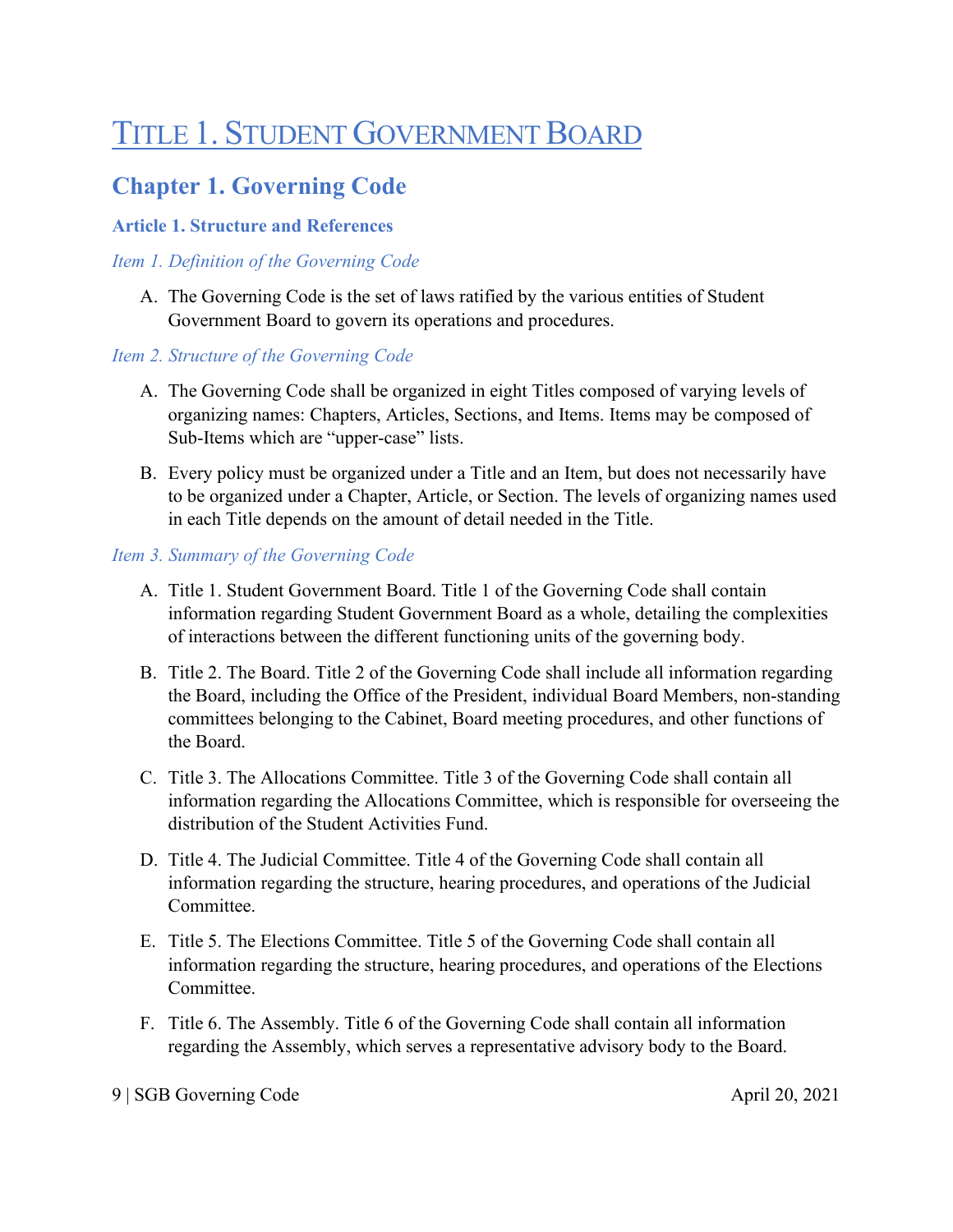- G. Title 7. Student Organization Code. Title 7 of the Governing Code contains all policies and procedures besides the Allocations Manual related to the role of SGB in the governance of student organizations.
- H. Title 8. Student Services Provided by Student Government Board. Title 8 of the Governing Code contains all policies and procedures regarding the operations of services provided by SGB.
- I. Appendix of Documents and Reports. The appendix shall include all scheduled reports and official published documents.

#### *Item 4. Referencing the Governing Code*

- A. Each Item in the Governing Code shall be able to be completely referenced by its corresponding Item Number.
- B. Each Item Number shall be constructed using the following format: "Item [Title #].[Chapter #].[Article #].[Section #].[Item # in Section]" (i.e., a hypothetical "Title 3, Chapter 2, Article 1, Section 2, Item 3" shall be referenced as Item 3.2.1.2.3).
- C. When an Item does not belong to a more general organizing name (i.e., an Item belongs to a Chapter but no Section), a zero shall be used as a placeholder (i.e., a hypothetical Title 5, Chapter 3, Item 2 shall be referenced as Item 5.3.0.0.2).

#### *Item 5. Stylistic Rules of the Governing Code*

A. The Governing Code shall be formatted consistently as determined by the President.

#### <span id="page-9-0"></span>**Article 2. Definitions**

#### *Item 1. Office Hours*

- A. Office hours are designated times between the hours of 9 a.m. and 8 p.m.
- B. All changes to office hours shall be made in writing to the individual's direct supervisor.
- C. All members of Student Government Board compensated in the form of a stipend are required to hold office hours.
- D. Unless otherwise provided, office hours shall be held in the SGB office.
	- 1. Under exceptional circumstances, the President or direct supervisor may authorize individuals to conduct office hours in an alternate location or remotely.

#### *Item 2. Undue Influence*

- A. The Constitution prohibits the Board from exerting "undue influence on the business of … Standing Committees."
- B. To be considered undue influence, it must be demonstrated that the Board:

April 20, 2021 SGB Governing Code | 10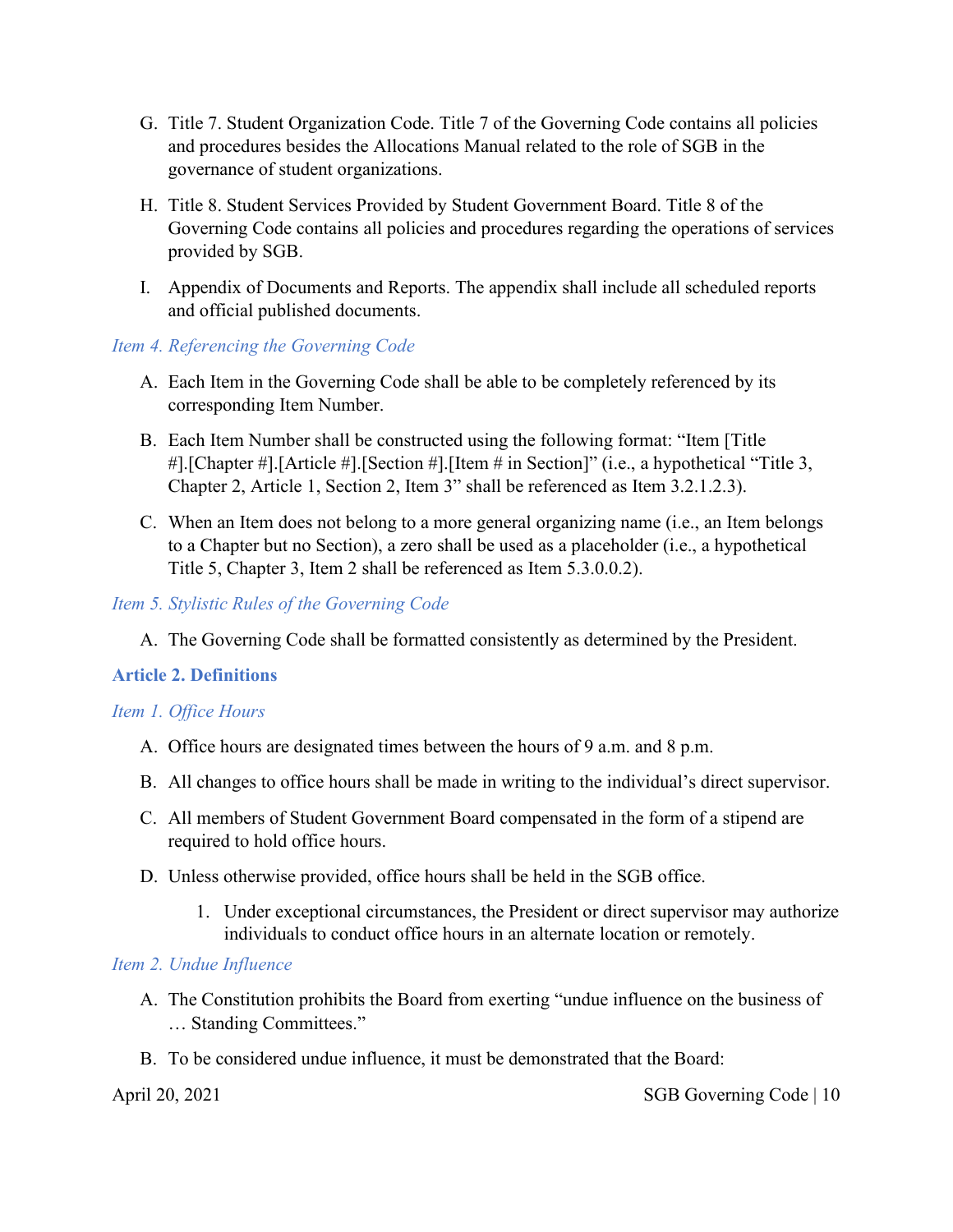- 1. Acted outside of its responsibility to prescribe duties to the Committee Chair or Committee, or
- 2. Attempted to coerce the Committee to violate some part of the Governing Code
- C. Cases where the Board is examining the performance of a Chair who may be violating the Constitution or any part of the Governing Code is specifically not considered undue influence.

#### *Item 3. Direct Supervisor*

- A. The President shall be the direct supervisor for all Board Members and members of the Office of the President.
- B. The Vice President for Operations shall be the direct supervisor for all Standing Committee Chairs.
- C. The Vice President for Initiatives shall be the direct supervisor for all Conditional Committee Chairs.
- D. The Vice President for Governance shall be the direct supervisor for all members of the Assembly and any members of Ad-hoc Committees or Task Forces who are not otherwise assigned a direct supervisor.
- E. For each Standing Committee, the Standing Committee Chair shall be the direct supervisor for their respective Standing Committee Members.
- F. For each Conditional Committee, the Conditional Committee Chair shall be the direct supervisor for their respective Conditional Committee Members.

#### <span id="page-10-0"></span>**Article 3. Precedence of the Governing Code**

#### *Item 1. Supremacy of the Titles*

- A. The information contained in Title 1 of the Governing Code shall specifically take precedence and have supremacy over all other Titles.
- B. Each preceding Title shall take precedence and have supremacy over each successive Title.

#### *Item 2. Germaneness*

- A. Each Item shall be germane to the Section, Article, Chapter, and Title to which it belongs.
- B. The Judicial Committee shall be responsible for the germaneness of any changes made through bills.
- C. Questions of germaneness shall be addressed through a formal hearing conducted by the Judicial Committee.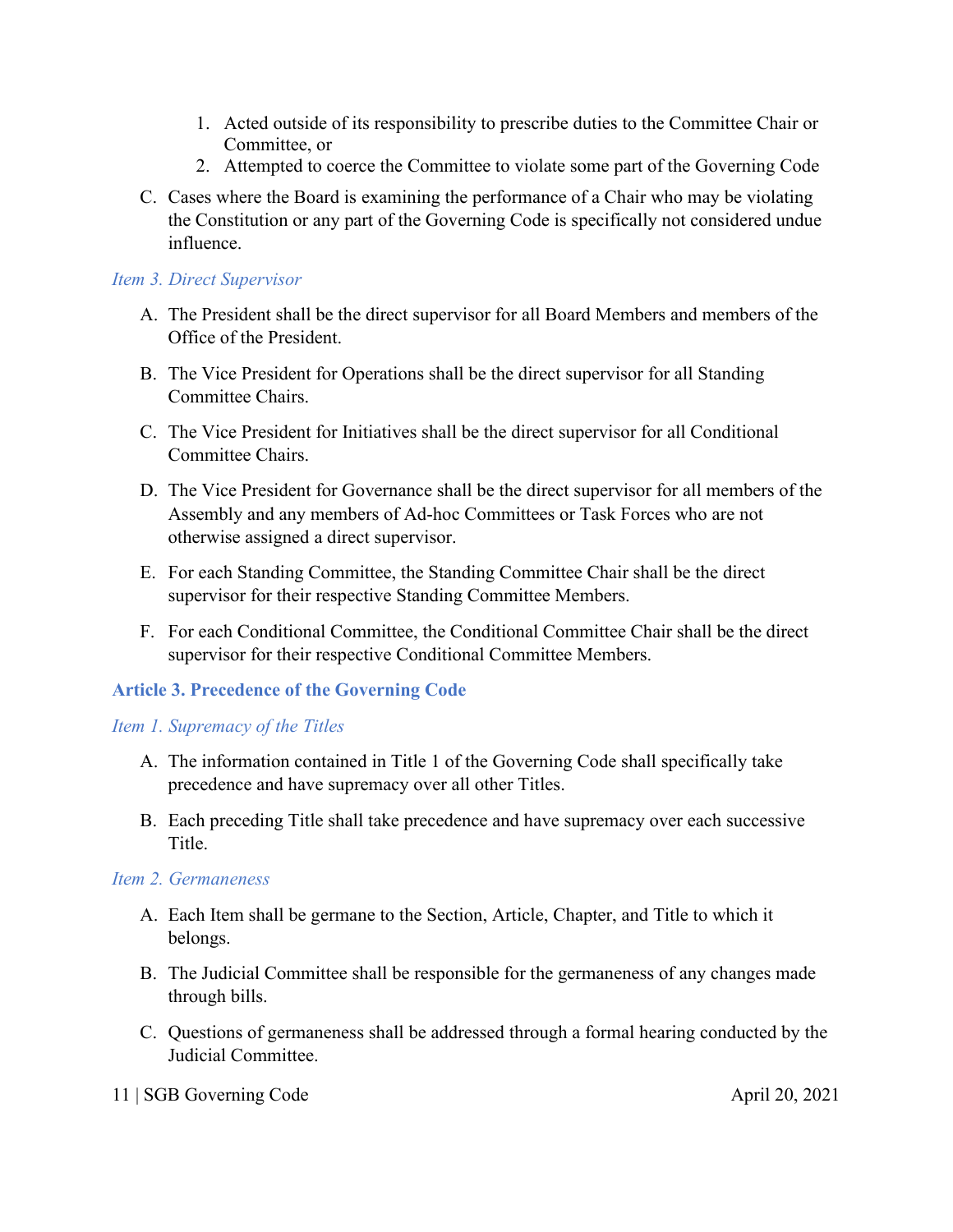# <span id="page-11-0"></span>**Chapter 2. Legislation**

#### <span id="page-11-1"></span>**Article 1. Legislation**

#### *Item 1. Definition of Legislation*

- A. Legislation shall refer to policies, procedures, and opinions that are adopted by Student Government Board or some body within Student Government Board.
- B. Some pieces of legislation may only be introduced by or require approval by certain bodies within SGB. The Constitution and Governing Code provide the rules for this process.
- C. Each piece of legislation shall be designated a "Legislation Reference Code Number" by the President upon its introduction to the relevant body or bodies. The legislation may not be tabled until this number is provided.

#### *Item 2. Contents of Legislation*

- A. Legislation shall consist of at least one "Whereas Clause" and a "Resolving Clause."
- B. The "Whereas Clause" explains the need for legislation and shall begin "WHEREAS," and shall contain one sentence each, terminating with a semicolon. Where there are two or more such clauses, the next to last clause shall terminate with a semicolon followed by the word "and."
- C. The "Resolving Clause" in all legislation shall follow any explanatory clauses and shall read, "THEREFORE BE IT RESOLVED."

#### *Item 3. Formatting Legislation*

- A. Legislation shall be composed of a cover page stating the Legislation Reference Code Number, the introducer of the legislation, co-sponsors of the legislation, and a list of all bodies that must approve the legislation.
- B. All legislation shall be consistently formatted as determined by the President.

#### <span id="page-11-2"></span>**Article 2. Resolutions**

#### *Item 1. Definition of Resolutions*

- A. Resolutions are public opinions on issues affecting the non-CGS undergraduate student body that do not relate to the policies and procedures under the jurisdiction of Student Government Board.
- B. All resolutions shall be numbered "R-[Fiscal Year]-[Resolution Number]." This is the Legislation Reference Code Number.

#### *Item 2. Introduction and Passage of Resolutions*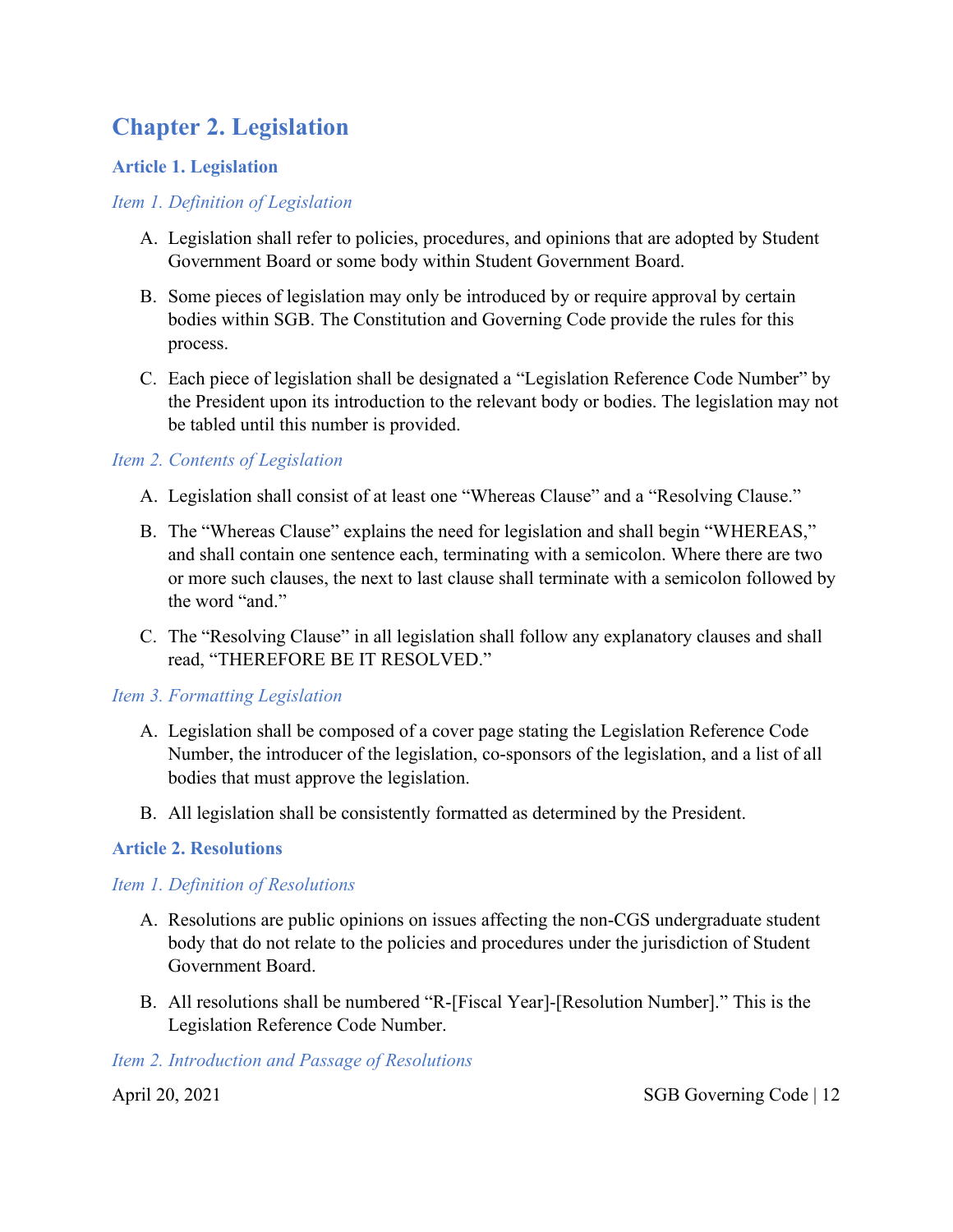- A. The Board and the Allocations Committee are able to formally propose resolutions. The President and any Board Member may introduce resolutions to the Board. The Allocations Chair may introduce any resolutions to the Allocations Committee.
- B. Resolutions introduced to the Board may be co-sponsored by the President, any Board Member, Chair, or Committee Member.
- C. Resolutions only passed by the Allocations Committee reflect only the opinion of that body, and not Student Government Board as a whole.
- D. All resolutions, introduced by any governing body, must be approved by a simple majority of total membership of that body.

#### <span id="page-12-0"></span>**Article 3. Bills**

#### *Item 1. Definition of Bills*

- A. Bills are changes or additions to policies and procedures on issues under the domain of Student Government Board through the Governing Code.
- B. All bills shall be numbered "[Bill Type]-[Fiscal Year]-[Bill Number]." This is the Legislation Reference Code Number.

#### *Item 2. Types of Bills*

- A. The Bill Type is determined by the originating body within SGB. There are four possible Bill Types:
	- 1. Bills originating from the Board shall have a Bill Type of "BB".
	- 2. Bills originating from the Allocations Committee shall have a Bill Type of "AB".
	- 3. Bills originating from the Elections Committee shall have a Bill Type of "EB".
	- 4. Bills originating from the Judicial Committee shall have a Bill Type of "JB".
- B. All Standing Committee members and Board Members may introduce bills to their respective bodies.

#### *Item 3. Approval of Bills*

- A. Bills shall be approved as follows:
	- 1. All bills shall be approved by a simple majority of total membership of the Board, except bills originating from the Allocations Committee that only amend Title 3 Chapter 1 (Allocations Committee Bylaws) and/or Title 3 Chapter 3 (Meetings and Procedures).
	- 2. All bills amending Title 3 (The Allocations Committee) shall be approved by a simple majority of total membership of the Allocations Committee.
	- 3. All bills amending Title 4 (The Judicial Committee) shall be approved by a simple majority of total membership of the Judicial Committee.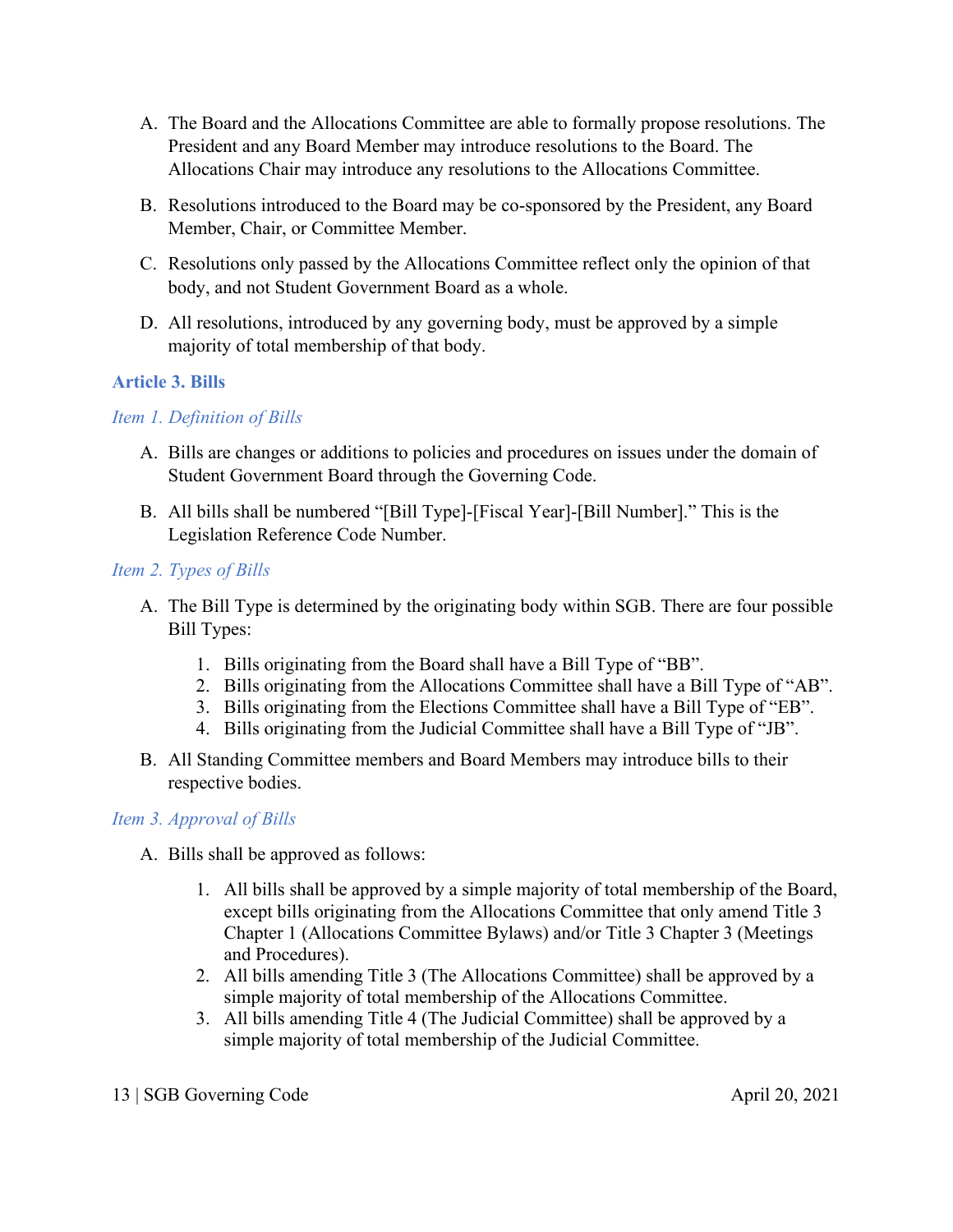- 4. All bills amending Title 5 (The Elections Committee) shall be approved by a simple majority of the total membership of the Elections Committee.
- B. Bills requiring multiple approvals must receive all approvals before they become effective, and these approvals may be received in any order.
- C. Bodies may not originate or vote on bills that do not require their approval.

#### *Item 4. Amending Bills*

- A. Any body that is required to approve a bill may amend that bill.
- B. Any amendment to a bill shall nullify any previous approval of the bill unless the Chair (or President for the Board) of each previously approving body certifies that the amendments do not substantively change the bill.

### <span id="page-13-0"></span>**Chapter 3. At-Large Meetings**

#### *Item 1. Purpose*

- A. The purpose of At-Large Meetings is to provide a forum for all members of SGB to come together for informational purposes.
- B. No official business shall take place during At-Large Meetings.

#### *Item 2. Meetings*

- A. There shall be at least one At-Large Meeting per semester called by the President.
- B. The President shall designate the time and location of the At-Large Meetings at least 2 weeks before the proposed meeting.

#### *Item 3. Meeting Procedures*

- A. The President shall set the agenda for the meeting and determine who shall give a report.
- B. All other meeting procedures shall follow the Board public meeting procedures.

### <span id="page-13-1"></span>**Chapter 4. SGB-Wide Internal Policies**

#### <span id="page-13-2"></span>**Article 1. Defining Excused and Unexcused Absences**

#### *Item 1. Uniform Policy*

- A. In instances when this policy does not cover an occurrence, the individual's direct supervisor shall have limited discretion to categorize the absence appropriately.
- B. All absences, both excused and unexcused, must be approved by the direct supervisor in advance of the meeting. This is to ensure that quorum exists and that each individual is given an equal opportunity to miss the meeting for excused reasons. Individuals who are

April 20, 2021 SGB Governing Code | 14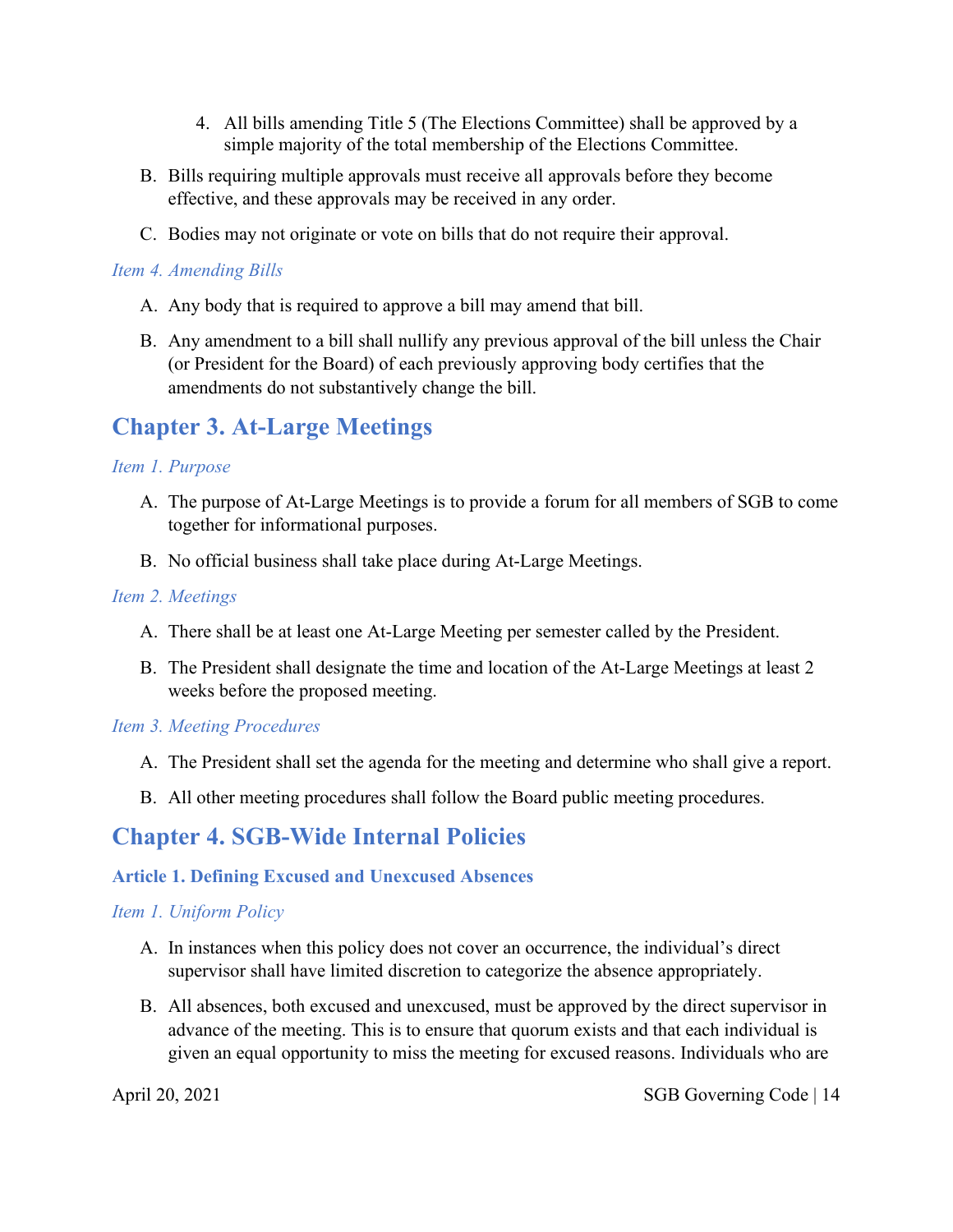absent without notifying their direct supervisor are immediately in violation of attendance requirements.

#### *Item 2. Definition of Absence Types*

- A. An absence shall be considered excused if all the following criteria are met:
	- 1. The individual must be prevented from attending the meeting because of illness, a family or personal emergency, scheduled and mandatory academic commitments, or official Student Government Board business. Scheduled part-time jobs, extracurricular commitments, and Student Government Board elections do not satisfy these criteria. In cases not defined above, the direct supervisor shall have discretion to determine whether this criterion is met.
	- 2. For the weekly meeting in question, the individual must submit an excuse at least four days prior to that meeting, or as soon as possible during cases of extreme and unforeseen circumstances.
	- 3. The individual must not have accumulated more than two excused absences per term for the type of mandatory weekly meeting in question. This requirement may be waived when Student Government Board business or extenuating circumstances are involved. A Standing or Conditional Committee Chair must send their Vice Chair to attend the meeting in their place.
- B. An individual who receives approval from their direct supervisor for an absence which fails to meet all of the above criteria shall receive an unexcused absence.
- C. The individual's direct supervisor shall have the discretion to record a one-half absence for any individual who arrives late to a meeting or leaves while official business is still occurring.

#### *Item 3. Attendance Requirements*

- A. For each mandatory weekly meeting, individuals may not receive more than two unexcused absences for the duration of their term (i.e., two unexcused absences for Board planning session and two unexcused absences for Board public meeting).
- B. Regardless of accrued absences or approval from the direct supervisor, any member missing a scheduled meeting to conduct activities related to the Student Government Board election, either as a candidate or campaign staff, is immediately in violation of attendance requirements.
- C. Individuals who violate attendance requirements may be dismissed by the individual's direct supervisor. Individuals who would like to appeal must attend a hearing in front of the Judicial Committee. After a hearing, the Judicial Committee shall determine whether the attendance requirements have been met, and if not, dismiss the individual.

#### *Item 4. Tracking of Absences*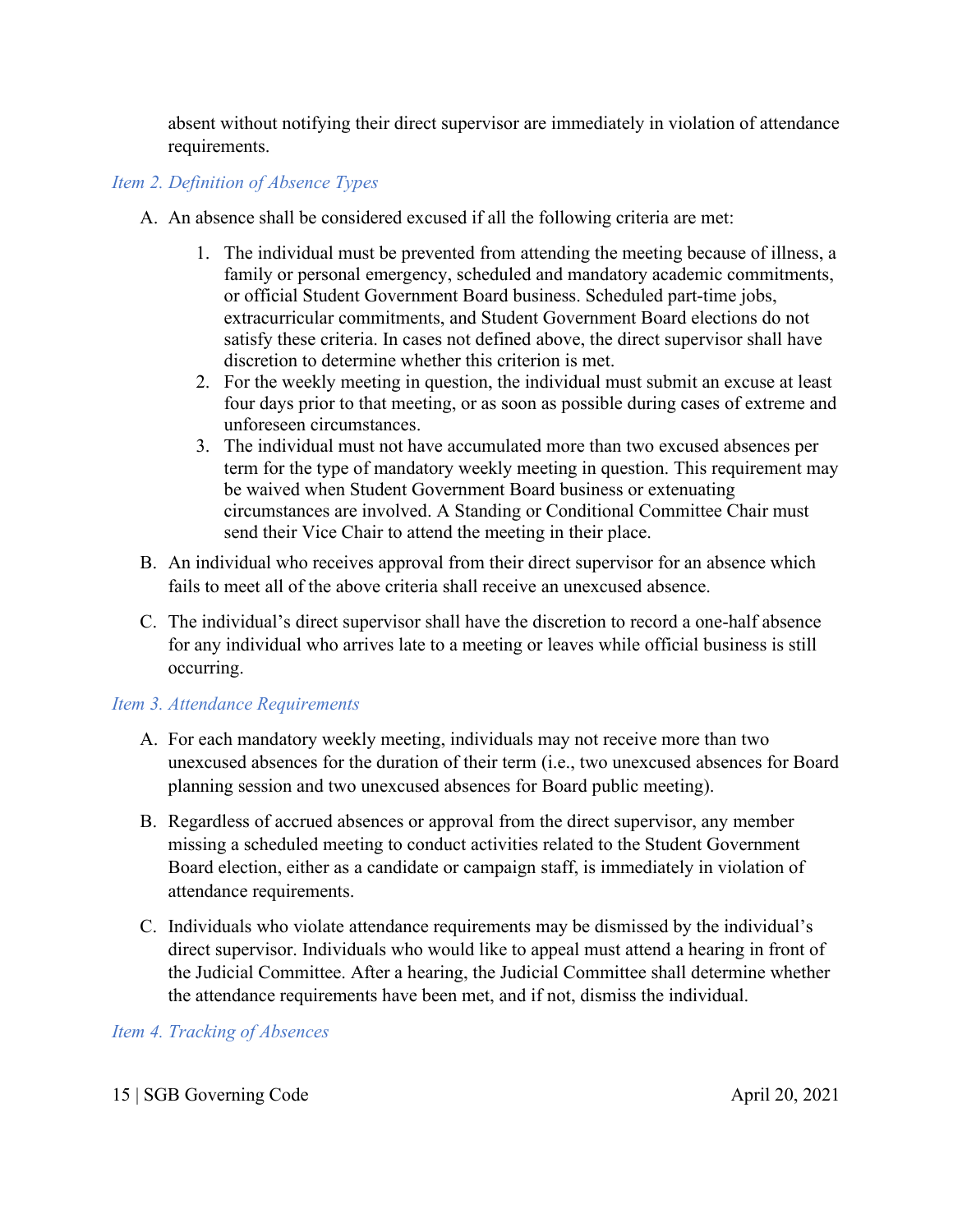- A. Direct supervisors shall be responsible for tracking all absences, and notifying relevant parties if attendance requirements are violated.
- B. A public attendance tracker shall be posted on the SGB website and updated monthly by the Communications Director. It shall include attendance for required meetings of all members of SGB who receive a stipend.
- C. The public attendance tracker shall designate whether absences are excused or unexcused. Specific reasons shall be kept private.

#### *Item 5. Presidential Absences*

A. For the purposes of this article, the role of direct supervisor of the President shall be exercised by the Board acting by majority vote.

#### *Item 6. Additional Attendance Policies*

- A. In addition to regularly scheduled meeting requirements, the Board and Standing Committees may have attendance policies for special meetings (i.e., budgets and budget appeals) outlined in their respective portion in the Governing Code.
- B. The definition for excused, unexcused, and unapproved absences shall remain the same but may have additional requirements or modifications outlined.

#### <span id="page-15-0"></span>**Article 2. Resignations**

#### *Item 1. Resignation Process*

- A. An individual who would like to resign must send an official resignation letter to their direct supervisor as well as to the President.
	- 1. If the President resigns, the letter shall be sent to all Board Members and the SGB Advisor.
- B. A resignation shall not be considered effective until this letter has been received and verified to include all requirements.

#### *Item 2. Resignation Letter Requirements*

- A. The resignation letter shall include the individual's name, position, and date and time in which resignation becomes effective.
- B. Resignation letters that do not include these requirements shall not be considered effective.

#### <span id="page-15-1"></span>**Article 3. Performance and Dismissals**

#### *Item 1. Overview of Performance and Dismissals*

A. The direct supervisor is responsible for monitoring the performance of their supervisees.

April 20, 2021 SGB Governing Code | 16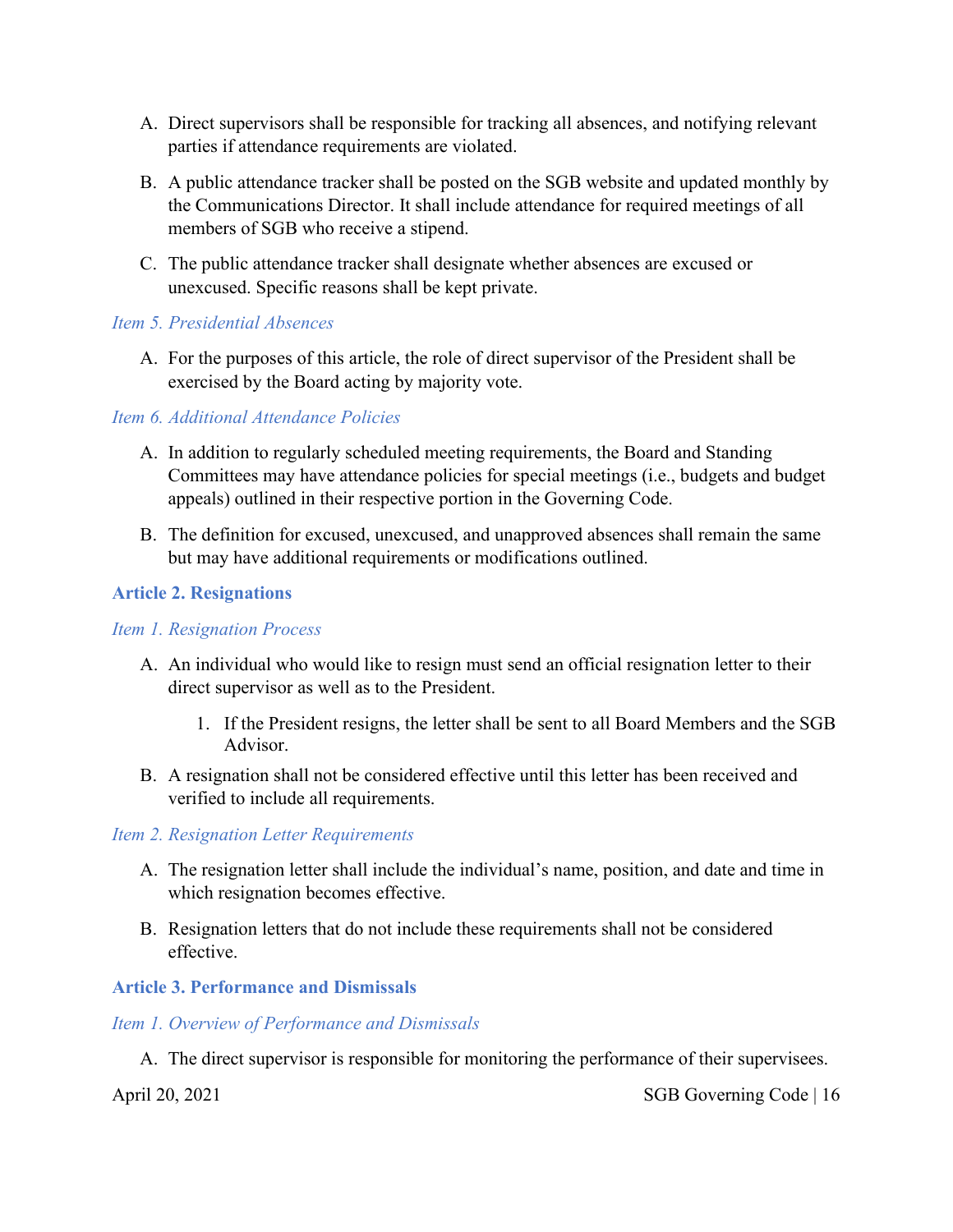- B. The direct supervisor shall be notified of any apparent violations of the Governing Code, Constitution, or other policy by a supervisee, and shall be responsible for determining if a violation has occurred and if it justifies the dismissal of the supervisee.
- C. The direct supervisor shall be responsible for writing a dismissal letter.
- D. The dismissal shall become effective upon delivering it to the individual.

#### *Item 2. Dismissal Letter Requirements*

- A. The dismissal letter shall include the individual's name, position, and date on which the dismissal becomes effective.
- B. The dismissal letter shall clearly state the reason the individual has been dismissed and shall include information about appeal opportunities.
- C. A public statement listing the Governing Code violations and reasons for dismissal shall be released two days after the dismissal and announced as official business at the next Public Meeting.

#### *Item 3. Dismissal Appeals*

- A. Dismissals may be appealed to the Judicial Committee.
- B. A notice of intent to appeal must be submitted by the dismissed individual to the Judicial Chair as well as the direct supervisor within 48 hours of notice of dismissal. A formal justification for appeal, as determined by the Judicial Committee, shall be submitted within 5 business days of the dismissal.
- C. Individuals found to have violated the Governing Code after their dismissal shall not be reinstated into their position even if they are found not guilty of the original charge.

#### *Item 4. Presidential Dismissal*

- A. For the purposes of this article, the role of direct supervisor for the President shall be exercised by a special committee consisting of all Board Members, all Standing Committee chairs and vice chairs, and all Conditional Committee chairs. Any of three of these individuals may call for a meeting of this committee. The committee may act by majority vote, except that a motion to remove the President must be agreed to by 2/3 of the total membership of the committee.
- B. If the President is dismissed, a copy of the dismissal letter shall be sent to the SGB advisor.

#### <span id="page-16-0"></span>**Article 4. Vacancies**

#### *Item 1. General Provisions*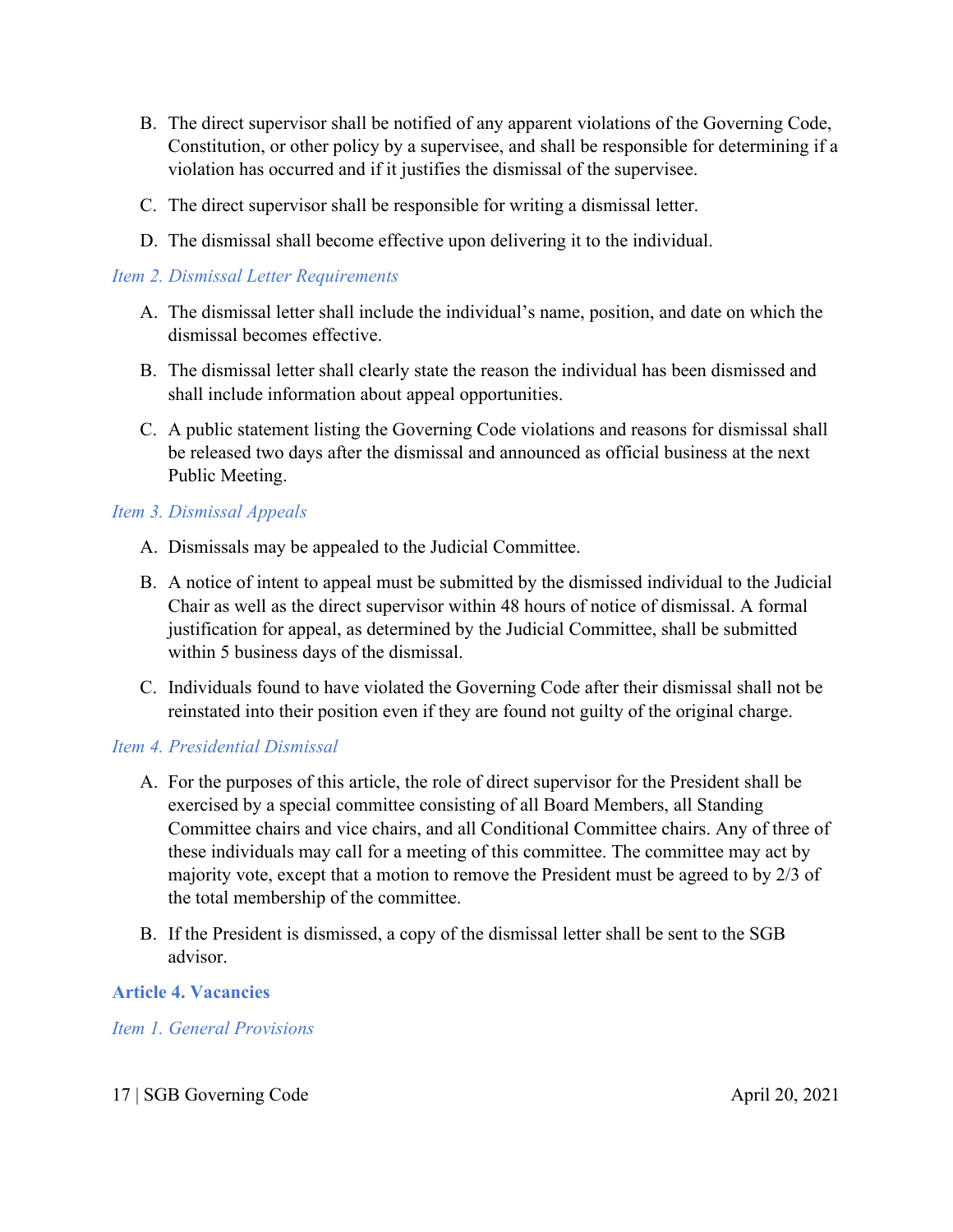- A. Except as provided below or elsewhere in this Code, all vacancies resulting from resignation, dismissal, or other reason shall be filled according to the normal selection process for the relevant position.
- B. The direct supervisor of the vacant position is responsible for filling the vacancy. Unless otherwise provided, a direct supervisor may choose not to fill a vacancy at their option.
- C. Any individual appointed to a vacant position shall serve only until the normal end of term for the position, unless re-appointed to the position again through the normal selection process.

#### *Item 2. Presidential Vacancies*

A. If the office of President becomes vacant, the Vice President for Operations shall become the President.

#### *Item 3. Vice Presidential Vacancies*

A. Any vacancy in any office of Vice President shall be filled by a Board Member nominated by the President and approved by a simple majority of total membership of the Board.

#### *Item 4. Board Member Vacancies*

- A. Any vacancy in the office of Board Member shall be filled by a simple majority of the total membership of the Board.
- B. Prior to filling any such vacancy, the position shall be advertised and public interviews shall be conducted with each candidate.
- C. The President may establish procedural guidelines for the vacancy appointment process when a procedure does not exist in the Governing Code. These guidelines must be approved by a simple majority of total membership of the Board.
- D. The guidelines that the President may establish must adhere to these constraints:
	- a. All interviews must be public, though deliberations must be private.
	- b. There may be up to two rounds of interviews. The final round of interviews shall include at least a 20 minute interview for each person in that round.
	- c. There shall be designated time for open floor for public comment after each round of interviews.
- E. If there are multiple vacancies, the number of Board Members may drop below quorum. When this occurs, quorum shall be suspended and the Board shall need unanimous consent to fill the appointment.

#### *Item 5. Alternates*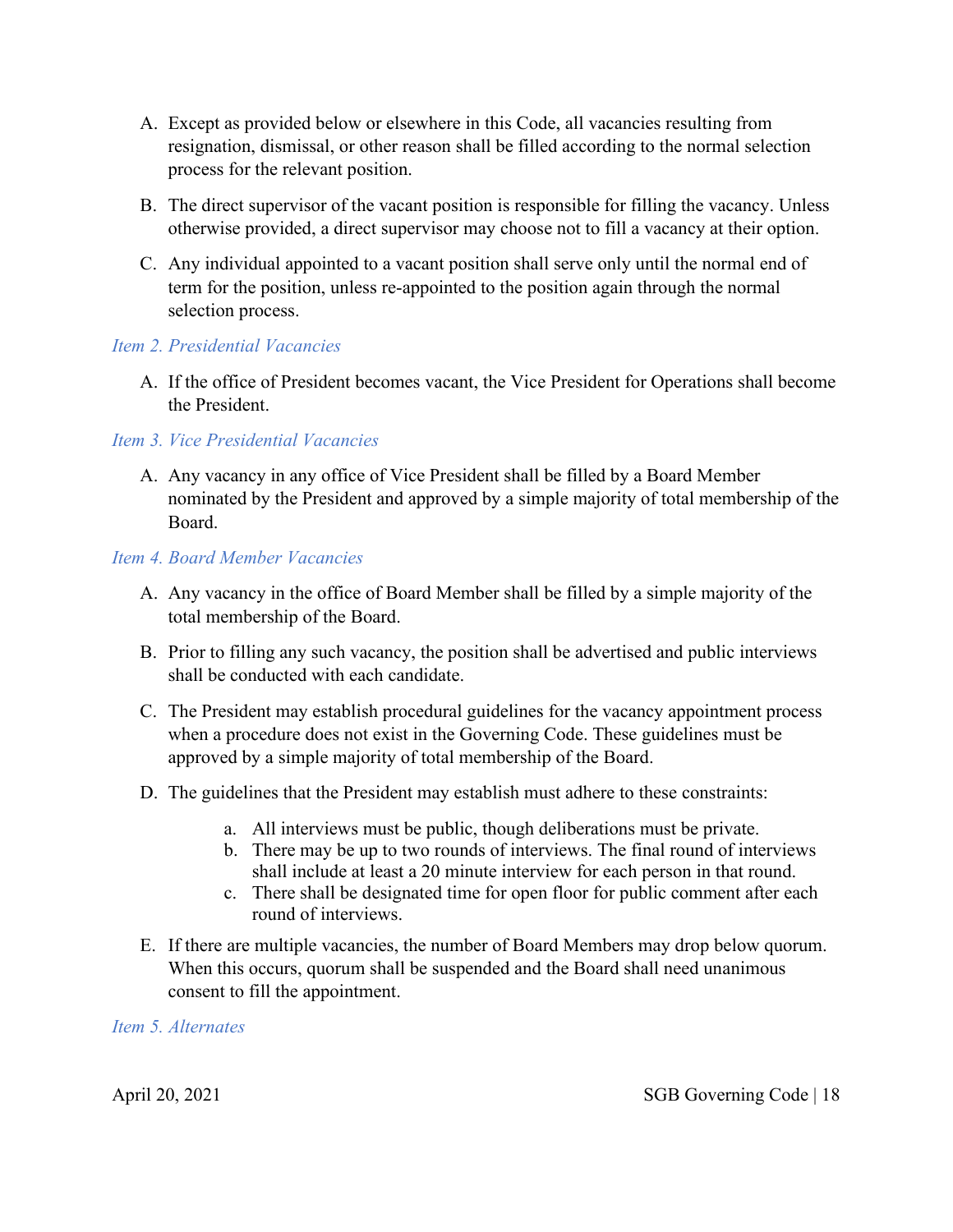A. Any vacancy for which an alternate has been appointed may be immediately filled with the alternate at the option of the direct supervisor.

#### <span id="page-18-0"></span>**Article 4. Interviews**

#### *Item 1. Authority in Standing Committee Interviews*

- A. The President and President-elect shall be members of the Nominating Task Force for all Standing Committee Chairs and Standing Committee Members.
- B. The Chair and Vice Chair shall be members of the Nominating Task Force for the next Standing Committee Chair of their committee.
- C. The Chair and Chair-nominee shall be members of the Nominating Task Force for the Standing Committee Members of their committee.
- D. The rest of the members of the Nominating Task Force shall be determined by the corresponding bylaws.
	- a. If the Committee Bylaws do not specify a fifth person to sit on the Nominating Task Force then the Vice President-elect for Operations shall serve in the fifth spot for Committee Member interviews.
	- b. If the Committee Bylaws do not specify a fifth person to sit on the Nominating Task Force then the Vice President for Operations shall serve in the fifth spot for Committee Chair interviews.
- E. In any case where a single individual occupies more than one position designated as a member of a Nominating Task Force, the Standing Committee Chair shall select additional members so that there are a total of five individuals on the task force.

#### *Item 2. Authority in Conditional Committee Chair Interviews*

- A. The President-elect, Vice President-elect for Initiatives, and Board Member-elect for the relevant committee shall be members of the Nominating Task Force for any Conditional Committee Chair unless otherwise specified in the Committee's section of the Governing Code.
- B. For new Committees, the two remaining members of the Nominating Task Force shall be selected by the President-elect.
- C. For re-authorized Committees, the two remaining members of the Nominating Task Force shall be the Conditional Committee Chair and Executive Vice Chair.
- D. In any case where a single individual occupies more than one position designated as a member of a Nominating Task Force, the President shall select additional members so that there are a total of five individuals on the task force.

#### *Item 3. Ethical Interview Procedures for all Privately Conducted Interviews*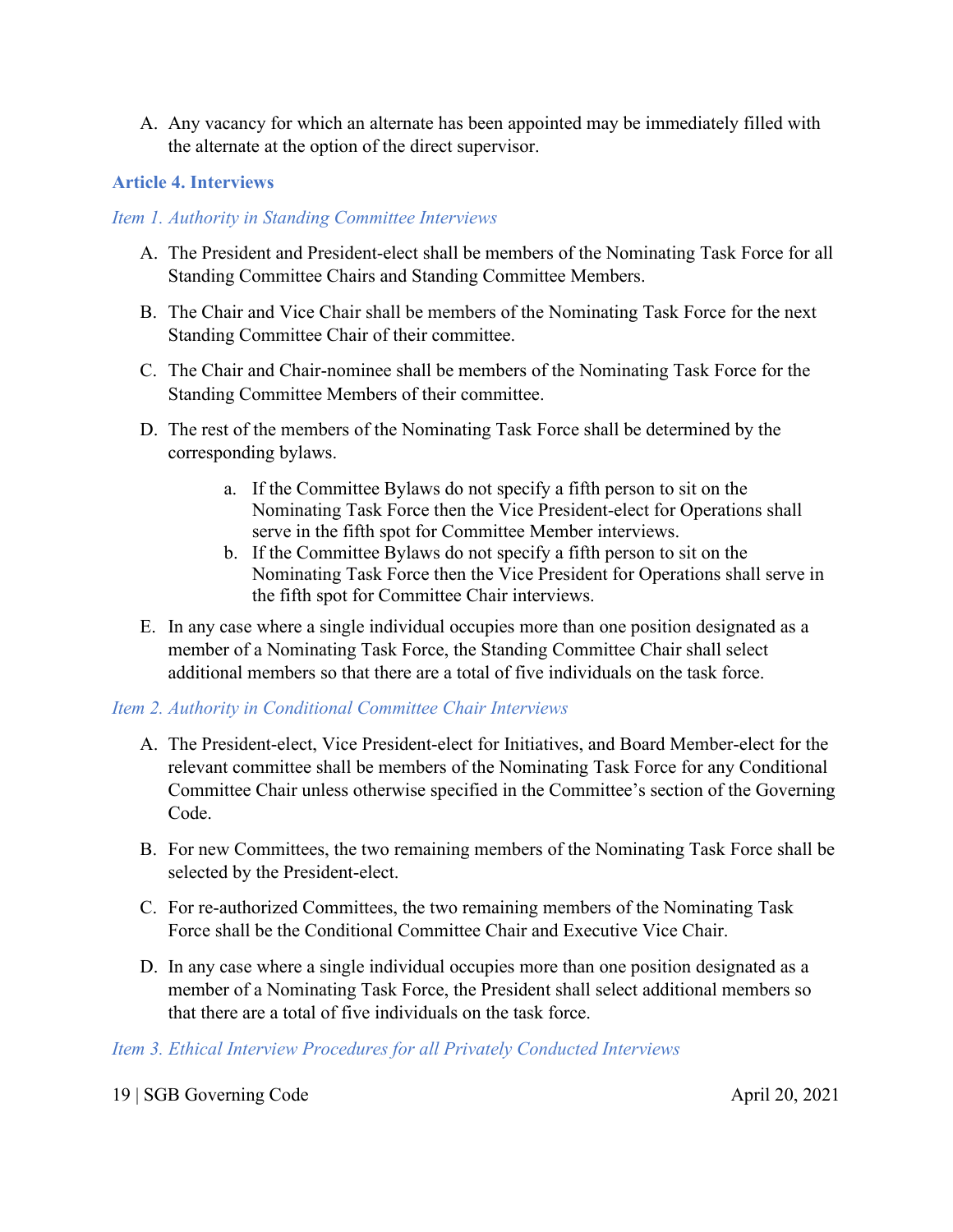- A. All privately conducted interviews must adhere to the following policies and procedures.
- B. The Nominating Task Force is considered to be in session when it is reviewing submitted applications, conducting interviews and deliberating.
- C. Applications shall not be available to the nominating committee until the Nominating Task Force is in session.
- D. Interviews for any one position should be conducted in one session. If a large number of applicants prohibits interviews from occurring in one session, then the Nominating Task Force must eliminate candidates based on the paper application alone to reach a number of applicants manageable for interviews to be held in one session.
- E. The Nominating Task Force shall make its decisions based upon a simple majority vote of all members.
- F. While the nominating committee is in session, there shall be limited communication (i.e., no cell phones) to those not on the Nominating Task Force.
- G. The Nominating Task Force shall keep all interviews and deliberations strictly confidential. Only a justification of why a candidate was selected may be provided.

#### <span id="page-19-0"></span>**Article 5. Term Lengths**

#### *Item 1. Introduction*

- A. The following definitions shall apply to all SGB members unless otherwise directed in this Code or by the Board.
- B. "Last day of the spring semester" is defined as the official day for awarding of degrees as announced by the University Registrar.

#### *Item 2. Elected Members*

- A. All elected members shall take office at midnight on the last day of the spring semester.
- B. The term shall last until midnight on the last day of the following spring semester.
- C. Elected members must take the oath of office before taking any official action or receiving a stipend.

#### *Item 3. Appointed Members*

- A. All appointed members appointed for a full term shall take office at midnight on the last day of the spring semester.
- B. All appointed members appointed to fill a vacancy for the remainder of a term shall take office immediately upon approval.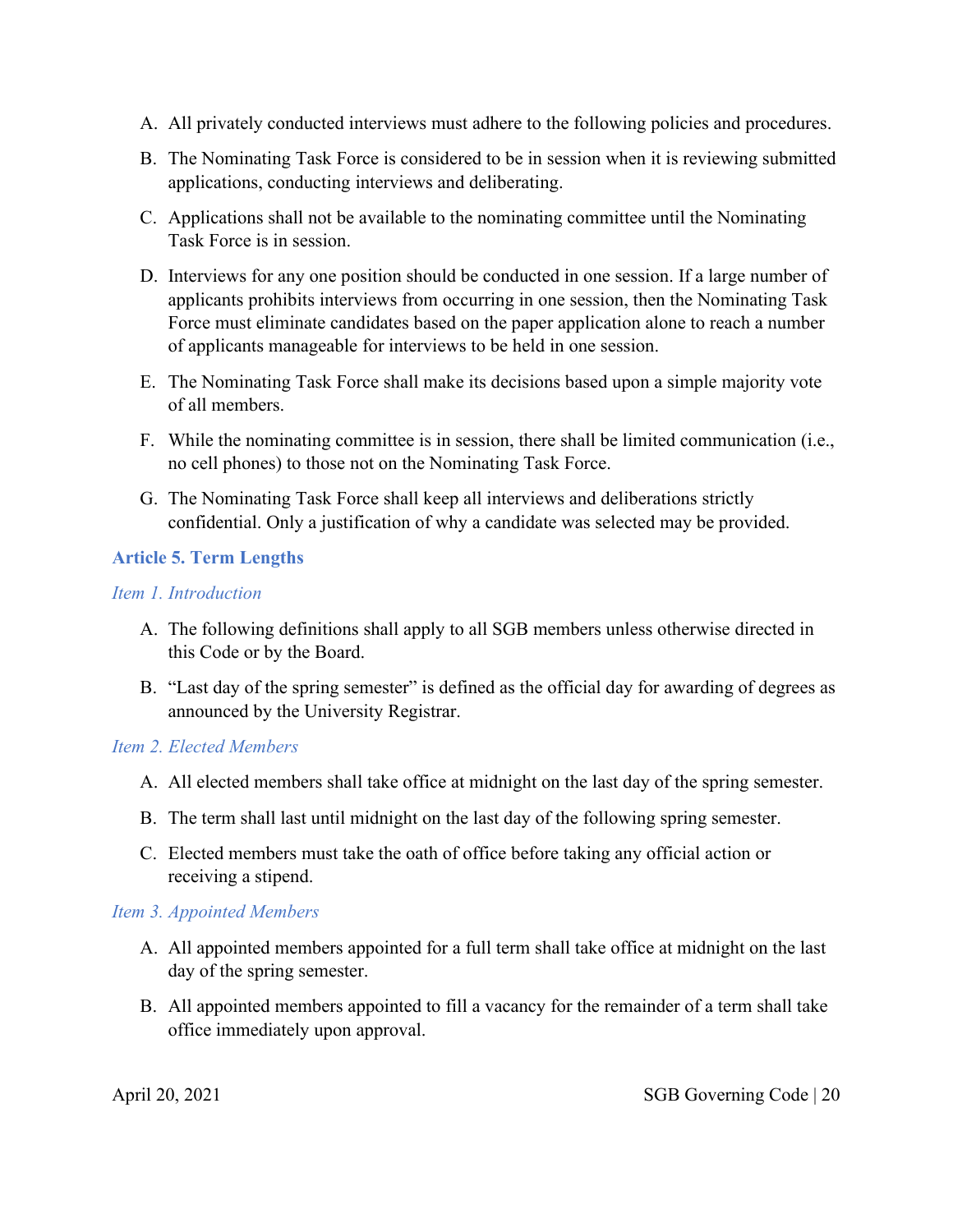C. The term of all appointed members shall end at midnight on the last day of the spring semester.

#### <span id="page-20-0"></span>**Article 6. Emergency Operations Provisions**

#### *Item 1. Meetings*

- A. Unless otherwise expressly prohibited, any required meeting may be conducted via videoconference or teleconference if determined necessary by the meeting chair. In making such a determination, chairs shall consider the ability of participants and members of the public to access the meeting in a physical versus virtual format.
- B. For official business that is required to take place in a public meeting, the chair must ensure that the virtual meeting is advertised and available to students at least as much as a comparable in-person meeting.

#### *Item 2. General Emergency Powers*

A. When deemed necessary, the President may establish procedural guidelines for any situation not adequately covered by the Governing Code. These guidelines must be approved by a simple majority of total membership of the Board.

#### <span id="page-20-1"></span>**Article 7. Transition**

#### *Item 1. Definitions*

- A. The transition begins when the Elections Committee certifies election results and ends on the last day of the spring semester. All provisions in this article apply only to this time period.
- B. The following positions exist during the transition, are not entitled to stipends, and have only the powers and responsibilities provided in this article:
	- 1. President-elect: the individual certified by the Elections Committee as receiving the most votes for President.
	- 2. Board Member-elect: an individual certified by the Elections Committee as receiving sufficient votes to be a Board Member. Each Board Member-elect not nominated to serve as a Vice President-elect shall be appointed by the Presidentelect to serve as the Board Member-elect for one or more Conditional Committees.
	- 3. Board-elect: the President-elect and all Board Members-elect acting collectively. Except as otherwise provided, the Board-elect shall follow Board meeting procedures.
	- 4. Vice President-elect: a Board Member-elect nominated by the President-elect and approved by the Board-elect. There shall be three Vice Presidents-elect, for Operations, Initiatives, and Governance.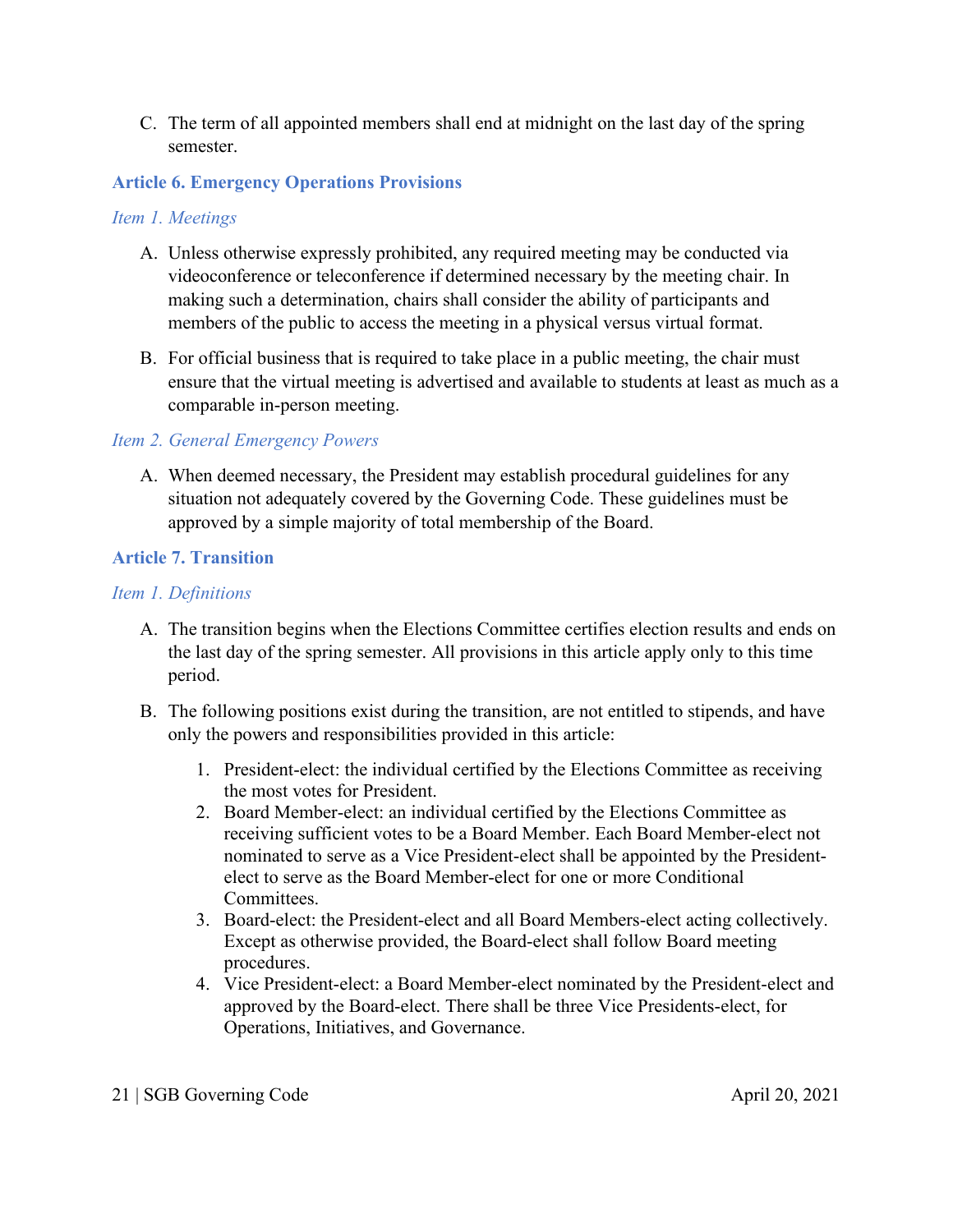- 5. Chair-nominee: an individual nominated by a Nominating Task Force and approved by the Board-elect to be the Chair of a Standing or Conditional Committee.
- 6. Committee Member-nominee: an individual nominated by a Nominating Task Force and approved by the Board-elect to be a member of a Standing Committee.
- 7. Member-elect: a generic term including the President-elect; all Board Memberselect, Chairs-nominee, Committee Members-nominee; and any other individual designated during the transition to take a position at the end of the transition.

#### *Item 2. Recommended Transition Timeline*

- A. No more than one week after the start of the transition:
	- 1. The Board shall meet with the Board-elect to plan the transition.
	- 2. The President-elect shall nominate Board Members-elect to serve as Vice Presidents-elect, and the Board-elect shall vote on these nominations.
	- 3. The Board-elect shall review the existent Conditional Committees, Ad Hoc Committees, and Task Forces.
	- 4. The President-elect shall review any existent discretionary positions in the Office of the President.
- B. No more than two weeks after the start of the transition:
	- 1. The Board-elect shall vote on Conditional Committees for the upcoming term.
	- 2. The Board-elect may revise the charters of any Ad Hoc Committees or Task Forces to extend their effective dates.
	- 3. The President-elect shall finalize all discretionary positions in the Office of the President.
	- 4. Each SGB member serving as the SGB representative to any shared governance committee shall submit a brief report to the Vice President-elect for Governance outlining the work of the shared governance committee.
	- 5. The Vice President for Governance and the Vice President-elect for Governance shall determine the shared governance committees requiring SGB representatives for the upcoming term.
- C. Subsequent to the finalizing of positions by the Board-elect and President-elect:
	- 1. The President-elect shall appoint all Board Members-elect not serving as Vice Presidents-elect to one or more Conditional Committees.
	- 2. Nominating Task Forces shall be created for all positions as provided elsewhere in this Code.
- D. At least one week before the end of the transition:
	- 1. The President-elect shall receive all nominations from Nominating Task Forces and shall introduce those nominations at a public meeting of the Board.

#### *Item 3. Limitations*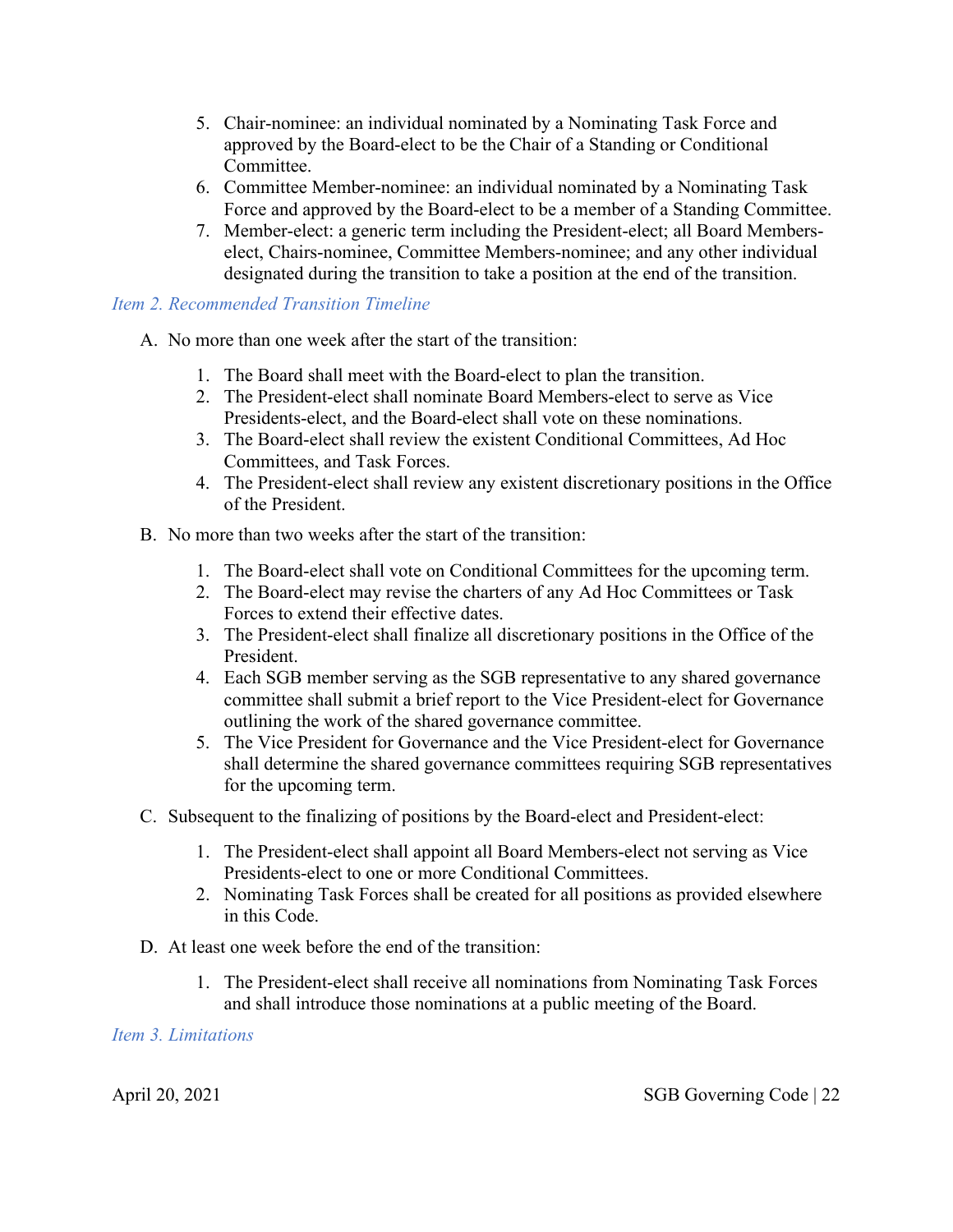- A. Any actions taken by any member-elect shall not take effect until the start of the term of the member-elect. Any actions with an effective date on or before the start of the term shall take effect at the start of the term.
- B. The Board-elect shall not act in the name of the Student Government Board before the start of the term, and no member-elect shall represent themselves as a Student Government Board member in connection with their role as a member-elect.

#### <span id="page-22-0"></span>**Article 8. Official Business**

#### *Item 1. Definition*

- A. Official business includes, but is not limited to, introduction or approval of legislation by any body; Allocations decisions by the Board; appointments, including to and within the Board, to Standing and Conditional chair positions, to Standing committees, and to the Office of the President; resignation from any of the aforementioned positions; dismissal of any SGB member; and required reports by any member. For the purposes of this section, official business also includes anything required to be publicly disclosed by any other section of the Governing Code or Constitution.
- B. Public meeting means a meeting that is open to the student body and greater Pitt community, and that is advertised such that an interested person could reasonably be able to attend the meeting.
- C. Private meeting means any meeting which, by rule or lack of advertising, does not allow for participation by non-invited members.

#### *Item 2. Public and Private Meetings*

- A. When possible, all official business must be conducted at a public meeting.
- B. If a compelling reason requires official business take place outside of a public meeting, SGB bodies may take such actions, provided the following criteria are followed:
	- 1. The business conducted during the private meeting must be announced at the next regularly scheduled Board Public Meeting, with an opportunity for comment from the public through the open floor agenda item.
	- 2. The portion of the meeting during which official business occurs must be conducted using the relevant parliamentary procedure for a public meeting.
	- 3. Steps shall be taken to notify any directly affected parties (such as student organizations whose requests are being reviewed) before the business is conducted, and to invite them to participate in the meeting, unless there is a persuasive reason not to. In any case, any directly affected parties should be notified as quickly as practicable after the action is taken, and informed when it will be announced publicly.

# <span id="page-22-1"></span>**Chapter 5. Code of Ethics**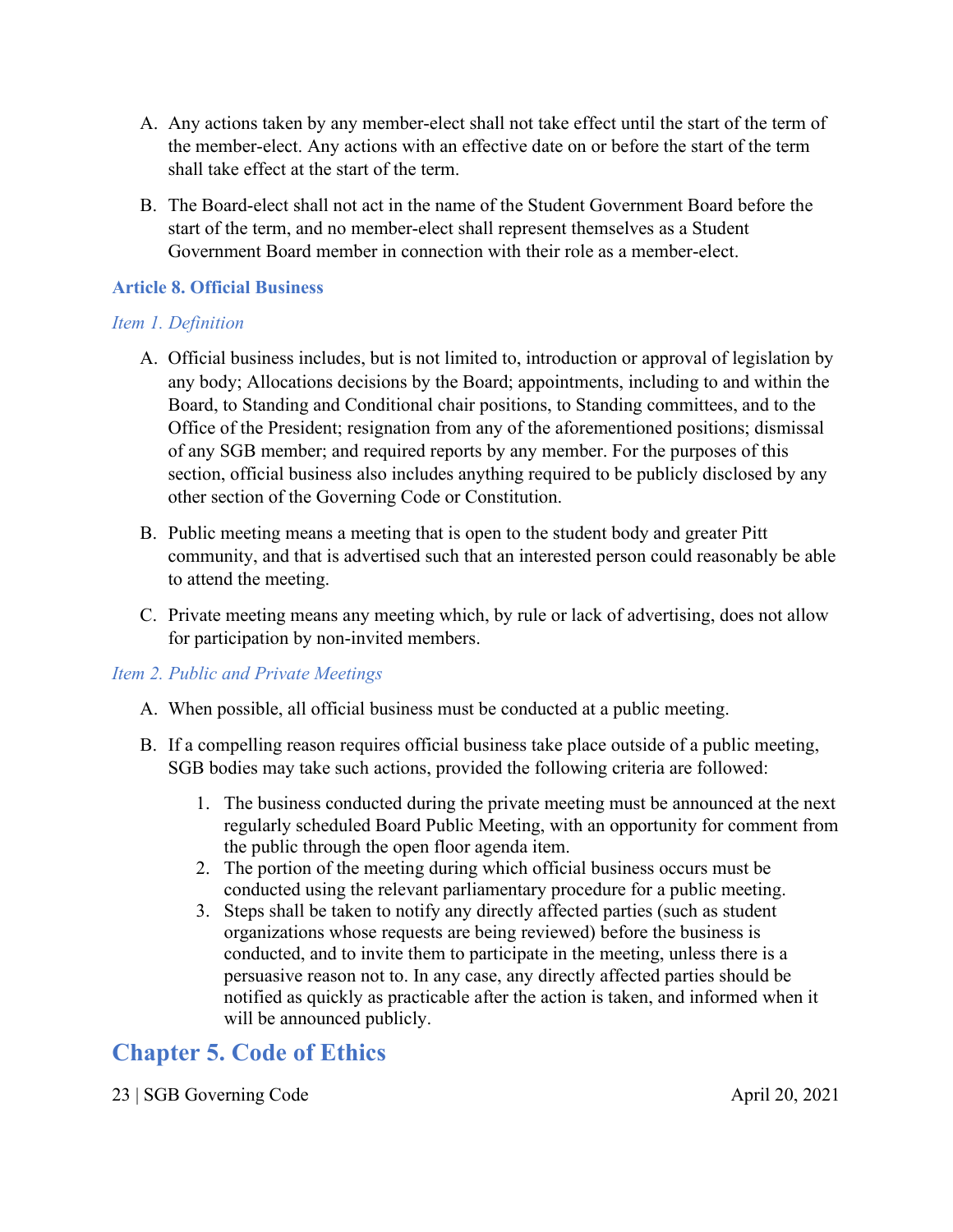#### *Item 1. Introduction of the Code of Ethics*

- A. The Code of Ethics exists in order to define the expectations of the elected and appointed members of SGB while ensuring proper accountability to the student community.
- B. This section shall be a set of binding rules that serve to reduce ambiguity relating to the obligations of these elected and appointed positions.

#### *Item 2. The Code of Ethics*

- A. It is the obligation of each member of Student Government Board to:
	- 1. Represent the students in a professional manner while working with University faculty, staff, and administration.
	- 2. Refrain from discriminating against others on any basis, including those outlined in the University of Pittsburgh Nondiscrimination policy.
	- 3. Conduct themselves in a manner that is becoming of their position, and follow all applicable laws, University policies, and the University of Pittsburgh Student Code of Conduct
	- 4. Respect the duties and responsibilities of the President as the highest ranking official in all of Student Government Board responsible for the performance of all of its members.
	- 5. Respect the duties and responsibilities of Board Members as the elected representatives and advocates of the student community.
	- 6. Respect the autonomy and authority of all Standing Committee Chairs and members, recognizing their relationship as functioning peers.
	- 7. Collaborate and inform the President and Board on all projects and assist fellow members in their work relating to Student Government Board whenever possible.
	- 8. Be knowledgeable and objective in the allocation of the Student Activities Fee, excusing oneself whenever one currently holds or has held an official title within an organization requesting money or will benefit from that money in some capacity in the future.
	- 9. Publicly address any conflict of interest that may be questioned in one's role as a voting member of SGB.
	- 10. Practice and promote the concept of mutual respect for all fellow members of Student Government Board.

#### *Item 3. Statement of Diversity and Inclusion*

April 20, 2021 SGB Governing Code | 24 A. The Student Government Board commits to serving all students regardless of their background, which includes but is not limited to race, color, religion, national origin, ancestry, sex, age, marital status, familial status, sexual orientation, gender identity or expression, genetic information, disability, or status as a veteran. The Student Government Board pledges to maintain a safe and welcoming environment for all students to promote inclusivity and allow for respectful expression. This includes but is not limited to ensuring that all initiatives and official statements are inclusive, ensuring that Student Government Board members are equipped to be culturally competent, and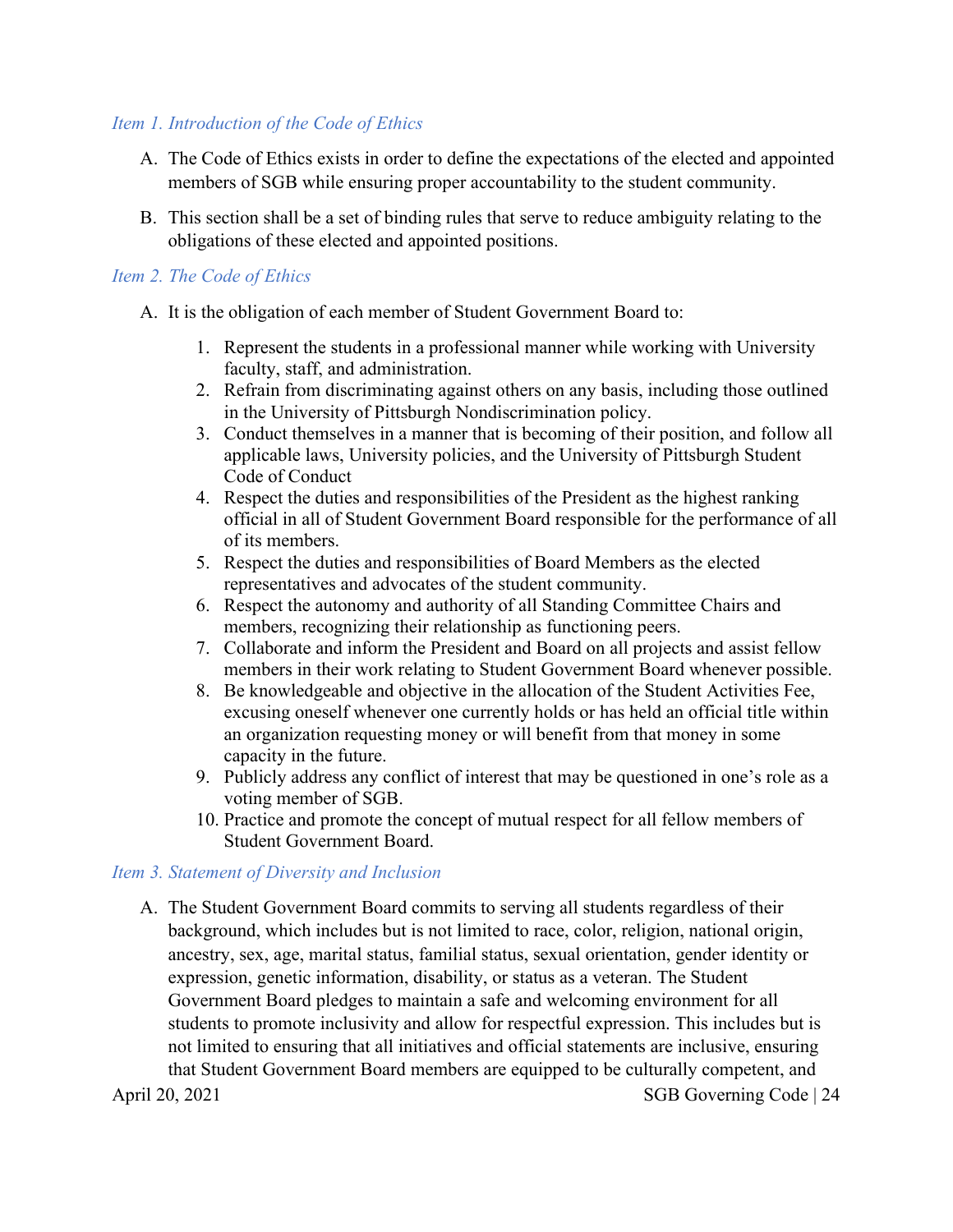encouraging and fostering inclusive conversation for students and student organizations. The Student Government Board will actively seek new ways to better serve and represent the student body of the University of Pittsburgh. In addition to this, the Student Government Board commits to challenging, educating, and expanding students' perspectives on Diversity and Inclusion-related topics.

#### *Item 4. Role of Diversity and Inclusion Committee in Upholding the Code of Ethics and Statement of Diversity and Inclusion*

- A. The Diversity and Inclusion Committee shall be in charge of upholding the Code of Ethics and ensuring that the Student Government Board is held accountable to the binding statements of the first three items in this chapter.
- B. The Diversity and Inclusion Committee shall take initiative in maintaining the integrity of the Code of Ethics and Statement of Diversity and Inclusion by being attentive to all Board and Committee initiatives, offering guidance on Diversity and Inclusion related and non-related initiatives and programs, attending conditional committee meetings, and making Diversity and Inclusion training readily available to all members of the Student Government Board.

#### *Item 5. Violations to the Code of Ethics and Statement of Diversity and Inclusion*

- A. In the event that the Diversity and Inclusion Committee identifies a violation to either the Code of Ethics or the Statement of Diversity and Inclusion, the Committee shall take the following steps:
	- 1. Address the violation with the respective Student Government Board member.
	- 2. If the violation is substantial enough that the Diversity and Inclusion Committee decides to recommend the individual for dismissal from the Student Government Board, the Committee will prepare a memo detailing the incident and justification for recommendation. This memo will be delivered to both the direct supervisor and the President. The process for dismissal will be in accordance with the process outlined in Chapter 4, Article 3, Item 1 of the Student Government Board Governing Code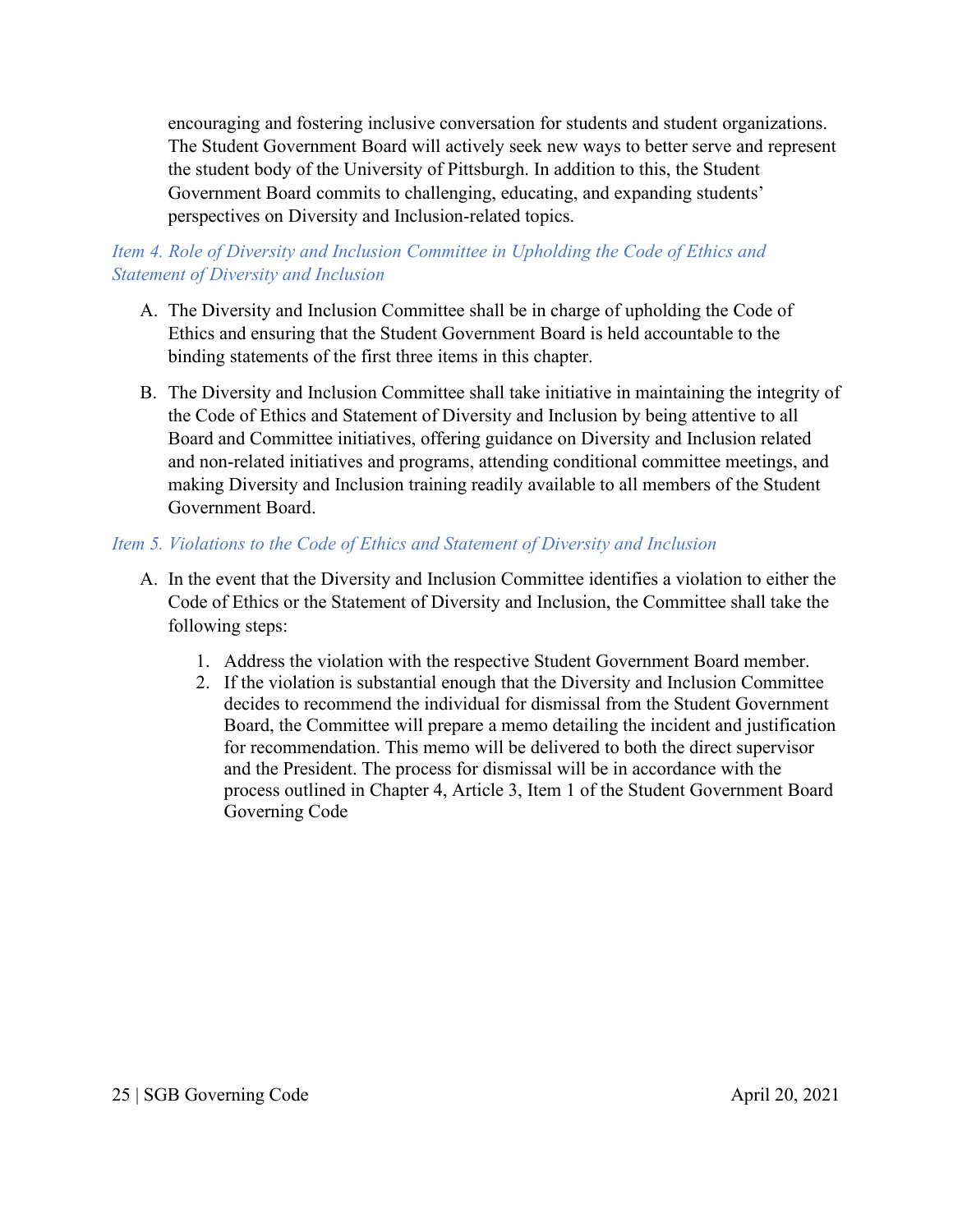# <span id="page-25-0"></span>TITLE 2. THE BOARD

## <span id="page-25-1"></span>**Chapter 1. The Composition of the Board**

#### <span id="page-25-2"></span>**Article 1. President**

#### *Item 1. Duties of the President*

#### A. The President shall:

- 1. Serve as the chief executive officer of Student Government Board coordinating the activities of the Student Government Board office
- 2. Serve as the chief advocate of the student body representing it in dealings with students of other universities, faculty, administration, governments at local, state, and federal levels
- 3. Set the yearly vision and agenda for all of Student Government Board and publicize the agenda on the Student Government Board website
- 4. Administer and enforce all authorized governing documents
- 5. Submit a written biweekly report of SGB activities to the Dean of Students and the SGB Advisor
- 6. Be responsible for the activities of all members in the Office of the President
- B. To manage activities of Student Government Board, the President shall:
	- 1. Assign responsibilities to Board Members and provide specific guidelines and timelines for the completion of work
	- 2. Establish policies and procedures for the Student Government Office in conjunction with the Vice President for Operations
	- 3. Coordinate and guide the transition process
- C. During each week, the President shall:
	- 1. Hold 15 office hours per week in the SGB office
	- 2. Construct an itemized agenda for each scheduled Board meeting which shall include topics submitted in writing 24 hours prior to each meeting by any Board Member
	- 3. Call and preside over each meeting of the Board, except as otherwise provided
	- 4. Give a report at each scheduled meeting, which will inform the Board of any matter that may be of importance and interest to the Board or the public
	- 5. Serve as the direct supervisor for all Board Members and members of the Office of the President
- D. The President shall be held to the same standards of attendance as a Board Member.

#### *Item 2. Member of the Board*

A. The President is a member of the Board but serves as the chair and spokesperson during all official and unofficial business.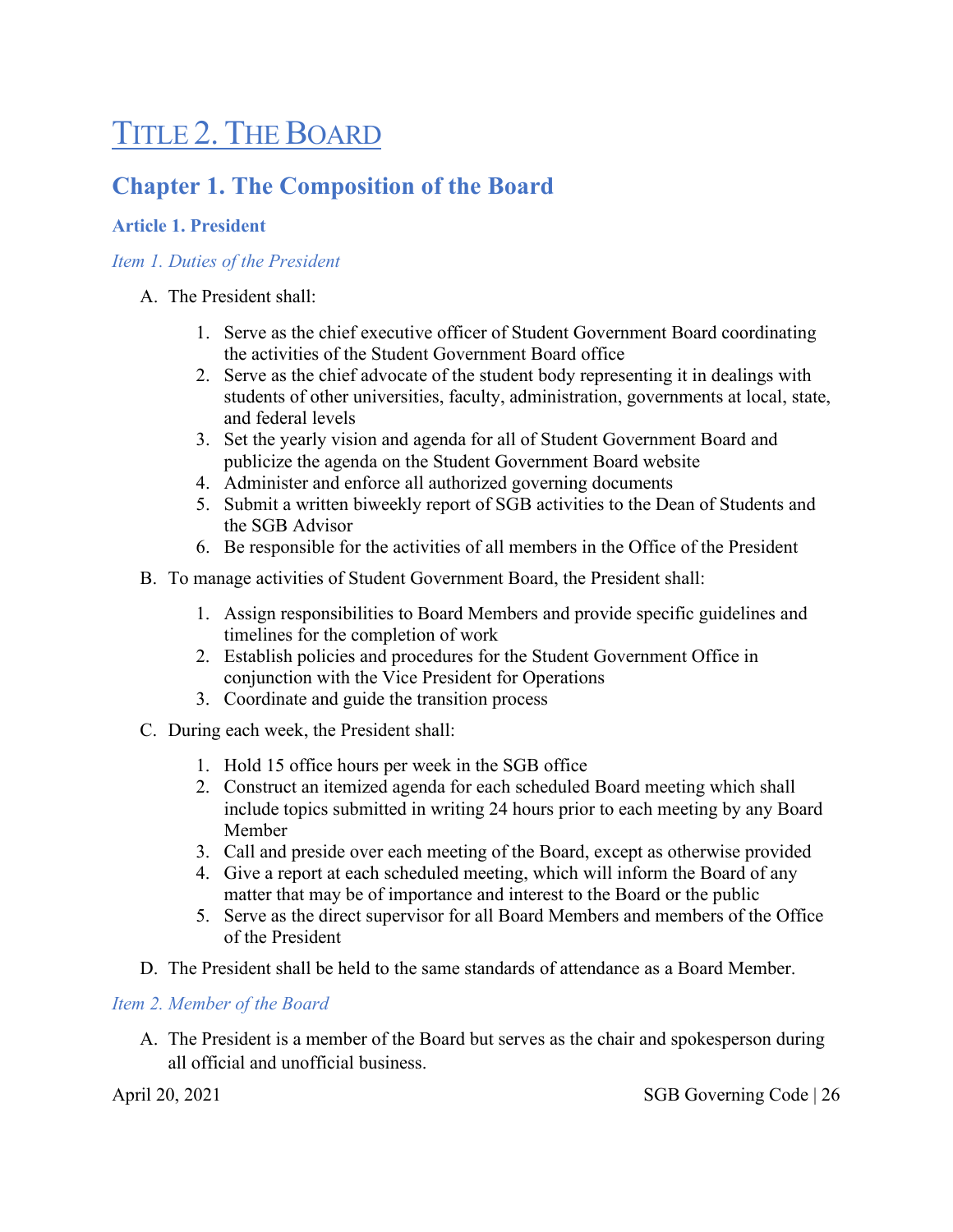#### B. The President may vote only when their vote will make a difference in the outcome.

#### <span id="page-26-0"></span>**Article 2. Vice President for Operations**

#### *Item 1. Duties of the Vice President for Operations*

- A. During the semester, the individual shall
	- 1. Serve as the business manager of the Student Government Board for purposes of SORC registration
	- 2. Prepare for all Allocations business requiring Board review
	- 3. Serve as the direct supervisor for all Standing Committee Chairs and ensure that all Standing Committees are fulfilling assigned responsibilities
	- 4. Oversee the operation of all student services described in Title 8 of this Code
	- 5. Work with the SGB Administrative Assistant and any student Office Assistants to ensure the efficient operation of the SGB office

#### *Item 2. Member of the Board*

- A. The Vice President for Operations shall complete all duties and meet all standards as a Board Member.
- B. The Vice President for Operations shall be entitled to all rights accorded to Board **Members**

#### <span id="page-26-1"></span>**Article 3. Vice President for Initiatives**

#### *Item 1. Duties of the Vice President for Initiatives*

- A. The Vice President for Initiatives shall:
	- 1. Serve as the vice president of the Student Government Board for purposes of SORC registration
	- 2. Oversee the work of the Conditional Committees on behalf of the Board
	- 3. Serve as a resource for members of the Cabinet as they plan, organize, and execute activities
	- 4. Serve as the liaison between Conditional Committee Chairs and the Board as well as University administrators.
	- 5. Coordinate all major SGB events and programs
	- 6. Serve as the direct supervisor for all Conditional Committee Chairs.
	- 7. Serve as the Board Member Liaison to the First Year Council.

#### *Item 2. Member of the Board*

- A. The Vice President for Initiatives shall perform all duties and meet all standards as a Board Member.
- B. The Vice President for Initiatives shall be entitled to all rights accorded to Board Members.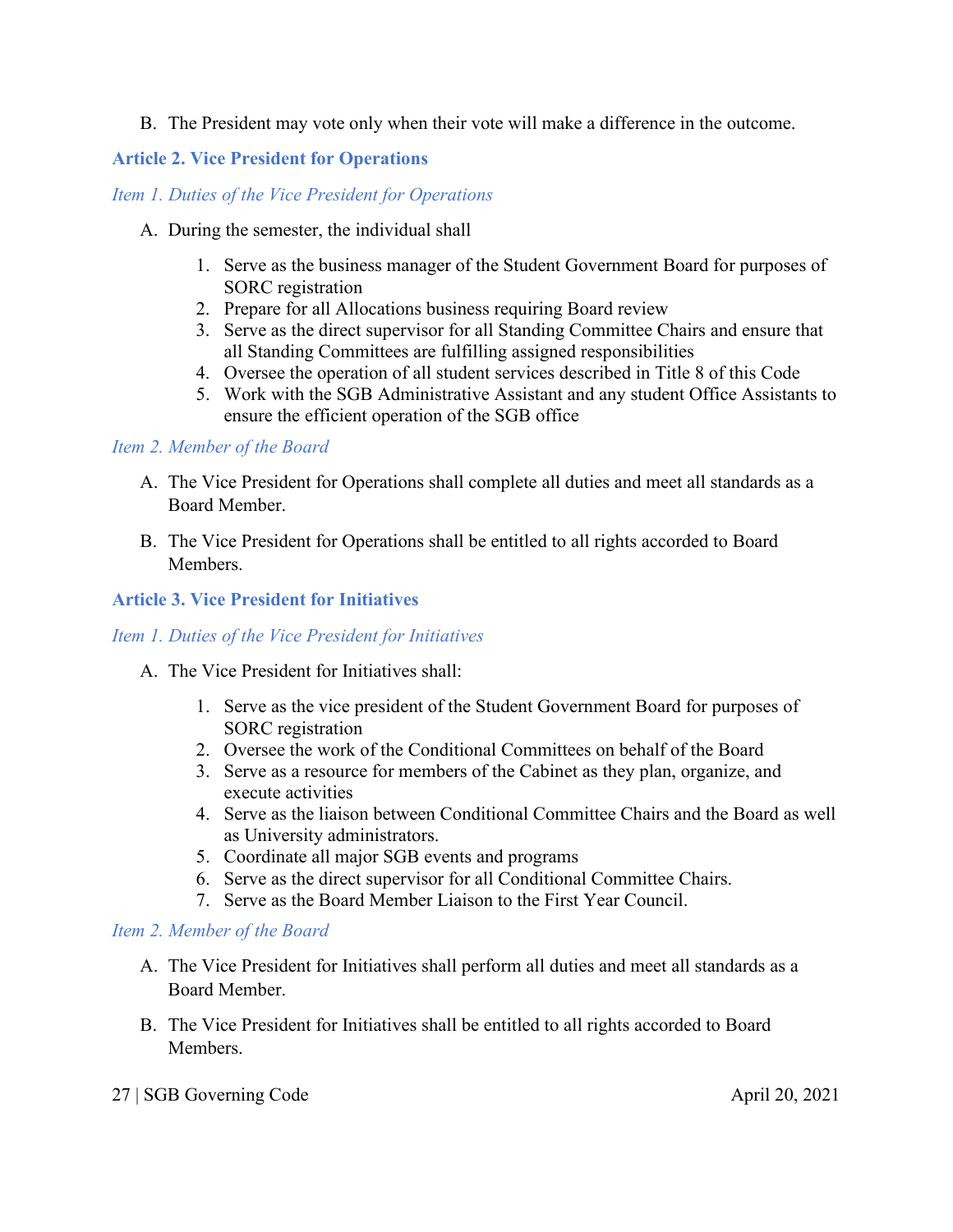#### <span id="page-27-0"></span>**Article 4. Vice President for Governance**

#### *Item 1. Duties of the Vice President for Governance*

- A. The Vice President for Governance shall:
	- 1. Oversee all aspects of shared governance on behalf of the Board, including
		- a. Appoint undergraduate student representatives to all Board of Trustees committees that allow student representatives, in coordination with the College of General Studies Student Government
		- b. Appoint undergraduate student representatives to all University Senate standing committees
		- c. Appoint the President, the Vice President for Operations, the Vice President for Initiatives, and the Vice President for Governance to the University Senate Council
		- d. When requested, appoint undergraduate student representatives to any other committee, task force, or other shared governance body
		- e. Ensure that all appointed student representatives attend all required meetings unless a valid excuse is provided
		- f. Assign additional duties to appointed student representatives, including but not limited to providing reports on attended meetings and producing transition memos when vacating a position
		- g. If a student representative is in violation of attendance standards without valid excuse or otherwise not adequately representing the undergraduate student body, rescind the appointment of that individual, and report the action to the direct supervisor for further action, if applicable
		- h. Maintain information on all available undergraduate student representative positions, and current and previous appointees
		- i. Maintain a database of student leaders interested in participating in shared governance
	- 2. Serve as the Speaker of the Assembly
	- 3. Supervise the activities of all Ad-hoc Committees and Task Forces on behalf of the Board
	- 4. Serve as the direct supervisor for all members of Ad-hoc Committees and Task Forces who are not otherwise assigned a direct supervisor

#### *Item 2. Member of the Board*

- A. The Vice President for Governance shall perform all duties and meet all standards as a Board Member.
- B. The Vice President for Governance shall be entitled to all rights accorded to Board Members.

#### <span id="page-27-1"></span>**Article 5. Board Members**

April 20, 2021 SGB Governing Code | 28 *Item 1. Duties of a Board Member*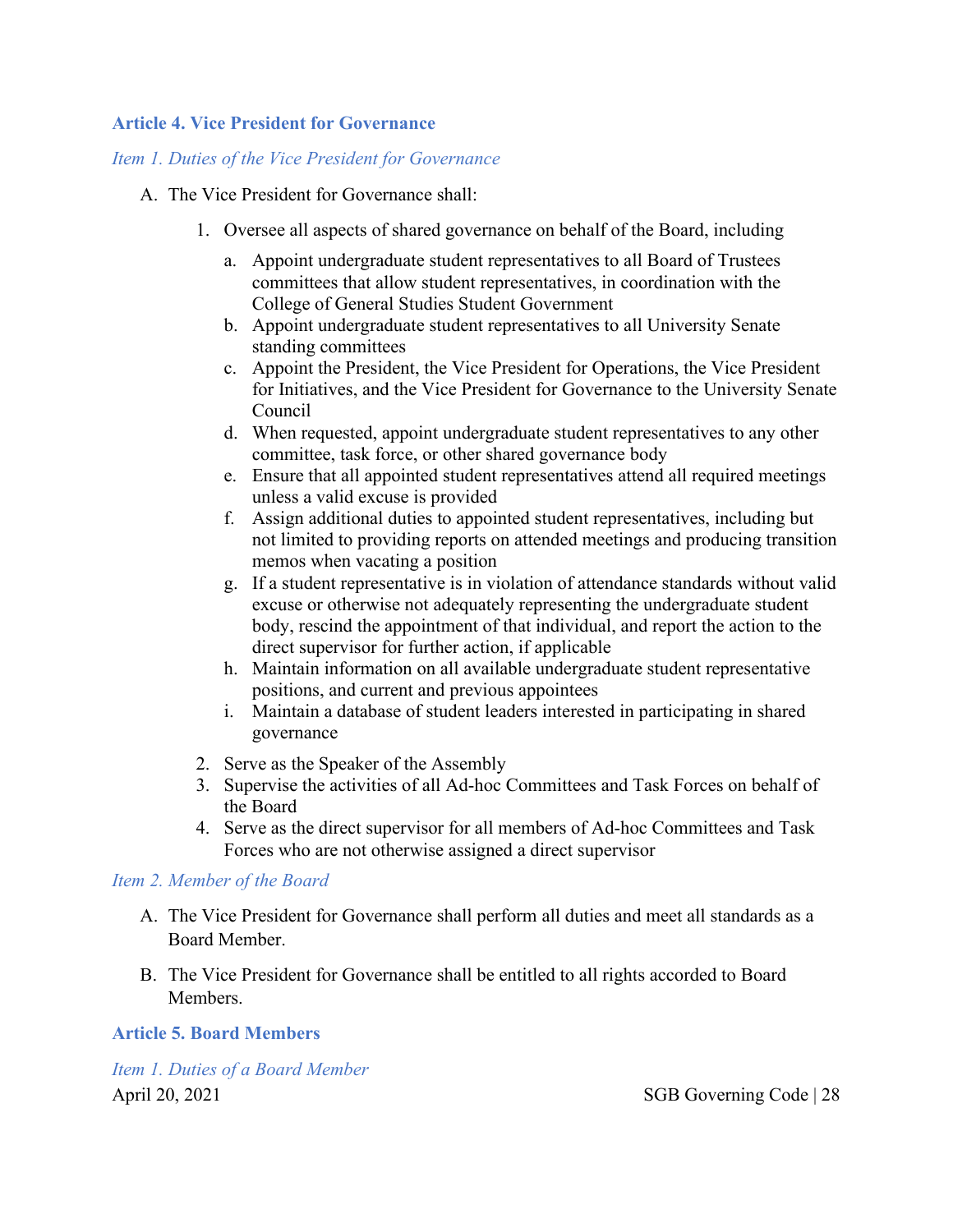- A. Members of the Board shall:
	- 1. Give a report at each scheduled meeting, which will inform the Board of any matter that may be of importance and interest to the Board or the public.
	- 2. Hold ten office hours per week in the Student Government Board office.
	- 3. Attend meetings for committees that they are appointed to (i.e., Board of Trustees, University Senate Council).
	- 4. Attend weekly planning sessions and other meetings as called by the President.

#### *Item 2. Board Members for Conditional Committees*

- A. Board Members appointed Board Member for a Conditional Committee shall
	- 1. Serve as the primary contact on the Board for all inquiries related to that committee
	- 2. Ensure that the Board is informed about committee business
	- 3. Attend two committee meetings per semester
	- 4. Meet with the Conditional Committee Chair on a monthly basis
	- 5. Work with the Conditional Committee to advance the goals established for the Committee by the Board

### <span id="page-28-0"></span>**Chapter 2. The Office of the President**

#### <span id="page-28-1"></span>**Article 1. Composition**

#### *Item 1. Composition and Creation of New Positions*

- A. The Office of the President shall include the Chief of Staff, the Communications Director, the Communications Staff, the First Year Council, and other temporary positions created by the President.
- B. The President shall be able to create new positions within the Office of the President in order to accomplish the President's agenda.

#### <span id="page-28-2"></span>**Article 2. Chief of Staff**

#### *Item 1. Appointment*

- A. The President shall appoint the Chief of Staff.
- B. The President reserves the right to remove the Chief of Staff at any time

#### *Item 2. Duties*

- A. The Chief of Staff shall:
	- 1. Work with the President to advance the President's agenda.
	- 2. Assist in the planning of SGB events.
	- 3. Verify the accuracy of all Student Government Board minutes.
	- 4. Attend and take attendance at all public meetings and planning sessions.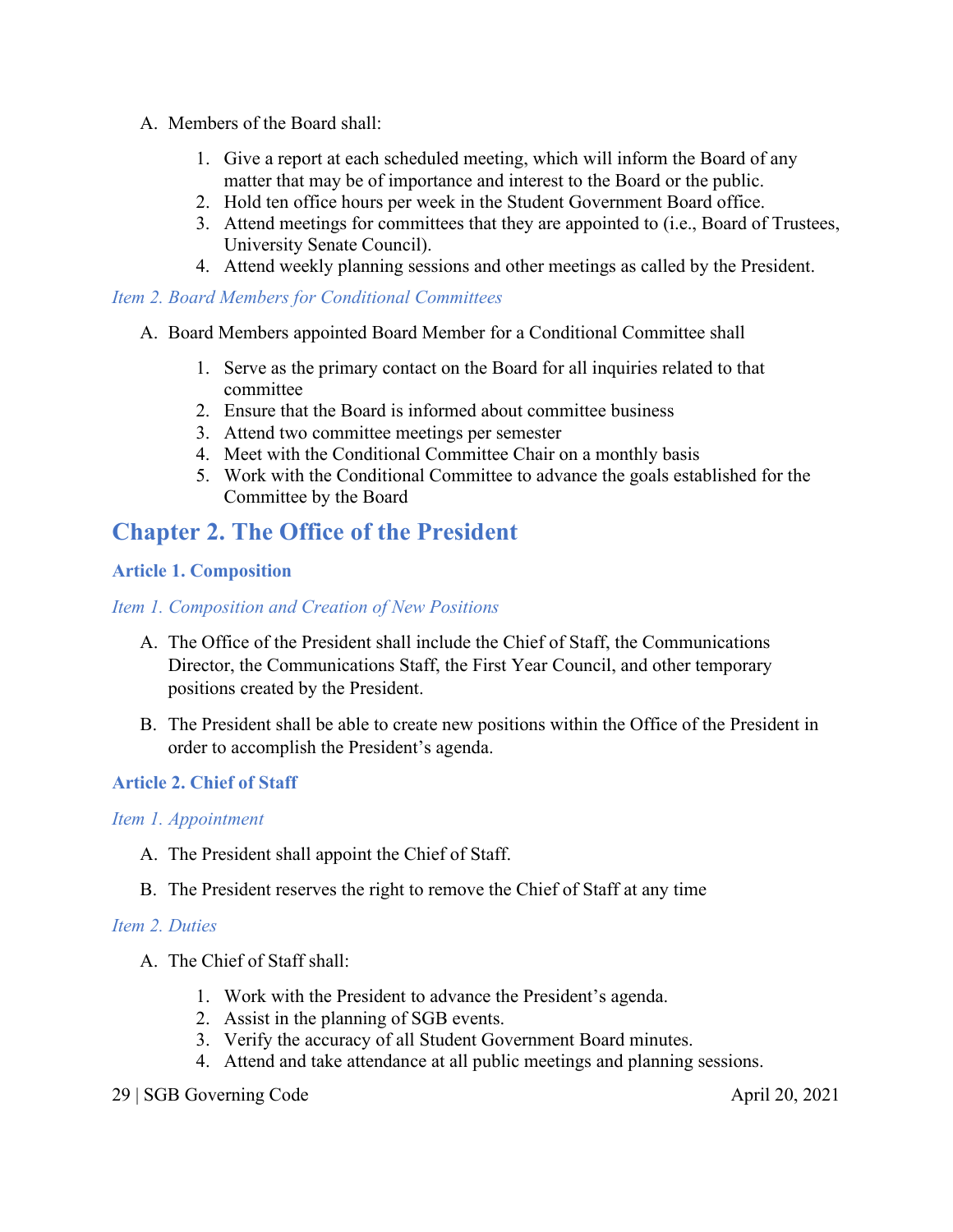- 5. Hold five office hours per week.
- 6. Attend Board planning sessions.
- 7. Serve as a resource for the President in carrying out their agenda.
- 8. Serve as the Chair of the First Year Council.
- B. The President may assign additional responsibilities to the Chief of Staff as needed.

#### <span id="page-29-0"></span>**Article 3. Communications Director**

#### *Item 1. Appointment*

- A. The President shall appoint the Communications Director.
- B. The President reserves the right to remove the Communications Director at any time.

#### *Item 2. Duties of the Communications Director*

- A. The Communications Director shall:
	- 1. Serve as the point person for all marketing and communications endeavors within Student Government Board
	- 2. Be knowledgeable of the initiatives and events of Student Government Board
	- 3. Work closely with all Board Members and Committee Chairs in the creation and implementation of marketing campaigns for events and initiatives
	- 4. Oversee the Communications Committee and liaise between Committee Members and the other Committees and Board Members
	- 5. Interview and select members of the Communications Committee
	- 6. Collaborate with the Assistant Communications Director and Press Secretary to advise members of Student Government Board on engaging with media representatives
	- 7. Hold five office hours per week in the Student Government Board Office
	- 8. Attend all Public Meetings of the Student Government Board
- B. The President may assign additional responsibilities to the Communications Director as needed
- C. The Communications Director shall not run for Board Member or President or work for a campaign in the SGB election while serving in their role
	- 1. If the Communications Director decides to run for Board or President, or work for a campaign in the spring term, they must resign by the last day of the fall term
	- 2. The Communications Director cannot endorse a candidate or slate running for Board or President

#### <span id="page-29-1"></span>**Article 4. Communications Staff**

#### *Item 1. Purpose of the Communications Staff*

A. The Communications Staff supports the Communications Director as the main source of marketing and outreach of Student Government Board

April 20, 2021 SGB Governing Code | 30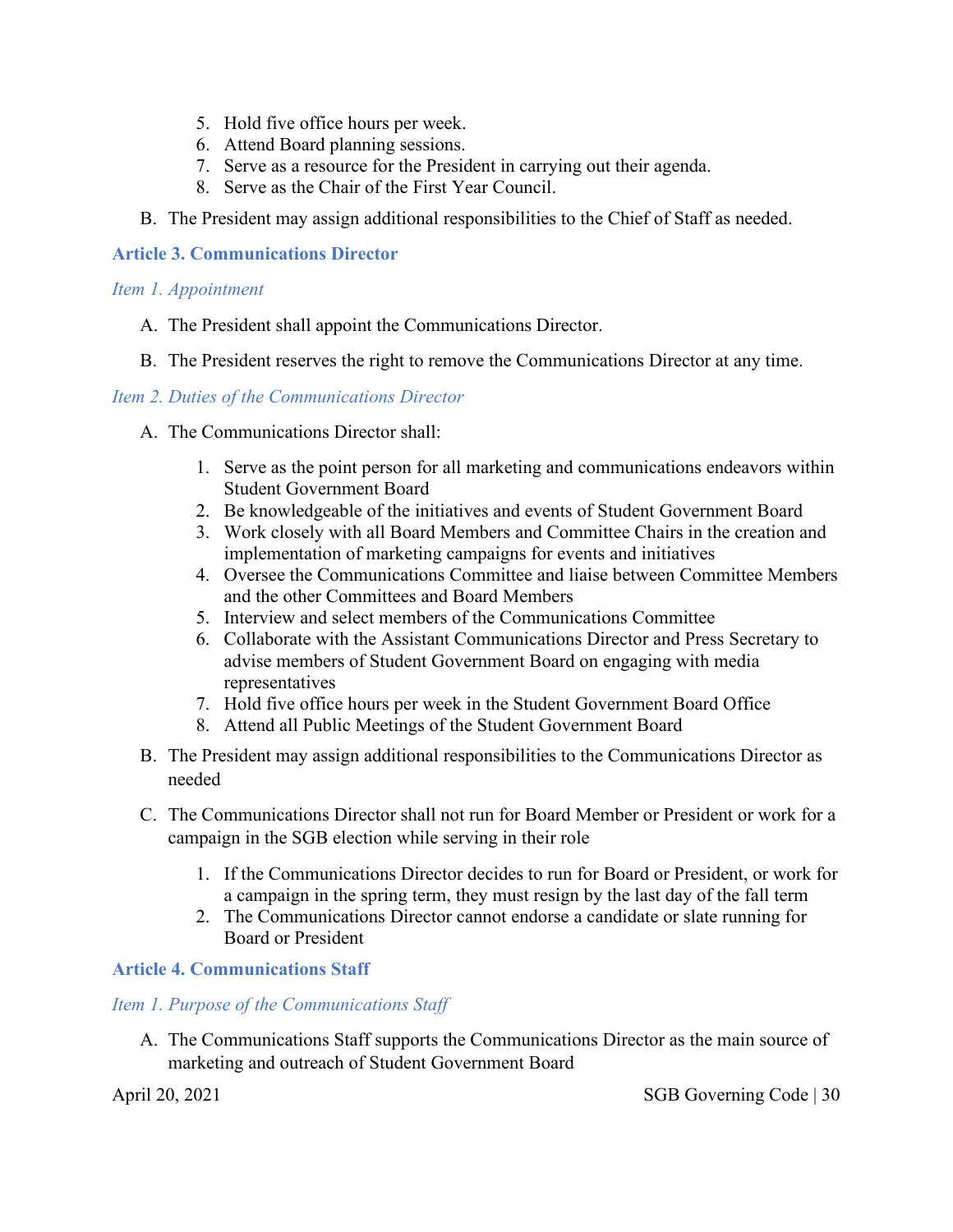- B. The main goals of the Communications Staff are as follows:
	- 1. Increase student engagement with Student Government Board through improved social media, communication, and marketing tactics
	- 2. Assist Board members and Committees with promotion of all events, projects, and initiatives
	- 3. Increase Student Government Board's presence on social media accounts
	- 4. Provide a new way for students in the arts and creative studies to get involved with Student Government Board

#### *Item 2. Structure of the Communications Staff*

- A. The Communications Staff shall be led by the Communications Director.
- B. The Communications Staff will consist of students appointed by the President.
- C. The Communications Staff must contain at least one Assistant Communications Director and at least one Press Secretary. Other committee roles may include but are not limited to the following suggested positions:
	- 1. Videographer
	- 2. Social Media Manager
	- 3. Photographer
	- 4. Webmaster
	- 5. Graphic Designer
- D. The individual duties as well as the number of individuals within each of the aforementioned positions are up to the discretion of the President.

#### *Item 3. Communications Staff Member Duties*

- A. In addition to their individual responsibilities, the duties and responsibilities of each Communications Staff Member include the following:
	- 1. Have a general knowledge base of Student Government Board operations and current initiatives
	- 2. Aid in Student Government Board outreach to the student body
	- 3. Attend weekly meetings of the Communications Committee as determined by the Communications Director
	- 4. Attend at least one Public Meeting per month

#### <span id="page-30-0"></span>**Article 5. First Year Council**

#### *Item 1. Purpose of the First Year Council*

- A. The First Year Council serves as the combined research and outreach branch of Student Government Board.
- B. The main goals of the First Year Council are as follows:
- 31 | SGB Governing Code April 20, 2021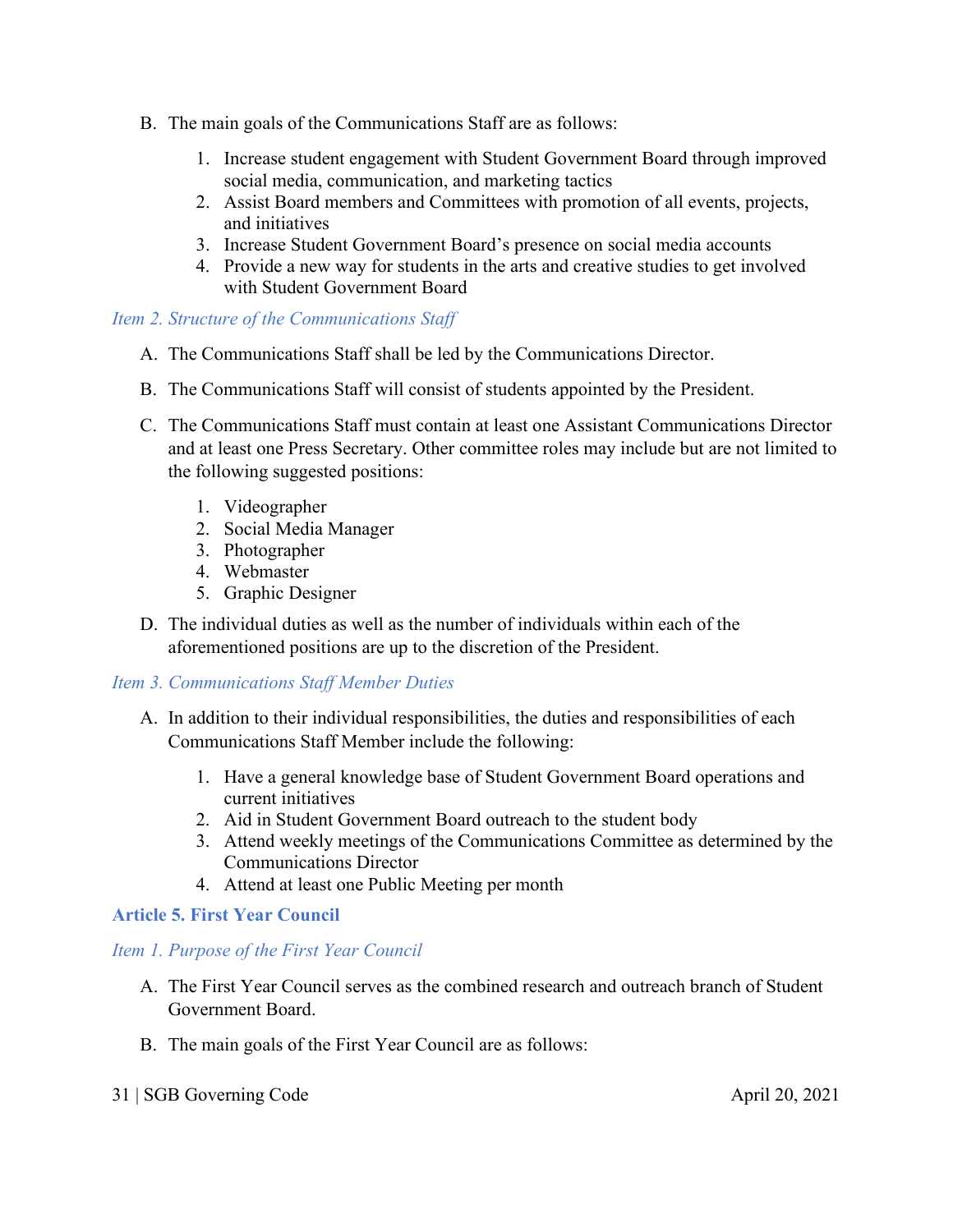- 1. Provide a first year student perspective on all SGB initiatives and activities.
- 2. Assist Board Members and Committees with research on ongoing initiatives

#### *Item 2. Structure of the First Year Council*

- A. The First Year Council shall be led by the Chief of Staff.
- B. The First Year Council will consist of appointed first year students selected through an application and interview process:
	- 1. The nominating committee shall consist of the President, the Vice President for Initiatives, and the Chief of Staff.
	- 2. The appointment process shall take place at the beginning of the fall semester.
	- 3. The final Committee size at the discretion of the nominating committee, but 10 members is suggested.

#### *Item 3. First Year Council Committee Chair*

- A. The Chief of Staff shall serve as the Chair of the First Year Council and shall coordinate the First Year Council to accomplish its goals and initiatives
- B. The Vice President for Initiatives shall serve as the Board liaison to the First Year Council and will work with the Chief of Staff to further the mission of the First Year Council

#### *Item 4. First Year Council Member Duties*

- A. The duties and responsibilities of each First Year Council Member include the following:
	- 1. Have a general knowledge base of SGB operations and current initiatives
	- 2. Aid in SGB outreach to the student body, and facilitate campus relations
	- 3. Assist with general research of SGB projects as determined by the Vice President for Initiatives and Chief of Staff
	- 4. Plan and execute initiatives with the guidance of the Board and Chief of Staff
	- 5. Sit on at least one Conditional Committee and attend the weekly meetings of said Committee
	- 6. Attend at least one meeting of each Conditional Committee per semester
	- 7. Attend at least one Public Meeting per month

#### *Item 5. First Year Council Meetings*

- A. Meetings of the First Year Council will be organized and chaired by the Chief of Staff
- B. Meetings shall take place at least once every two weeks

# <span id="page-31-0"></span>**Chapter 3. The Cabinet of Committees**

#### <span id="page-31-1"></span>**Article 1. Overview of the Cabinet and Committees**

<span id="page-31-2"></span>Section 1. Overview of the Cabinet of Committees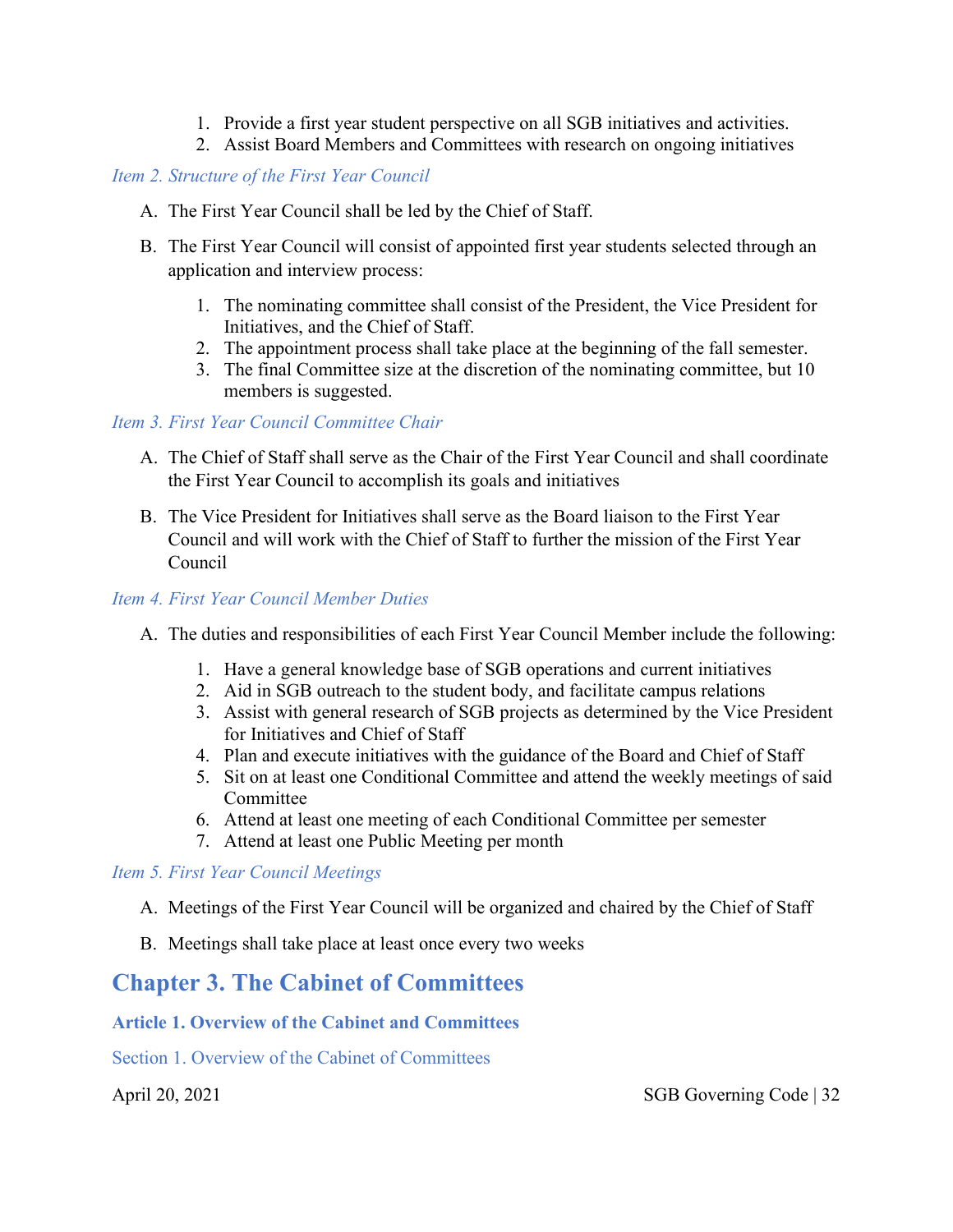#### *Item 1. Composition and Duties of the Cabinet*

- A. The Cabinet shall consist of all Conditional Committee Chairs and the co-director or designated liaison of the Student Office of Sustainability, and shall serve as a vehicle for the President and Board to implement initiatives and engage students in the process of bringing about positive change at the University. No Standing Committees shall hold membership in The Cabinet.
- B. The Cabinet shall hold a planning session once per week chaired by the Vice President for Initiatives.

#### <span id="page-32-0"></span>Section 2. Overview of Committee Structure

#### *Item 1. An Overview of Committee Structure*

- A. A Chair shall lead each Conditional Committee and shall serve as the spokesperson on all matters related to the committee.
- B. Vice Chair positions designated in this code shall assist in leading each Conditional Committee.
- C. The Chair may create and fill additional positions as deemed necessary.

#### *Item 2. General Duties of Conditional Committee Chairs*

- A. The Chair of any Conditional Committee shall:
	- 1. Serve as the official spokesperson for their corresponding committees.
	- 2. Attend all public meetings of Student Government Board and present a report.
	- 3. Create new officer positions and appoint those positions as seen fit.
	- 4. Set up meeting times in a designated place.
	- 5. Create agendas for committee meetings.
	- 6. Supply the Vice President for Initiatives with meeting minutes for each meeting.
	- 7. Support the implementation of Board policies by providing expertise and resources to the Board and student body as authorized by the Board.
	- 8. Provide specific programs and services for the Board and student body as authorized and specified by the Board.
	- 9. Operate according to their regulating documents, as applicable, and the charge given to them by the Board.
	- 10. If appointed as a student representative by the Vice President for Governance, attend all meetings and participate fully in their assigned committee
	- 11. Hold five office hours per week in the Student Government Board office.

#### *Item 3. General Duties of the Committee Executive Vice Chair*

A. The Executive Vice Chair shall assume the duties of the Chairperson in their temporary absence.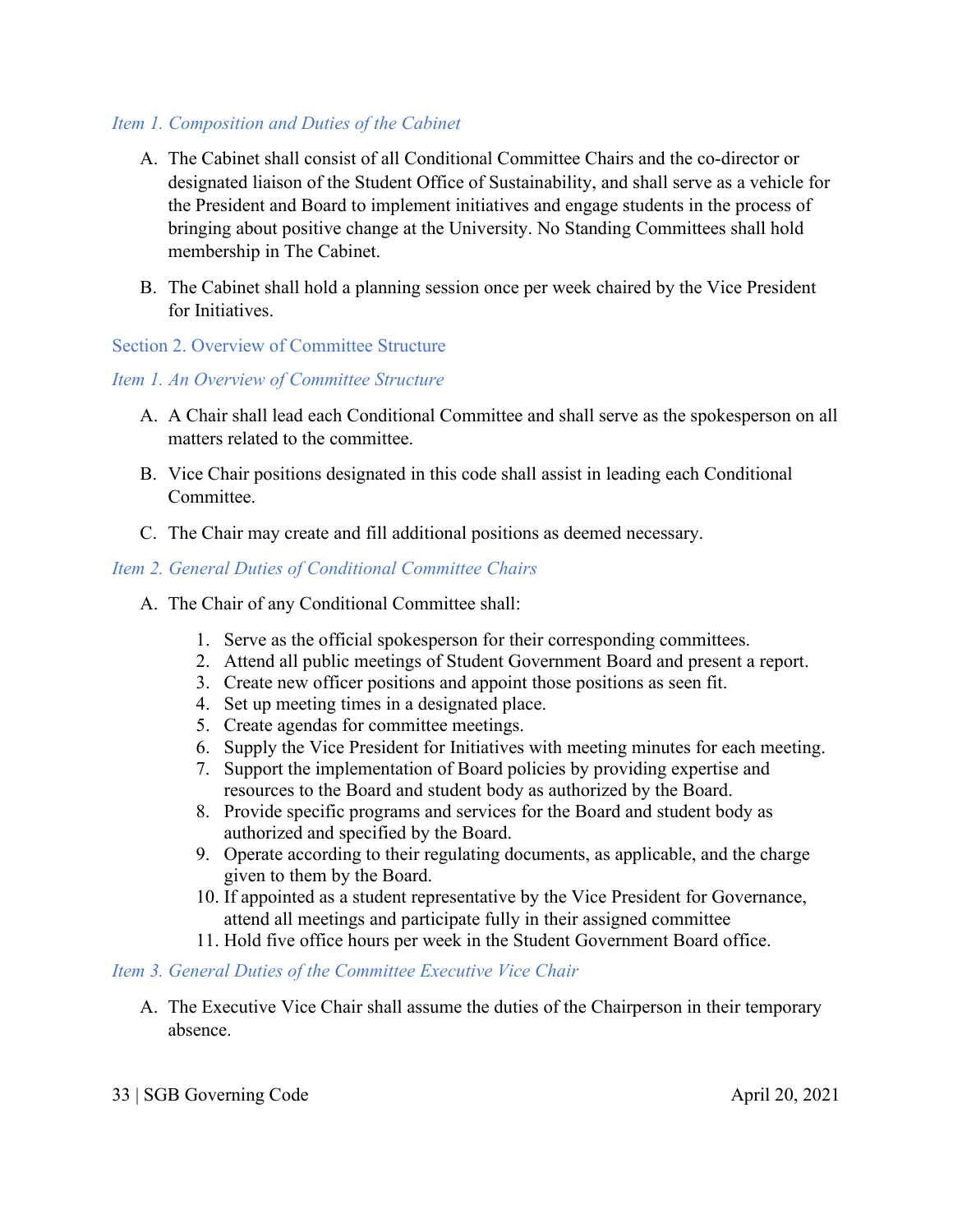B. The Executive Vice Chair shall assist the chair in coordinating any activities, planning sessions, or meetings that will be conducted within the organization, with other organizations, or the greater Pittsburgh community.

#### *Item 4. Selection of Committee Chairs*

- A. All nominees of Conditional Committee Chairs shall be approved by a simple majority vote of the total membership of the Board.
- B. The applications process includes both a written application and an interview, though submission of a written application does not guarantee an interview.

#### <span id="page-33-0"></span>**Article 2. Academic Affairs Committee**

#### *Item 1. Purpose of the Academic Affairs Committee*

- A. The Academic Affairs Committee is responsible for all matters pertaining to improving the academic environment at the University of Pittsburgh.
- B. In addition to the responsibilities outlined for all Conditional Committee Chairs, the Academic Affairs Committee shall
	- 1. Provide an atmosphere that encourages the attainment of intellectual goals of the student body.
	- 2. Serve as a venue for the expression of academic interests and needs of the student body.
	- 3. Represent these interests at administrative meetings that influence the academic policies of the University
	- 4. Enable the undergraduate body to effectively utilize the academic opportunities provided by the University
	- 5. Increase student interest in, and awareness of, the various aspects of academia.

*Item 2. Structure of the Academic Affairs Committee*

- A. The Academic Affairs Committee shall be led by the Academic Affairs Committee Chair.
- B. In addition to the Academic Affairs Chair, the Academic Affairs Committee shall include
	- 1. Vice Chair of Arts and Sciences
	- 2. One additional Dietrich Council Representative
	- 3. Five Dietrich Undergraduate Council Representatives
	- 4. Vice Chair of Engineering
	- 5. Vice Chair of Business
	- 6. Executive Vice Chair
	- 7. Secretary
	- 8. Public Relations Chair
- C. The Academic Affairs Committee shall additionally have open membership so that any member of the student body can participate in its meetings and business.

April 20, 2021 SGB Governing Code | 34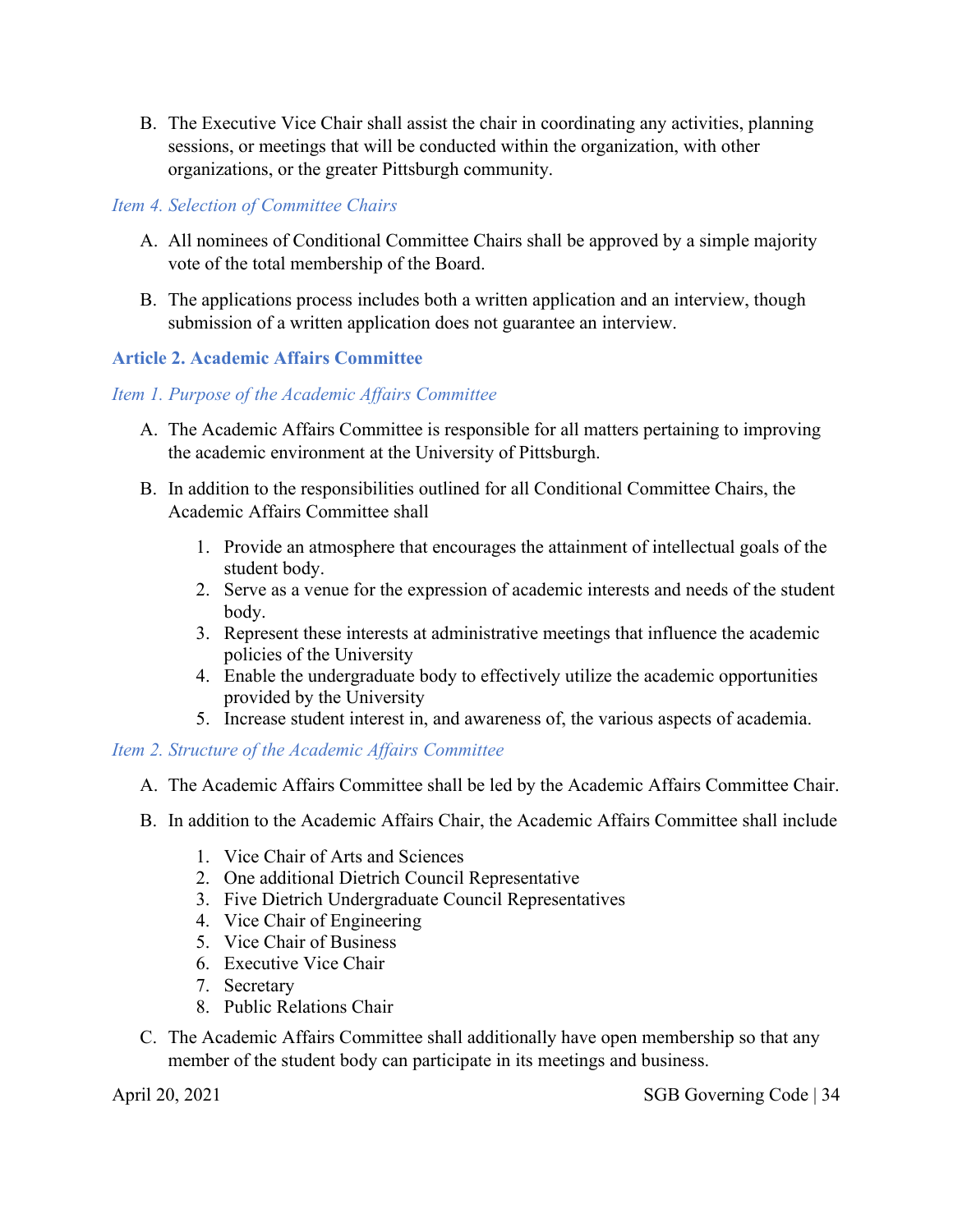#### *Item 3. Academic Affairs Committee Chair*

- A. The Academic Affairs Chair shall be the main coordinator of the Academic Affairs Committee and facilitator in accomplishing its goals and initiatives.
- B. The Academic Affairs Chair shall
	- 1. Hold five office hours per week in the Student Government Board office
	- 2. Conduct meetings for the entire Academic Affairs Committee to discuss their proceedings with administration as well as discussing pertinent ideas and information relevant to the committee

#### *Item 4. Academic Affairs Committee Vice Chairs*

- A. The Vice Chair of Arts and Sciences shall
	- 1. Be an undergraduate student currently enrolled in the Dietrich School of Arts and **Sciences**
	- 2. Assist in the mission of the Academic Affairs Committee as a whole and focus on projects within the Dietrich School of Arts and Sciences.
	- 3. Be appointed to the Dietrich Council and is expected to attend those meetings.
- B. The Vice Chair of Engineering shall
	- 1. Be an undergraduate student currently enrolled in the Swanson School of Engineering
	- 2. Assist in the mission of the Academic Affairs Committee as a whole and focus on projects within the Swanson School of Engineering
	- 3. Shall attend Engineering Dean's Council meetings.
	- 4. Maintain contact with the Engineering Student Council to collaborate where seen appropriate.
- C. The Vice Chair of Business shall
	- 1. Be an undergraduate student currently enrolled in the College of Business Administration.
	- 2. Assist in the mission of the Academic Affairs Committee as a whole and focus on projects within the College of Business Administration.
- D. The Executive Vice Chair shall
	- 1. Readily assist the Chair in any way possible.
	- 2. Assume the duties of the chair if necessary.
- E. The Secretary shall
	- 1. Take minutes during all meetings and send them to the Chair.
	- 2. Send out meeting reminders and notifications of meeting cancellations.
	- 3. Keep a record of attendance for all meetings.
- F. F. The Public Relations Chair shall
- 35 | SGB Governing Code April 20, 2021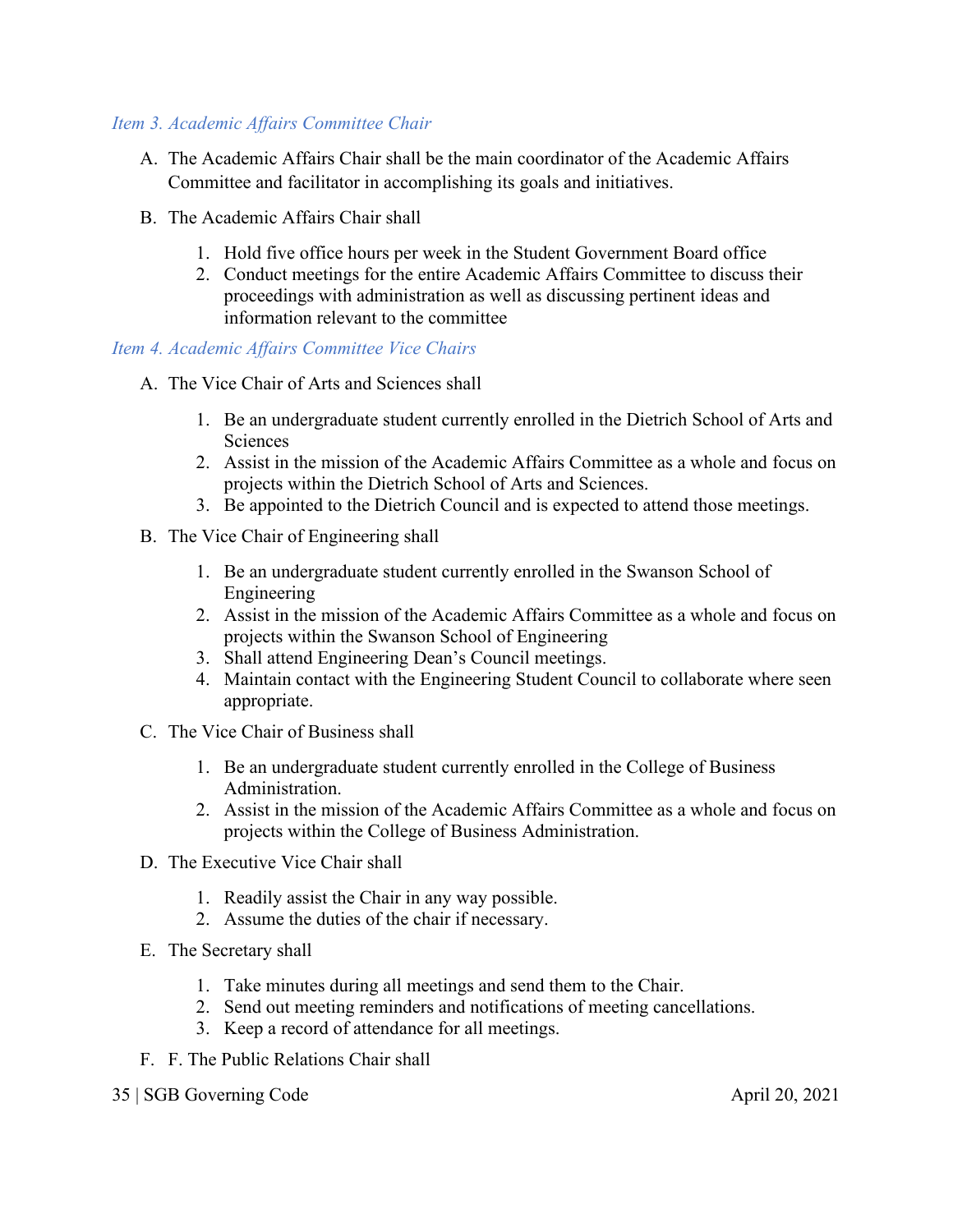- 1. Create flyers for recruitment of potential committee members.
- 2. Create flyers for programs and events held by the committee.

#### <span id="page-35-0"></span>**Article 3. Community and Governmental Relations Committee**

#### *Item 1. Purpose of the Community and Governmental Relations Committee*

- A. The Community and Governmental Relations Committee exists to promote student awareness and participation within the Oakland community and to the local, state, and federal levels of government, as well as to represent student interests to community organizations and these levels of government.
- B. Additionally, the Community and Governmental Relations Committee is responsible for coordinating student voter registration, coordinating student advocacy efforts, holding events to encourage student participation and awareness of community and governmental issues, and other functions that serve to educate and demonstrate concerns for student interests in a reasonable and constructive manner.

#### *Item 2. Structure of the Community and Governmental Relations Committee*

- A. The Community and Governmental Relations Committee shall be led by a Chair.
- B. In addition to the Community and Governmental Relations Committee Chair, the Community and Governmental Relations Committee shall include a
	- 1. Executive Vice Chair
		- a. At the discretion of the Community and Governmental Relations Chair, the Executive Vice Chair may either serve in the distinct position of Executive Vice Chair or hold the responsibilities of Executive Vice Chair in addition to serving in a separate Vice Chair position
	- 2. Vice Chair of Community Outreach
	- 3. Vice Chair of Student Engagement
		- a. Coordinator of Voter Registration events
		- b. Coordinator of Student Engagement events
	- 4. Vice Chair of Governmental Relations

#### *Item 3. The Community and Governmental Relations Chair*

- A. The Community and Governmental Relations Chair shall be the main coordinator of the Community and Governmental Relations Committee and shall be the facilitator in accomplishing its goals and initiatives.
- B. The Community and Governmental Relations Chair shall be the main point of contact between the Community and Governmental Relations Committee, University Administration, Federal, Commonwealth, and City Governmental Organizations, and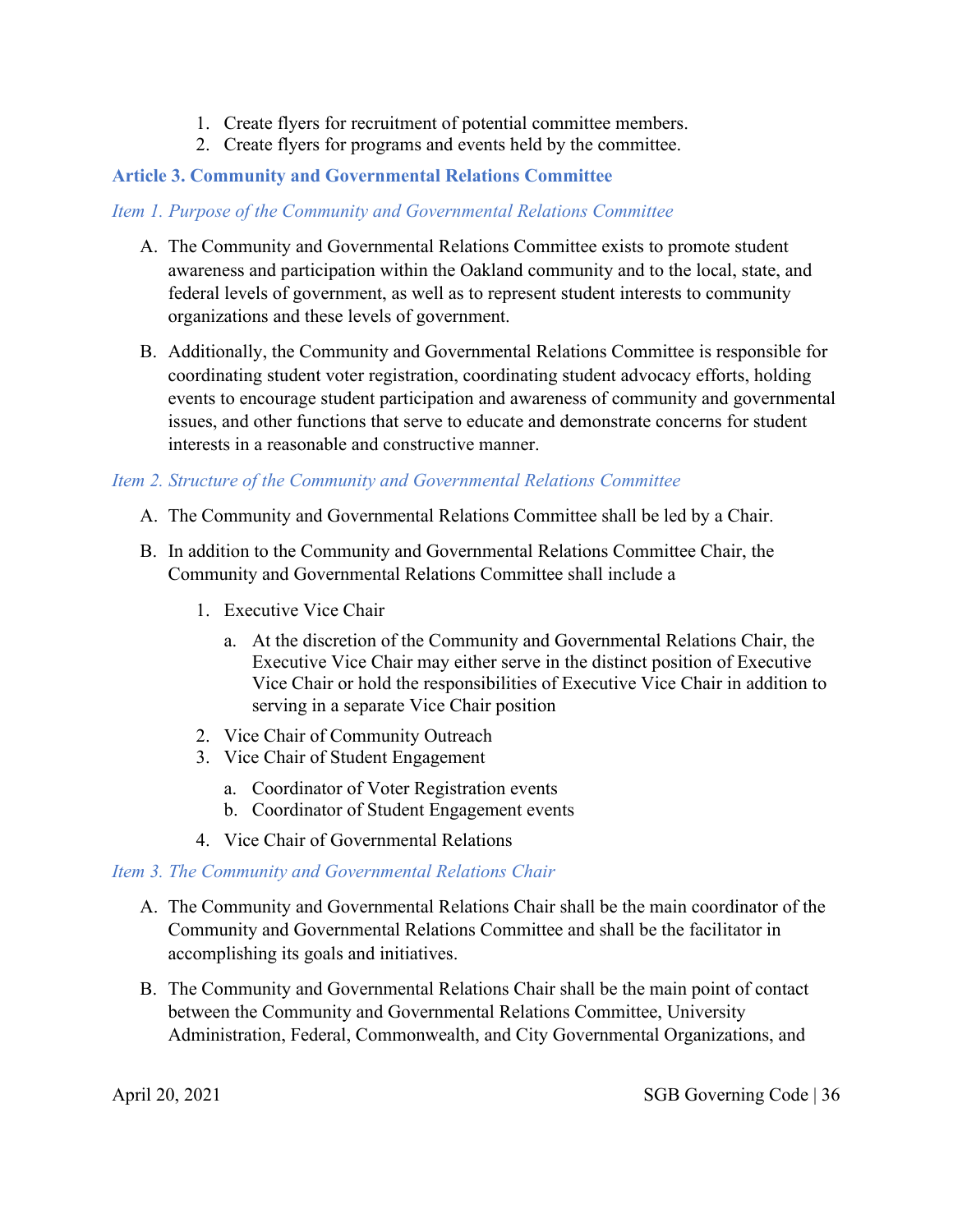relevant community organizations, including the Oakland Planning and Development Corporation

- C. In addition to the responsibilities outlined for all Conditional Committee Chairs, the Community and Governmental Relations Chair shall
	- 1. Conduct meetings for the entire Community and Governmental Relations Committee to discuss their proceedings with administration as well as discussing pertinent ideas and information relevant to the committee
	- 2. Represent the student body at monthly Oakwatch meetings.
- D. The Community and Governmental Relations Chair shall act as the Coordinator for ACC Lobbying Day and Pitt Day in Harrisburg.

## *Item 4. Community and Governmental Relations Committee Vice Chairs*

- A. The Executive Vice Chair shall
	- 1. Execute the duties of the Community and Governmental Relations Chair in case of the temporary absence of the Chair
	- 2. Aid the Community and Governmental Relations Chair in coordinating the activities of the committee
- B. The Vice Chair of Community Outreach shall
	- 1. In concert with the Community and Governmental Relations Chair, represent the student body to relevant community groups, including the Oakland Planning and Development Corporation
	- 2. Attend monthly Oakwatch meetings, as well as other community meetings and forums as necessary
	- 3. Assist the University of Pittsburgh Office of Community and Governmental Relations with coordinating Neighborhood Block Parties and other events geared towards improving the relationships between students and permanent residents
	- 4. In concert with the Vice Chair of Student Engagement, plan and execute an event which emphasizes Community Engagement
- C. The Vice Chair of Student Engagement shall
	- 1. In concert with the Community and Governmental Relations Chair, develop and follow through with an advertising and action plan in order to actively engage students to register to vote.
	- 2. Provide non-partisan information on candidates and platforms in order to better inform the student population.
	- 3. Collaborate with other Vice Chairs and Coordinators to emphasize the importance of voter registration at all committee-sponsored events.
	- 4. In concert with the Vice Chair of Governmental Relations, develop and follow through with a plan to increase student engagement with Federal, Commonwealth, and local governments.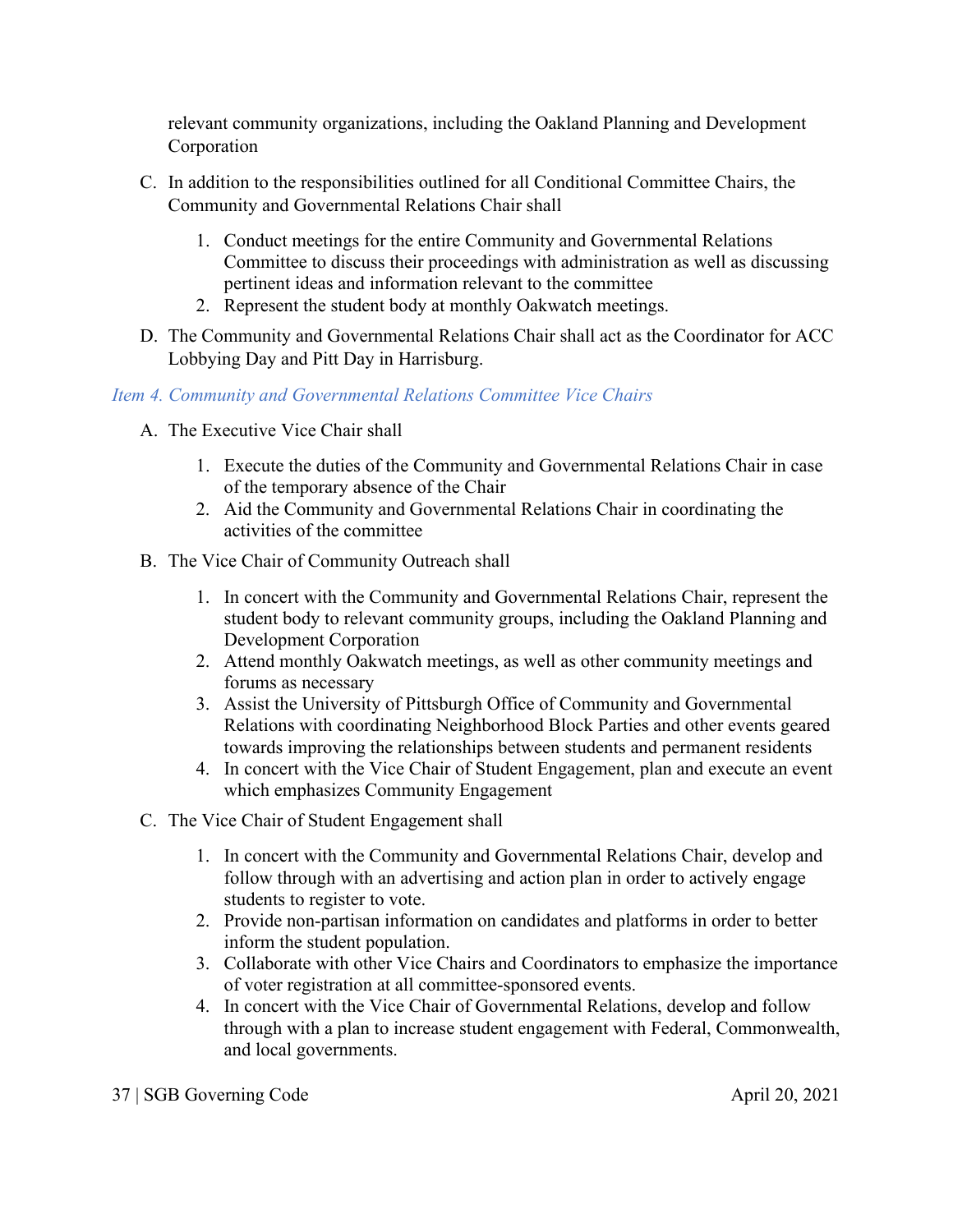- 5. In concert with the Vice Chair of Community Outreach, develop and follow through with a plan to increase student engagement with the University of Pittsburgh community
- 6. Assist the Chair in the planning of Pitt Day in Harrisburg and ACC Lobbying Day.
- D. The Vice Chair of Governmental Relations
	- 1. Stay up to date on current legislative issues at the federal, state, and local levels, especially those concerning
		- a. State Educational Funding
		- b. Federal Research Funding
		- c. Local Ordinances that may affect the student population
		- d. State and Federal higher-education policy
	- 2. Provide balanced, non-partisan information on important legislation effecting the student body to the Community and Governmental Relations Committee
	- 3. Author provisional draft resolutions in support of or against specific legislation effecting the student body to be presented to the board for approval
	- 4. In concert with the Vice Chair of Student Engagement, plan and execute an event which emphasizes student engagement with federal, commonwealth, and local governments.

## **Article 4. Diversity & Inclusion Committee**

#### *Item 1. Purpose of the Diversity Committee*

- A. The Diversity & Inclusion Committee of Student Government Board exists to foster a more culturally competent and inclusive environment within Student Government Board and across the entire University of Pittsburgh.
- B. The main goals of the Diversity & Inclusion Committee are as follows:
	- 1. Ensure that all members of Student Government Board are knowledgeable about, and Student Government Board procedures are adequately prepared to, uphold the University of Pittsburgh's core values and principles, particularly those pertaining to creating a welcoming campus community for all undergraduate students.
	- 2. Create a more culturally-aware and conscious student body through facilitated training workshops and other events.
	- 3. Act as a resource to student organizations with the planning of events, projects, and initiatives to ensure that they are culturally inclusive.
	- 4. Serve as liaisons between the undergraduate student body and the Office of Diversity and Inclusion.

#### *Item 2. Structure of the Diversity & Inclusion Committee*

A. The Diversity & Inclusion Committee shall be led by a Chair.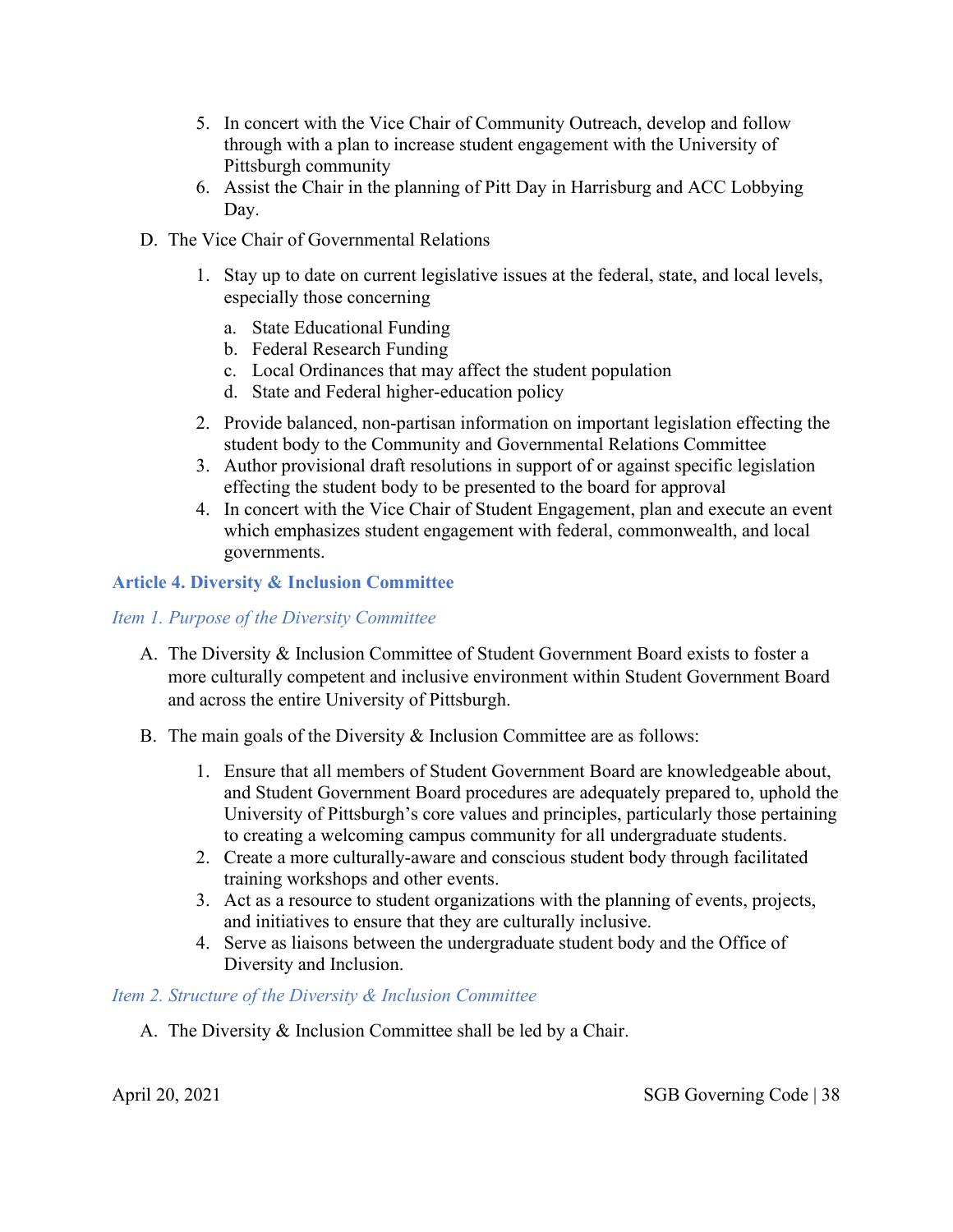- B. The Diversity & Inclusion Committee will consist of appointed students, with the exact number at the discretion of the nominating task force, but no less than 6.
- C. Other committee roles in the Diversity & Inclusion Committee may include, but are not limited to, the following suggested sub-committees:
	- 1. Event Coordinators
	- 2. Internal Affairs Liaisons
	- 3. External Affairs Liaisons
- D. The individual duties as well as the number of individuals within each of the aforementioned positions are at the discretion of the chair.
- E. The Nominating Task Force shall also choose an alternate member in the spring. This alternate shall not serve in any official capacity with the Diversity and Inclusion Committee. Should there be a vacancy which the Chair wishes to fill prior to the end of the term, the alternate will be instated to fill the vacancy. The alternate shall be eligible to be instated to fill a vacancy until the end of the term.

# *Item 3. Diversity & Inclusion Committee Chair*

- A. The Diversity  $\&$  Inclusion Chair shall be the main coordinator of the Diversity  $\&$ Inclusion Committee and facilitator in accomplishing its goals and initiatives.
- B. The Diversity  $\&$  Inclusion Chair shall conduct meetings for the entire Diversity  $\&$ Inclusion Committee to discuss their current initiatives, events, and information pertaining to the entire committee.

#### *Item 4. Diversity & Inclusion Committee Vice Chair*

A. The Diversity & Inclusion Committee Chair shall appoint a Vice-Chair to act as the Chair in their absence.

#### *Item 5. Diversity & Inclusion Committee Member Duties*

- A. Members will be assigned to a sub-committee during the application process, and have responsibilities to fulfill as assigned by the Chair pertaining to these roles.
- B. In addition to their individual responsibilities, the duties and responsibilities of each Diversity & Inclusion Committee Member include the following:
	- 1. Have a general working knowledge of Student Government Board operations and current initiatives.
	- 2. Aid in Student Government Board outreach to the student body.
	- 3. Attend weekly meetings of the Diversity & Inclusion Committee as determined by the Chair.

#### *Item 6. Diversity & Inclusion Committee Coordination Sub-Committees*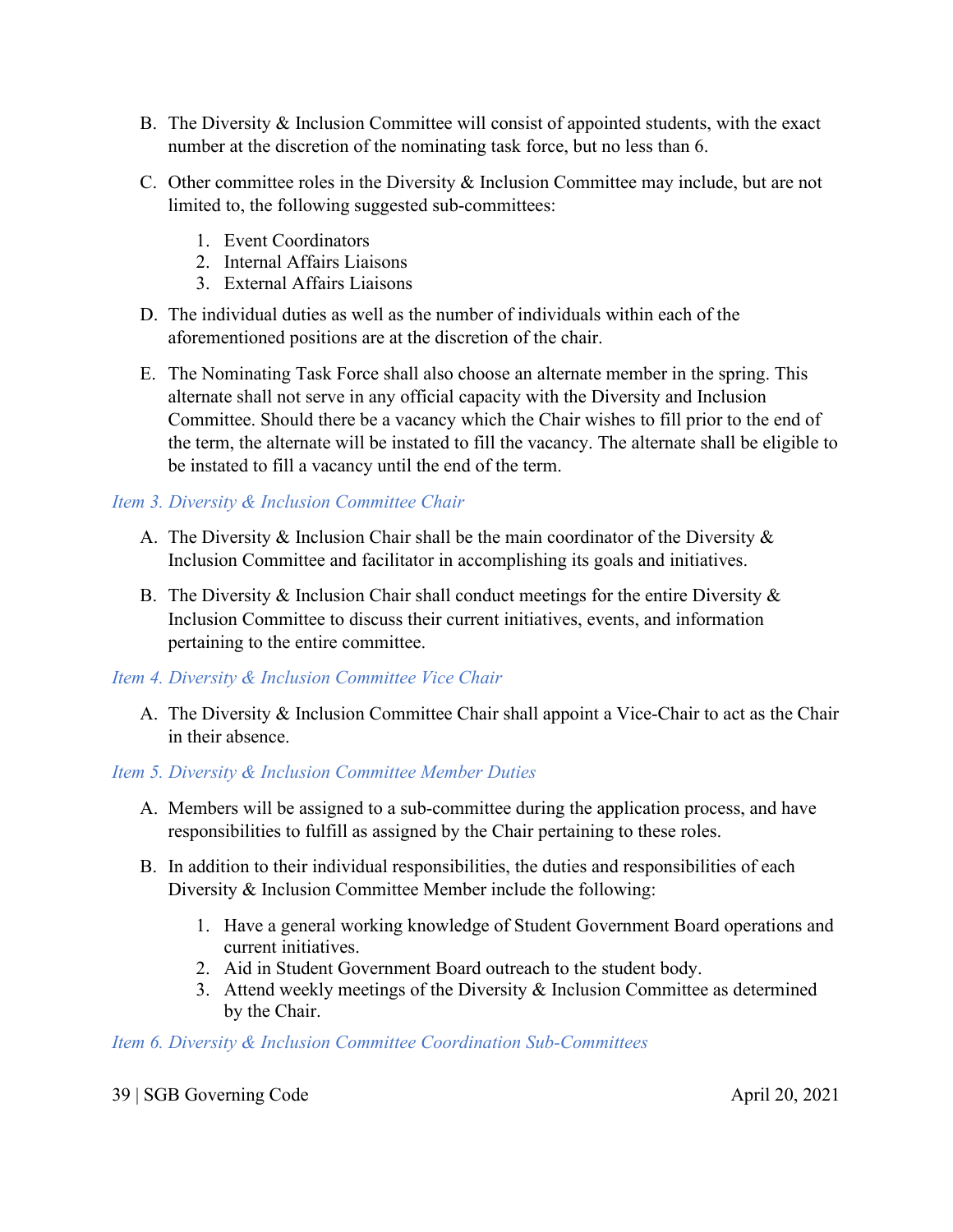- A. The responsibilities of the Event Coordinators shall include:
	- 1. Planning events to meet the goals of the Diversity & Inclusion Committee
	- 2. Planning the logistics of all committee events and programs including but not limited to obtaining supplies, reserving space, obtaining food, facilitating event activities, inviting guests, and scheduling volunteers.
- B. The responsibilities of the Internal Affairs Liaisons shall include:
	- 1. Evaluating all SGB procedures and documents to ensure that the language is as inclusive as possible, recommending changes to other Committees or the President as necessary.
	- 2. Ensuring that all Student Government Board members are specifically equipped with the knowledge to be effective and intentional in their efforts to bridge potential cultural and understanding gaps between themselves and other students.
	- 3. Conducting research and coordinating with student organizations requesting allocations on various aspects of the requested program, ensuring that the cultural aspects of the program are fully understood, allowing the Allocations Committee and the Board to make informed decisions on all allocations requests.
- C. The responsibilities of the External Affairs Liaisons shall include:
	- 1. Serving as a resource for student organizations in order to help them embrace the various identities represented at Pitt and empower them to increase understanding and collaboration with intersecting organizations.
	- 2. Coordinate with other campus offices to ensure adequate training opportunities exists for student organizations to enhance in
	- 3. Serving as the direct connection between the Office of Diversity and Inclusion (ODI) and the committee.

# **Article 5. Facilities, Technology, and Transportation Committee**

# *Item 1. Purpose of the Facilities, Technology, and Transportation Committee*

- A. The Facilities, Technology, and Transportation Committee is tasked with initiating and implementing projects pertaining to the physical space, technology, and transportation as they relate to the University of Pittsburgh campus, and acting as the liaison between students and the administration regarding these initiatives
- B. The Facilities, Technology, and Transportation Committee is also responsible for
	- 1. Engaging with students regarding issues pertaining to the committee
	- 2. Relay the thoughts, concerns, and input of the students to the Administration
	- 3. Educate students about safety and transportation.

# *Item 2. Structure of the Facilities, Technology, and Transportation Committee*

A. The Facilities, Technology, and Transportation committee shall be led by a chairperson.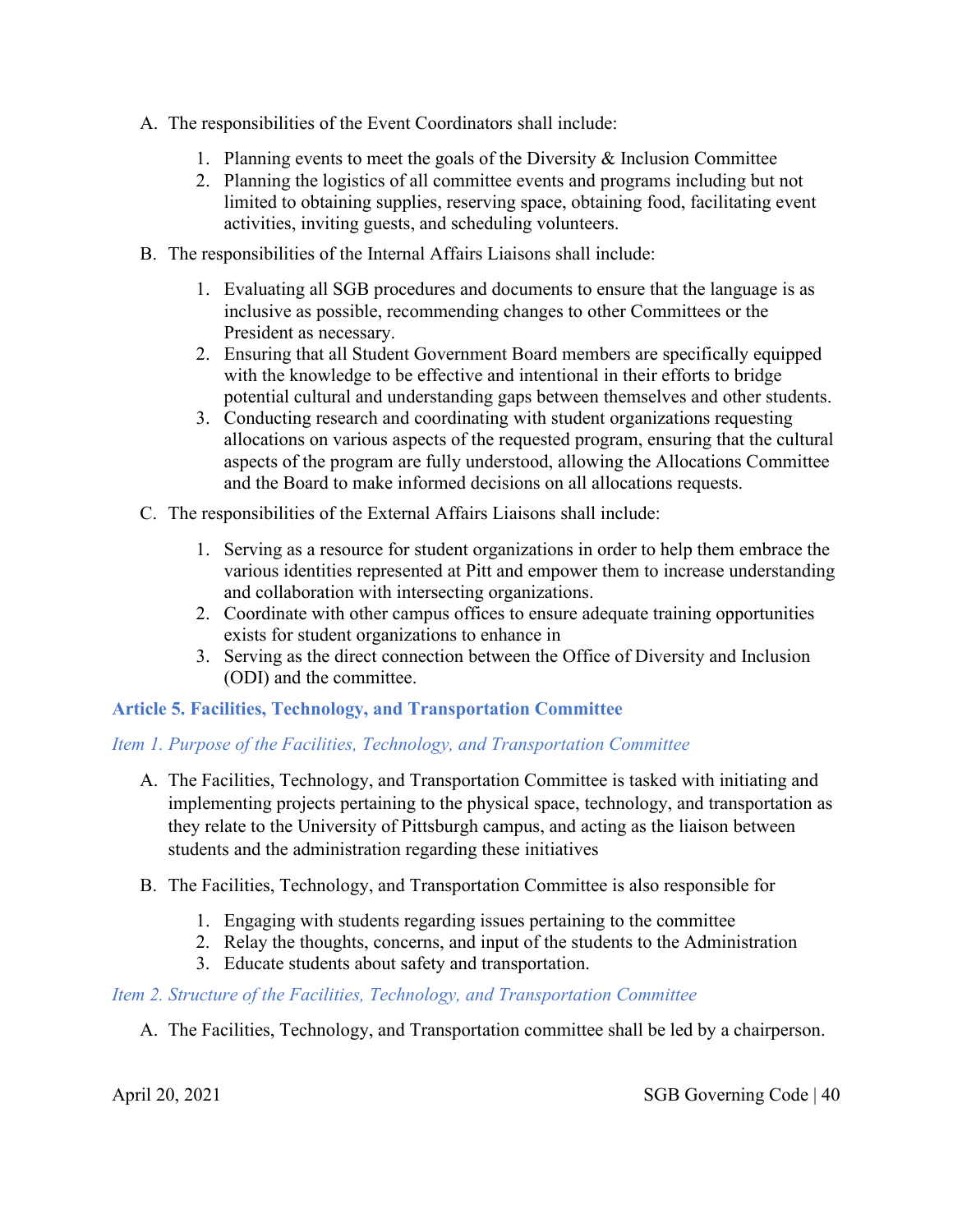- B. In addition to the chair of the committee, the Facilities, Technology, and Transportation Committee shall have 5 vice chairs, one of whom shall also hold the role of Executive Vice Chair
	- 1. Vice Chair of Academic Spaces
	- 2. Vice Chair of Housing
	- 3. Vice Chair of Recreation and Athletics
	- 4. Vice Chair of Transportation and Safety
	- 5. Vice Chair of Technology Services
- C. The Facilities, Technology, and Transportation Committee will have open membership such that any student is able to attend and participate in meetings and business.
- D. As necessary, ad hoc sub-committees will be formed in order to focus on specific initiatives and tasks.

## *Item 3. Facilities, Technology, and Transportation Committee Chair Position*

- A. In addition to the responsibilities outlined for all Conditional Committee Chairs, the Facilities, Technology, and Transportation Committee Chair shall:
	- 1. Coordinate the Vice Chair positions of the committee as outlined below
	- 2. Engage with the student body and address issues with buildings on campus
	- 3. Hold one general meeting per week for all members of the committee
	- 4. Hold one meeting with the Vice Chairs per week
	- 5. Work with Staff, Administration, the Department of Transportation, the Pitt Police Department, and other organizations to plan and coordinate Safety Week.
	- 6. Oversee the formation of ad-hoc subcommittees as needed to focus on specific initiatives and tasks

# *Item 4. Facilities, Technology, and Transportation Committee Executive Vice Chair Position*

- A. The Executive Vice Chair of the committee shall
	- 1. Assist the chair with the organization and planning of committee business
	- 2. Help lead the weekly vice Chair meetings
	- 3. In the event that the chairperson cannot attend a meeting, or fulfill the other responsibilities of the chair the Executive Vice Chair will fill in for the chairperson
	- 4. Carry out the responsibilities of one of the five Vice Chair positions

#### *Item 5. Facilities, Technology, and Transportation Committee Vice Chairs*

- A. The Vice Chair of Academic Spaces shall
	- 1. Promote initiatives that ensure that students have access to adequate learning spaces so that they may engage themselves academically to their fullest potential
	- 2. Oversee the implementation of any initiatives concerned with academic buildings on campus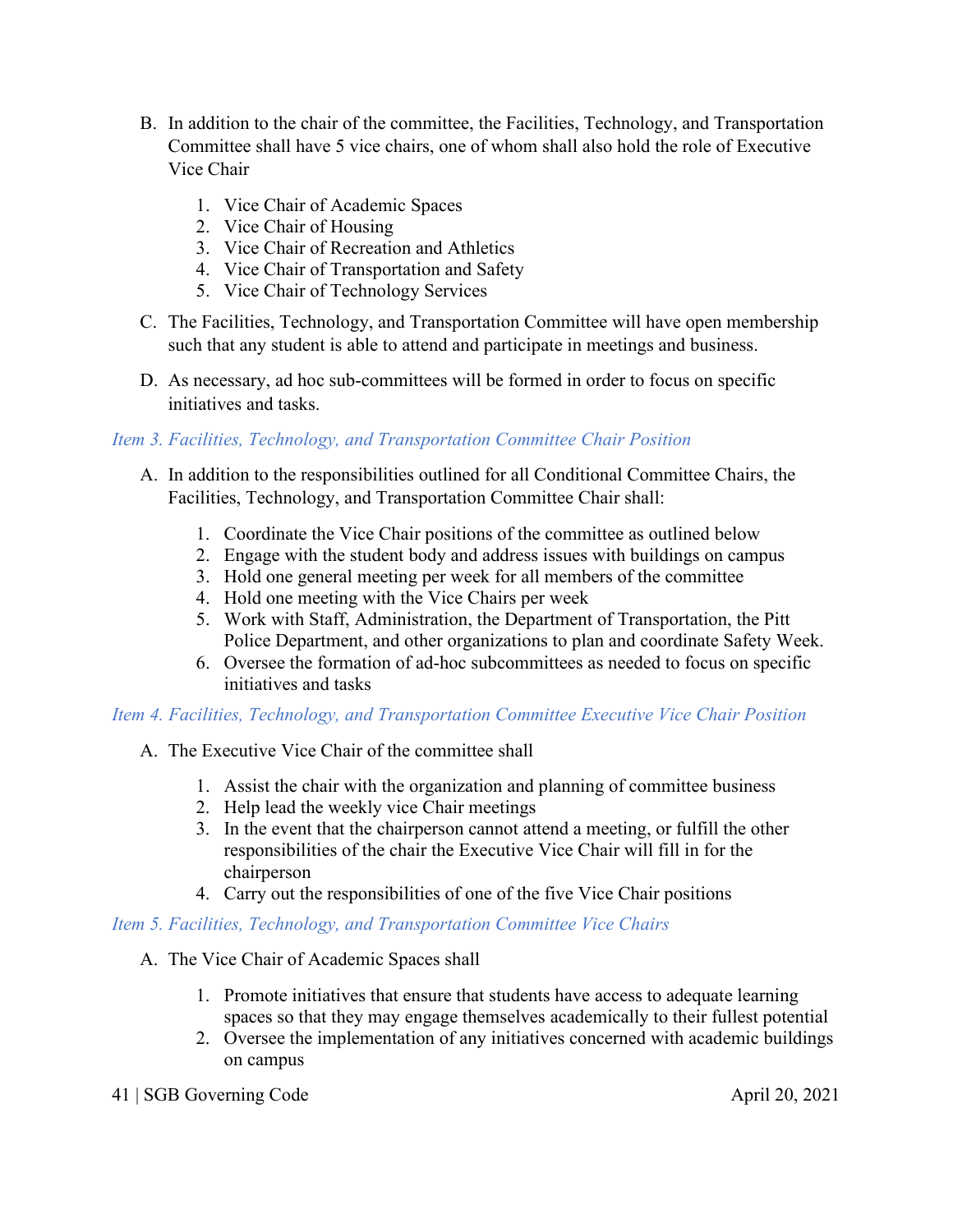- 3. Attend a weekly meeting with all other vice chairs and the committee chairs
- 4. Supervise ad hoc subcommittees created to accomplish large-scale projects relevant to learning spaces
- B. The Vice Chair of Housing shall
	- 1. Promote initiatives to ensure that students are provided a safe and comfortable environment in which to live
	- 2. Oversee the implementation of any initiatives concerned with university housing buildings on campus, including dormitories, apartment-style housing, and fraternity housing complexes
	- 3. Attend a weekly meeting with all other vice Chairs and the committee chair
	- 4. Supervise ad hoc subcommittees created to accomplish large-scale projects relevant to housing
- C. The Vice Chair of Recreation and Athletics shall
	- 1. Promote initiatives aimed at improving students' recreational experience while encouraging fitness and promoting student engagement through related programs
	- 2. Oversee the implementation of any initiatives concerning:
		- a. Recreational buildings on campus, including the Baierl Recreation Center, Trees Hall, Bellefield Hall, the WPU Recreation Center, the Fitzgerald Field House, the Charles C. Cost and dormitory gyms
		- b. The intramurals and club sports programs
	- 1. Attend a weekly meeting with all other vice Chairs and the committee chair
	- 2. Supervise ad hoc subcommittees created to accomplish large-scale projects relevant to recreational facilities
- D. The Vice Chair of Transportation and Safety shall
	- 1. Promote initiatives to help ensure that students are able to travel around campus in a safe, convenient, and expedient manner
	- 2. Oversee the implementation of any initiatives concerned with transportation around campus, including the shuttles, SafeRider, Port Authority buses, bicycles, and pedestrian activities
	- 3. Attend a weekly meeting with all other vice Chairs and the committee chair
	- 4. Supervise ad hoc subcommittees created to accomplish large-scale projects relevant to transportation
- E. The Vice Chair of Technology shall
	- 1. Promote initiatives to help expand the integration of technology and improve the exchange of information between students and administration
	- 2. Attend a weekly meeting with all other vice chairs and the committee chair
	- 3. Supervise ad hoc subcommittees created to accomplish large-scale projects relevant to technology

#### **Article 6. Wellness Committee**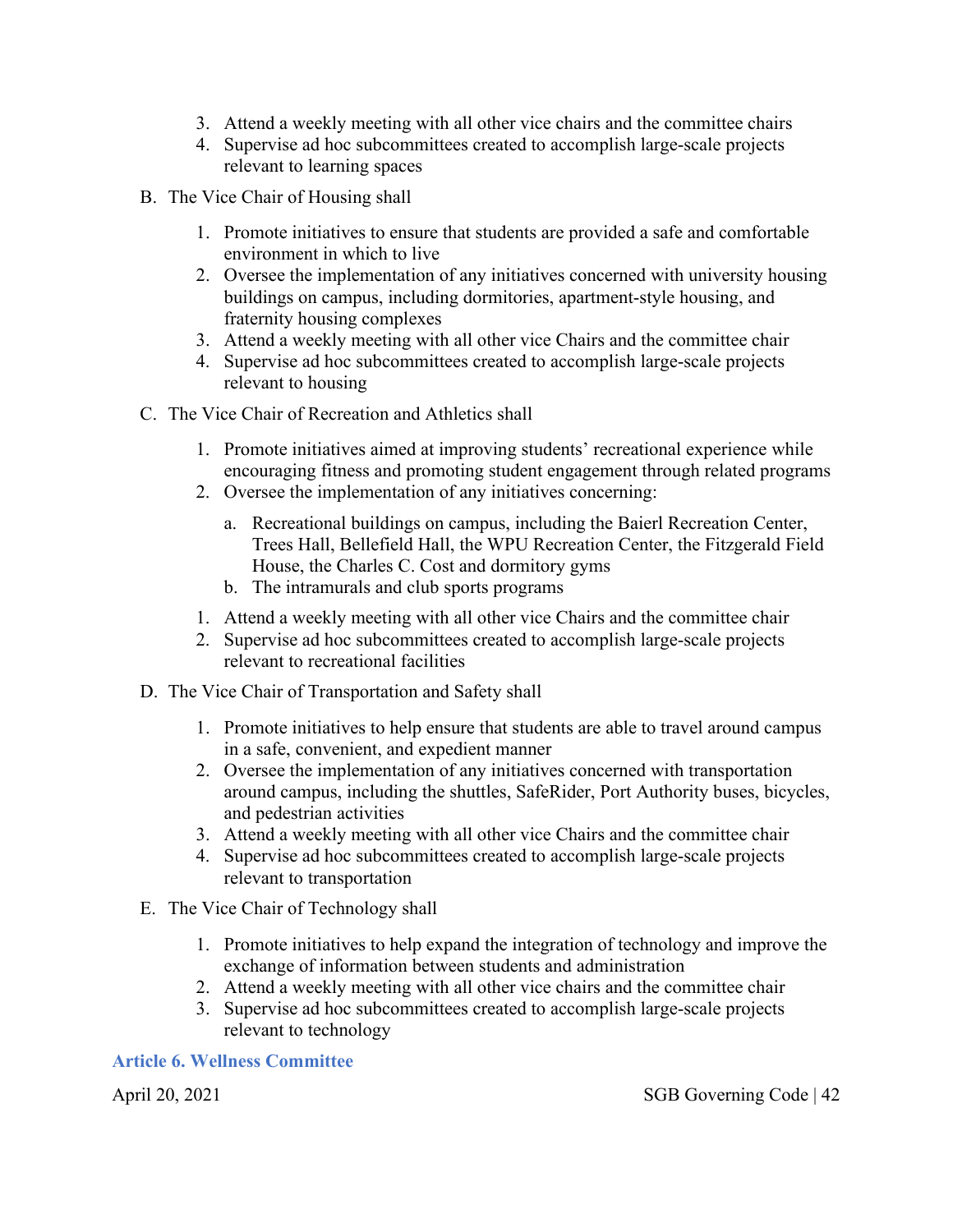#### *Item 1. Purpose of the Wellness Committee*

- A. The Wellness Committee is tasked with addressing all health concerns on campus including but not limited to nutrition, physical wellness, mental wellness, and leading a healthy lifestyle. The committee will act as the bridge between students and administration to execute changes and improve communication within the two bodies.
- B. The Wellness Committee is also responsible for:
	- 1. Engaging with students regarding issues pertaining to the committee
	- 2. Relaying the thoughts, concerns, and input of students to the Administration
	- 3. Educating students on campus health resources found through Student Health Services, Title IX, and various Student Affairs departments.

## *Item 2. Structure of the Wellness Committee*

- A. The Wellness Committee shall be led by the Wellness Chair
- B. In addition to the Wellness Chair, the Wellness Committee shall include one Executive Vice Chair as chosen by the Committee Chair and 4 Coordination Sub-Committees:
	- 1. Event Coordinators
	- 2. Financial Coordinators
	- 3. Public Relations Coordinators
	- 4. Outreach Coordinators
- C. The Wellness Committee will have open membership such that any student is able to attend and participate in meetings and businesses. Any student is also welcome to join any Coordination Sub-Committee at any time.
- D. As necessary, sub-committees will be formed in order to focus on specific initiatives and tasks.

# *Item 3. Wellness Committee Chair*

- A. In addition to the responsibilities outlined for all Conditional Committee Chairs, the Wellness Chair shall
	- 1. Coordinate the Executive Vice Chair and Coordination Sub-Committees as outlined below
	- 2. Engage with the student body and address all issues brought to the committee by students
	- 3. Hold one general meeting per week for all members of the committee
	- 4. Hold a weekly, bi-weekly, or monthly meeting for each Coordination Sub-Committee and frequency of meetings are to the discretion of the chair.
	- 5. Work with students, student organizations, staff, and administration to plan and coordinate at least one campus-wide event per semester
	- 6. Promote existing university services, health initiatives, and student conduct health standards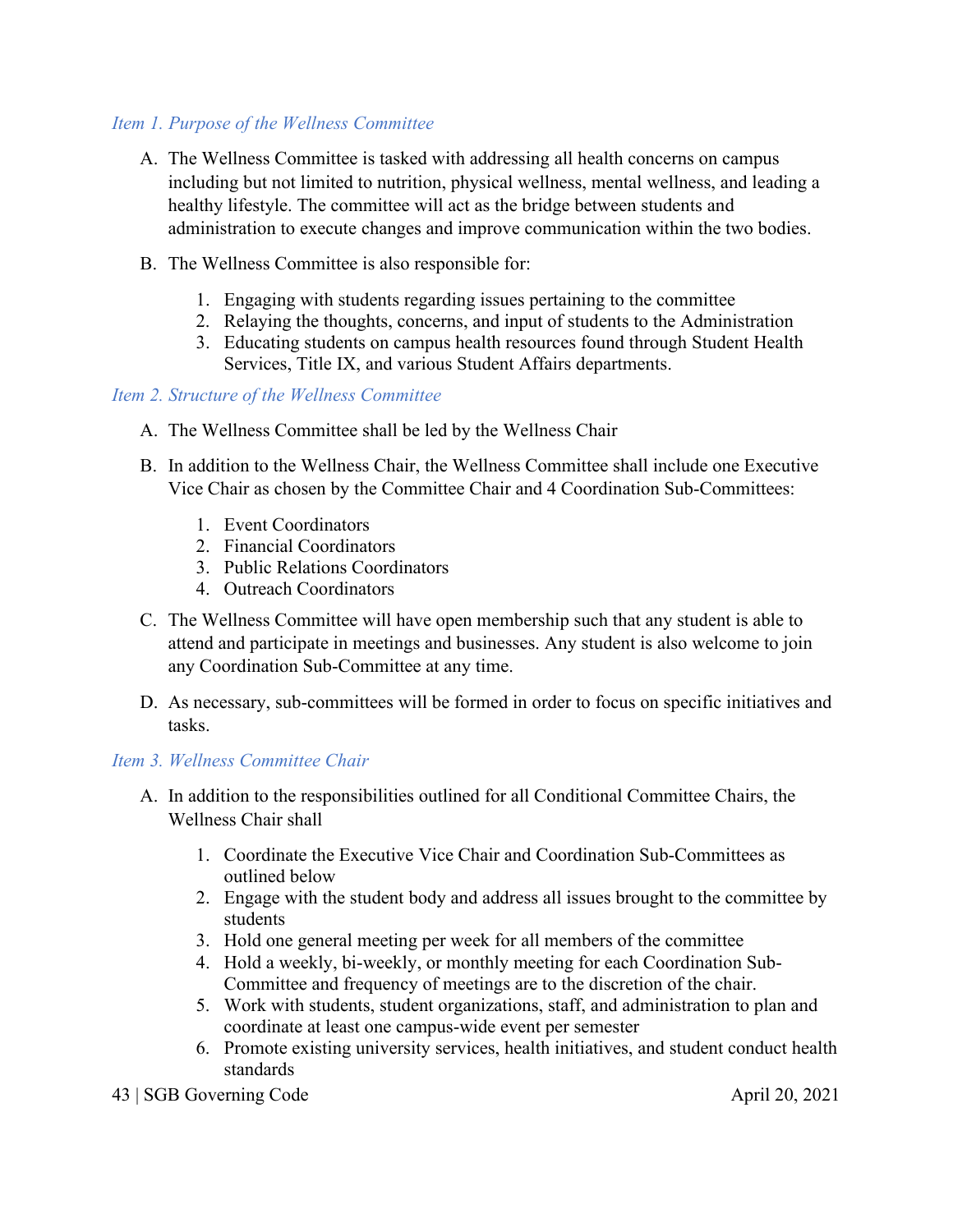- 7. Meet regularly with Student Health Services Director
- 8. Provide support to Board Member's health and wellness related projects and initiatives
- 9. Coordinate with Student Health Advisory Board (SHAB) and collaborate on projects

#### *Item 4. Wellness Committee Executive Vice Chair*

- B. The Executive Vice Chair of the committee shall:
	- 1. Assist the chair with the organization and planning of committee business
	- 2. Help lead the Coordination Sub-Committee meetings
	- 3. Fill in for the Chair in the event that they cannot attend a meeting or fulfill their other responsibilities
	- 4. Understand and be up to date with the activities and progress of each Coordination Sub-Committee
	- 5. Coordinate with the Chief of Staff and Vice President for Initiatives to ensure constant communication with the Board and committee

#### *Item 5. Wellness Committee Coordination Sub-Committees*

- A. The responsibilities of the Event Coordinators shall include
	- 1. Planning the logistics of all committee events including but not limited to obtaining supplies, making room reservations, obtaining food, facilitating event activities, inviting guests, and scheduling volunteers.
- B. The responsibilities of the Financial Coordinators shall include
	- 1. Managing the budget for events
	- 2. Writing and submitting proposals for initiatives and events
	- 3. Writing and submitting grants such as the OCC Mini Grant and the Late Night Grant
- C. The responsibilities of the Public Relations Coordinators shall include
	- 1. Planning, designing, and publishing monthly "Healthy Happenings" newsletters
		- a. Collecting content for the newsletters from relevant student groups and campus health events
	- 2. Coordinating with the Communications Director to market and advertise events
	- 3. Managing all Wellness Committee social media
- D. The responsibilities of the Outreach Coordinators shall include
	- 1. Coordinating with campus groups and student organizations to plan events, execute initiatives, and promote SGB goals
	- 2. Working closely with other health related campus groups
	- 3. Coordinating volunteers, non-SGB organization representatives, and SGB committees during events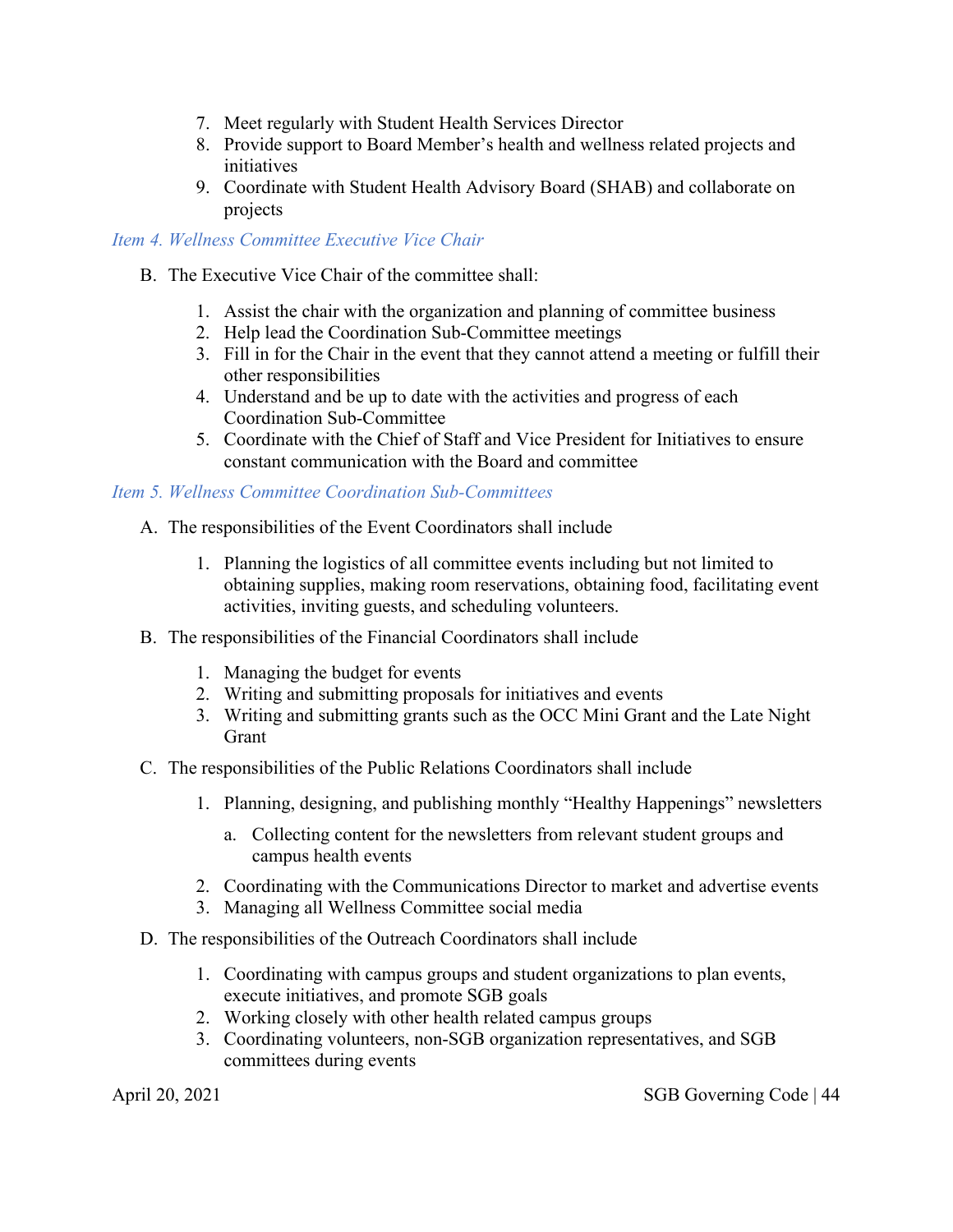#### 4. Recruiting members

# **Chapter 5. Ad-hoc Committees and Task Forces**

#### *Item 1. Ad-hoc Committees*

- A. Ad-hoc Committees are executive bodies organized under the Board to carry out an ancillary function.
- B. Each Ad-hoc Committee shall have a written charter that meets the following conditions:
	- 1. The charter must be approved by the Board as official business
	- 2. The charter must specifically define the membership or requirements for membership of the Ad-hoc Committee
	- 3. The charter must define the overall mission of the Ad-hoc Committee, and specific goals for the committee to work towards
	- 4. The charter must clearly state the effective date and expiration of the Ad-hoc Committee. The committee shall not be effective prior to the approval of the charter, and the expiration date shall be no later than the end of the term of the current Board Members and President
	- 5. The charter may include any other elements deemed necessary by the Board
	- 6. Active charters shall be published on the SGB website

#### *Item 2. Task Forces*

- A. Task Forces are executive bodies organized under the Board for the purpose of fulfilling a specific objective with some foreseeable end.
- B. Each Task Force shall have a written charter that meets the following conditions:
	- 1. The charter must be approved by the Board as official business
	- 2. The charter must specifically define the membership of the Task Force, and the voting rights of each member
	- 3. The charter must define the objective the Task Force is intended to complete, and the specific deliverables to be produced
	- 4. The charter must clearly state the effective date and expiration of the Task Force. The Task Force shall not be effective prior to the approval of the charter, and the expiration date shall be no later than the end of the term of the current Board Members and President
	- 5. The charter may include any other elements deemed necessary by the Board
	- 6. Active charters shall be published on the SGB website

# **Chapter 6. Meetings and Procedures**

#### **Article 1. Public Meeting**

Section 1. Introduction

*Item 1. Introduction*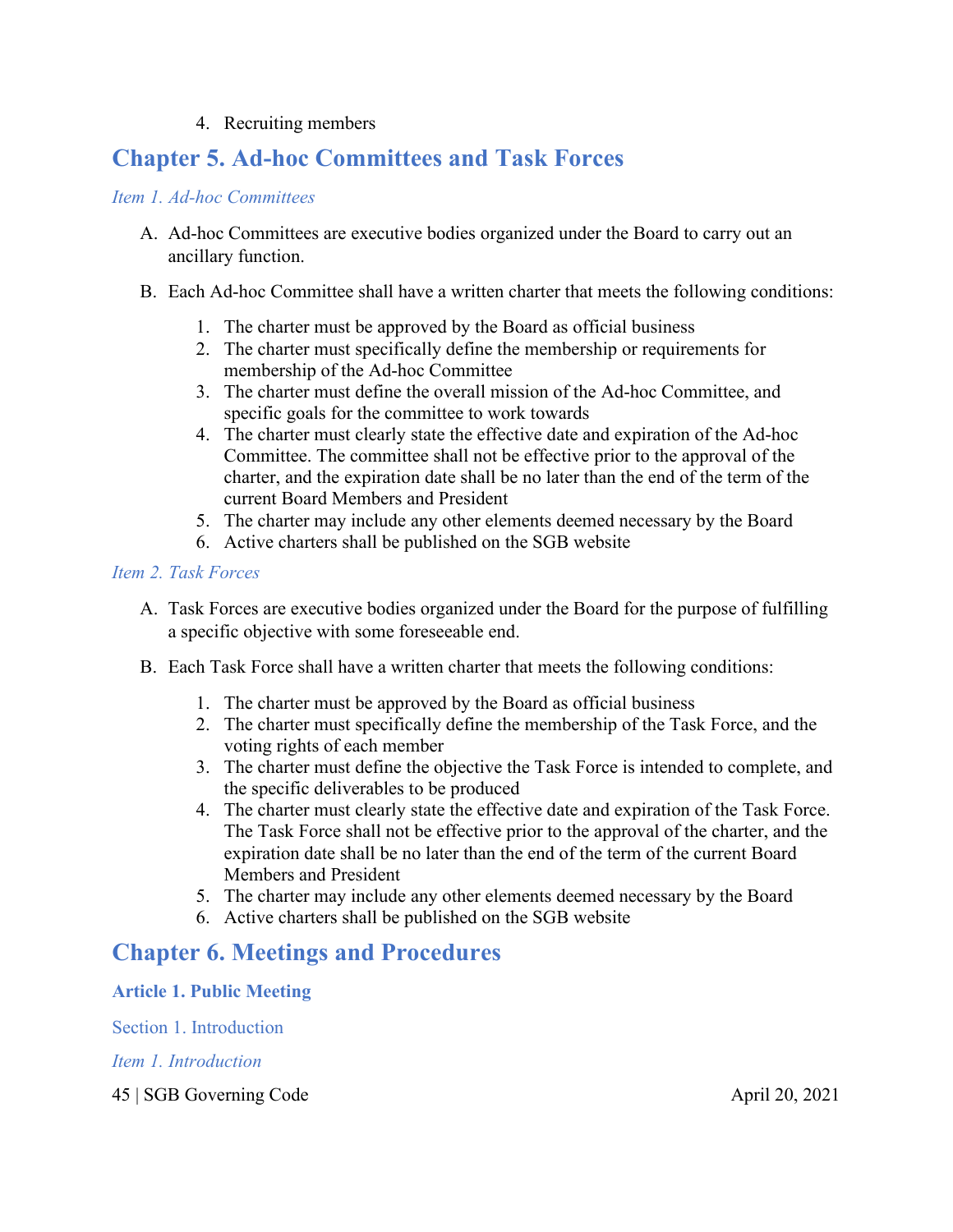- A. The following rules shall govern and control all actions and procedures of the Board while in public meeting.
- B. In any case where these rules do not cover a situation, the most recent edition of Robert's Rules of Order shall be used.

#### *Item 2. Suspension and Amendment of the Rules*

- A. These rules may not be permanently rescinded or altered except by a bill introduced and passed by the Board.
- B. The Board may temporarily suspend any of these rules during Board meetings upon a two-thirds vote by present and voting members.

#### Section 2. Public Meeting Agenda

#### *Item 1. Master Agenda*

- A. First-level agenda items shall include Call to Order, Roll Call, Appointments within the Board, Approval of the Minutes, President's Report, First Open Floor, Board Reports, Committee Reports, Student Leader Reports, Second Open Floor, Unfinished Business, Submitted Agenda Items, New Business, Third Open Floor, President's Remarks, and Adjournment.
- B. Second-level agenda items shall include any designated item of business that belongs to a category of first-level agenda items (i.e., Resolutions are a part of 'New Business').
- C. The master agenda and order of business shall be as follows:
	- 1. Call to Order
	- 2. Roll Call
		- a. Board Members
		- b. Committee Chairs
		- c. Student Leaders
	- 3. Agenda Changes
	- 4. Permanent and Temporary Appointments within the Board
	- 5. Approval of the Minutes
	- 6. President's Report
	- 7. First Open Floor
	- 8. Board Reports
	- 9. Committee Reports
	- 10. Student Leader Reports
	- 11. Second Open Floor
	- 12. Unfinished Business
	- 13. Submitted Agenda Items
	- 14. New Business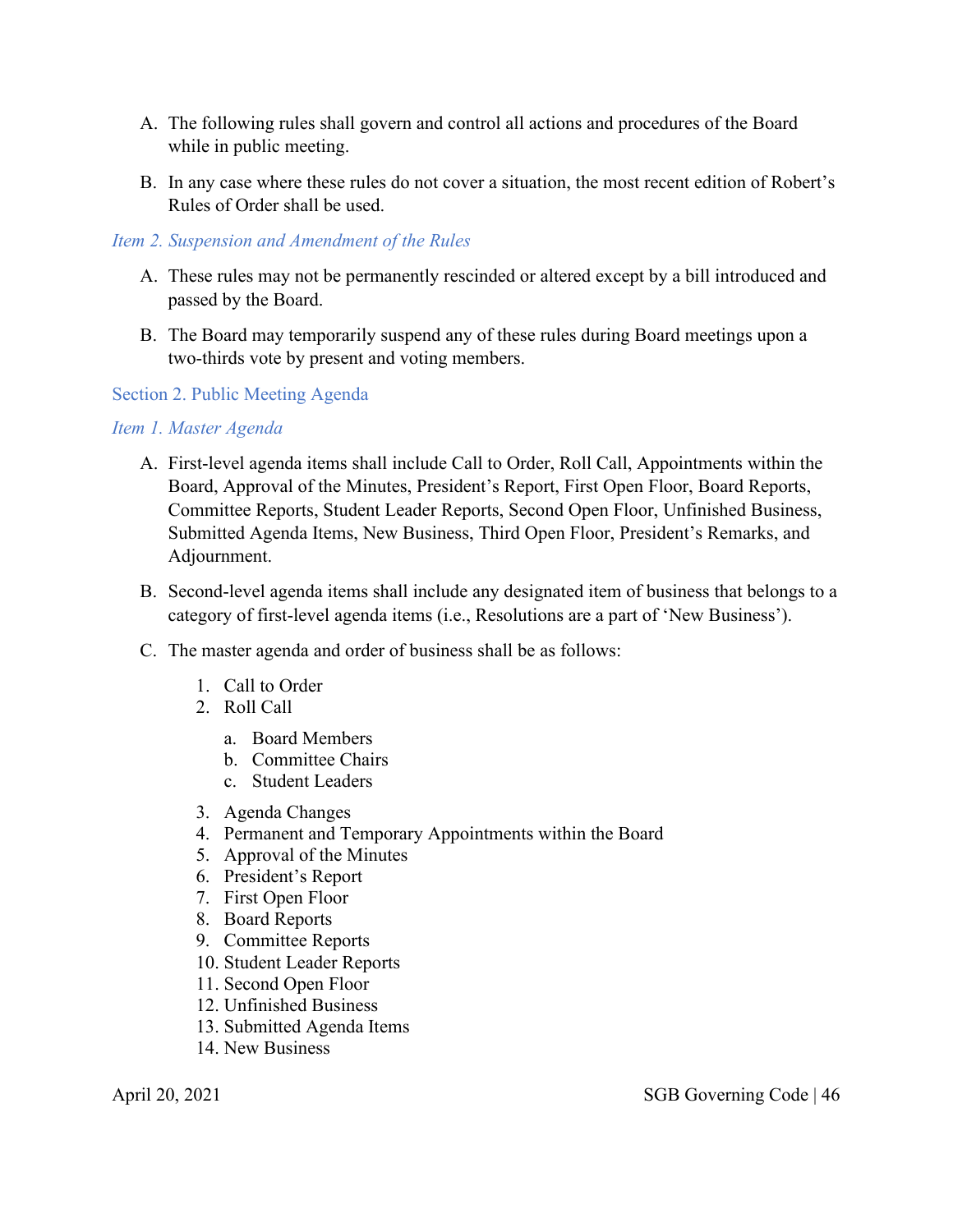- a. Resolutions
- b. Bills
- c. Presidential Appointments
- d. Board Appointments
- e. Main Motions
- f. Allocations Supplemental Requests
- g. Allocations Budgets
- h. Public Interviews
- 15. Third Open Floor
- 16. President's Remarks
- 17. Adjournment
- D. With the exception of "Agenda Changes" and "Appointments within the Board," the Chair shall include all first-level items on the agenda even when there is no business under that item (i.e., The Chair shall say, "We will now move into 'Unfinished Business.' Seeing that there is none, we will now move into 'Submitted Agenda Items.').
- E. The Chair need not announce second-level agenda items if there are not any.
- F. The master agenda may be amended through a main motion passed by two-thirds majority of Board Members present and voting.

#### *Item 2. Procedures of the First Meeting*

- A. The Vice President for Operations, Vice President for Initiatives, and Vice President for Governance shall be nominated by the President and approved by a simple majority of total membership of the Board. This item of business shall occur under "Appointments within the Board."
- B. The President shall appoint the Chief of Staff and the Communications Director. This item of business shall occur under "Presidential Appointments" in "New Business."

#### *Item 3. Permanent and Temporary Appointments within the Board*

- A. The Chair shall nominate permanent and temporary appointments within the board by stating, "I nominate [Board Member] to serve as [appointment title]."
- B. The nomination requires a second and shall be approved by a simple majority of total membership of the Board.

# *Item 4. Approval of the Minutes*

A. The Board Member serving as the Vice President for Operations shall make the motion to approve the meeting minutes from the previous meeting.

#### *Item 5. Reports*

A. The President's Report shall not exceed five minutes.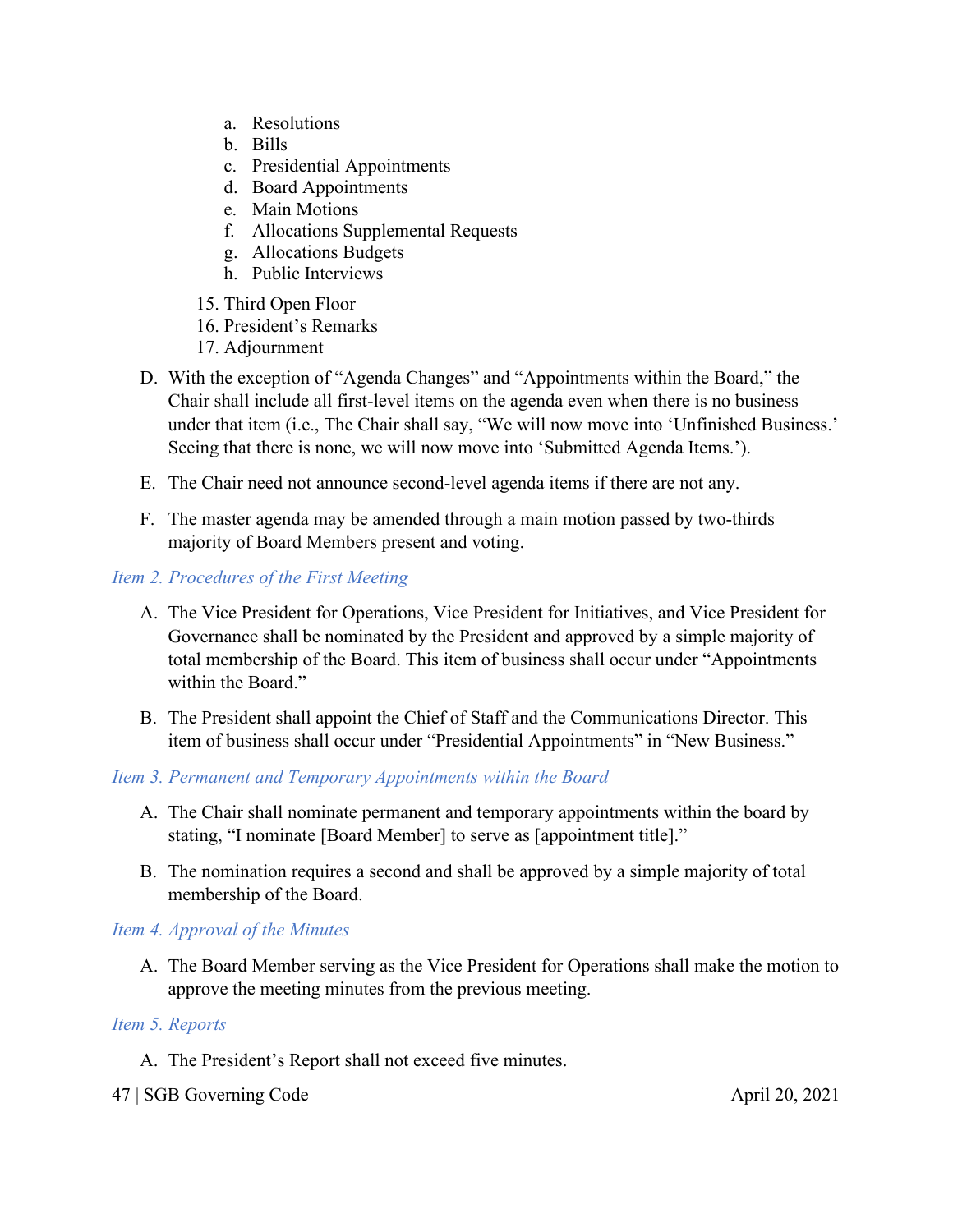- B. Each Board Report, Committee Report, and Student Leader Report shall not exceed two minutes.
- C. When a member is finished speaking, the member shall say, "End Report."

# *Item 6. Open Floor*

- A. The open floors serve as an opportunity for individuals in the audience to ask questions to the Board and to make announcements.
- B. No member who has a report shall speak during the first open floor, except for when directly addressed by an individual in the audience.
- C. The individual speaking shall announce their name when called to speak.
- D. Each individual who speaks shall have two minutes.
- E. Each open floor shall not exceed ten minutes in total.

## *Item 7. Unfinished Business*

A. Unfinished Business shall include all items under New Business that were postponed from the preceding meeting.

#### *Item 8. Submitted Agenda Items*

- A. Submitted agenda items are items of public discussion only.
- B. Submitted agenda items are debatable for ten minutes or until there is a motion to end discussion.

#### *Item 9. New Business*

- A. The President shall be in charge of placing items of new business on the agenda.
- B. All requests to place items on the agenda shall be delivered to the President in writing at least 24 hours in advance of the meeting.

# *Item 10. Bills and Resolutions*

- A. All bills and resolutions shall be read out loud during meeting.
- B. A Board Member may make a motion to waive the reading of a bill or resolution.

# *Item 11. Allocations Supplemental Requests*

- A. The Vice President for Operations or other Board Member shall state, "I move to approve Request [request number] in accordance with the Allocations recommendation."
- B. A Board Member shall second the motion.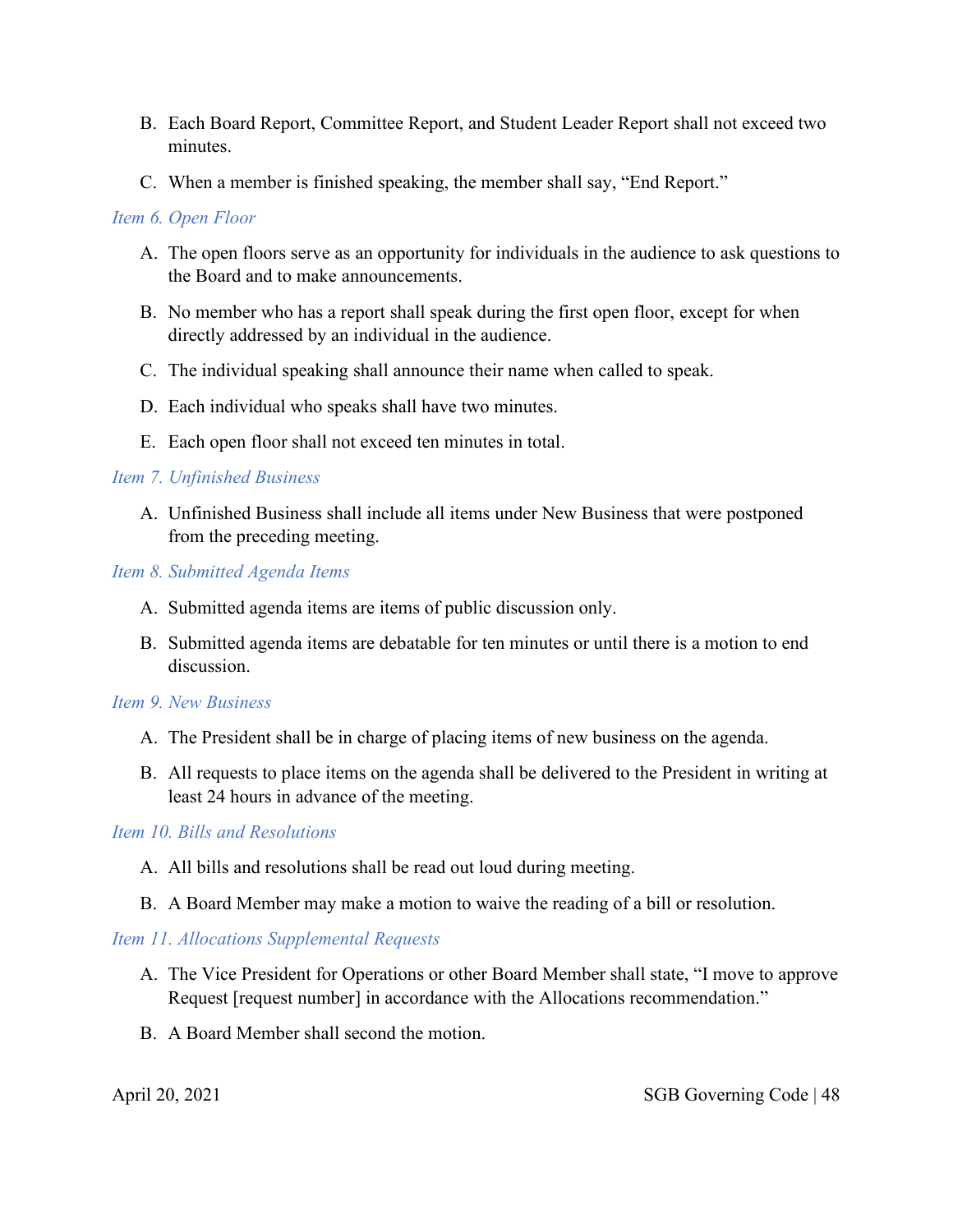- C. The Chair shall state, "It has been moved and seconded. We will look to the Allocations Chair for the Allocations recommendation."
- D. The Allocations Chair shall state, "Request [request number] from [student group] is a [request type] in the amount of [requested amount]." Then the Allocations Chair shall state the committee's rationale and the Allocations recommendation.
- E. The Chair shall ask if there is a representative to speak on behalf of the student organization.
- F. The student organization shall have five minutes to speak.
- G. The Board shall have five minutes to question the student organization representative and debate the Allocations recommendation.
- H. Any Board Member may move to amend the motion by stating, "I move to amend the motion to [approve in full/deny in full/approve with revisions (state revisions)]"
- I. After time has expired or debate has ended, the Chair shall say, "We will now move into a final vote on Request [request number] for [student organization]. It is a [request type] in the amount of [request amount]."
	- 1. If the motion has not been amended, then the Chair shall additionally say, "The Allocations recommendation was to [Allocations recommendation]. All those in favor of the Allocations recommendation, please say aye. Opposed. Abstentions."
	- 2. If the motion was amended, then the Chair shall additionally say, "The current motion on the table is to [current motion]. All those in favor of the current motion, please say aye. Opposed. Abstentions."
- J. The Chair shall state the result of the vote.

#### *Item 13. President's Remarks*

A. President's Remarks shall not exceed three minutes.

#### Section 3. Motions

#### *Item 1. General Information about Motions*

- A. Main motions must be seconded.
- B. Any motion shall be reduced to writing, if requested by the President or any Board Member, and read by the introducer before it is debated.
- C. A motion may be made to combine business (i.e., Allocations recommendations). This motion must be seconded and is not debatable.

#### *Item 2. Motions to Amend*

- A. A motion to amend a main motion must be seconded.
- 49 | SGB Governing Code April 20, 2021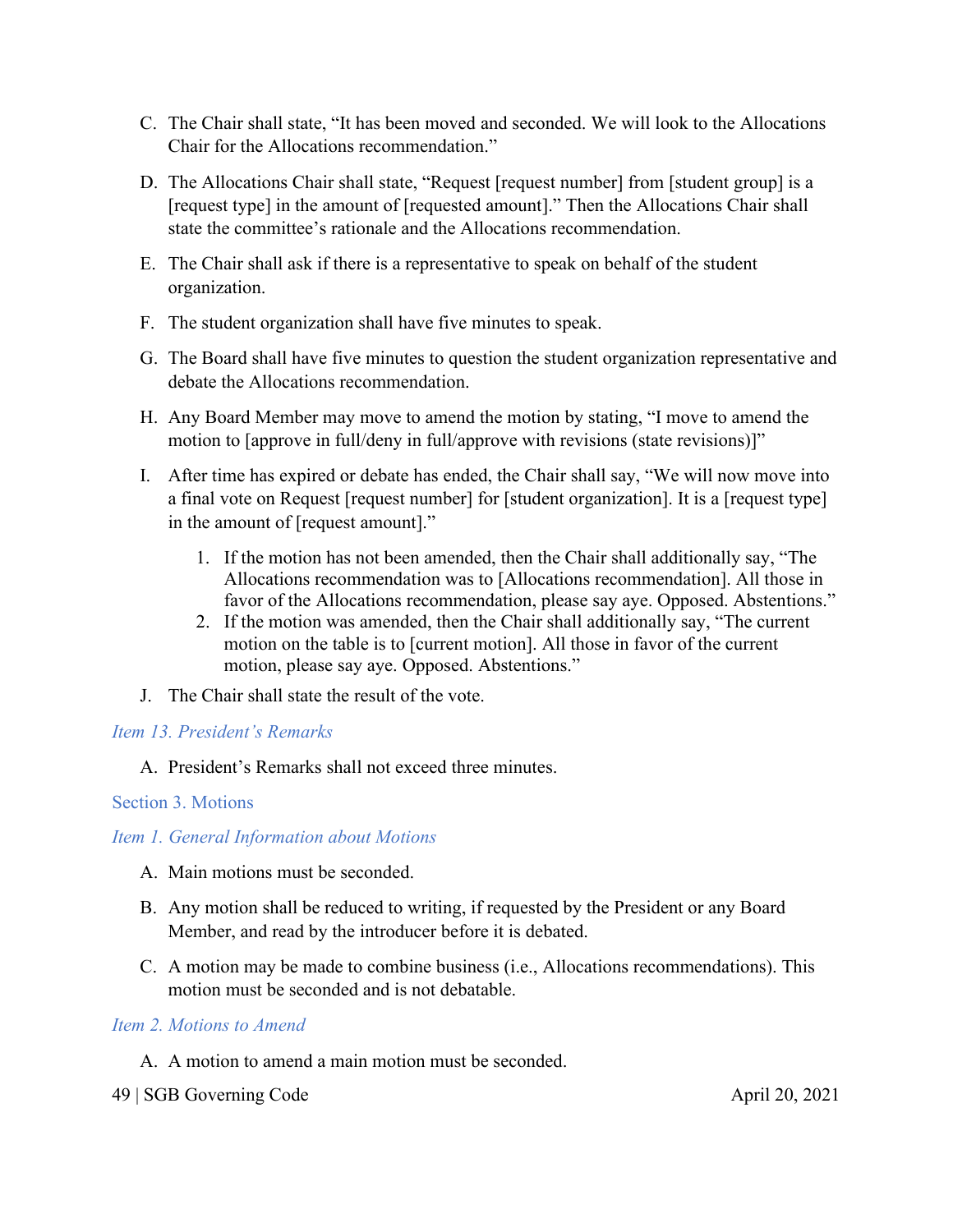B. All amendments shall be germane to the original subject matter of the bill. The question of germaneness is in order at any time the measure is before the Board.

#### *Item 3. Motions for Legislation*

- A. All main motions that involve legislation shall be submitted in writing in the form of a bill or resolution utilizing the procedures outlined in Title 1 of this Code.
- B. The introduction of a bill shall serve as the motion.
- C. The motion must be seconded.
- D. If the motion is seconded, the legislation shall be automatically postponed to the next meeting and the President shall add the item under "Unfinished Business."

#### *Item 4. Motion to Waive Reading*

- A. A motion to waive the reading of a bill or resolution may be made.
- B. The motion must be seconded.
- C. The bill or resolution must be publicly posted on the SGB website.
- D. The motion passes with two-thirds majority of total membership of the Board.

#### *Item 5. Motion to Recess*

- A. A motion to recess shall be seconded before the motion is put to a vote of the Board and shall be decided without debate.
- B. A motion to recess shall include a length of time for the recess.
- C. Upon reconvening, the President shall begin with roll call and then proceed where the meeting left off.
- D. A motion to recess shall only be in order when no other motion is on the table.

#### *Item 6. Motion to Table*

- A. A motion to table shall be seconded before it is put to a vote of the Board.
- B. A motion to table shall be decided without debate.
- C. When the question before the Board is the adoption of an amendment, a motion to table the amendment is not in order.

#### *Item 7. Previous Question*

- A. The previous question may be called by any member of the Board.
- B. The previous question must be seconded.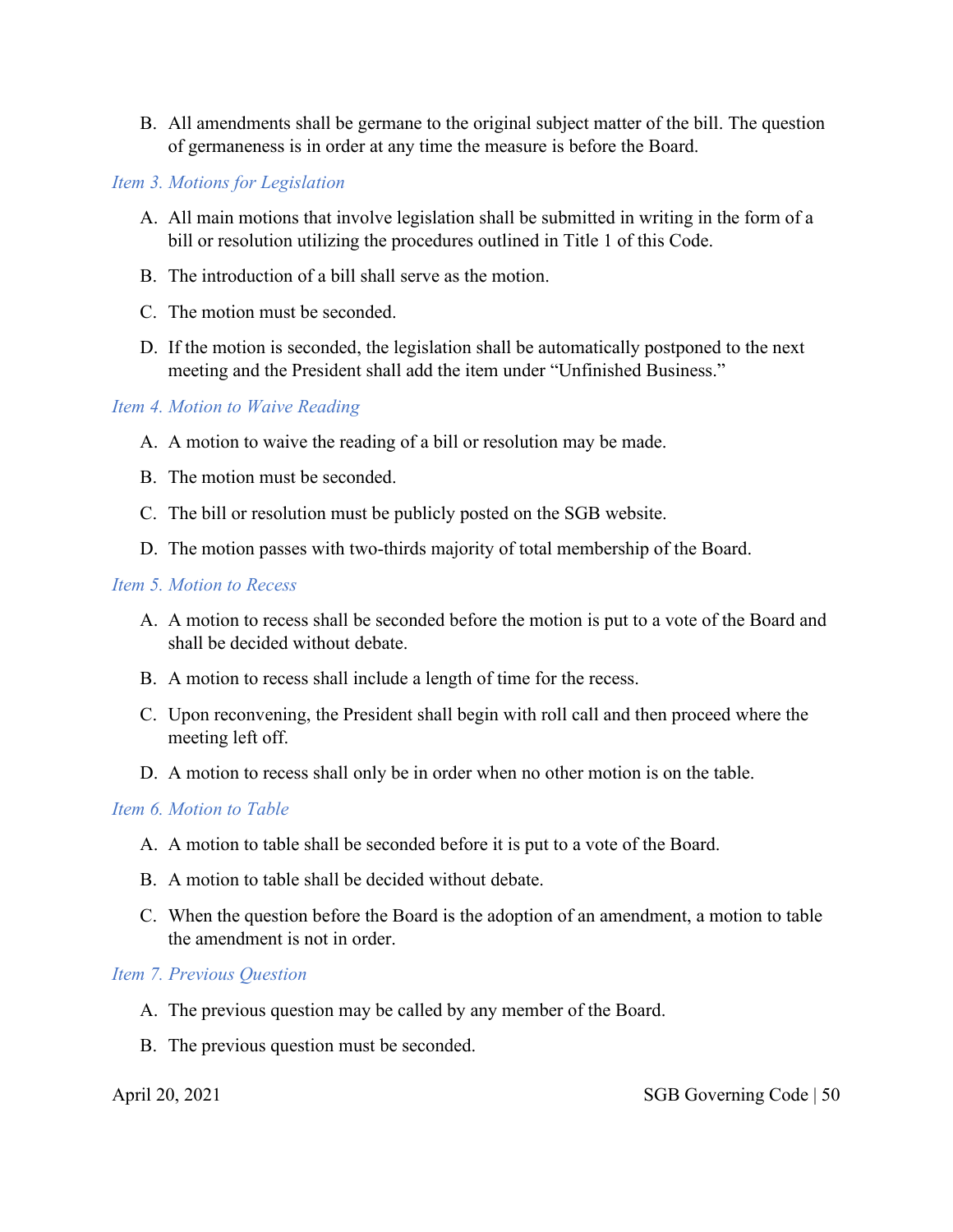- C. Once seconded, the President shall state: "The call for the previous question has been made. Is the call sustained?"
- D. The call for the previous question shall preclude all motions, amendments, and debate, except the motion to table.
- E. If the previous question is decided in the affirmative, the President shall move the motion to a vote without debate.
- F. If the previous question is decided in the negative, the question remains under debate.

## *Item 8. Reconsideration*

- A. A two-thirds vote shall be required to order to reconsider a motion or vote.
- B. Only a member of the prevailing side of a motion may move to reconsider.

## *Item 9. Motion to Adjourn*

- A. A motion to adjourn shall only be in order when there are no other items on the agenda.
- B. A motion to adjourn shall be seconded before the motion is put to a vote of the Board and shall be decided without debate.

## Section 4. Obtaining the Floor

# *Item 1. Questions of Privilege*

- A. Upon recognition by the Chair, any Board Member may speak to a question of privilege.
- B. Questions of privilege shall be those affecting:
	- 1. The rights of the Board collectively, its safety, dignity, and the integrity of its proceedings.
	- 2. The rights, reputation, and conduct of all Board Members, individually, and in their representative capacity only.
- C. Privilege may not be used to explain a vote or debate a bill.
- D. The Chair shall determine if the question is one of privilege and shall, without the point of order being raised, enforce this rule.

# *Item 2. Obtaining Recognition*

- A. When any Board Member wishes to speak in debate or deliver any matter to the Board, they shall raise their hand to obtain the attention of the Chair.
- B. No member shall speak until recognized by the Chair. Only the Chair may award the floor to any Board Member.

#### Section 5. Debate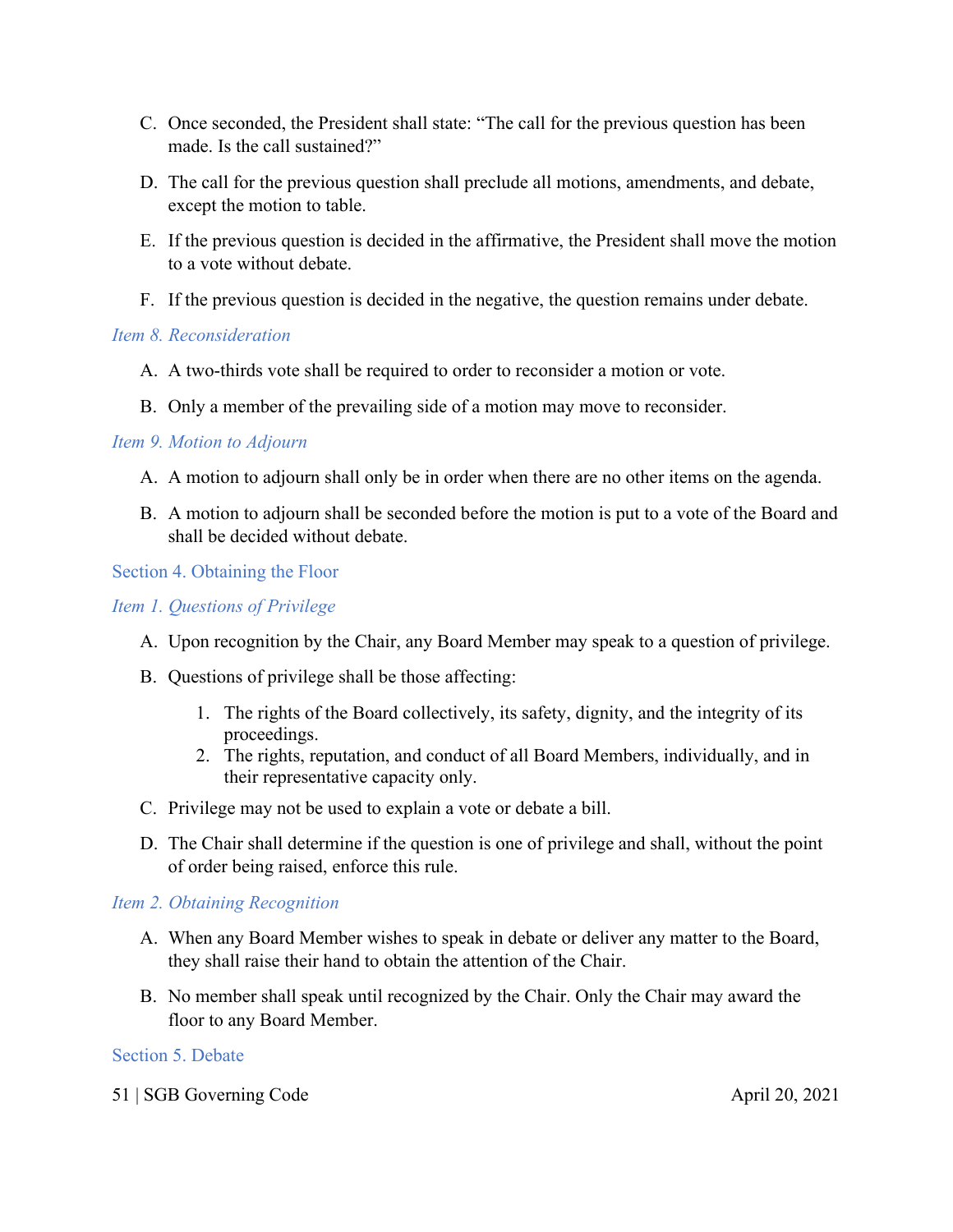#### *Item 1. Conduct of Debate*

A. The Chair shall be authorized to take such action as is necessary to maintain order, and in case of any disturbance or disorderly conduct in the meeting space, they shall have the power to order those areas cleared.

#### *Item 2. Substitution for Chair*

A. The Chair shall have the right to call on any Board Member to perform the duties of the Chair. The President may reclaim the Chair from any other member at any time.

#### *Item 3. Limitations of Debate*

- A. Unless specifically noted, the motion may be debated for no longer than ten minutes after it has been moved and seconded.
- B. A motion to make an amendment is debatable for no longer than five minutes after it has been moved and seconded.
- C. A motion to extend time may be made.

#### *Item 4. Germaneness of Debate*

- A. Any debate by a member must be germane to the motion under consideration.
- B. The Chair shall have discretion to determine what qualifies as germane.

#### *Item 5. Contested Issues*

- A. The Chair may certify any business of the Board as a contested issue.
- B. Upon certification, the debate shall be moved back and forth between pro-speakers and con-speakers designated by the Chair.
- C. The Chair may remove this designation at any time, subject to an un-debatable appeal to the simple majority of total membership of the Board.

#### *Item 6. Right of Reply*

- A. Should a Board Member reference another Board Member during their time, the offended party may request a right of reply.
- B. The Right of Reply may only be used to address the comments regarding the offended party. All other comments shall be deemed out of order.

#### *Item 7. Questions of Order*

A. The Chair shall decide all questions of order, subject to an appeal to the Board by any Board Member.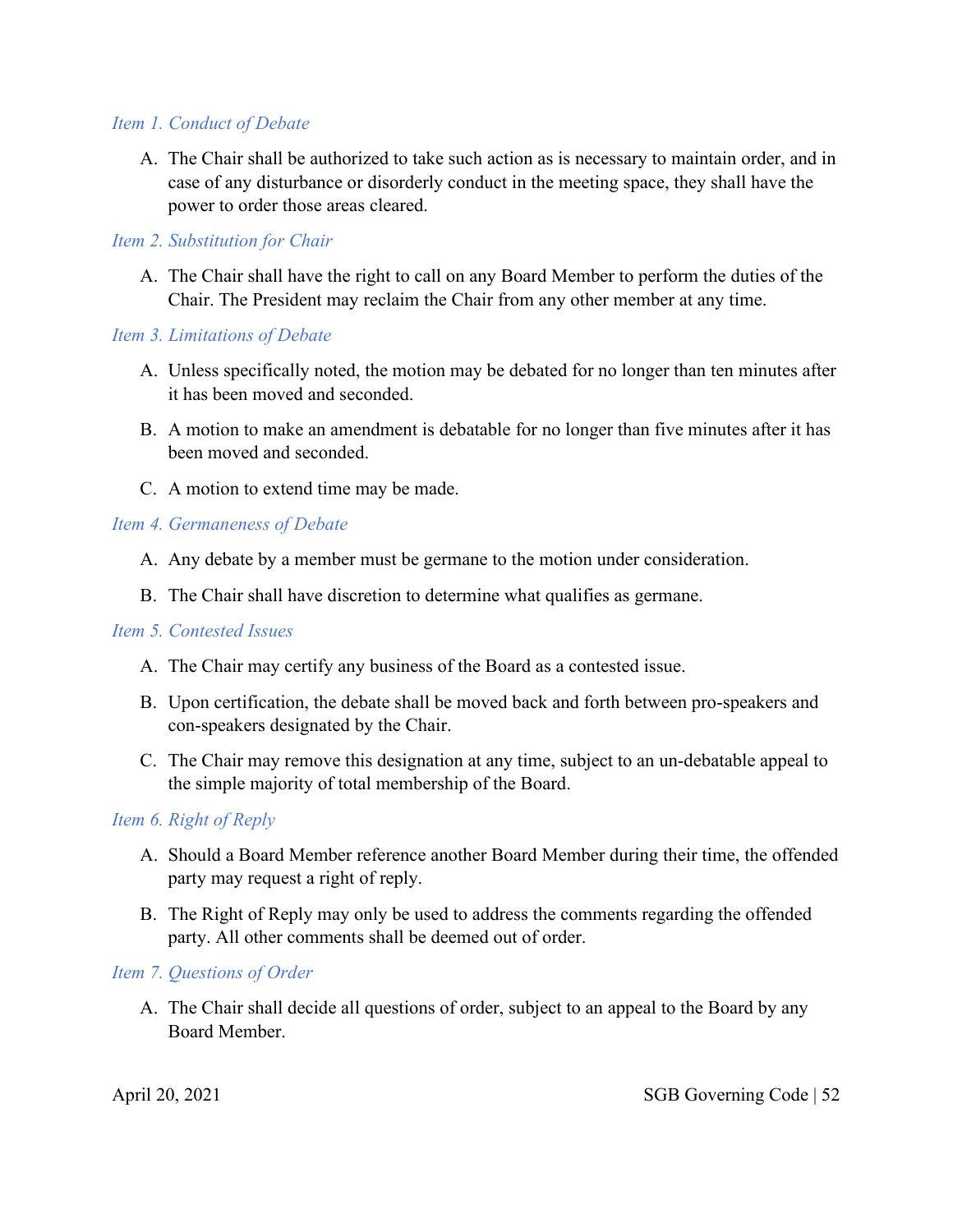B. A two-thirds vote of membership present and voting is necessary to sustain any appeal from the ruling of the Chair.

#### *Item 8. Precedence of Motions*

- A. When a main motion is before the Board no motion shall be received except those herein specified, with the following order of precedence:
	- 1. To lay on the table
	- 2. To previous question
	- 3. To reconsider
	- 4. To postpone
	- 5. To amend an amendment
	- 6. To amend
	- 7. To pass the main motion

# Section 6. Voting Procedure

## *Item 1. Methods of Voting*

- A. The Board shall vote via voice except where otherwise prohibited.
- B. The Chair may order a division of votes by show of hands when the outcome is uncertain.
- C. Any Board Member may request a division of votes by show of hands. This motion must be seconded.

# *Item 2. Voting*

- A. Any Board Member may vote aye, nay, or abstain. Any abstention vote shall not be counted in the final vote.
- B. The Chief of Staff shall record the votes of each Board Member for every bill and resolution put to question.

#### Section 7. Electronic Voting Procedures

#### *Item 1. Use Cases*

- A. In situations where there is a compelling reason to conduct official business, but it is not possible to attain a quorum, the President may elect to conduct business electronically using these procedures.
- B. Under no circumstance is the President required to initiate this process, however if the President opts for an electronic vote all Board Members shall make every effort to participate in a timely manner.
- C. Nothing in this section precludes the President from conducting a meeting using standard procedures via a videoconference or teleconference system.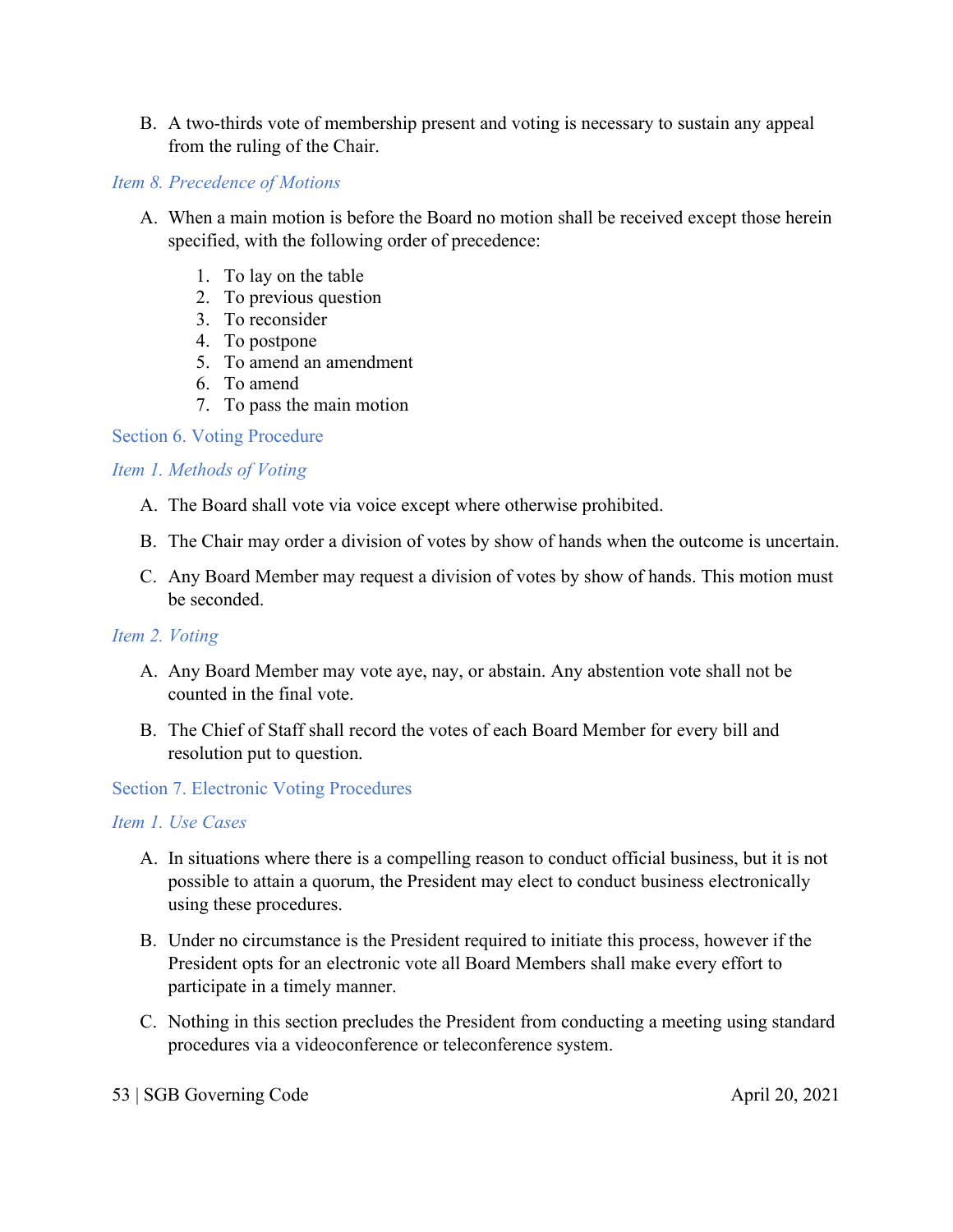#### *Item 2. Procedure*

- A. The President may use any electronic voting method, providing it is available to all Board members and can accommodate the following capabilities:
	- 1. Provide access to documents (requests, documentation, bills, etc.)
	- 2. Allow for open discussion between members
	- 3. Tabulate a vote by some verifiable method
- B. Prior to a vote, all members shall have access to all relevant documents for a minimum of 24 hours, and must have the opportunity to discuss the matter up for a vote.
- C. Once the 24-hour period has elapsed, any member may make a motion. A second is not required for any motion.
- D. After a motion is made the President shall initiate the vote tabulating mechanism. The vote will remain open for 24 hours, or until there are sufficient affirmative or negative votes to resolve the question, whichever comes first. If there are not sufficient affirmative votes after 24 hours, the motion shall be considered not agreed to.
- E. Any necessary notification after an electronic vote shall be conducted by the President.
- F. Any business conducted electronically shall be announced at the next regular public meeting of the Board.

#### **Article 2. Board Planning Sessions**

#### *Item 1. Description*

- A. The Board shall have a weekly private meeting called a "Board Planning Session" to promote collaboration with each other. The President may invite staff and members of the student body to attend when deemed necessary.
- B. The President shall provide an agenda for Board Planning Sessions with all items of discussion given to them by the Board at least 24 hours in advance.
- C. The President may occasionally cancel a planning session when necessary.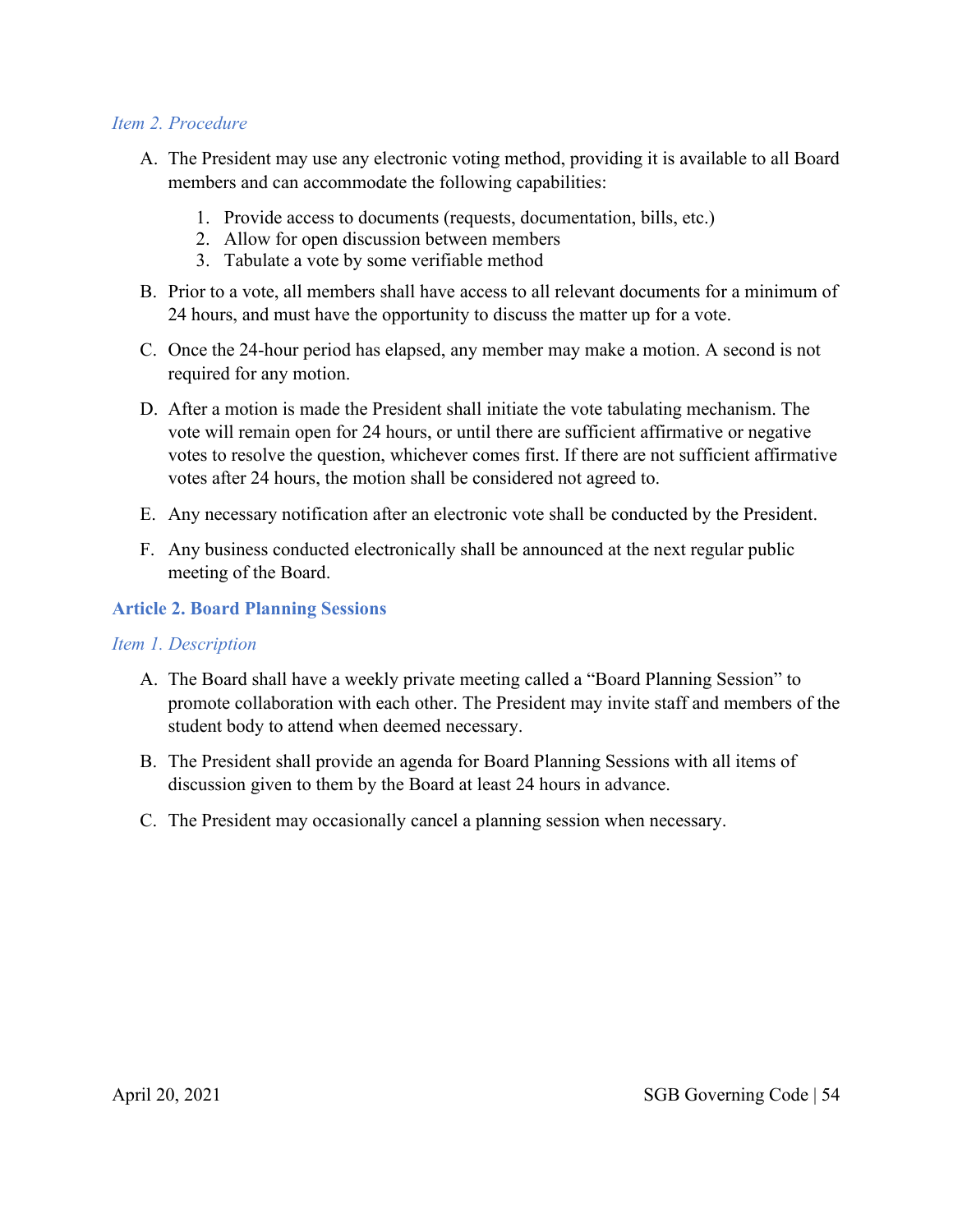# TITLE 3. THE ALLOCATIONS COMMITTEE

# **Chapter 1. Allocations Committee Bylaws**

# **Article 1. An Overview of the Allocations Committee**

# *Item 1. Purpose of the Allocations Committee*

- A. Student activity fees are collected from all University students and administered by the Division of Student Affairs. As the governing body for all non-CGS undergraduates, SGB is responsible for distributing funds to undergraduate student organizations.
- B. SGB has delegated some aspects of this responsibility to the Allocations Committee as described in the Allocations Manual.
- C. In addition to the role prescribed for the Allocations Committee in the Allocations Manual, the Allocations Committee holds the responsibility to supervise the expenditure of funds for approved purposes according to the established policies and procedures. Accordingly, all activities related to the administration of any approved budget fall under the jurisdiction of the Allocations Committee.

## *Item 2. Composition of the Allocations Committee*

- A. The Allocations Committee shall be composed of a Chairperson and twelve Committee Members.
- B. One of the twelve Committee Members shall be designated as the Vice Chairperson and is appointed by the Allocations Chairperson at the beginning of his or her term.

# **Article 2. Membership of the Allocations Committee**

#### Section 1. The Allocations Chairperson

#### *Item 1. Duties of the Allocations Chairperson*

- A. At the beginning of the term, the Allocations Chairperson shall:
	- 1. Appoint the Vice Chairperson of the Allocations Committee
	- 2. Construct a program to train all Allocations Committee Members
	- 3. Assign liaison roles for each Allocations Committee Members
	- 4. Schedule and conduct a mandatory Policies and Procedures Review to be held within the first three weeks of the spring semester
- B. At the beginning of each semester, the Allocations Chair shall:
	- 1. Create a time-table for the semester which shall include Allocations 101s, budget submission deadline(s), budget hearing date(s), and moratoriums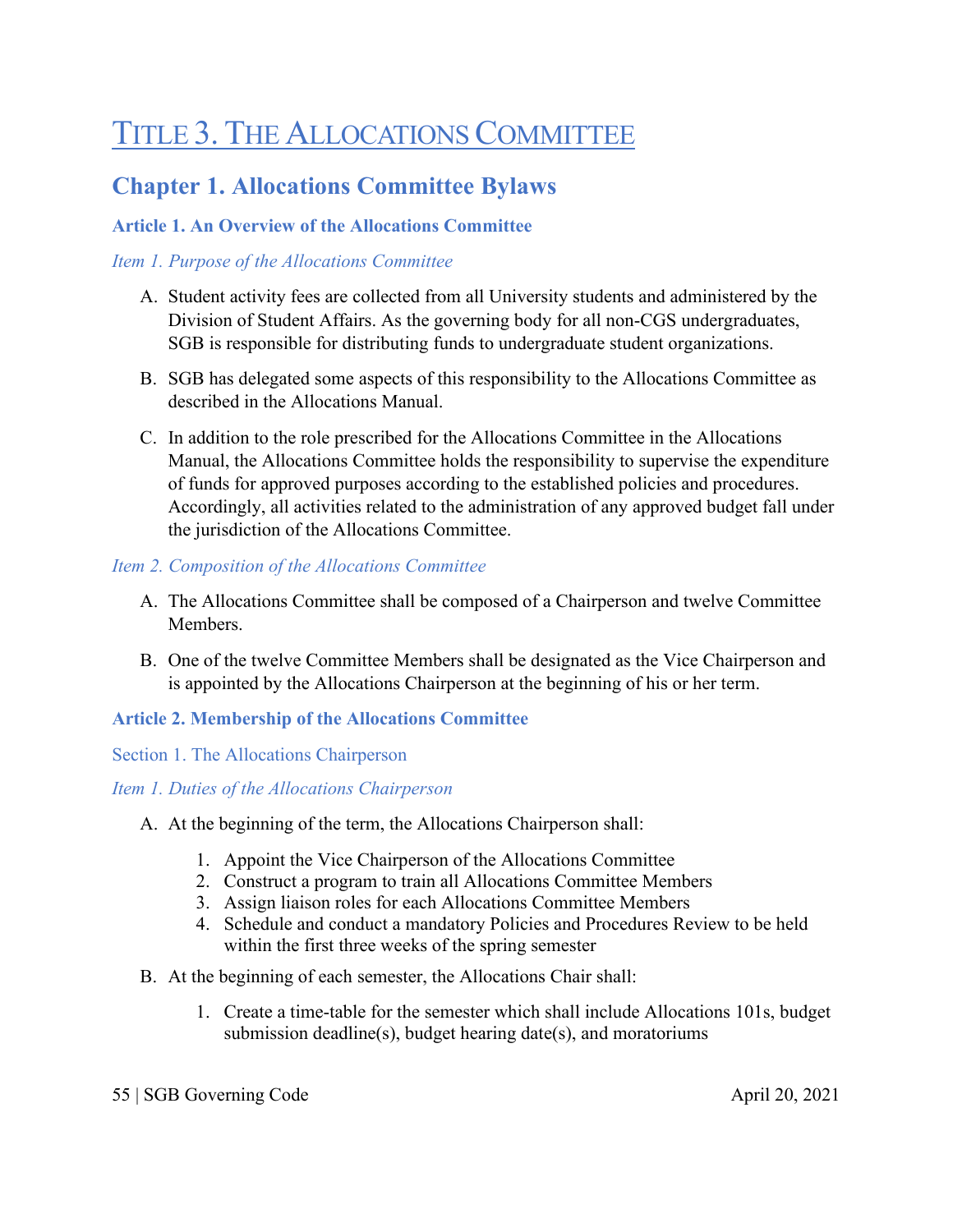- 2. Must work with the SGB President to establish budget appeal deadline(s) and hearing date(s)
- C. Throughout each week, the Allocations Chairperson shall:
	- 1. Serve as the spokesperson of the Allocations Committee
	- 2. Serve as the liaison to the Board, the Student Organization Resource Center, and Office of Student Life by maintaining communication with each department.
	- 3. Introduce policy changes to the Board when deemed necessary and establish procedures within the Student Government Board office for the acceptance and processing of funding requests
	- 4. Attend Board planning sessions and Board public meeting to explain the recommendations of the Allocations Committee
	- 5. Publicize the Allocations process through announcements and press releases when necessary
	- 6. Assign liaisons responsibilities to facilitate the continuity of the Allocations process
	- 7. Review and approve the rationale for recommendations and coordinate the flow of information according to the prescribed guidelines in the Allocations Manual
	- 8. Submit all approved budgets, modifications, and supplemental requests to the Student Organization Resource Center
	- 9. Create Allocations Committee meeting and Board public meeting minutes, and update those minutes to reflect the decisions made by the Allocations Committee and Board
	- 10. Provide information to media in line with Request Confidentiality policy
	- 11. Ensure that the Activities Fund Fiscal Year Funding Report is updated
	- 12. Complete all additional duties and responsibilities listed in the Allocations Manual
	- 13. Hold ten office hours per week in the SGB Office
- D. Throughout his or her term, the Allocations Chairperson shall:
	- 1. Supervise the selection of the Allocations Chairperson and Committee Members when transitioning
	- 2. Monitor the performance of the Allocations Committee as a whole as well as its individual members
- E. The Allocations Chair may delegate the aforementioned responsibilities as they see fit.

#### *Item 2. Membership of the Allocations Committee*

- A. The Allocations Chairperson is a member of the Allocations Committee but serves as the chair and spokesperson during all official and unofficial business.
- B. The Allocations Chairperson may vote only when their vote will make a difference in the outcome.

#### Section 2. The Allocations Vice Chairperson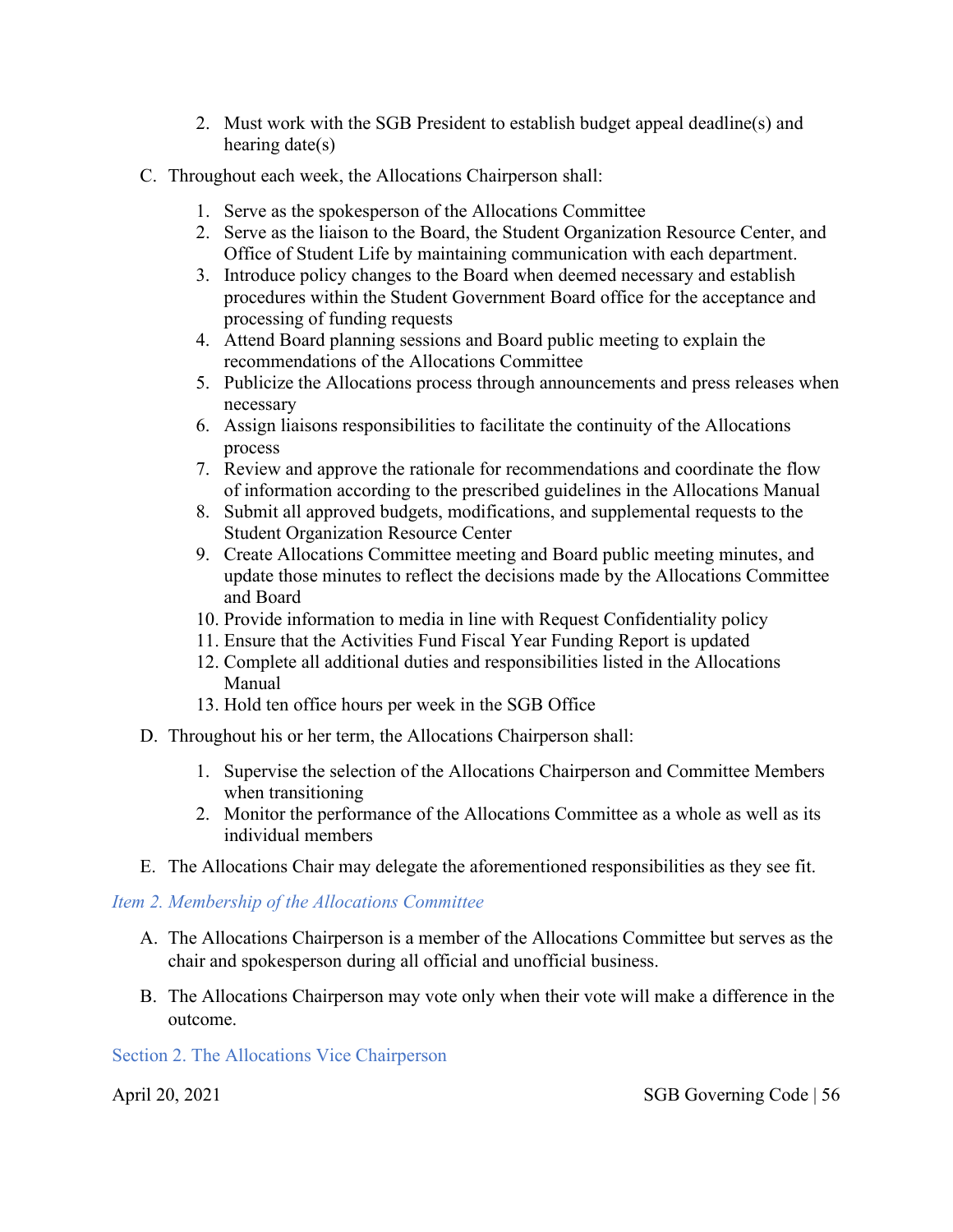#### *Item 1. Duties of the Allocations Vice Chairperson*

- A. The Allocations Vice Chairperson shall:
	- 1. Assume the responsibilities of the chairperson in their temporary absence
	- 2. Serve as the assistant to the Allocations Chairperson during weekly meetings
	- 3. Complete any duties prescribed by the Allocations Chairperson
	- 4. Assume the responsibilities of an Allocations Committee Member

#### *Item 2. Member of the Allocations Committee*

- A. The Allocations Vice Chairperson is a voting member of the Allocations Committee.
- B. When serving as the acting-chairperson, the Vice Chairperson does not count towards quorum and may only vote when their vote will make a difference in the outcome.

Section 3. The Allocations Committee Members

# *Item 1. Duties of the Allocations Committee Members*

- A. At the beginning of each semester, Allocations Committee Members shall:
	- 1. Provide the chair with five office hours in the SGB Office by the end of the first week of classes
	- 2. Introduce themselves to their assigned student organizations by the end of the second week of classes
- B. Throughout each week, Allocations Committee Members shall
	- 1. Hold five office hours in the SGB Office and utilize that time to assist in facilitating the Allocations process and prepare for Allocations meetings by
		- a. Reviewing weekly Allocations supplemental requests and budgets
		- b. Reviewing previous Allocations requests to develop a better understanding of student groups
	- 2. Assist student organizations in the preparation of supplemental request or budget submissions
	- 3. Serve as a communication link with assigned organizations and interpret and enforce policies and procedures
	- 4. Attend Allocations Committee weekly supplemental meetings
	- 5. Attend Allocations Committee Budget weekend and miss no more than five hours in all of Spring budgets and two hours in all of fall budgets.
	- 6. Inform assigned student organizations of the Allocations Committee's recommendations and decisions by 2 p.m. the following day
	- 7. Copy the Allocations Chair on all recommendations and decisions sent to student organizations
	- 8. Assist in the supervision of the implementation of approved budgets (i.e., attending events to ensure policies are followed)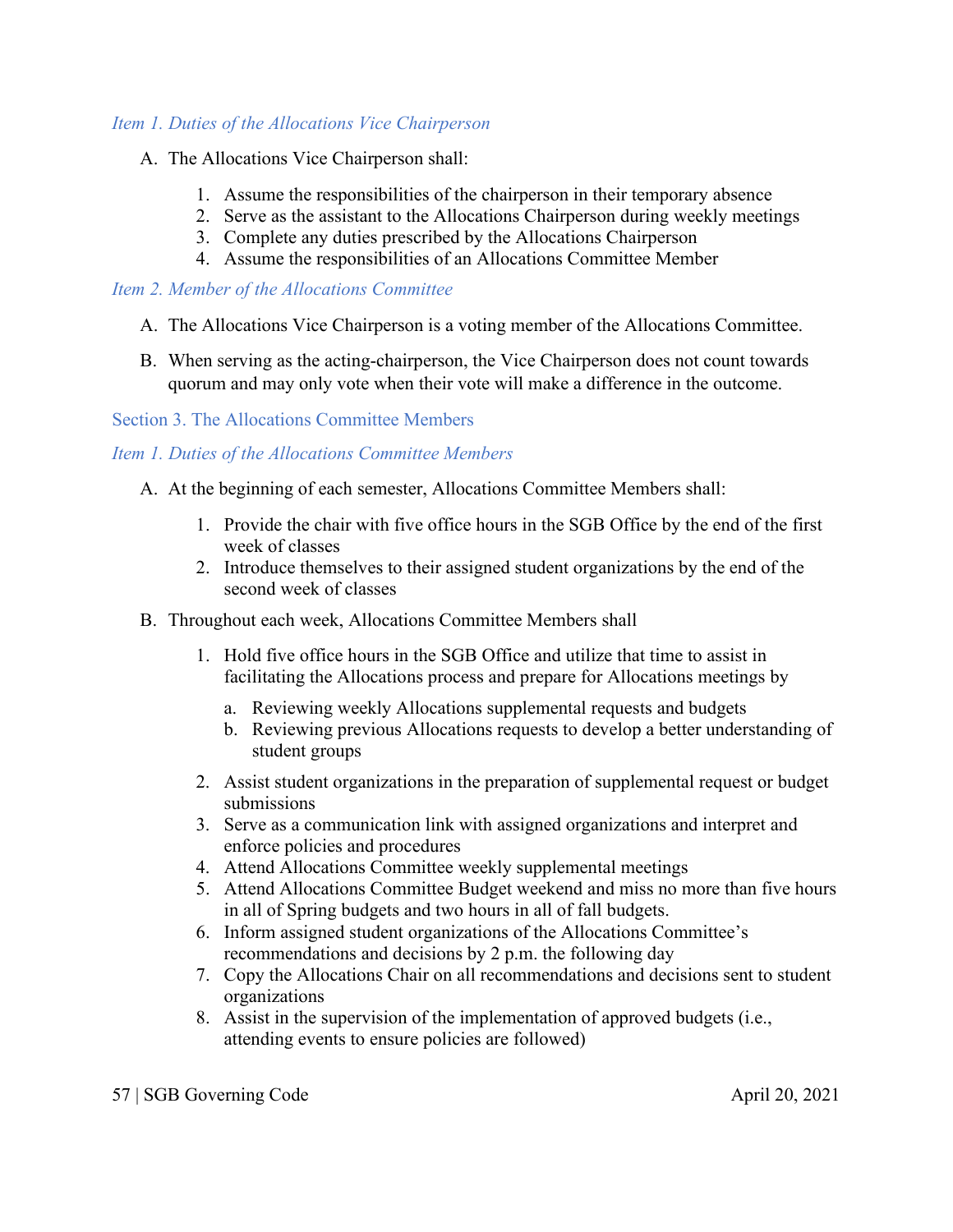- 9. Inform Allocations Chairperson of absences within the four days prior to any weekly meetings and two weeks prior to budget hearings, or as soon as possible in the event of extreme or unforeseen circumstances
- 10. Respect the choice of the Allocations Chair if an absence is not approved
- 11. Assist in the filing of processed requests
- 12. Attend the mandatory Policies and Procedures Review as schedules by the Allocations Chair
- 13. Complete any duties prescribed in the Allocations Manual or by the Allocations Chair
- C. Throughout their term, Allocations Committee Members shall
	- 1. Maintain a contact sheet file for assigned organizations
	- 2. Attend Allocations Committee semester budget meetings

#### *Item 2. Voting Privileges*

- A. Each Allocations Committee Member is a voting member of the Allocations Committee.
- B. Quorum is defined as two-thirds of total membership of the Allocations Committee.

#### **Article 3. Selection of the Allocations Chair, Vice Chair, and Committee Members**

Section 1. Selecting the Allocations Chairperson

*Item 1. Overall Chair Selections Process*

- A. The Allocations Chair shall be selected in March or April by the Board upon the recommendation of a Nominating Task Force and shall take office on the last day of the spring semester.
- B. To be eligible to apply for the Allocations Chairperson, the candidate must
	- 1. Be a non-CGS undergraduate student at the University of Pittsburgh with a cumulative GPA of at least 2.75.
	- 2. Have served as an Allocations Committee Member in the past, unless no Allocations Committee Members apply.
- C. Each Allocations Chairperson interview shall last at least 30 minutes.

#### *Item 2. Selections Process when Outgoing Chairperson is Not Reapplying*

- A. The Nominating Task Force shall consist of the outgoing Allocations Chairperson, the outgoing Allocations Vice Chairperson, a Committee Member selected and approved by a simple majority of the Allocations Committee, the outgoing President of Student Government Board, and the incoming President of Student Government Board.
- B. The outgoing Allocations Chairperson is a voting member of the Nominating Task Force, and shall serve as Chairperson, responsible for creating, implementing, and advertising the selections process.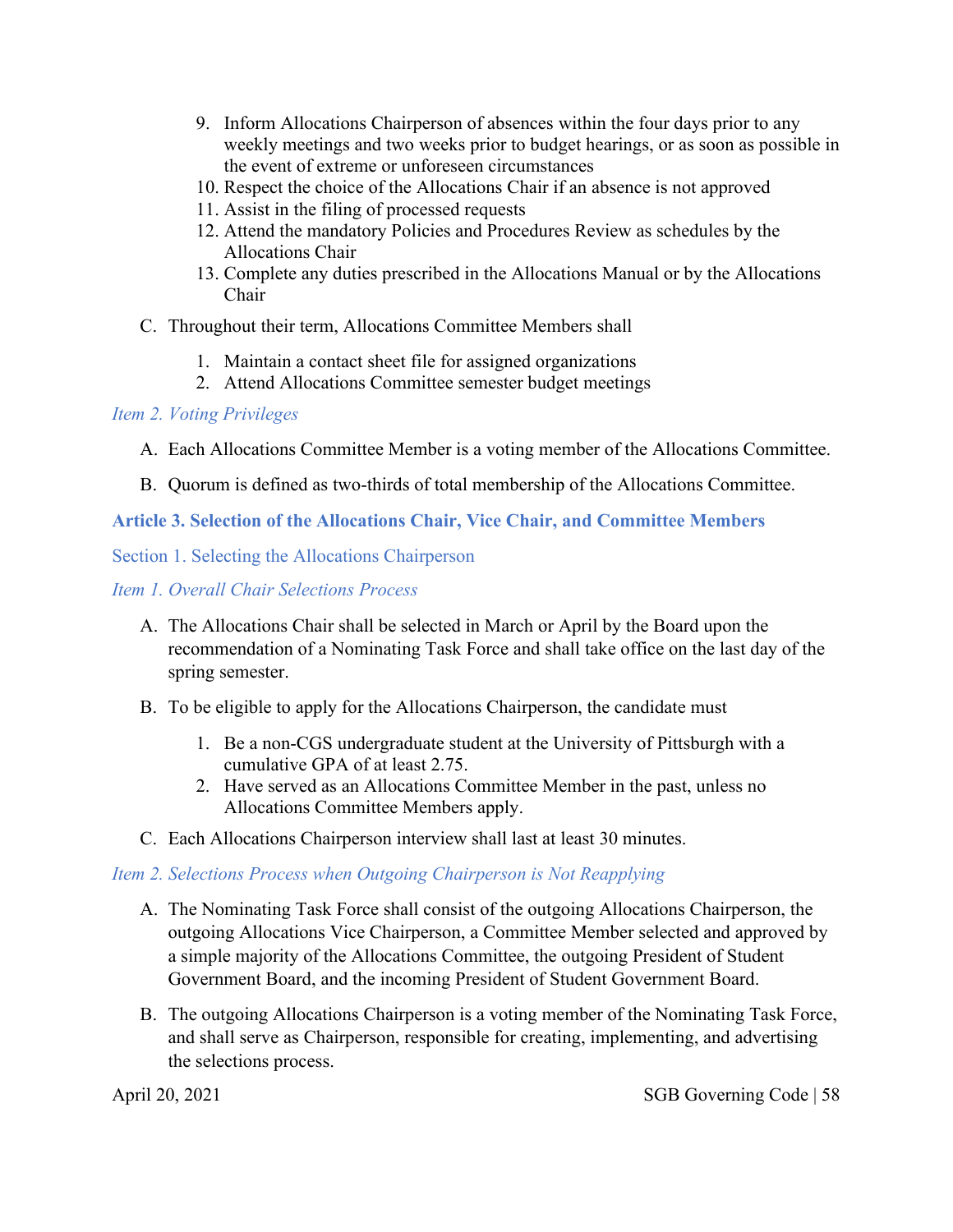C. If the Allocations Vice Chairperson is applying, then the Allocations Chairperson shall choose another Committee Member to fill their seat.

## *Item 3. Selections Process when Outgoing Chairperson is Reapplying*

- A. The Nominating Task Force shall consist of the outgoing Allocations Vice Chairperson, a Committee Member selected and approved by a simple majority of the Allocations Committee, an outgoing Allocations Committee Member chosen by the outgoing Vice Allocations Chairperson, the outgoing President of Student Government Board, and the incoming President of Student Government Board.
- B. In any circumstance where the Allocations Vice Chairperson is also applying for the Allocations Chairperson position, the Nominating Task Force shall include three Allocations Committee Members selected and approved by a simple majority of total membership of the Allocations Committee, the incoming President of Student Government Board, and the outgoing President of Student Government Board. The Allocations Committee shall designate one of these three Allocations Committee Members to serve as Chairperson of the Nominating Task Force.
- C. The outgoing Allocations Vice Chairperson or, when applicable, the designated Allocations Committee Member is a voting member of the Nominating Task Force and shall serve as Chairperson, responsible for creating, implementing, and advertising the selections process.

# Section 2. Selecting the Allocations Vice Chairperson

# *Item 1. Selecting the Allocations Vice Chairperson*

A. At the beginning of their term, the Allocations Chair shall appoint the Allocations Vice Chairperson.

Section 3. Selecting the Allocations Committee Members

# *Item 1. Overall Committee Member Selections Process*

- A. Ten out of the twelve members of the Allocations Committee shall be selected in March or April by the Board upon the recommendation of a Nominating Task Force.
- B. Two out of the twelve members of the Allocations Committee shall be reserved for the incoming first-year class and shall be selected in September by the Board upon the recommendation of a Nominating Task Force. They shall take office upon their appointment.
- C. The Nominating Task Force shall also choose an alternate member in the spring. This alternate shall not serve in any official capacity with the Allocations Committee. Should there be a vacancy which the Chair wishes to fill prior to the end of the term, the alternate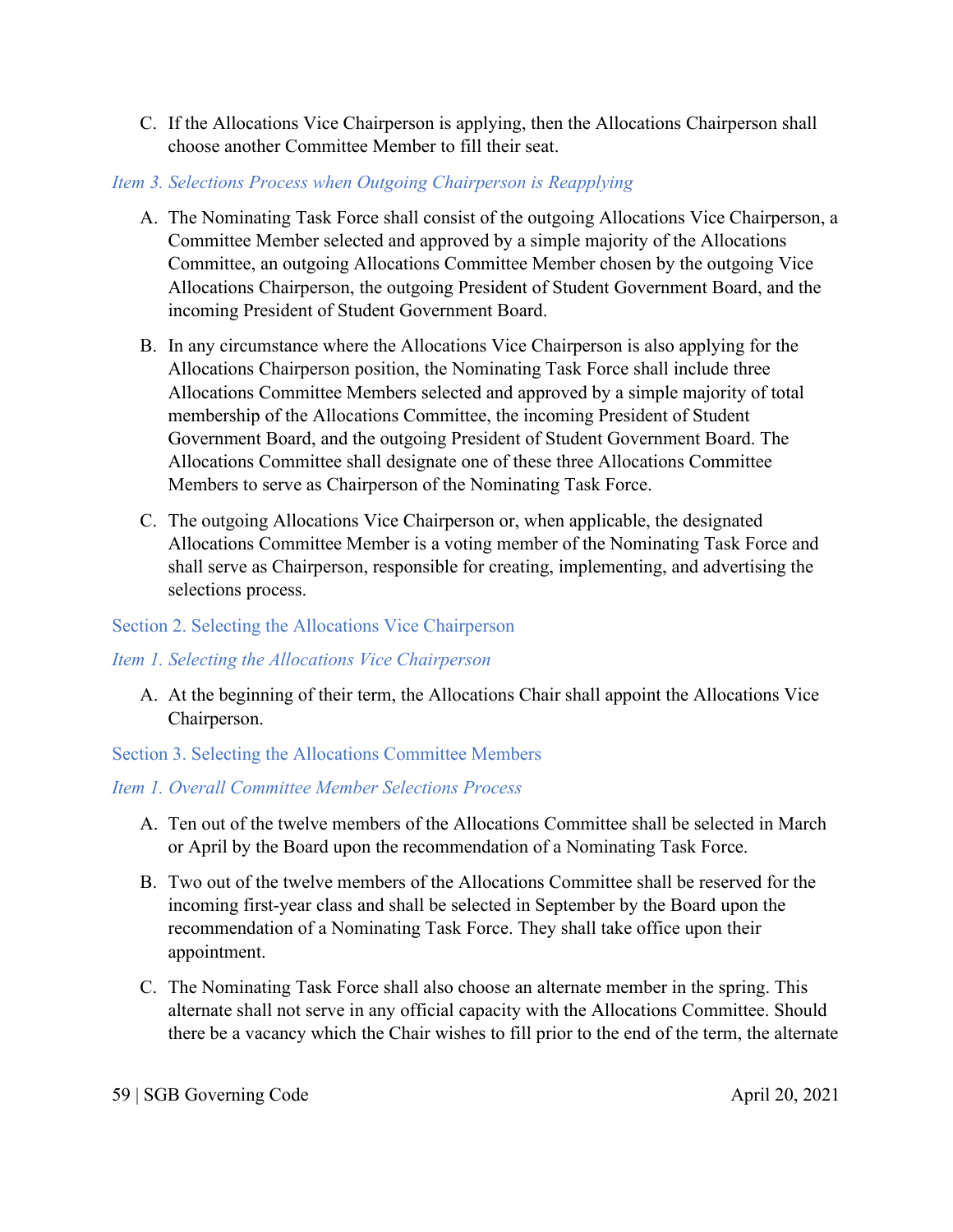will be instated to fill the vacancy. The alternate shall be eligible to be instated to fill a vacancy until the end of the term.

## *Item 2. Overall Committee Member Selections Process for Spring Applications*

- A. The Nominating Task Force shall consist of the outgoing Allocations Chairperson, the incoming Allocations Chairperson, the outgoing President of Student Government Board, the incoming President of Student Government Board, and the outgoing Allocations Vice Chairperson.
- B. The outgoing Allocations Chairperson is a voting member of the Nominating Committee and shall serve as Chairperson, responsible for creating, implementing, and advertising the selections process.
- C. In any case when the outgoing Allocations Chairperson is applying for a position on the Allocations Committee, the Nominating Task Force shall decide whether or not to extend membership to the outgoing Allocations Chairperson without him or her present, prior to interviewing any other applicants.
	- 1. The Allocations Vice Chairperson shall temporarily serve as Chair of the Nominating Task Force and shall select an additional Allocations Committee Member to serve temporarily on the Nominating Task Force.
	- 2. After, regardless of the decision, the outgoing Allocations Chair shall be included in the remainder of the interview process.
- D. In any case when the outgoing Vice Chairperson is applying for the position, the Nominating Task Force shall decide whether or not to extend membership to the outgoing Allocations Vice Chairperson without him or her present, prior to interviewing any other applicants.
	- 1. The Allocations Chairperson shall select an additional Allocations Committee Member to serve temporarily on the Nominating Task Force.
	- 2. After, regardless of the decision, the outgoing Allocations Chair shall be included in the remainder of the interview process.
- E. In any case when the outgoing Allocations Chairperson and Allocations Vice Chairperson both apply, two Committee Members selected and approved by a simple majority of the Allocations Committee shall temporarily serve on the Nominating Task Force. The Allocations Committee shall designate one of these three Allocations Committee Members to serve as Chairperson of the Nominating Task Force.
	- 1. If there are not two non-returning Committee Members, the outgoing President shall select as many outgoing Board Members as needed.
	- 2. After, regardless of the decision, the outgoing Allocations Chair shall be included in the remainder of the interview process.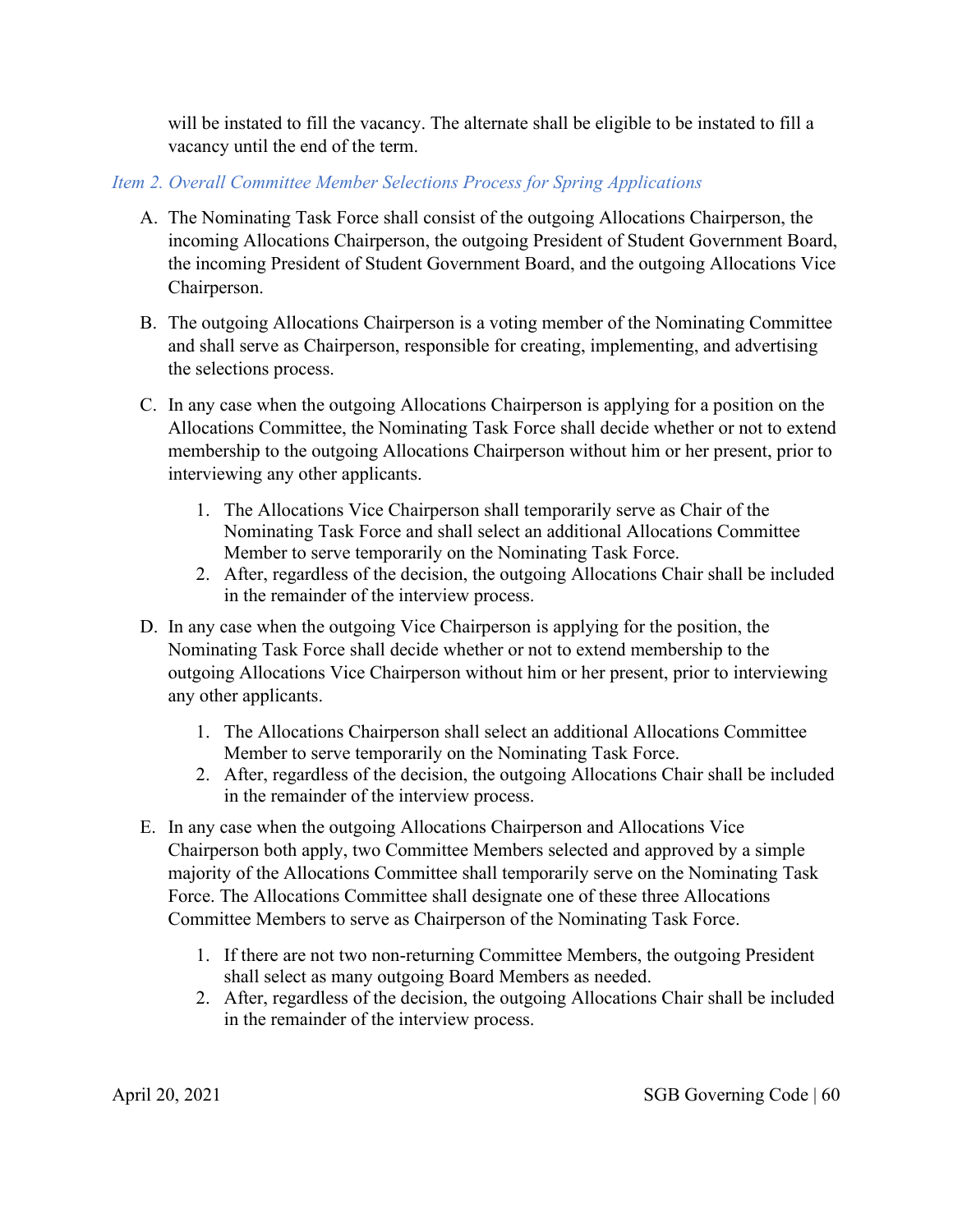- F. The outgoing Allocations Chair shall recommend to the Nominating Task Force a number of candidates to interview. If the number of applicants exceeds this amount, the Nominating Task Force shall conduct a first-round of selections based on paperapplications.
- G. The length of each interview should be at least ten minutes.

#### *Item 3. Overall Committee Member Selections Process for Fall Applications*

- A. The Nominating Task Force shall consist of the Allocations Chairperson, the Allocations Vice Chairperson, and the President of Student Government Board.
- B. The outgoing Allocations Chair shall recommend to the Nominating Task Force a number of candidates to interview. If the number of applicants exceeds this amount, the Nominating Task Force shall conduct a first-round of selections based on paperapplications.
- C. The length of each interview should be at least ten minutes.

## **Article 4. Removal and Vacancy Process**

#### *Item 1. Removal Process*

- A. The Allocations Chairperson reserves the right to remove any Committee Member if the Committee Member fails to
	- 1. Meet the attendance requirements as specified in these bylaws.
	- 2. Act in accordance with his or her responsibilities outlined in the Student Government Board Constitution, Student Government Board Governing Code, or Allocations Committee Bylaws.
	- 3. Perform the duties of his or her office as prescribed and determined by the Chairperson.
- B. A removed Committee Member may appeal his or her removal by appealing to the Judicial Chairperson in writing within one week of being removed.

#### *Item 2. Vacancy Process*

- A. Should the Chair choose to fill a vacancy, the alternate will be instated to fill the vacancy. If the alternate is unable or no longer willing to fill the vacancy, the Nominating Task Force shall select a candidate according to the process enumerated below.
- B. Vacancies on the Allocations Committee shall be selected by the Board upon the recommendation of a Nominating Task Force and shall take office upon appointment.
- C. The Allocations Chairperson may optionally choose to fill any vacancy caused by the dismissal or resignation of any Committee Member.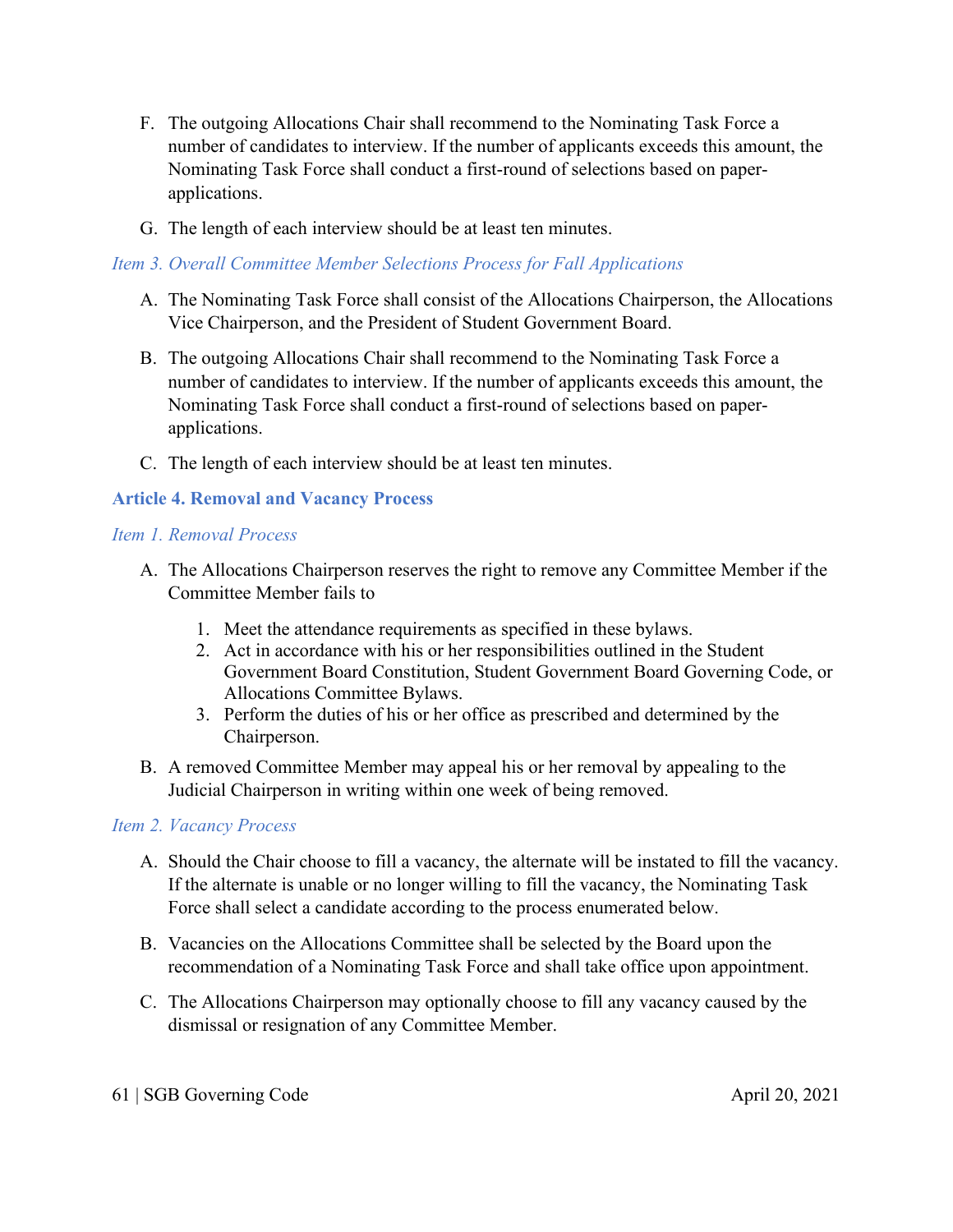- D. The vacancy shall be posted for at least one week, accepting applications from all eligible students.
- E. A Nominating Task Force consisting of the current chairperson, vice chair, and President shall select the person to fill this position.
- F. In any event where the vice chair is unable to participate, the current chairperson will select another committee member to serve on the Nominating Task Force.

#### **Article 5. Designation of the Allocations Manual**

#### *Item 1. Designation of the Allocations Manual*

- A. The Allocations Manual will serve as the policies and procedures governing the Allocations Process.
- B. The Chairperson may introduce legislation at any time during the semester to make changes to the Allocations Manual.

#### **Article 6. Separation from the Board**

#### *Item 1. Separation from the Board*

A. The Allocations Committee is a separate entity from the Board and is able to independently operate unless in direct conflict with the Student Government Board Constitution or SGB Governing Code. Precedents and decisions by the Board should not necessarily influence the precedents and decisions established by the Committee.

#### **Article 7. Ratification and Amendments**

#### *Item 1. Ratification and Amendments*

- A. Any modification to these bylaws may be suggested by committee members, but must be officially introduced by the Chairperson and approved by two-thirds of total membership of the Allocations Committee.
- B. The modification of these bylaws does not require approval by the Student Government Board as previously established by the Judicial Committee through Allocations v. Board 1996.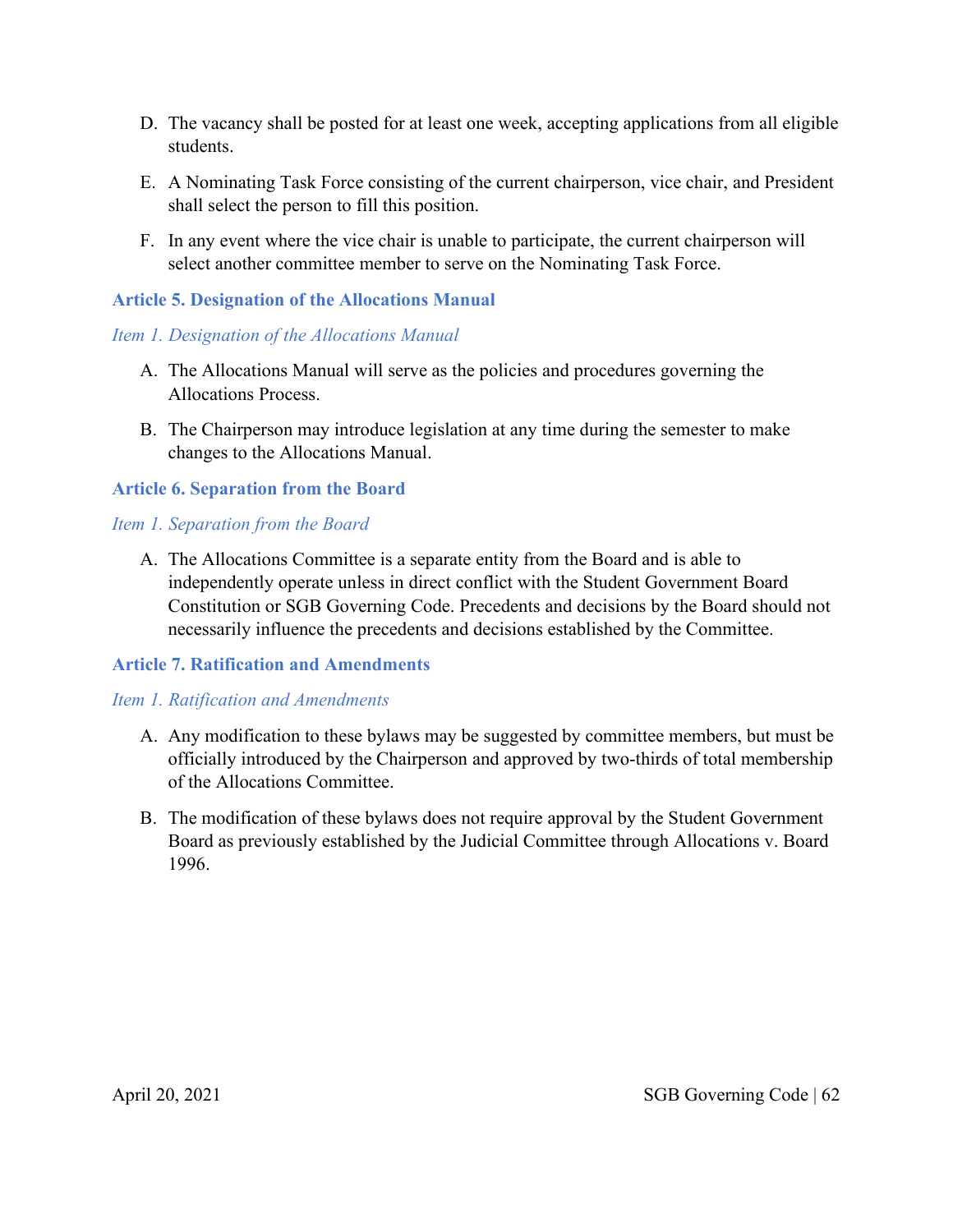# **Chapter 2. The Allocations Manual**

*Article 1. Purpose and Use of the Student Activities Fee*

#### Section 1. Student Activities Fees

#### *Item 1. Student Activities Fees*

- A. Student activities fees are collected from all University students and are administered by the Office of Student Life.
- B. Student Life provides programs and services for undergraduate students with student activity fee revenue. The Pitt Program Council, WPTS-FM Radio, the Student Office of Sustainability, the Office of PittServes, The Pitt News, the Student Organization Resource Center (SORC), and SGB operating expenses are funded in part or in whole by student activities fees.
- C. Since Student Government Board is recognized by the Vice Provost and Dean of Students as the governing body for all non-CGS undergraduate students, Student Life provides SGB with an annual budget to support its programs and services, and to provide financial support to eligible student organizations according to policies and procedures outlined in this Allocations Manual.

## *Item 2. Eligibility for Funding*

- A. To be eligible for funding, all student organizations must:
	- 1. Be currently registered with the SORC with up to date officers. Registration is a precondition to apply for SGB funding and must be maintained to remain eligible to expend allocated funds. (See<https://www.studentaffairs.pitt.edu/sorc/> for certification guidelines.)
	- 2. Be comprised of at least 75% non-CGS undergraduate students
	- 3. Not be a recognized social fraternity or sorority
	- 4. Not have a bank account outside the University to manage student organization funds
- B. Eligible student organizations have the right to apply for SGB funding, but do not have a right to funding.
- C. The term "student organization" in the rest of the Allocations Manual shall refer only to groups who meet the above criteria.

Section 2. General Funding Philosophy

#### *Item 1. Funding of Student Organizations*

- A. The goal of the SGB Allocations system is to provide financial support for student organizations so that they can develop a comprehensive array of relevant and diverse activities and programs.
- 63 | SGB Governing Code April 20, 2021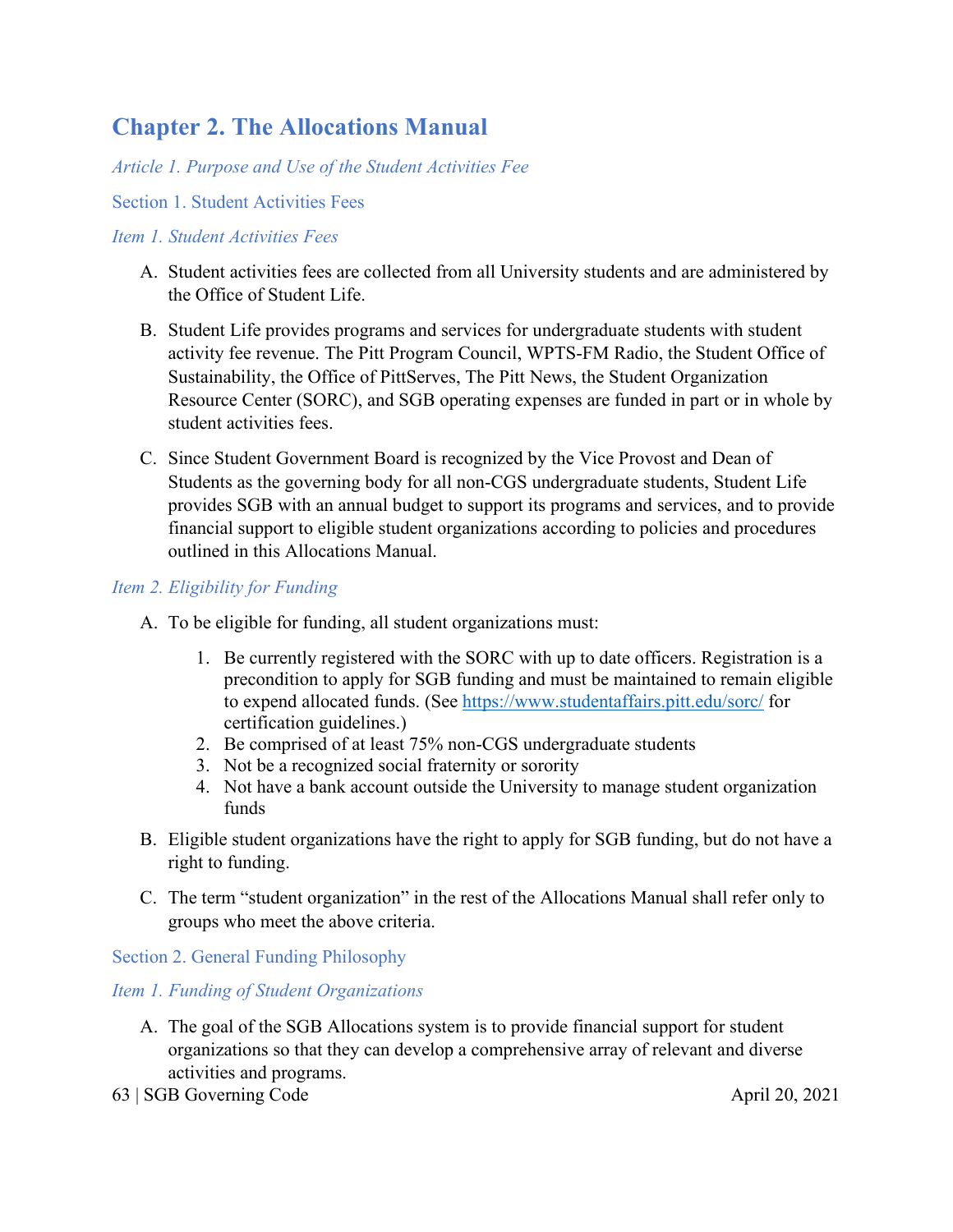B. Student organizations are divided into in ten categories of activity: arts/literature, competitive sports, ethnic/cultural, honorary, political/advocacy, recreational sport, religious, service, special interest, and student governance.

#### *Item 2. SGB Funding Philosophy*

- A. Funding of student organizations is a shared responsibility among the student organization as a whole, the individuals within the organization who primarily benefit from participation in that organization, and SGB. SGB does not have the financial resources to fully fund all the activities of student organizations that request funding.
- B. Because all undergraduates pay the same activity fee that contributes to the total amount of funding available, and because students are likely members of other organizations and attend events sponsored by other organizations, it is the expectation that each student organization and its members contribute to the funding of their own operations and programs.
- C. Funding requests are scrutinized to determine if members and organizations are showing shared responsibility for the financial support of their organizations.
- D. Examples of shared responsibility include fundraising, sponsorships (departmental or external), price negotiations, deliberate efforts to reduce costs, any out-of-pocket expenses, and dues collection.

# **Article 2. SGB Procedural Guidelines for the Allocations Process**

#### Section 1. Allocations Process Overview

#### *Item 1. Allocations Process Overview*

- A. There are two ways of obtaining funding through the Allocations process: supplemental requests and budgets.
	- 1. Supplemental requests are as-needed funding requests that are evaluated during weekly meetings.
	- 2. Budgets are submitted optionally once per semester and are for long term planning into the next semester or fiscal year.

#### *Item 2. Expectations of Student Organizations*

- A. It is the expectation that representatives submitting requests on behalf of student organizations:
	- 1. Be knowledgeable of all policies and procedures written in the Allocations Manual. SGB and the Allocations Committee will do its part to help student organizations understand all policies and procedures by holding several Allocations 101 presentations throughout the semester and posting guides online.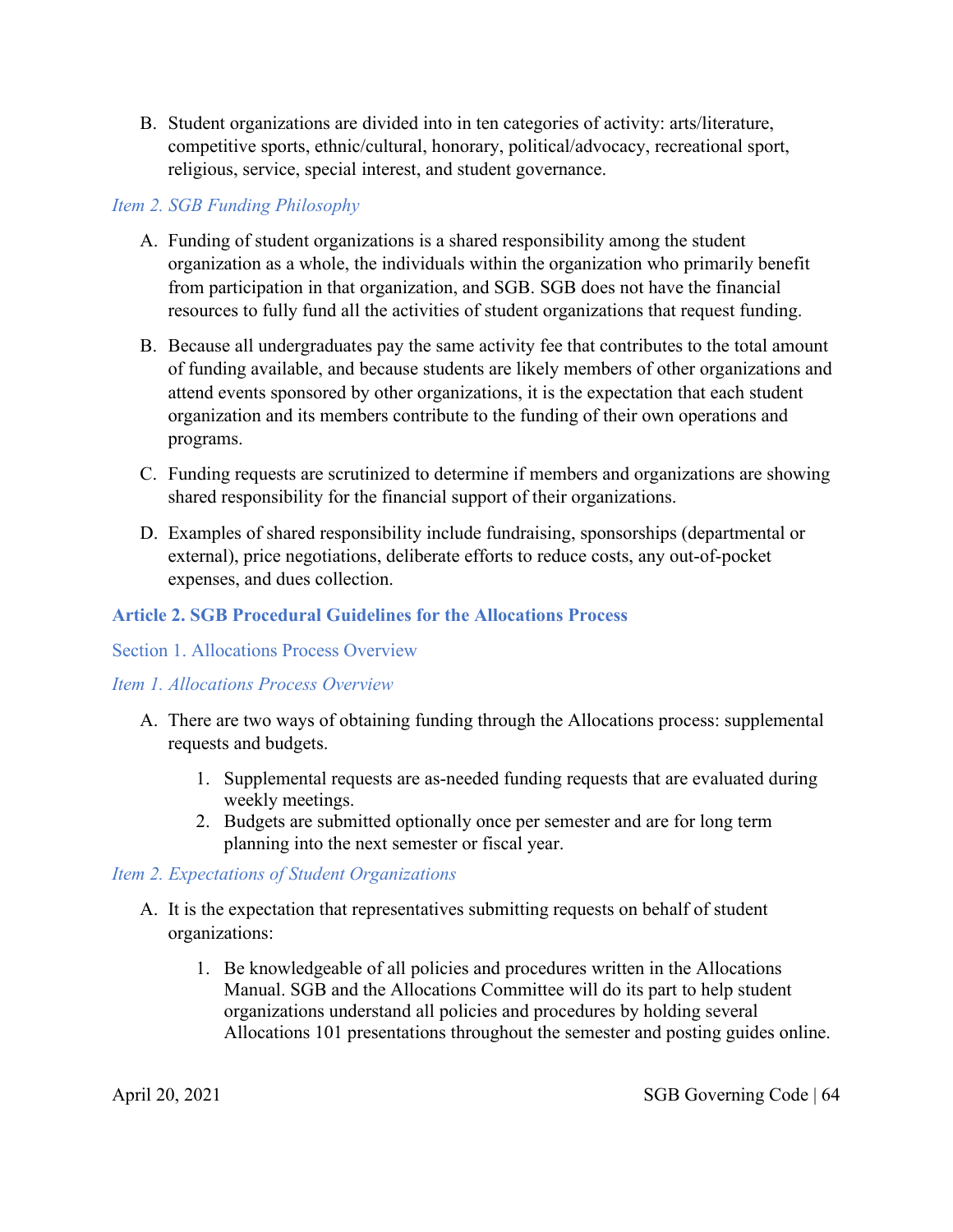- 2. Contact an Allocations Committee liaison when needed to clarify any funding procedures or obtain assistance when submitting a request.
- 3. Submit all funding requests and budget modifications for annual events in a timely manner. A decision's proximity to an event date will not be considered a compelling reason to act on a request. Student organizations are responsible for preparing for both outcomes.
- 4. Are undergraduate executive board members of the requesting organization

# *Item 3. General Submission Requirements for Both Supplemental and Budgets*

- A. Supplemental requests and budgets that are not complete or do not adhere to all policies and procedures in this Allocations Manual will not be accepted. The Allocations Chair has the right to make exceptions on a case by case basis when submission requirements cannot be met.
- B. Requests that include line items from previously denied requests will not be accepted.
- C. Any allocations requests that are made by a sitting Board Member or Allocations Committee Member will not be accepted.
- D. A formal defense of any request, be it public or private, cannot be made by a sitting Board Member or Allocations Committee Member.

## *Item 4. Entire Requests Submitted at Once*

- A. Requests for an event or travel must be submitted on one request.
	- 1. Student organizations collaborating must submit one request with all student organization names listed in the justification section of the request. All funding will be deposited into the account of the organization submitting the request.
- B. Requests that include additional expenses from a previous request will not be considered, except at the discretion of the Chair.
- C. Specific submission requirements for Supplemental Requests and Budgets are listed in the designated sections.

# *Item 5. Presentation of Documentation*

- A. Every cost listed on the request must have documentation.
- B. Documentation may include any proof of price from the source, but is not limited to: an official quote, an email confirmation, a printout, or a picture of a price from a vendor.
- C. All documentation must be submitted with the request.
- D. Whenever possible, documentation must be contemporary (i.e., not from previously submitted requests for the same or similar purchase(s) or event(s)).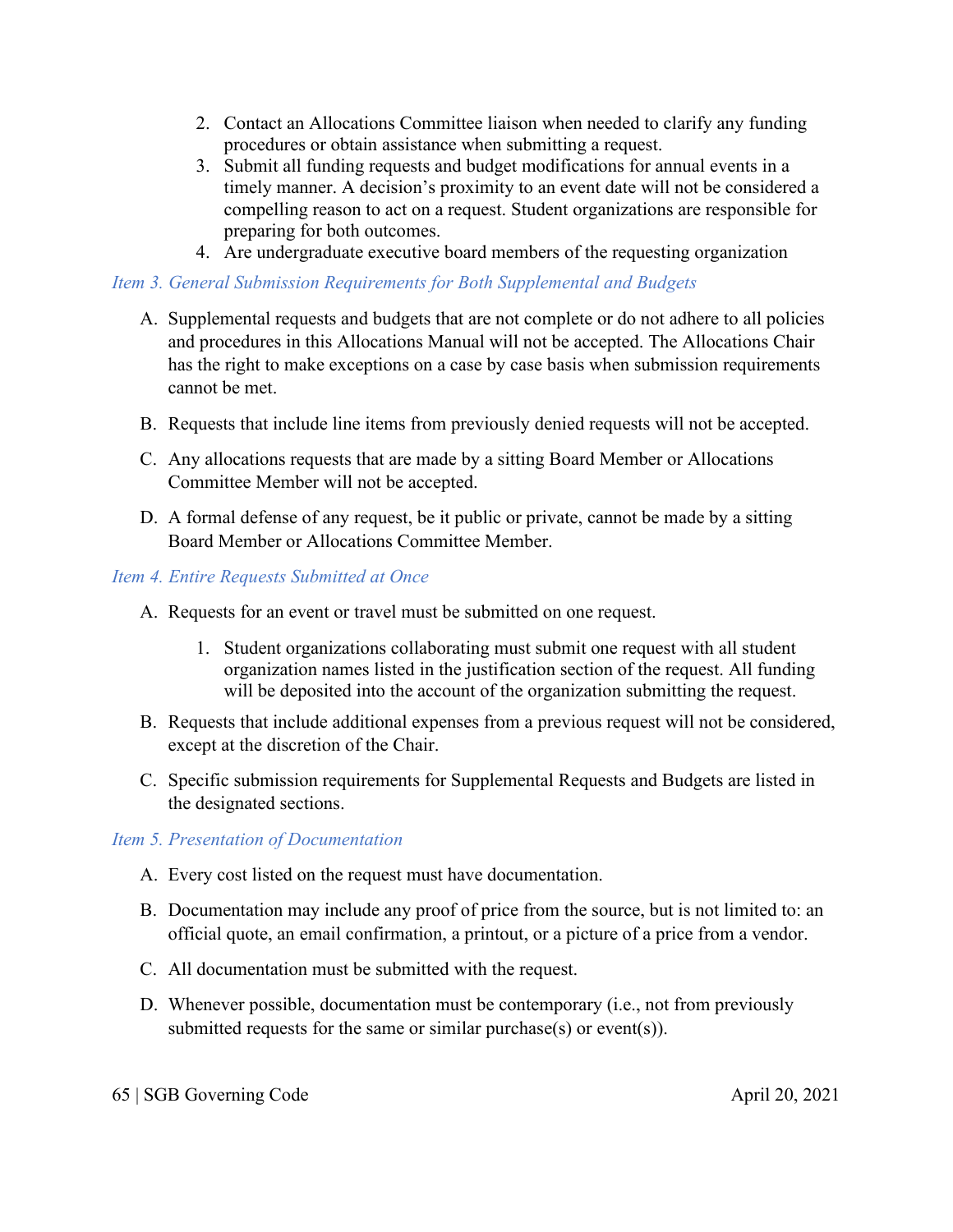E. Documentation for mileage must be a printout from a website such as Google Maps detailing the exact mileage requested.

*Item 6. Withdrawn Requests*

- A. Groups may withdraw a request at any point before final approval.
- B. Withdrawn requests, or any components of them, may be resubmitted at the discretion of the Allocations Chair.
- C. SGB shall not consider withdrawn requests when reviewing future requests.

#### Section 2. The Supplemental Process

#### *Item 1. Supplemental Submission Requirements*

- A. Student organizations may submit supplemental requests for as-needed funding during the Allocations Committee's weekly meetings.
- B. All deferred requests from fall or spring budgets may be re-submitted as supplemental requests.
- C. Governance Groups may submit supplemental requests but may receive no more than \$5,000 through the supplemental process in addition to any budgeted funding.

#### *Item 2. Supplemental Review Process*

- A. The process for the submission and evaluation of these types of requests is as follows:
	- 1. The organization must submit a request via the online form by 5 p.m. on Wednesday.
	- 2. The Allocations Committee shall hear any request submitted by the deadline during its next regular meeting. An undergraduate representative of the group must attend the designated meeting.
	- 3. During the supplemental hearing, the representative of the group will be asked to explain the submitted request. The Allocations Committee will ask questions as necessary.
		- a. If a student organization representative does not attend the Allocations meeting, action on the request shall be postponed until the next week's hearing.
		- b. If a student organization representative fails to attend the second hearing, no action shall be taken on the request, and it shall be considered withdrawn.
		- c. The student organization may then resubmit the request to the Allocations Committee to be scheduled for a hearing with the Committee.
		- d. When deemed necessary, the Allocations Committee may waive the attendance requirement and act on the request without the presence of an organization representative.

April 20, 2021 SGB Governing Code | 66 4. The Committee will then render a decision after private deliberations.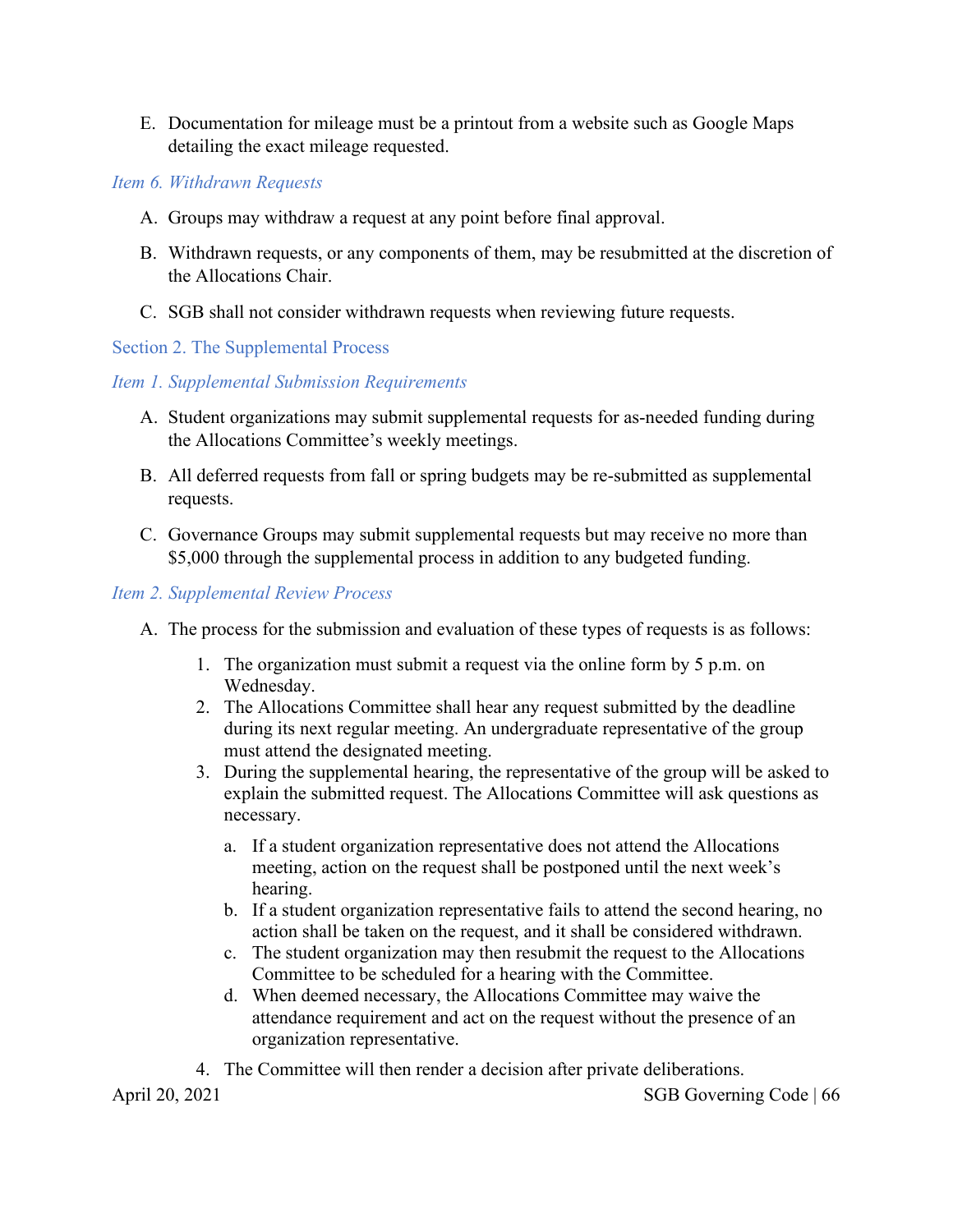- a. The Allocations Committee decision is final for on-campus program, general expense, and off-campus program requests of \$1,000 or less and competition requests of \$2,000 or less.
- b. For all other requests the Allocations Committee provides a recommendation to the Board, which must make a final decision on the request.
- c. Requests may be postponed for later discussion at the discretion of the Chair or by Committee vote.
- 5. After deliberations, the appropriate Allocations liaison will contact the organization and inform them of the decision or recommendation of the Allocations Committee.
- 6. If the request is subject to Board approval, at the next public meeting of the Board, the Allocations Chair will present the recommendations of the Allocations Committee to the Board.
- 7. For requests subject to Board approval, groups may remove expenses from their request or provide previously missing documentation prior to the Board's review. However, if groups wish to increase the amount requested or change the nature of the items for which they are requesting, the request must go back to the Allocations Committee for review prior to moving on to the Board.
- 8. An undergraduate representative of the group is required to attend this meeting to speak on behalf of the request. The organization is given the opportunity to state its case and respond to the Board's questions.
- 9. The Board may approve or revise the Allocations Committee's recommendation.
- 10. The Board's decision regarding the request is final.

#### Section 3. The Budgeting Process

# *Item 1. General Budget Submission Timeline*

- A. Budgets for the upcoming academic year or fall term are typically submitted in March. Budgets for the spring term are typically submitted in October.
- B. The submission and budget hearing schedules will be set by the Allocations Chair.

#### *Item 2. Budget Submission Requirements*

- A. Budgets must be submitted as follows:
	- 1. The budget must be submitted as directed by the Allocations Chair.
	- 2. All forms must be completed and answered in detail.
	- 3. Upon submission of the budget, a representative of the organization must then sign up for a time-slot to attend a hearing.
- B. During the budgeting process held in the spring, groups may choose between submitting a semester budget or an annual budget.

# *Item 3. Allocations Budget Hearings*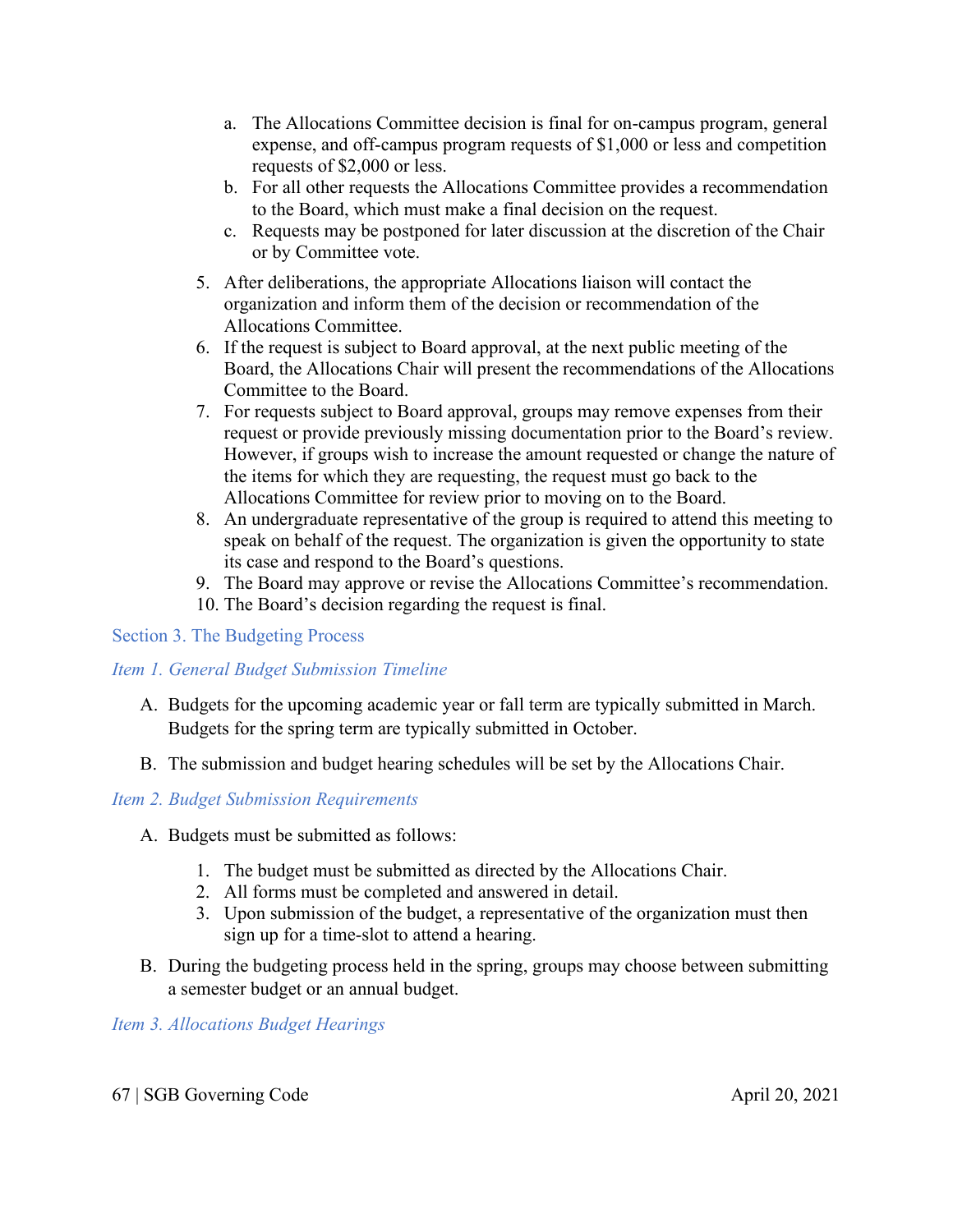- A. At least one undergraduate organization representative is required to attend the Allocations Hearing.
	- 1. The Allocations Committee may postpone or withdraw the budget if a representative does not attend, but reserves the right to act on the budget.
- B. The Allocations Committee may approve or deny each request within the budget in part or full.
- C. The Allocations Committee may also defer an entire request within the budget for later consideration through the supplemental process.
	- 1. Requests are generally deferred due to budget constraints or incomplete information.
	- 2. There should be no expectation that the deferral of a request in any way supports its later approval as a supplemental.
- D. After the hearing, the Allocations Committee will deliberate in private and render a decision on the budget. A copy of the budget decision will be available in the SGB office the week following the hearing. Student organizations are expected to review budget decisions in the SGB Office the week following budget hearings.
- E. The Committee may additionally decide to send the request to be appealed to the Board. The Allocations Committee may do this when it feels that it is necessary to share the responsibility of the decision with the Board.

# *Item 4. Budget Appeal Submission Requirements*

- A. After reviewing the budget decision of the Allocations Committee, organizations may file an appeal.
- B. If an organization appeals a budget, it must appeal the entire budget as a whole.
- C. If an organization chooses to submit a budget appeal, an undergraduate organization representative must:
	- 1. Submit a properly completed Budget Appeal Form.
	- 2. Attend an appeal hearing to speak on behalf of the budget.

# *Item 5. Board Budget Appeal Hearings*

- A. All budget appeals will be conducted in a public forum, approximately one week after Allocations Budget Hearings.
- B. Each representative will be asked to make a brief argument against the decision, focusing on their desired specific budget requests.
- C. The Allocations Chair will present the rationale for the decision appealed by the group.
- D. The Board may debate or ask questions as necessary.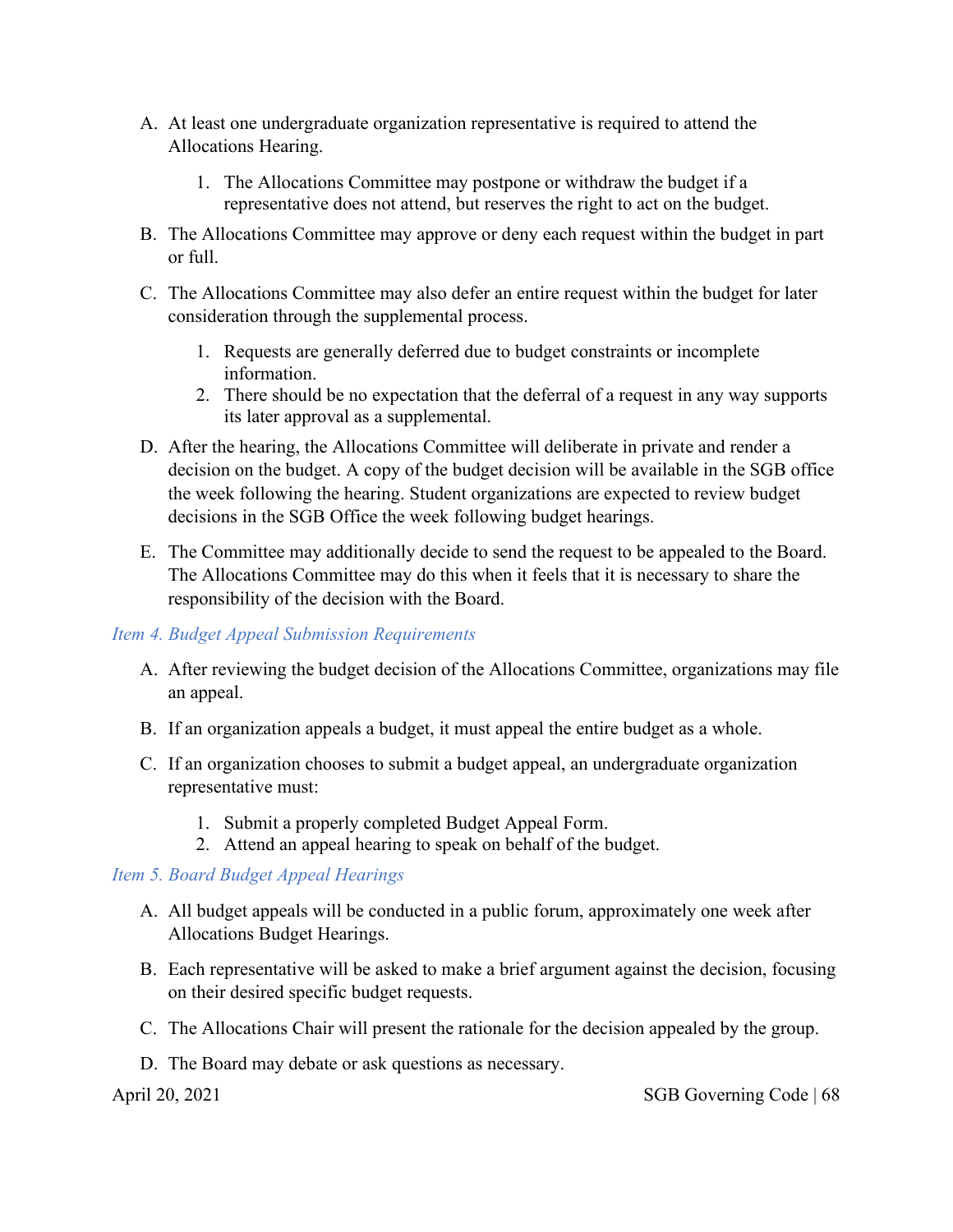- E. The Board may accept or revise the decisions of the Allocations Committee.
- F. If a representative does not attend the appeal hearing, the Board may act on the recommendation of the Allocations Committee or it may choose to postpone the hearing until a later date.

#### Section 4. The Funding Release Process

#### *Item 1. Funding Release Process*

- A. Student organizations are encouraged to return unspent allocated funds. Student organizations who release unspent funds will have the returned balance subtracted out of any funds counted towards caps.
- B. The student organization shall fill out the Funding Release form to return funds.
- C. For each Funding Release request, the Allocations Chair shall verify with SORC that the funds exist to be released and then approve the request.
- D. Requests that are released in full prior to any funds being expended shall not be considered by SGB when reviewing future requests.

#### *Item 2. Recouping Unspent Allocated Funds*

A. All unspent or uncommitted funds at the end of the fiscal year (June 30th) are returned to the SGB distribution account.

#### Section 5. Request Modification

#### *Item 1. Rationale*

- A. SGB recognizes that it may not always be desirable for groups to use funds for the exact items requested, and therefore SGB has established this policy to govern these situations. In all cases, groups are responsible for any costs in excess of approved amounts. If costs are less than the approved amount, groups are asked to complete a funding release form to return the excess to SGB for redistribution.
- B. In this section, "substantively" is defined in relation to the criteria under which the original request was reviewed. An item is substantively the same as an approved item only if it is equivalent to the approved item as assessed by all criteria applied when the request was approved. If a group is unsure how to apply this definition to a particular request, they are encouraged to reach out to the Allocations Chair for clarification.

#### *Item 2. Tier 1 Modifications*

- A. Groups may freely make the following modifications without SGB approval or notification
	- 1. Purchase the item requested for a different price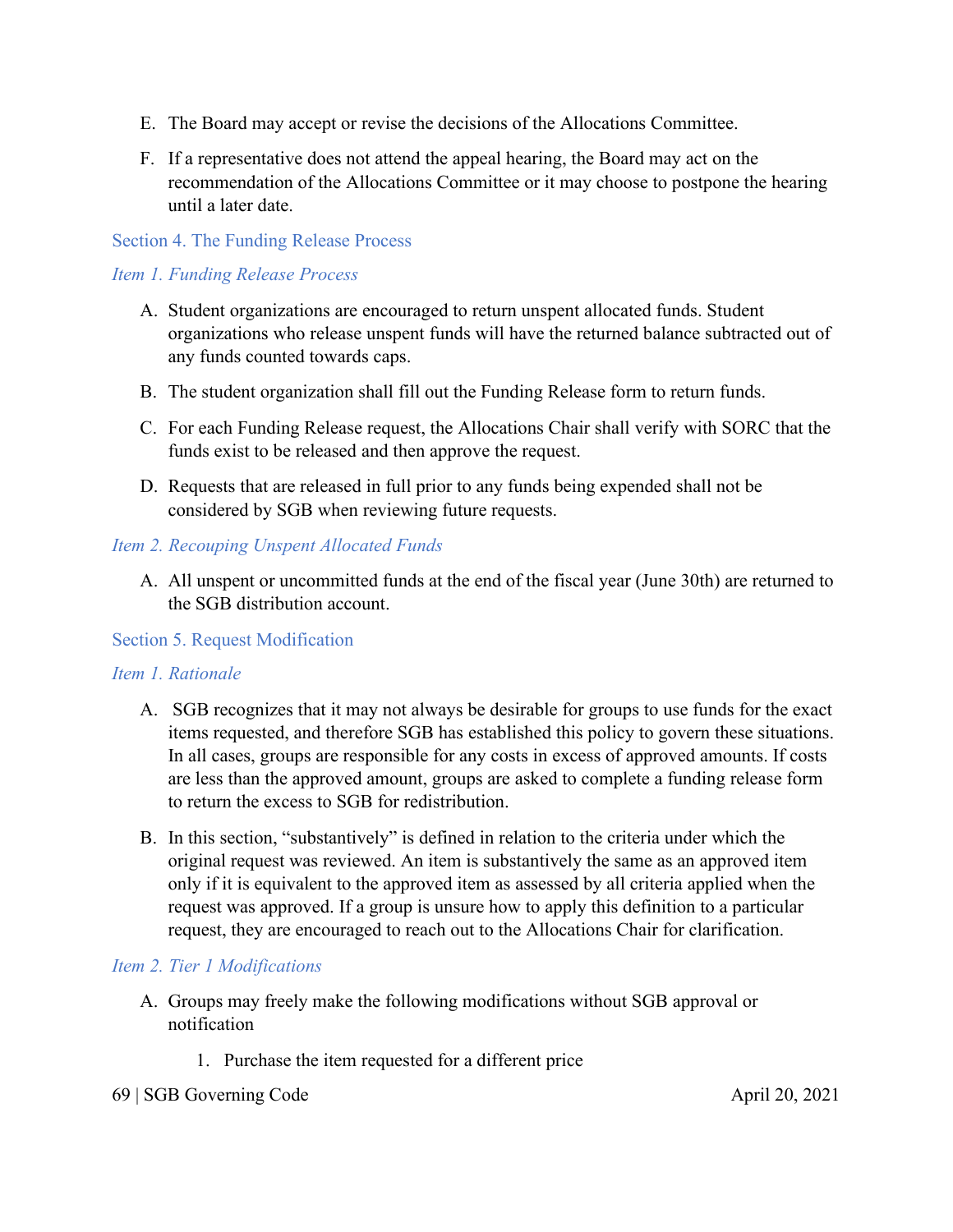- 2. Use an alternative vendor for the same item (i.e. using a different airline for airfare or using a different store to purchase an item).
- 3. For travel requests, change the number and/or identity of non-CGS undergraduate Pitt students attending.
- 4. Change the date or time of an event, unless the new dates are in a different term than the original dates or the new dates are during a time when classes are not in session.

#### *Item 3. Tier 2 Modifications*

- A. The following modifications require certification by the SGB Allocations chair that the modification is consistent with the original request, does not violate any established policies, and does not change the nature of the original request. If the chair does not so certify, the modification shall be reviewed by the Allocations Committee as prescribed in Item 4.
	- 1. Change the dates of an event when the new dates are in a different term than the original dates or are during a time when classes are not in session.
	- 2. For all expenses except for honorarium, purchase an item which is substantively different from the requested item but accomplishes the same purpose.
	- 3. For travel requests, change the origin, destination or mode of transportation of airfare or ground transportation line items.
	- 4. For honorarium, change the recipient when honorarium is not the largest line item in the request.

#### *Item 4. Tier 3 Modifications*

- A. The following modifications require review by the Allocations Committee. The Committee shall consider whether the modification is consistent with the original request, whether it violates any established policies, and whether it changes the nature of the original request. The Committee shall accept or reject the modification.
	- 1. For honorarium, change the recipient when honorarium is the largest item in a request.
	- 2. All other modifications not defined as Tier 1 or 2 modifications.

#### *Item 5. Rejected Modifications*

A. If a modification is rejected, the group has the option to utilize the funds as originally allocated or release the request in full. Groups may not resubmit any rejected modification requests, but may submit multiple unique modification requests at the discretion of the Allocations Chair.

Section 6. Summer Operations

#### *Item 1. Summer Operations Suspension*

A. SGB is not required to review requests during the summer term.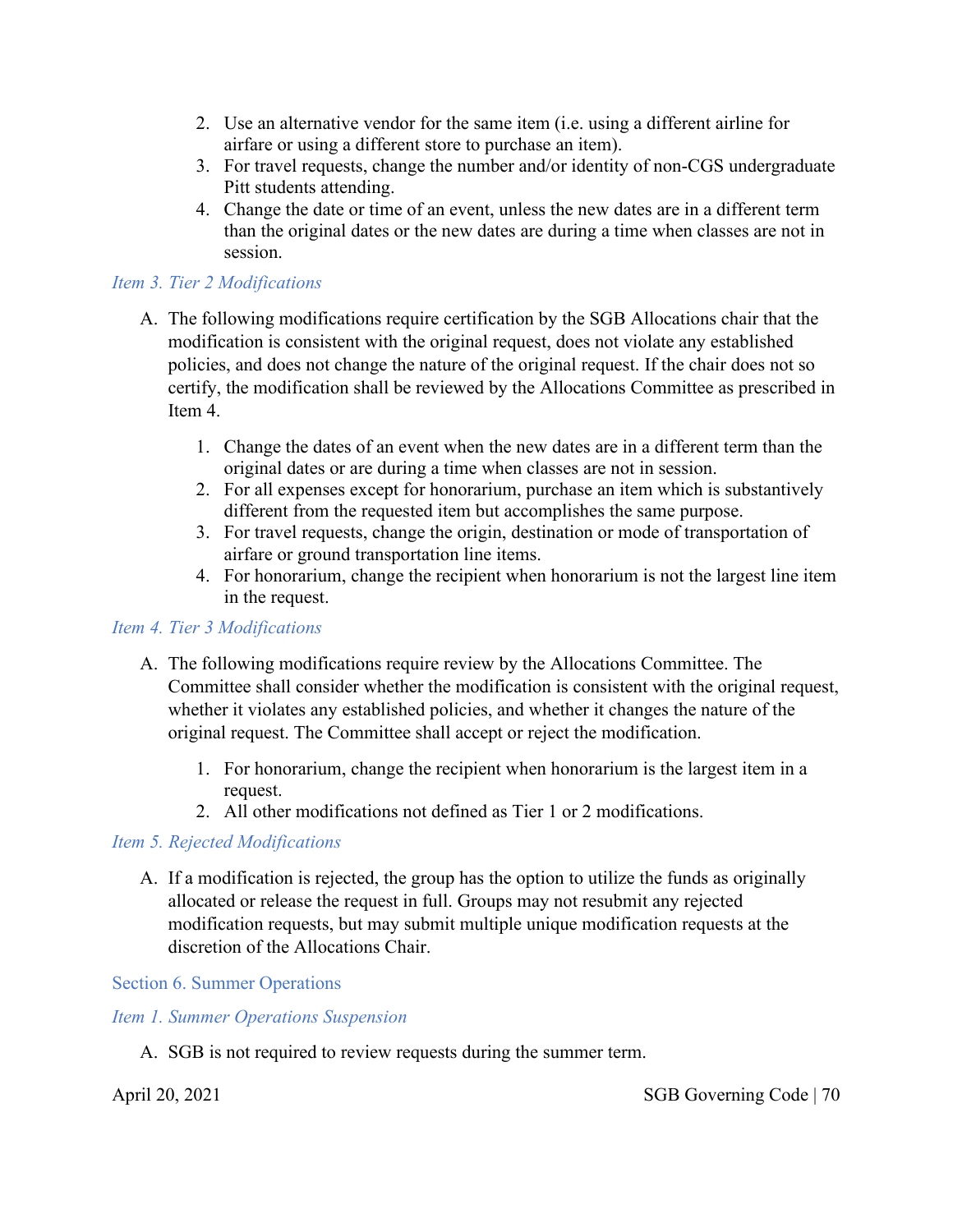B. Student organizations who wish to receive funds for the summer months must submit a supplemental request if the funds are to be used before June 30th or submit a budget in the spring if the funds are to be used after June 30th.

#### *Item 2. Summer Operation Exception*

- A. For unforeseen situations, the Allocations Committee Chair may choose to hear a funding request remotely but is not compelled to do so.
- B. All funding decisions made in the summer will be reviewed and approved by the SGB Allocations Advisor.

## Section 6. Request Confidentiality

## *Item 1. Justification*

- A. In the interests of protecting the privacy of individual student leaders, as well as limiting undue attention to the specific activities of individual student organizations, SGB imposes limits on the release of information about specific Allocations documents.
- B. SGB recognizes the interests of many students in knowing about the allocation of the Student Activities Fund, and this policy does not limit the release of generalized or categorical data, such as amounts approved and denied by request or organization type.

## *Item 2. Released Information*

- A. The following details are released for any supplemental request that is subject to Board approval, and any budget request that would be subject to Board approval if submitted as a supplemental.
	- 1. Organization name, request number, request type, request title, amount requested, Allocations recommendation (both amounts and written justification), and Board approved totals.
- A. The Allocations Chair shall make this information available to members of the media upon request at the Board public meeting at which the decision occurs, or the next regular public meeting in cases where a decision is made during a special meeting.
- B. SGB may release an entire request only to the requestor themselves or, at the discretion of the Allocations Chair, to the executive board of the submitting organization.
- C. In no case will SGB release the name or identifying information of any student submitting a request.

Section 7. Arbitration of Disputes Regarding SGB Funding Decisions

*Item 1. Arbitration Process*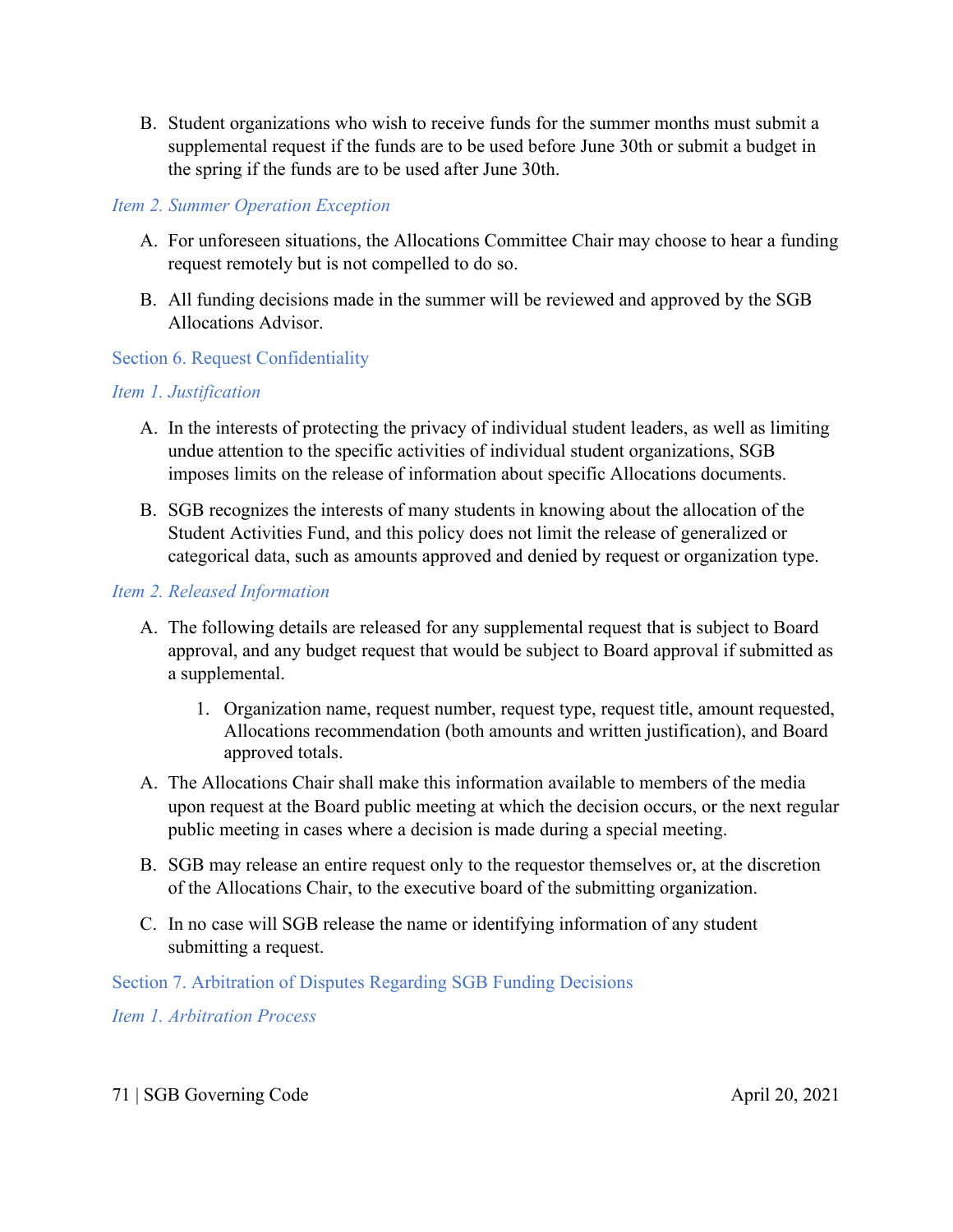- A. Funding decisions made by SGB must conform to procedures and policies contained in this document. Student organizations may file a request for arbitration with the SGB Judicial Committee regarding decisions made by SGB that are alleged to be inconsistent with policies or procedures.
- B. The Judicial Committee will hold a hearing and hear testimony from both the student organization and the Allocations Committee or Board, depending on who made the final decision on the request.
- C. The Judicial Committee will determine if the decision made is inconsistent with the policies or procedures in the Allocations Manual and make a ruling consistent with the committee's bylaws.
- D. After the Judicial Committee's decision, either party may appeal to the SGB Allocations Advisor
- E. The advisor will determine whether or not the appeal request has merit and will be heard or not. If an arbitration meeting is held with representatives of the organization and SGB, the decision of the Advisor is final and no further appeal will be accepted.

## **Article 3. Funding Policies**

#### Section 1. General Policies

## *Item 1. Overall Funding Policies*

- A. To meet its fiduciary responsibility for the administration of student activity fees, Student Life and Student Government Board have collaborated to establish a set of approved policies to guide the decision making of the SGB in approving Allocations requests.
- B. SGB shall not fund the following for student organizations:
	- 1. Programs that duplicate or compete with specific Pitt Program Council events
	- 2. Donations, giveaways, or personal gifts of any kind
	- 3. The purchase of alcohol, tobacco, and scheduled substances
	- 4. Any expense related to the appearance of any candidate for public office
	- 5. Salaries, stipends, honoraria or any form of remuneration to advisors, coaches, officers, or members
	- 6. Travel expenses for any coach, advisor, or non-undergraduate student members
	- 7. First class airfare, unless required by invited guest
	- 8. Travel outside of the United States and Canada
	- 9. Expenses for items and services such as supplies, copies, fax, and mailing which are available in SORC
	- 10. Off-campus retreats
	- 11. Individualized membership dues
	- 12. Expenses intended to fulfill academic department requirements (i.e., any expense related to senior design projects)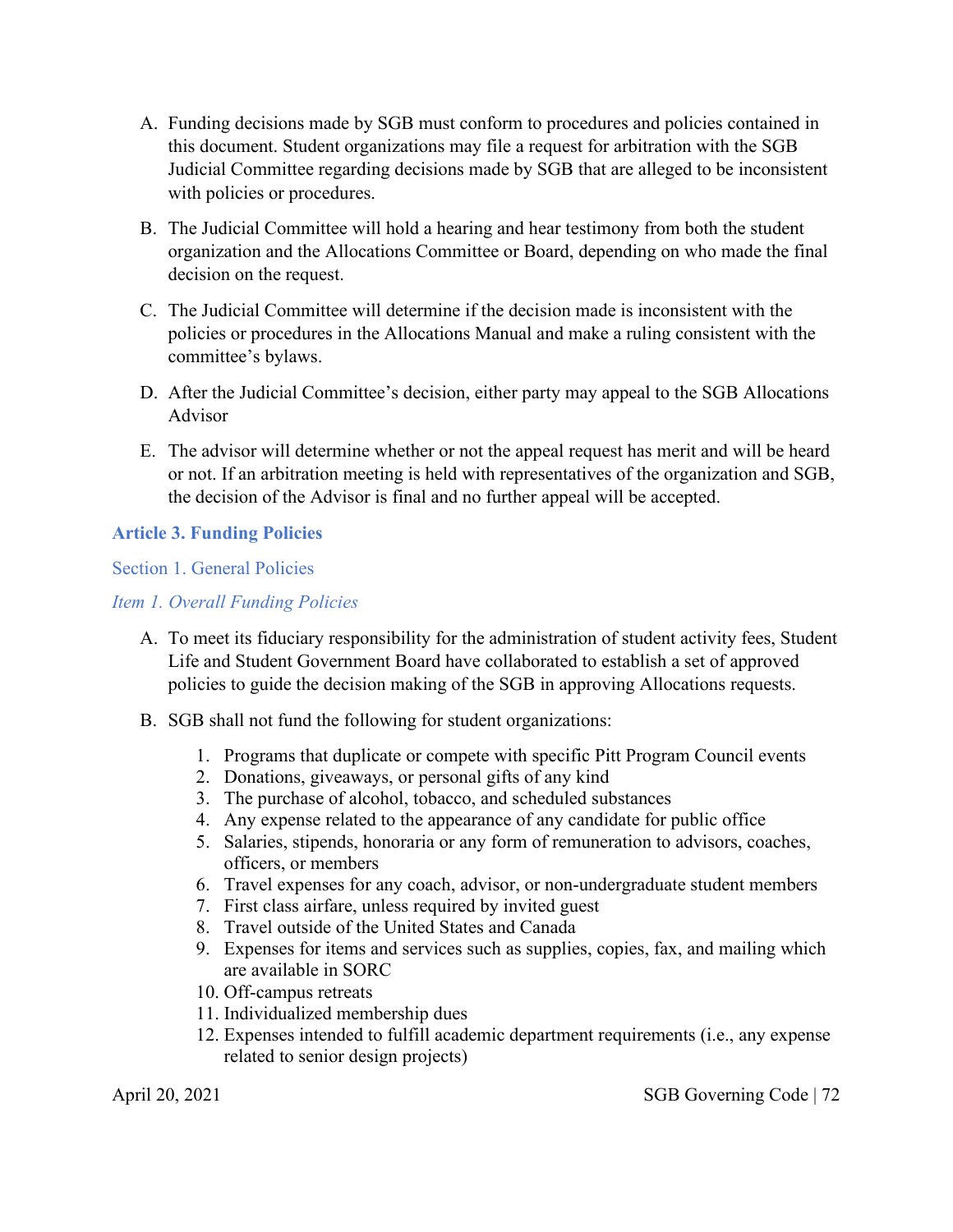- 13. Social or recruiting events
- 14. Capital improvements to any facilities
- C. With additional reasoning in the following Items, SGB shall not fund the following for student organizations:
	- 1. Deficit Spending
	- 2. Any request previously denied within the same fiscal year
	- 3. On-campus conferences and competitions
	- 4. Expenses judged to be the responsibility of a school, department, or administrative unit
	- 5. Expenses judged to be the responsibility of individual members of student organizations
	- 6. Programs whose primary purpose is to serve as a fundraiser for organizational benefit or charity
	- 7. Spring Break Travel
	- 8. Expenses not in compliance with University policies

## *Item 2. Deficit Spending*

- A. Should an organization expend funds or commit to expend funds prior to receiving funding from SGB, these expenses are the sole responsibility of the organization, and may not be funded for.
- B. Deficit spending occurs at the point when the student organization is contractually committed to spending the money.
- C. No requests that involve deficit spending shall be approved.

## *Item 3. Previously Denied Requests*

A. The Allocations Committee Chair shall not accept any request previously denied in whole within the same fiscal year. Additionally, SGB may not fund any previously denied expenses.

## *Item 4. On-Campus Conferences and Competitions*

- A. Because non-Pitt students do not pay into the Student Activities Fund, SGB shall not fund for on-campus conferences and competitions comprised of external participants.
- B. SGB may fund for on-campus conferences and conventions comprised of at least 75% undergraduate non-CGS Pitt students.

## *Item 5. Expenses Judged to be the Responsibility of a Sponsoring Unit*

A. SGB shall not fund for expenses judged to be the responsibility of a school, department, or administrative unit sponsoring a recognized student organization.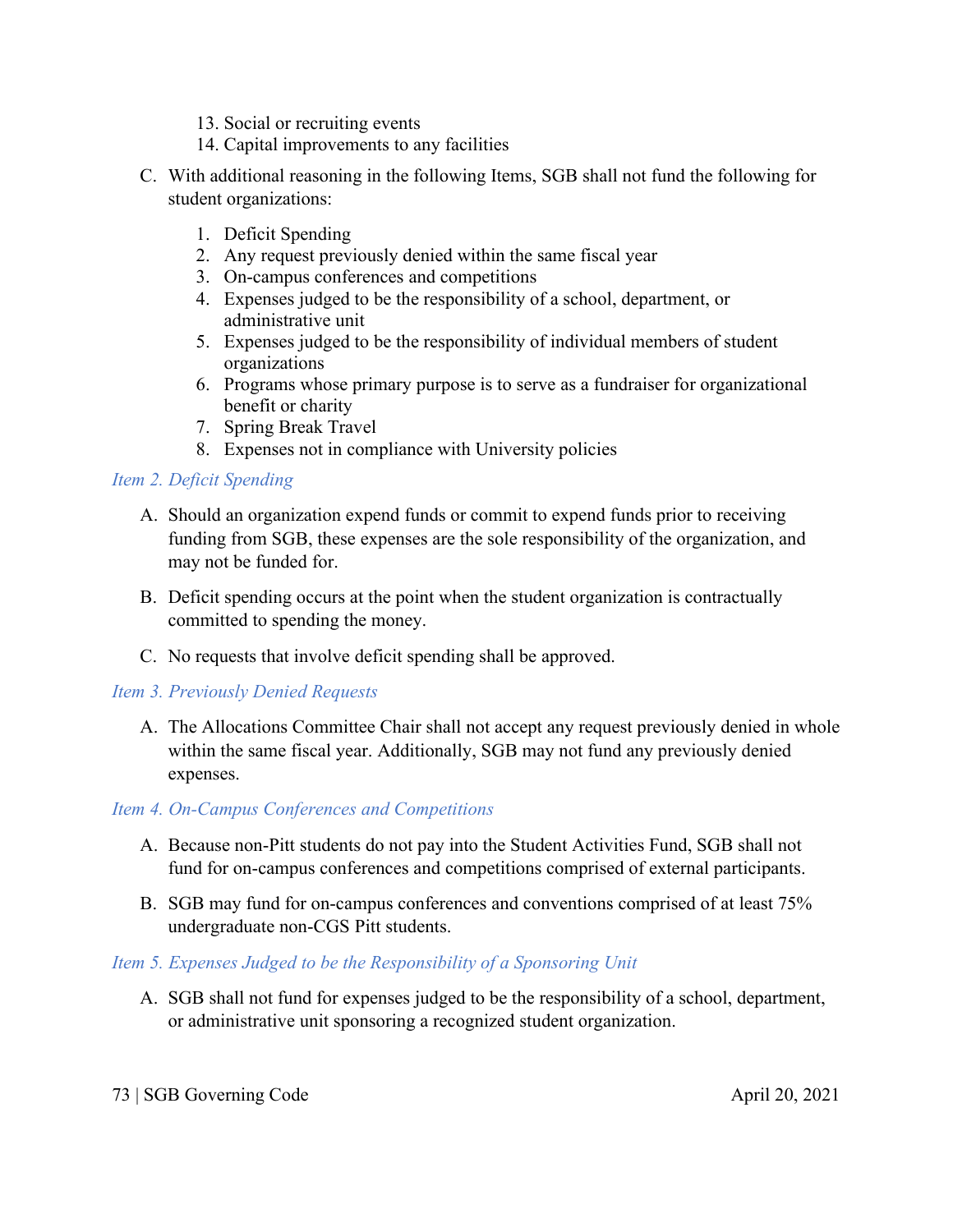B. SGB will evaluate how much the sponsoring unit benefits from the funding. SGB may deny expenses that are deemed to be primarily departmental (i.e., sheet music that is placed into a department's music library or an event organized primarily by departmental staff).

## *Item 6. Expenses Judged to be Individual*

- A. SGB shall not fund for expenses judged to be the responsibility of individual members of student organizations.
- B. In deciding this, SGB will examine how much individual members benefit and may hold the student organization to a higher expectation of shared responsibility. To enforce shared responsibility, SGB may deny such expenses.
- C. SGB will examine if the item funding is requested for stays with the individual or the organization, should the individual leave the organization.

## *Item 7. Fundraisers*

- A. SGB shall not fund for programs or purchases whose primary purpose is to serve as a fundraiser that benefit the organization or a charity.
- B. Organizations may add a philanthropic dimension to their events through the policies and procedures outlined in Article 4 of this manual.

### *Item 8. Spring Break Travel*

- A. SGB shall not fund for spring break travel, unless the dates are outside of the organization's control.
	- 1. Events like annual conferences, regular season or playoff competitions, and weeklong service events often cannot occur at other points in the year, and may therefore be judged to be outside of the organization's control.
	- 2. Events like warm-up tournaments or conferences with multiple date ranges may not be eligible to receive funding.
- B. The travel will be heavily scrutinized on whether or not it needs to occur during the specified dates.
- C. Organizations must submit actual dates of activity as well as planned travel dates, and these are strictly expected to be followed. Violations of this rule are grounds for funds to be recalled.

## *Item 9. Compliance with University Guidance*

A. SGB shall not fund for expenses related to activities that are not in compliance with University health or safety guidance for student organizations, the specific type of expense (event, travel, etc.), or any other applicable guidance.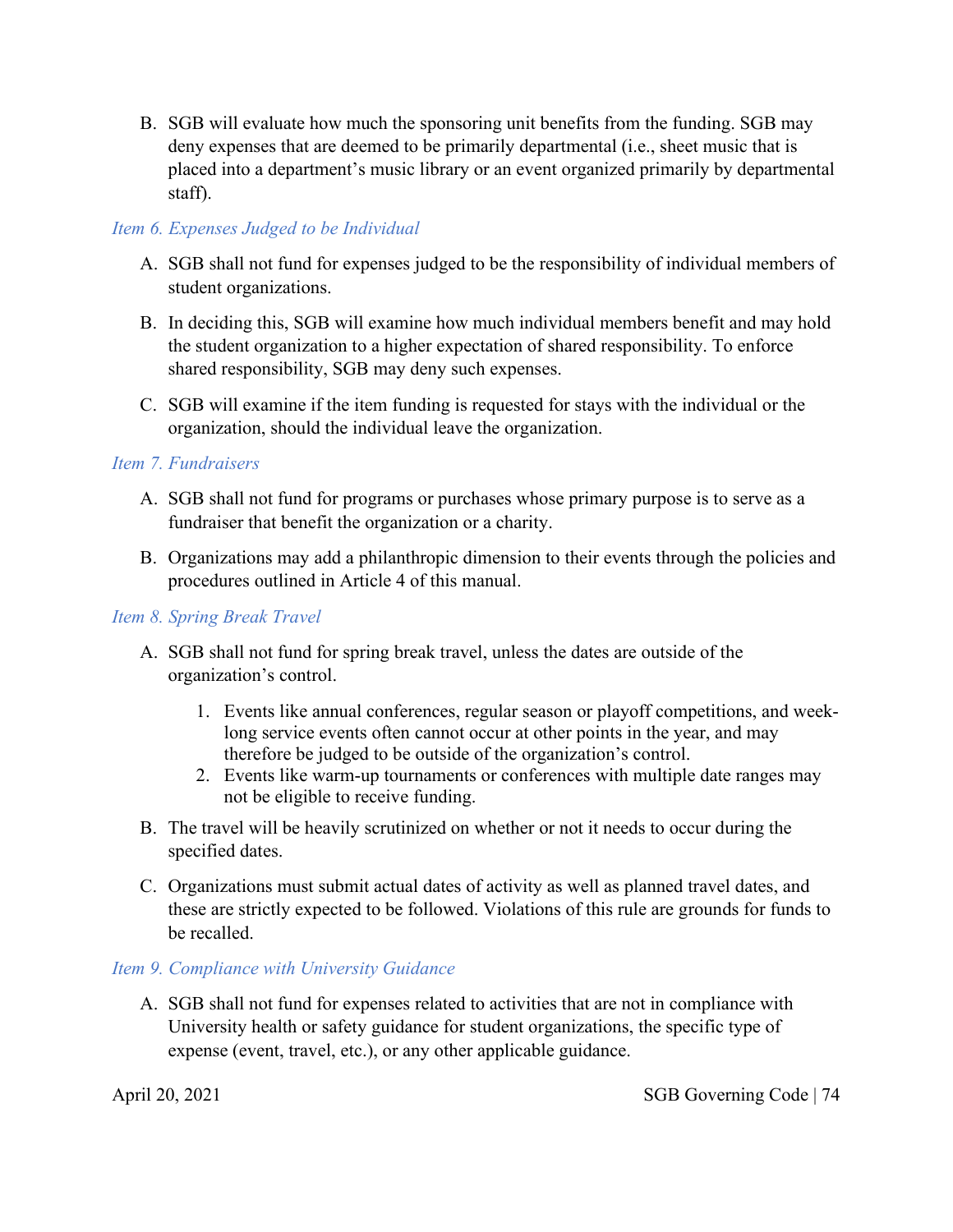B. SGB shall hold all organizations to the highest standards issued that apply to any group of student organizations. For example, if sponsored organizations are held to higher standards than independent organizations, SGB shall only fund expenses in compliance with the standards for sponsored organizations.

## Section 2. Policies Based on Intent of Request

## *Item 1. Standard Decision Making Criteria*

- A. In order to make consistent decisions regarding funding for eligible student organizations, SGB employs the following standard decision-making criteria when evaluating all request:
	- 1. Purpose Is the request consistent with the espoused organizational purpose for which the group has been registered? How does the request contribute to the mission of the organization?
	- 2. Need Does the request reflect or meet unsatisfied needs? Has the need been documented? What is the level of need and its importance to undergraduate students?
	- 3. Value/Impact What is the desired goal of the request and how will the participants, the organization, and the University benefit? What is the nature of the benefit? Is the benefit lasting?
	- 4. Importance to Organization How important is the request to the existence and viability of the organization? How highly does the organization rank this program in comparison to its other requests?
	- 5. Timeliness Is the request scheduled at an appropriate date and time? Is there enough time for necessary contracts to be processed?
	- 6. Redundancy Is the request need already fulfilled? Has a similar request already been approved? Has another organization requested the program? Has the program been offered before?
	- 7. Viability Is the request adequately manageable and within the scope of the sponsor's capability? Are adequate on-campus facilities available?
	- 8. Cost/Benefit Analysis What is the per capita expenditure for participants or attendees? Is the need served and benefit derived from the request worth the per capita expenditure? Can the student activities fund reasonably bear the cost of the request?
	- 9. History Is the program a successful annual or traditional event? What has been the history of similar events?
	- 10. Composition of Attendance Who is benefiting from the request? Is it primarily undergraduate non-CGS Pitt students?
- B. While most of these criteria relate to the quality of the request, its importance to the organization, as well as its cost effectiveness are also considered, and composition of attendance relate directly to the idea of shared responsibility.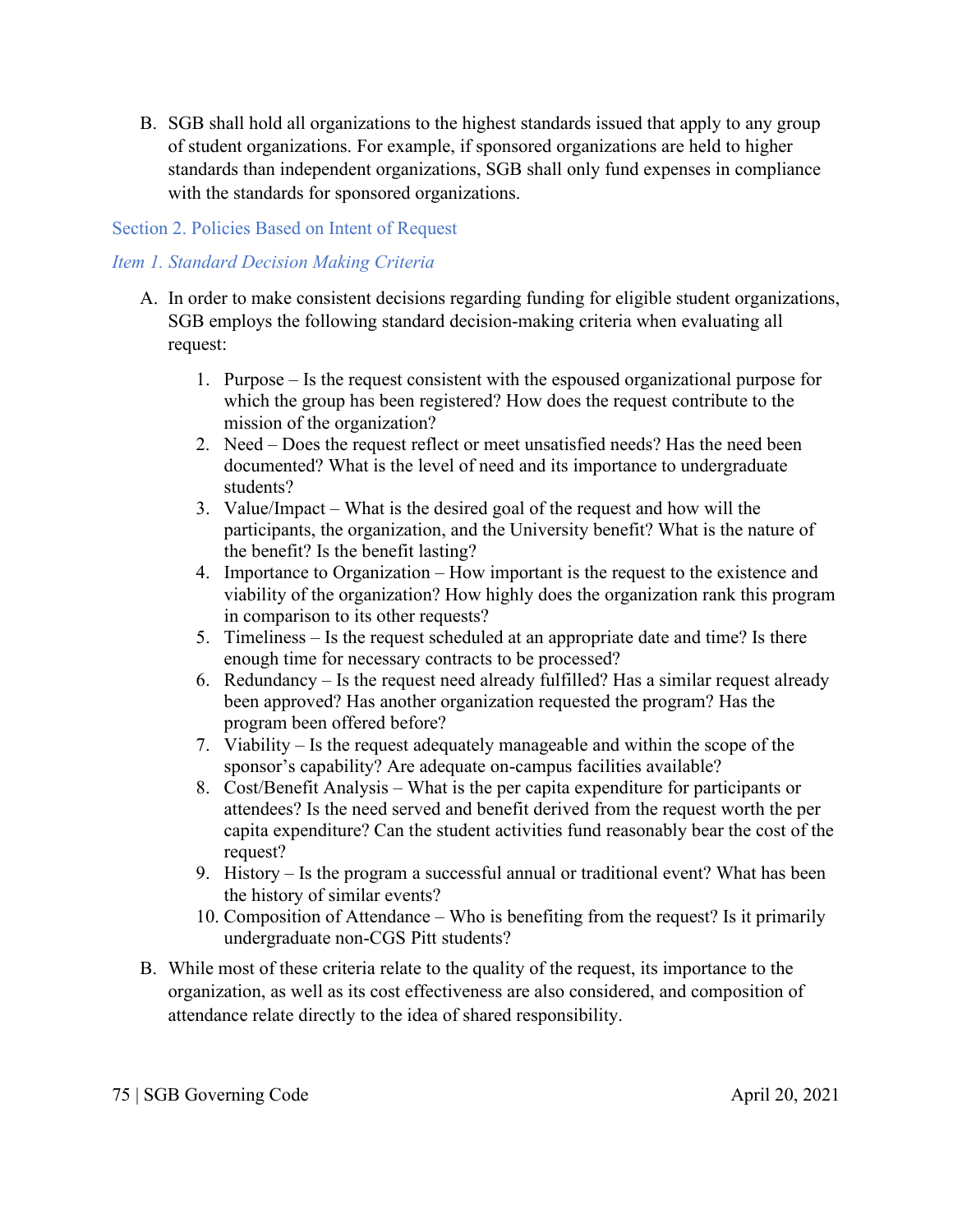C. The more the funding relates solely to the benefit of the organization, or is limited to members or involves select members, the expectation of shared funding responsibility on part of the benefiting members and the organization increases and will affect SGB's funding decision.

## *Item 2. Conferences*

- A. Conference Request Definition: A Conference Request is a type of request submitted by a student organization to send students to represent the organization at a conference.
- B. Shared Responsibility: All conference delegates derive personal benefit from attendance at the conference in addition to the benefits derived for the organization. Funding for conference attendance by SGB is considered a shared responsibility of the organization and its delegates. Organizations should not assume that SGB will routinely approve conference requests.
- C. Decision Making Criteria: SGB shall review the purpose and need of attending, history of attending the conference and how attending relates to the purpose of the organization. The requestor must specifically demonstrate how attending will impact and positively add value to the organization and campus as a whole. SGB recognizes that the missions of pre-professional organizations often include aiding their membership in career preparation. Consequently, SGB may fund for pre-professional organizations to attend conferences with a predominantly career-oriented focus, as long as the information acquired at the conference can be brought back to campus to benefit all of the organization's members.
- D. Funding Cap: No more than \$3,000 per fiscal year may be allocated to an organization for all conference attendance.
- E. Number of Representatives: Expenses for no more than four members will be funded to represent the organization. Delegates from multiple organizations may be sent to the same conference based on demonstrated need of attendance and applicability of the conference to organizations' missions.
- F. Registration: SGB may fund for individual registration fees.
- G. Lodging: One standard hotel room may be approved for lodging at the conference location, or the amount of non-standard lodging necessary for 4 delegates. The organization and/or the delegates must pay any additional lodging expenses.
- H. Airfare: Airfare between the conference location and Pittsburgh may be approved.
- I. Ground Transportation: Ground transportation between the conference location and Pittsburgh may be approved according to the following policies. Student organizations wishing to be reimbursed for tolls must provide additional documentation proving the toll amount at the time of submitting the request.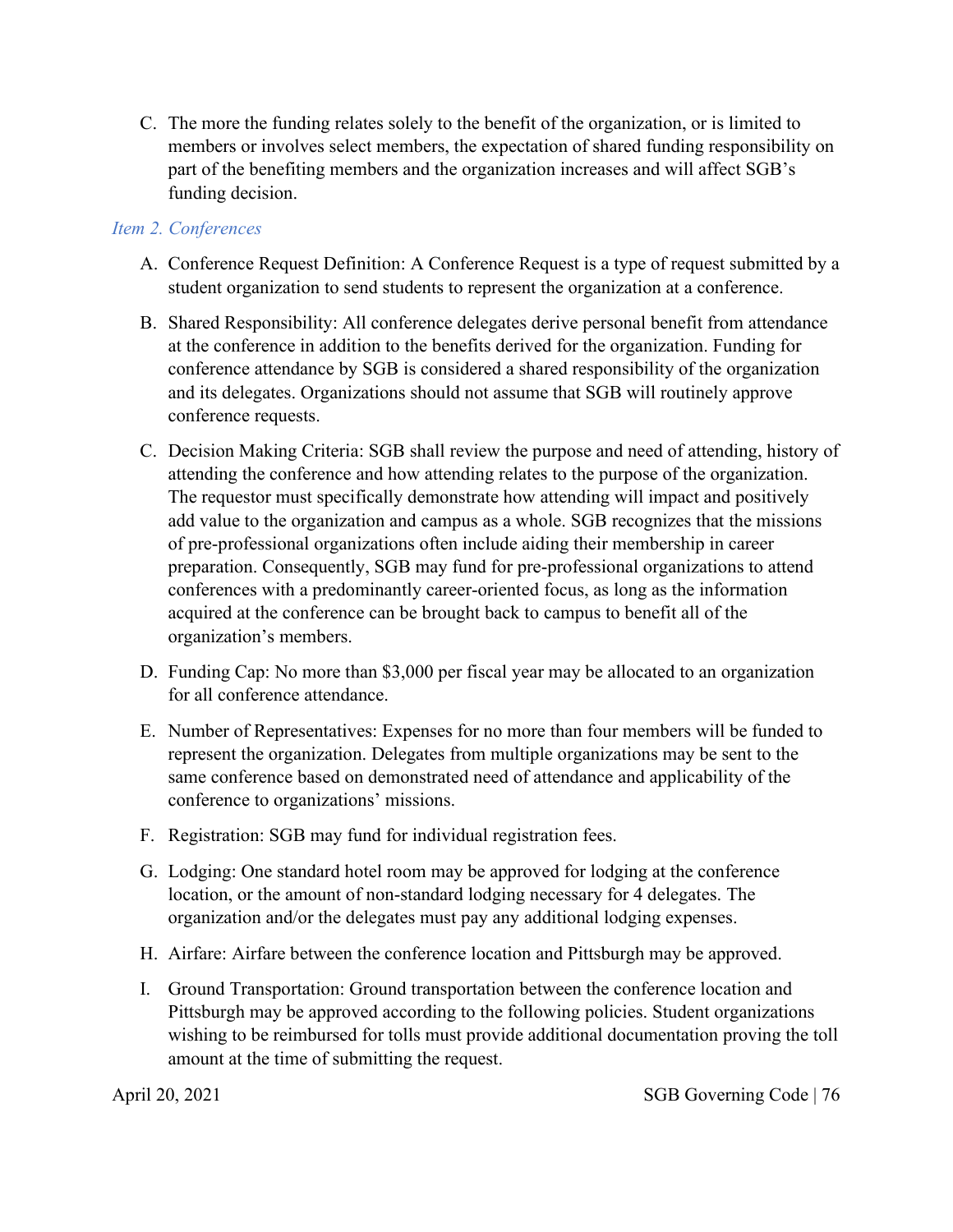- 1. For personal vehicles, the IRS Reimbursement Rate valid on the first day of the fall semester for moving purposes may be approved
- 2. For rental vehicles, the cost of the rental vehicle may be approved as well as the rate for personal vehicles.
- 3. Bus, train, or other ground transportation may be approved.
- J. Meals: SGB will not fund for meals at conferences.

## *Item 3. Competitions*

- A. Competition Request Definition: A Competition Request is a type of request submitted by a student organization to send students to any type of competition.
- B. Shared Responsibility: All individuals participating in a competition derive personal benefit from attendance at the competition in addition to the benefits derived for the organization. Funding for competitions by SGB is considered a shared responsibility of the organization and its members.
- C. Decision Making Criteria: SGB shall review the purpose and need of attending, history of attending the competition, how attending relates to the purpose of the organization, and how much the organization is contributing. SGB will also consider the type of organization submitting the request (i.e., competitive sport, recreational sport, special interest, etc.).
- D. Registration: SGB may fund for individual and/or team registration fees. Organizations should understand that SGB may sometimes deny individual registration fees to promote shared responsibility as these are the most individualized expenses.
- E. Lodging: One standard hotel room may be approved for lodging per 4 students attending, or the amount of non-standard lodging necessary for attending students.
- F. Airfare: Airfare between competition location and Pittsburgh may be approved.
- G. Ground Transportation: Ground transportation between the competition location and Pittsburgh may be approved according to the following policies. Student organizations wishing to be reimbursed for tolls must provide additional documentation proving the toll amount at the time of submitting the request.
	- 1. For personal vehicles, the IRS Reimbursement Rate valid on the first day of the fall semester for moving purposes may be approved
	- 2. For rental vehicles, the cost of the rental vehicle may be approved as well as the rate for personal vehicles.
	- 3. Bus, train, or other ground transportation may be approved.
- H. Security Deposits: SGB may not fund for security deposits or any other refundable deposits related to appearances at competitions.

## *Item 4. Off-Campus Program*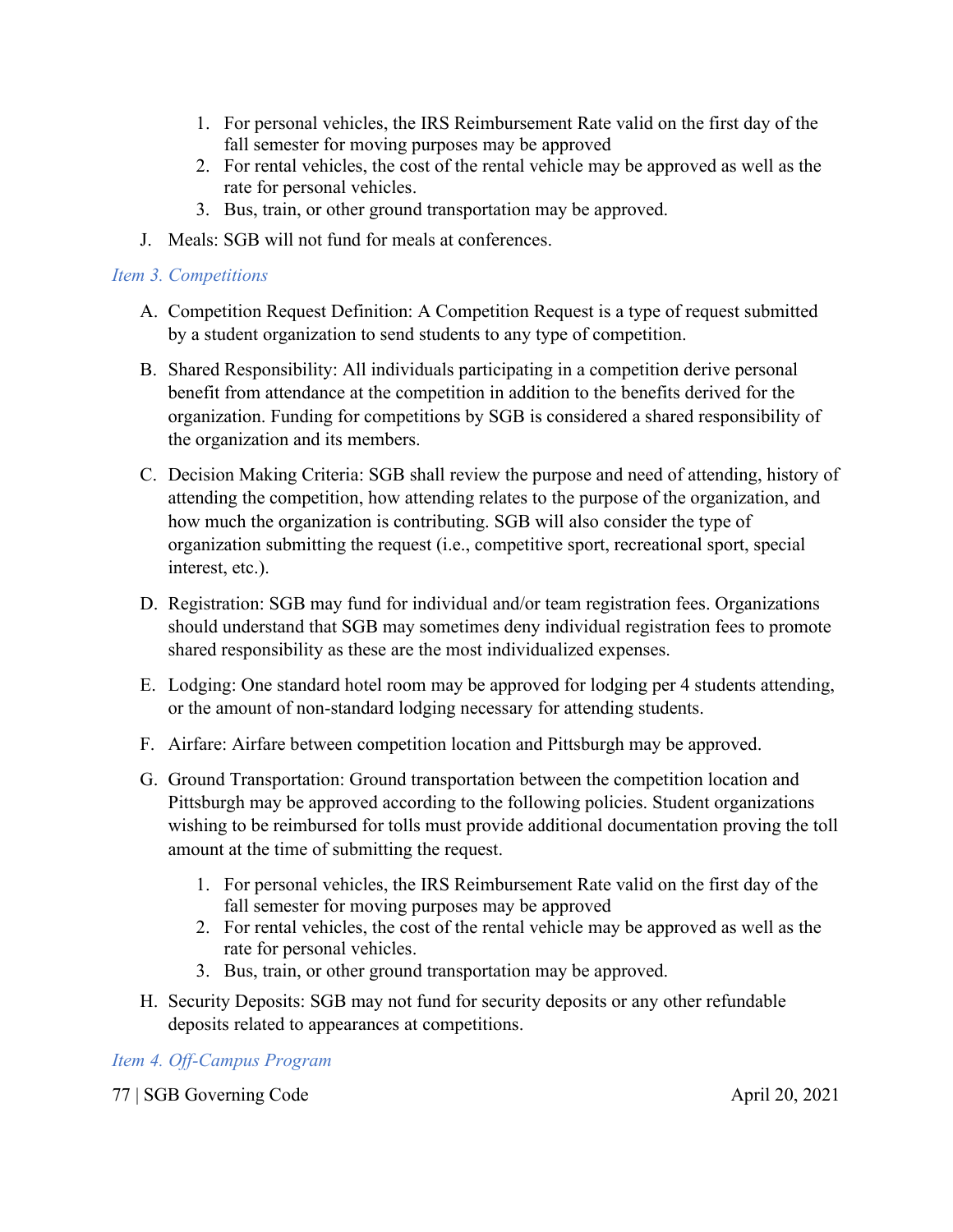- A. Off-Campus Program Request Definition: An Off-Campus Program Request is a type of request submitted by a student organization for expenses related to any event that requires travel for non-conference and non-competition purposes (i.e., transportation to service sites or practices).
- B. Shared Responsibility: All individuals traveling derive personal benefit from attendance, in addition to the benefits derived for the organization. Funding for travel by SGB is considered a shared responsibility of the organization and its members. Off-campus program requests carry a high expectation of shared responsibility.
- C. Decision Making Criteria: SGB shall review the purpose and need of travel, how traveling relates to the purpose of the organization, and how much the organization is contributing. SGB will also consider the type of organization submitting the request (i.e., competitive sport, service, etc.).
- D. Lodging: One standard hotel room may be approved for lodging per 4 students attending, or the amount of non-standard lodging necessary for attending students.
- E. Airfare: Airfare between the event location and Pittsburgh may be approved.
- F. Ground Transportation: Ground transportation between the event location and Pittsburgh may be approved according to the following policies. Student organizations wishing to be reimbursed for tolls must provide additional documentation proving the toll amount at the time of submitting the request.
	- 1. For personal vehicles, the IRS Reimbursement Rate valid on the first day of the fall semester for moving purposes may be approved
	- 2. For rental vehicles, the cost of the rental vehicle may be approved as well as the rate for personal vehicles.
	- 3. Bus, train, or other ground transportation may be approved.

## *Item 5. On-Campus Programs*

- A. On-Campus Program Request Definition: An On-Campus Program Request is a type of request submitted by a student organization for funding related to any event taking place on the Oakland campus.
- B. Shared Responsibility: SGB recognizes that student organizations put on programs as a service to the student body. The expectation of shared responsibility is dependent on the program's reach and openness to the student body. Closed events or events not held in a University building will have a much higher expectation of shared responsibility placed on the organization and may be denied.
- C. Decision Making Criteria: SGB shall review the need, value, impact, history of the program, and past successes of the organization. In addition, SGB shall review how the program relates to the purpose of the organization and its ability to attain attendees.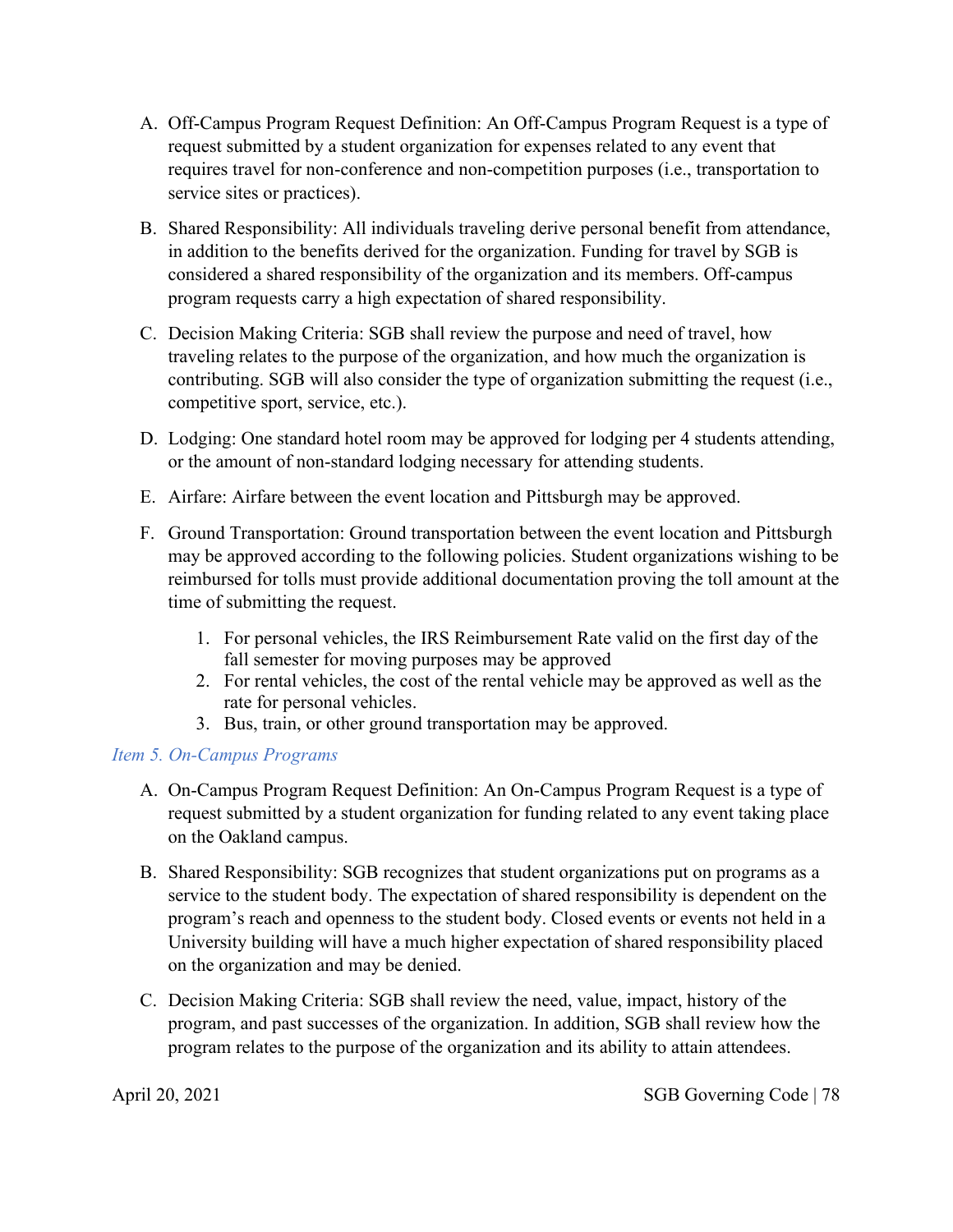- D. Honoraria, Airfare, and Lodging: SGB may fund for honoraria, airfare, and lodging according to the contract proposed by the invited individual or group.
- E. Ground Transportation: Ground transportation may be approved according to the following policies. Student organizations wishing to reimburse invited individuals for tolls must provide additional documentation proving the toll amount at the time of submitting the request.
	- 1. For personal vehicles, the Corporate IRS Reimbursement Rate valid on the first day of the fall semester may be approved.
	- 2. For rental vehicles, the cost of the rental vehicle may be approved as well as the IRS Reimbursement Rate valid on the first day of the fall semester for moving purposes.
	- 3. Bus, train, or other ground transportation may be approved.
- F. Purchases: SGB may fund for purchases related to the program. SGB shall scrutinize the following for purchases: need, including necessity to the request and safety; value, including importance to the organization's mission and cost-benefit analysis; and reusability, including the expected length of usage, any lasting benefits and the existence of alternatives.
- G. Food: SGB may elect to fund for food for on-campus programs, only when the food contributes to the programming by adding significant value to the experience of the event (i.e., cultural or educational benefit).
	- 4. SGB does not fund for full meals and instead may elect to provide a sampling of the food. SGB may not fund for food in excess of \$3.00 per expected Pitt student attending the open programming event.
	- 5. SGB will under no circumstance provide funding for food for organizational meetings, membership recruitment purposes, or closed events for any organization.
- H. Services: SGB may fund for services related to the program according to the following policies.
	- 1. Facilities Costs: SGB may fund for services such as facility rental costs, custodial services, grounds crew, sound engineers, and other facilities costs. SGB will not fund security deposits unless the deposit goes towards the total cost of the service (i.e. is not refunded at the conclusion of the program). Additionally, any costs relating to damages due to a program are the responsibility of the organization, and will not be funded by SGB.
	- 2. Security: It is the responsibility of the student organization to provide adequate security to ensure a safe environment for all persons at a program and the event facility. SGB may fund security costs, in line with a cost/benefit analysis (defined in Item 1). Not all costs requested may be covered, even if the University requires them. Any additional costs are the responsibility of the student organization, in accordance with the shared responsibility policy.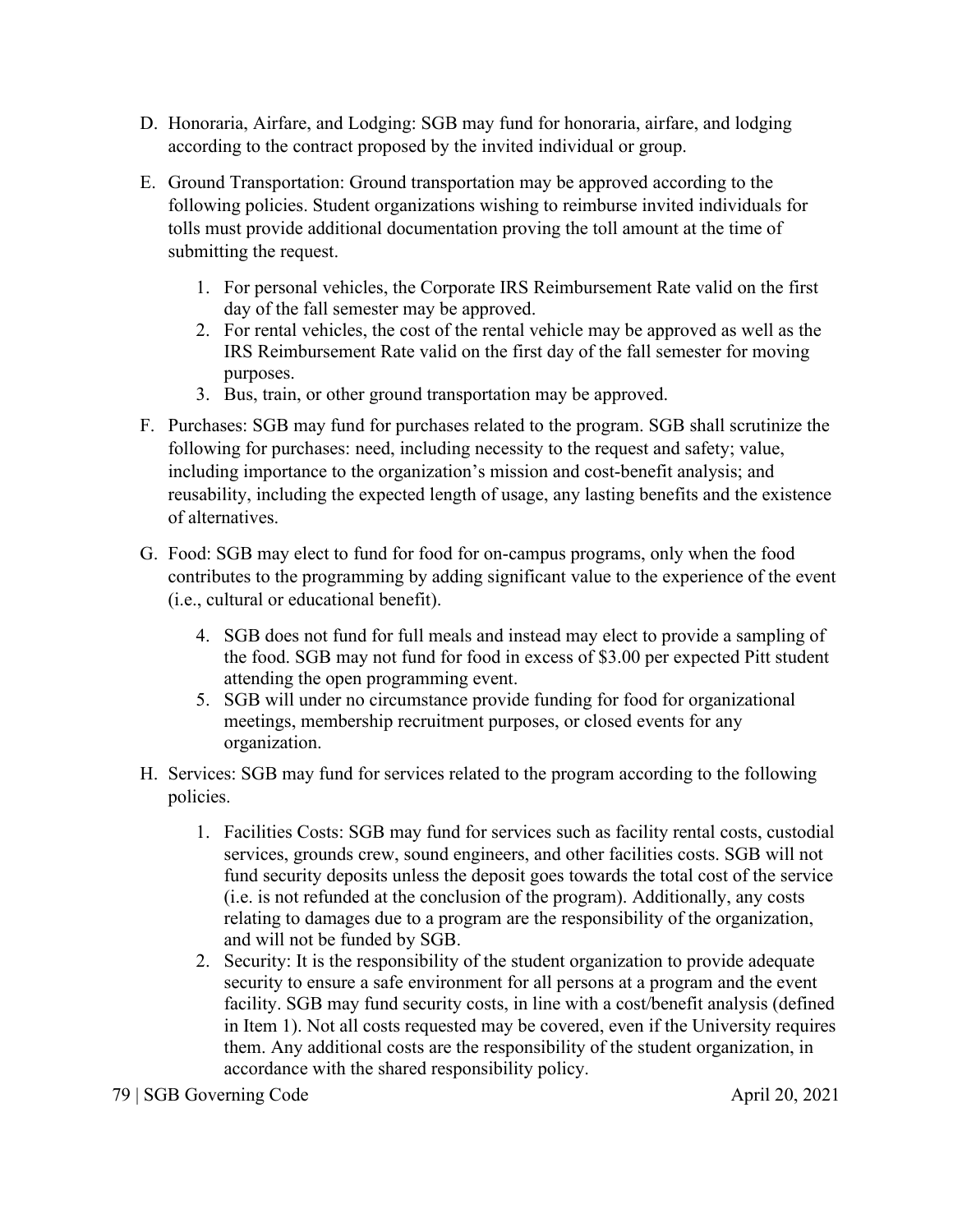- 3. Other: SGB may fund other services deemed essential to the program.
- I. Miscellaneous: SGB may fund for miscellaneous items on the basis of need, value and purpose.

## *Item 6. General Expense*

- A. General Expense Request Definition: A General Expense Request is a type of request submitted by a student organization related to some type of operational expense not directly related to any single event.
- B. Shared Responsibility: SGB recognizes the importance of operational expenses (i.e., national dues for an organization) as well as other purchases, services, and rentals. SGB considers funding of these expenses to be a shared responsibility between SGB and the organization.
- C. Decision Making Criteria: SGB shall review the following: need, including necessity to the request and safety; value, including importance to the organization's mission and cost-benefit analysis; and reusability, including the expected length of usage, any lasting benefits and the existence of alternatives. SGB will also consider the type of organization submitting the request (i.e., competitive sport, service, etc.).

## Section 3. Policies for Student Group Categories

## *Item 1. Recreational Sport Organizations*

- A. Since the members of these organizations are the sole benefactors of participation, SGB places a high expectation of shared responsibility on these organizations. SGB expects that the members contribute to the funding of their operation.
- B. SGB will consider funding of off-campus recreational activities. In many instances, SGB will elect to offer transportation to and from the recreational activity but will expect that the organization and its members cover expenses incurred while at the activity.
- C. SGB recognizes that recreational sport organizations may occasionally wish to attend competitions. For this reason, SGB may fund competition expenses for such organizations up to \$2,000.

## *Item 2. Competitive Sports*

- A. SGB recognizes competitive sports as valuable on-campus opportunities for students, as well as the financial obstacles facing many club sports. As such, SGB may aid competitive sports in mitigating the high costs of operating.
- B. However, SGB also recognizes a student's decision to participate in a competitive sport on campus as an acknowledgement of the costs associated with participating. Because it is SGB's general funding philosophy to be a source of financial assistance and not a source of primary funding, the level of funding an organization is eligible to receive shall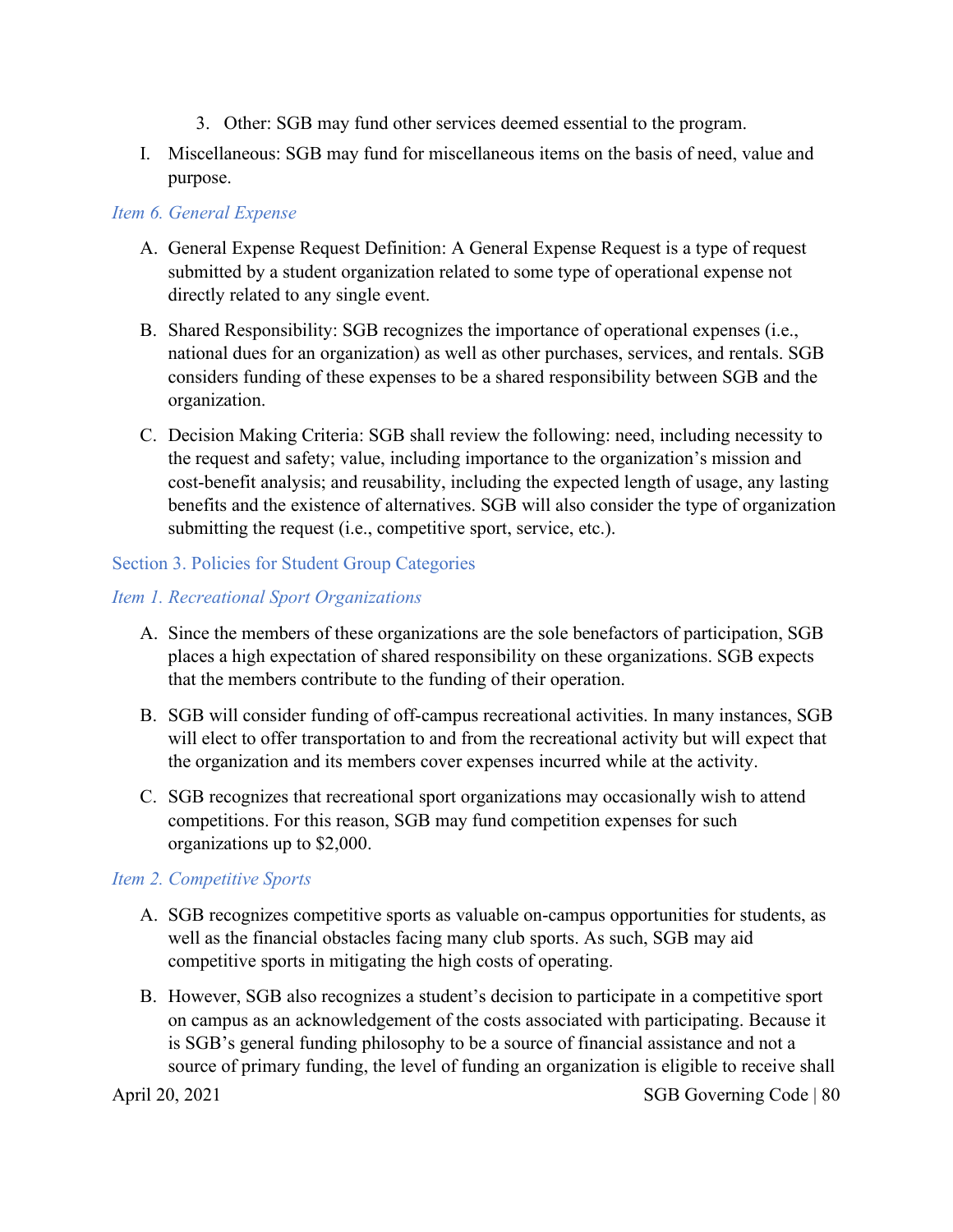be tied directly to the level of financial contributions put forth by the organization itself through dues, fundraising, and out of pocket expenses towards team expenses.

- C. Each organization will be eligible to receive a level of funding per fiscal year of up to the equivalent of a set of ratios of the organization's total financial contributions deposited in its SORC account the prior fiscal year for team expenses. Thus, the maximum level of funding an individual club may receive per fiscal year is determined by a set of ratios of club contributions to SGB funding. Specifically:
	- 1. For the first \$15,000 that a student organization contributes towards team expenses, SGB may match up to one half (i.e., a \$1:2 ratio) of the organization's total financial contributions deposited in its SORC account during the prior fiscal year.
	- 2. For any additional money that a student organization contributes above \$15,000 towards team expenses, SGB may match up to one-third (i.e., a \$1:3 ratio) of the organization's total financial contribution deposited in its SORC account during the prior fiscal year.
- D. The overall SGB contribution cap for all expenses shall not exceed \$12,500 for competitive sports organizations with submitted roster sizes of fewer than 75 students, and \$15,000 for competitive sports organizations with roster sizes equal to or greater than 75 students.
- E. Clubs' maximum caps may be adjusted in the middle of a fiscal year at the clubs' request if their submitted roster size increases to a higher tier of eligibility.
- F. Any organization that would be eligible for a cap of less than \$2,000 will have its maximum funding level set to \$2,000. Student organizations that have existed for less than one year and therefore do not have deposits for the previous fiscal year shall have their maximum funding level set at \$3,000.
- G. All expenses are bound by the maximum level of funding that a club is eligible to receive. The Allocations Committee may not approve more than the maximum funding level. In addition, clubs should not expect to automatically receive funding up to this maximum level.
- H. For spring budgets each year, clubs' caps for the following fiscal year will not yet be available. Therefore, when calculating funding eligibility for the next fiscal year for clubs that submit a spring budget, the Chair will utilize the club's SORC deposits from the spring of the previous fiscal year, in conjunction with the club's SORC deposits from the fall of the current fiscal year. Prior to the beginning of the following fiscal year, the Chair will recalculate the club's cap using actual spring deposits from the spring in which the budget in question was submitted. Groups will not be penalized if the revised cap falls below the amount of funds that they were allocated in the spring.

## *Item 3. Other Competitive Organizations*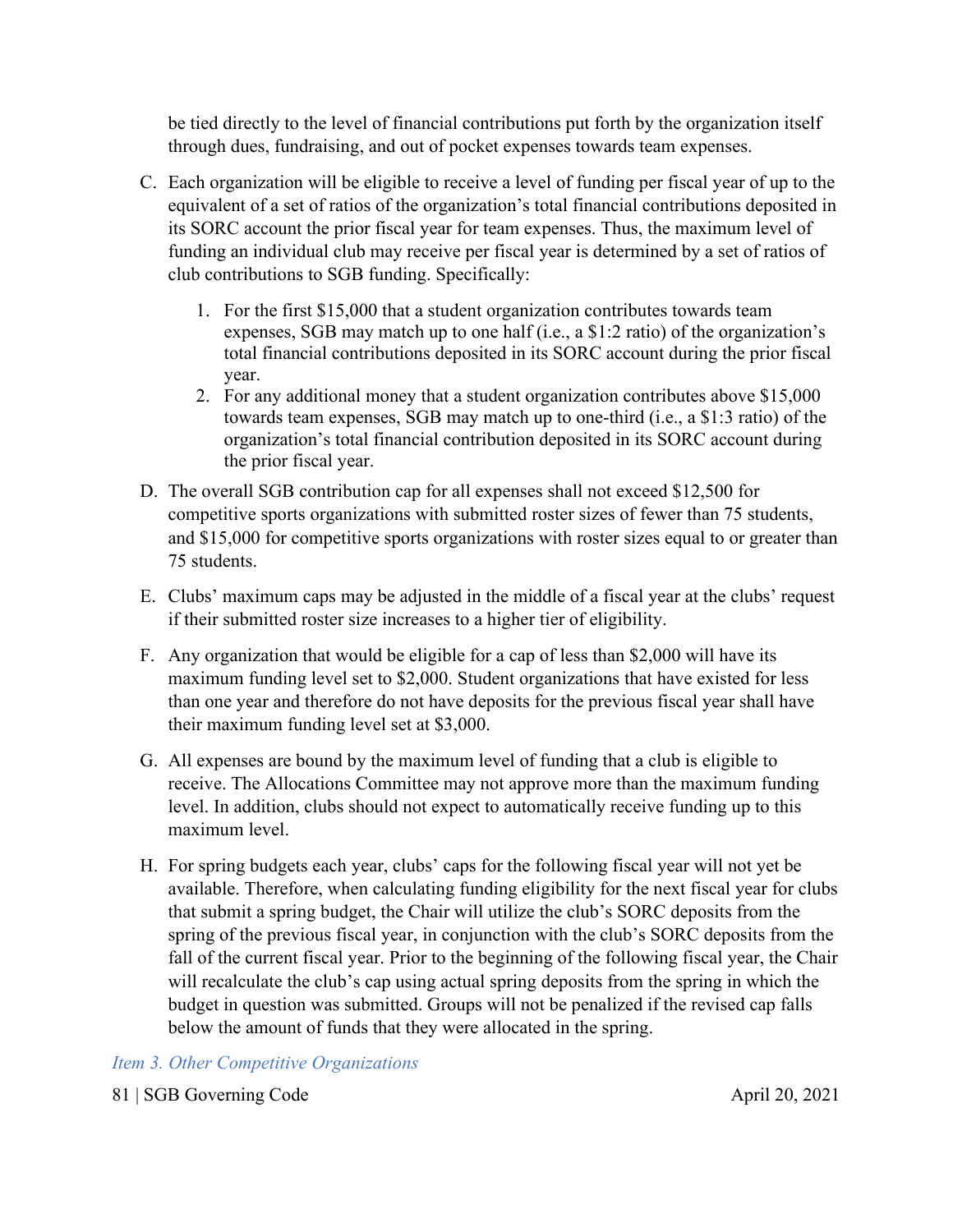- A. The funding limit for competition expenses for other competitive organizations is \$5,000 per year.
- B. SGB may provide non-sport competitive organizations with funding for nationals-related expenses in excess of the \$5,000 cap if the club has demonstrated a strong commitment to shared responsibility throughout the fiscal year.
- C. Since the members of these organizations are the sole benefactors of participation, SGB places a high expectation of shared responsibility on these organizations. SGB expects that the members contribute to the funding of their operation.

## *Item 5. Funding for All other Categories*

- A. The philosophy of shared responsibility for funding applies to all student organizations.
- B. The more the funding relates solely to the benefit of the organization, is limited to members, or involves select members, the expectation of shared funding responsibility on the part of the benefiting members and the organization increases and will affect SGB's funding decision.

## Section 4. Policies for Governance Groups

## *Item 1. Conferences for Governance Groups*

- A. The funding limit for conferences for a Governance Group is \$5,000 per fiscal year for all conference attendance.
- B. The organization must justify the number of delegates to be sent, and one standard hotel room may be allocated for lodging per four students attending, or an amount of nonstandard lodging necessary to house the attending students.

## *Item 2. Food for Governance Groups*

- A. SGB may elect to fund for food for Governance Groups on the basis of involvement with significant portions of the student body.
- B. The amount approved for such a program shall not exceed \$3.00 per Pitt student attending.

## *Item 3. Executive Board Retreats*

- A. SGB may fund for up to \$2,000 for an executive board retreat.
- B. In order to be eligible for SGB funding, there must be documented proof that at least one advisor will be attendance.
- C. All costs associated with the attendance of an advisor as well as meal expenses incurred by the organization during the retreat are the responsibility of the student organization or sponsoring department.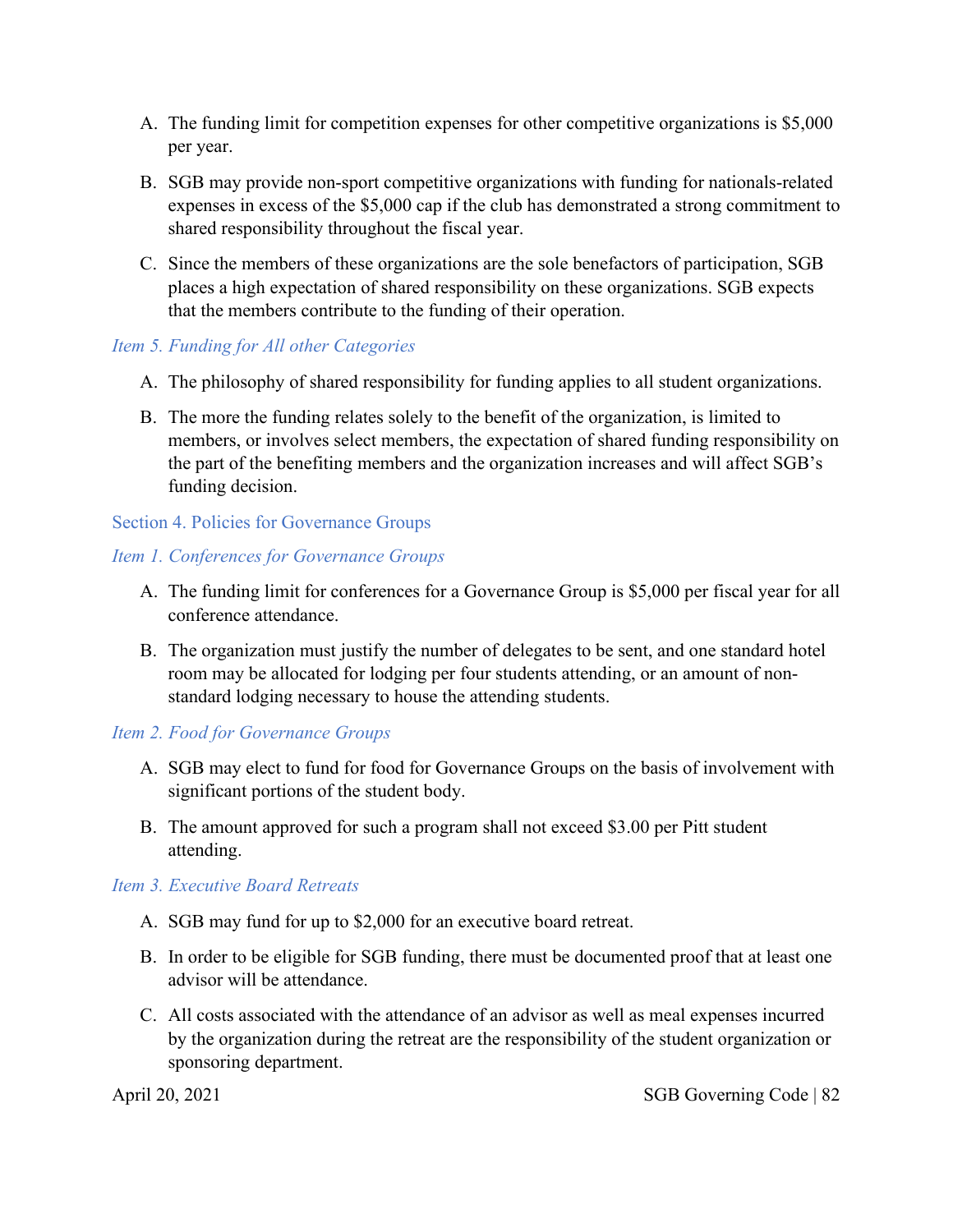## *Item 4. Governance Group Conferences*

- A. SGB may fund for expenses related to a Governance Group hosting a conference for its governed members and organizations.
- B. SGB may approve for meals up to \$3.00 per expected Pitt student in attendance.
- C. An agenda for this conference must be submitted with the request.

## **Article 4. Policies for Student Organizations Which Receive Funding**

## Section 1. Admissions Fees, Charging for Items, and Donations

## *Item 1. Admission Fees for SGB Funded Programs*

- A. An admission fee is any charge for any portion of an SGB-funded on-campus program, even if the charge occurs before, during, or after the program.
- B. No admission fees may be charged to undergraduate Pitt students to generate funds for any purposes including donations.
- C. Any suggested donation placed at the entrance shall be considered an admissions fee.
- D. An admission deposit that is returned to students following attendance at an SGB-funded on-campus program is not considered an admission fee, but SGB will scrutinize any such deposits to ensure they do not unnecessarily limit access by eligible students.

## *Item 2. Charging for Items*

- A. Student organizations may not charge Pitt students for any item funded in full or in part by SGB (i.e., an organization publishing an SGB funded magazine could not charge Pitt students to receive a copy).
- B. Student organizations may not charge Pitt students for any item that was created through SGB funding (i.e., an organization publishing a magazine that was using an SGB funded computer could not charge Pitt students to receive a copy).
- C. Any suggested donation shall be considered charging for an item.

## *Item 3. Solicitation of Donations at SGB Funded Events*

- A. Organizations may add a philanthropic dimension to a program funded by SGB by soliciting donations at the event. All donations by attendees must be voluntary. SGB must be informed in advance of the program that a donation will be solicited.
- B. The collection of the donation may not be taken at the door when entering so as to avoid any indication that giving a donation is a pre-condition for admittance. The collection of voluntary donations can be taken during or after the event. No funding provided by SGB needs to be reimbursed.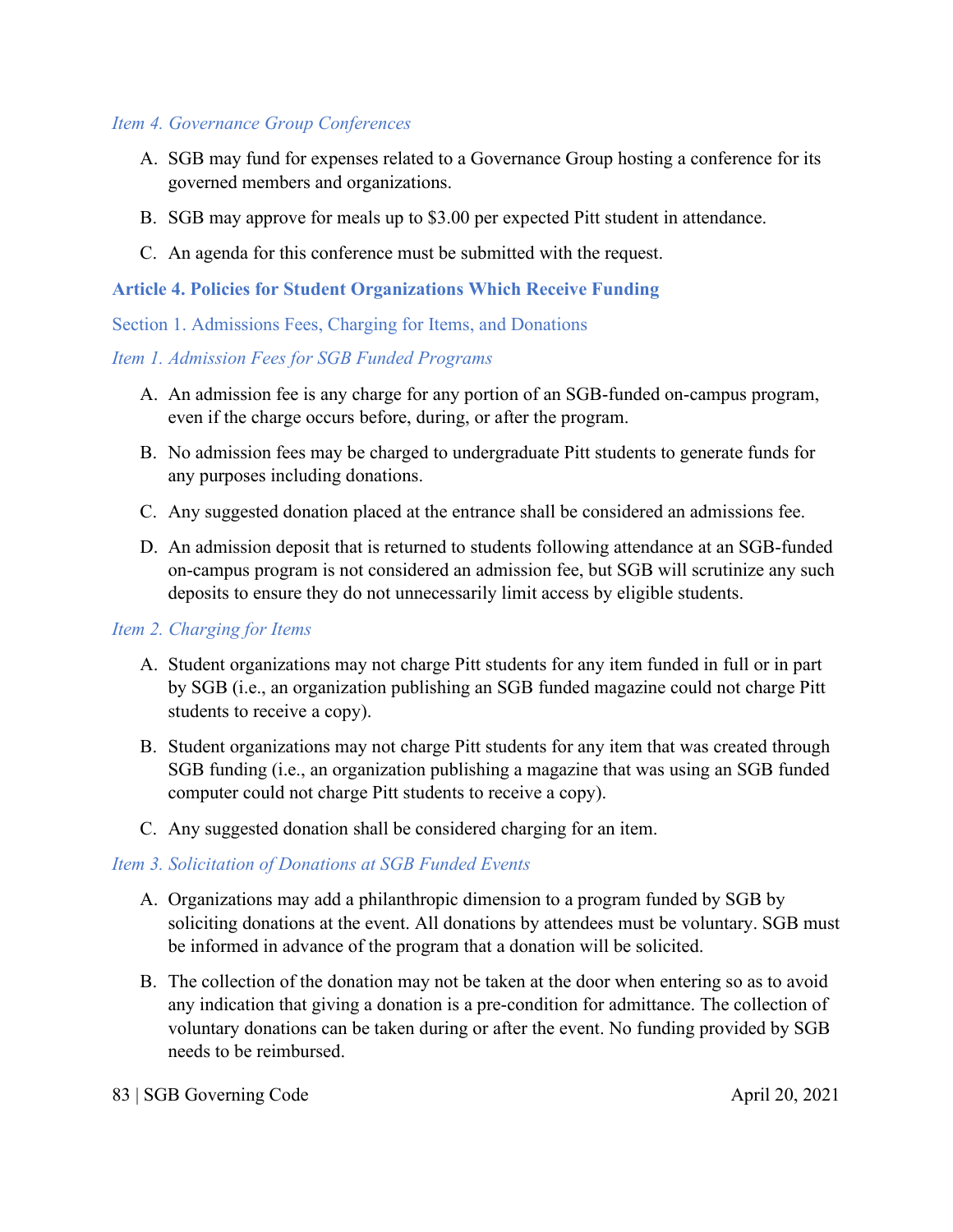C. Though this philanthropic dimension may be added, funding for the program itself must be judged on the merit of its primary purpose first and foremost since SGB does not fund for fundraisers.

## **Article 5. Procedures for Violations of Policies**

## *Item 1. Authority of the Allocations Committee*

- A. The Allocations Committee holds the responsibility to supervise the expenditure of funds for approved purposes according to established policies and procedures. Accordingly, all activities related to the administration of any approved funds fall under the jurisdiction of the Allocations Committee.
- B. In cases of suspected violations of policy or procedure, the Allocations Chair may freeze funds for one week or until the next regular meeting of the committee. The committee may recall or freeze the funds of an organization for violations of policy or procedure, and may place other sanctions on the organization or its officers as appropriate.
- C. Student organizations may appeal any enforcement actions, in writing, to the Judicial Committee.

## **Chapter 3. Meetings and Procedures**

## Section 1. Introduction

### *Item 1. Introduction*

- A. The following rules shall govern and control all actions and procedures of the Allocations Committee during the Allocations Committee Meeting.
- B. The Allocations Chair shall serve as Chair of the meeting. When unable to serve as Chair, the Allocations Vice Chair shall serve as the Chair.
- C. In any case where these rules, the Governing Code, and the SGB Constitution do not cover a situation, the most recent edition of Robert's Rules of Order shall be used.

## *Item 2. Suspension and Amendment of the Rules*

- A. These rules may not be permanently rescinded or altered except by a bill introduced and passed by the Allocations Committee.
- B. The Allocations Committee may temporarily suspend any of these rules during Allocations Committee meetings upon a two-thirds vote of the affirmative by present and voting members.

Section 2. Allocations Committee Meeting Agenda

*Item 1. Master Agenda*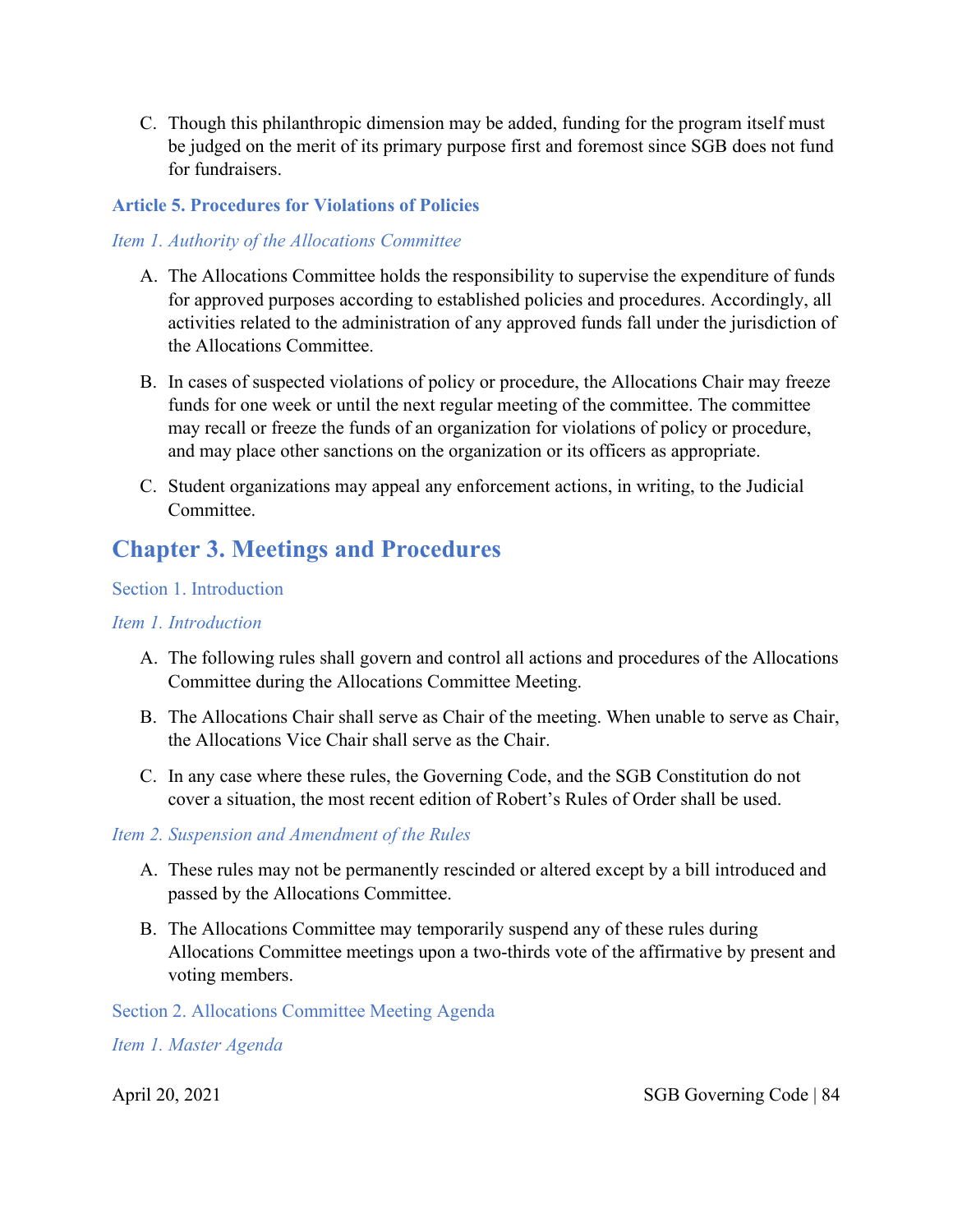- A. The Chair shall have the ability to modify the agenda when necessary to ensure that the Allocations Committee Meeting is conducted in an efficient manner.
- B. The master agenda and order of business shall be as follows:
	- 1. Call to Order
	- 2. Announcements
	- 3. Request Hearings and Deliberations
	- 4. Unfinished Business
	- 5. New Business
		- a. Resolutions
		- b. Bills
	- 6. Adjournment

## *Item 2. Call to Order and Announcements*

A. The Chair shall call the meeting to order, take attendance, and make any important announcements.

## *Item 3. Request Hearings and Deliberations*

- A. The Allocations Chair shall have a schedule of approximate hearing times.
- B. The Allocations Chair may have the Allocations Committee move between hearings and deliberations when necessary to ensure that the meeting remains efficient (i.e., the Allocations Chair may ask the Committee to vote on a request because it is waiting for another student organization to arrive).
- C. During deliberations, the Allocations Chair shall announce the request under deliberations. The Allocations Committee may discuss the request before and/or after making a motion.

## *Item 4. Unfinished Business*

A. Unfinished Business shall include all items under New Business that were postponed from the preceding meeting.

#### *Item 5. New Business*

- A. The Chair shall be in charge of placing items of new business on the agenda.
- B. All requests to place items on the agenda shall be delivered to the Allocations Chair in writing at least 48 hours in advance of the meeting.

#### Section 3. Motions

## *Item 1. General Information about Motions*

- A. Main motions must be seconded.
- 85 | SGB Governing Code April 20, 2021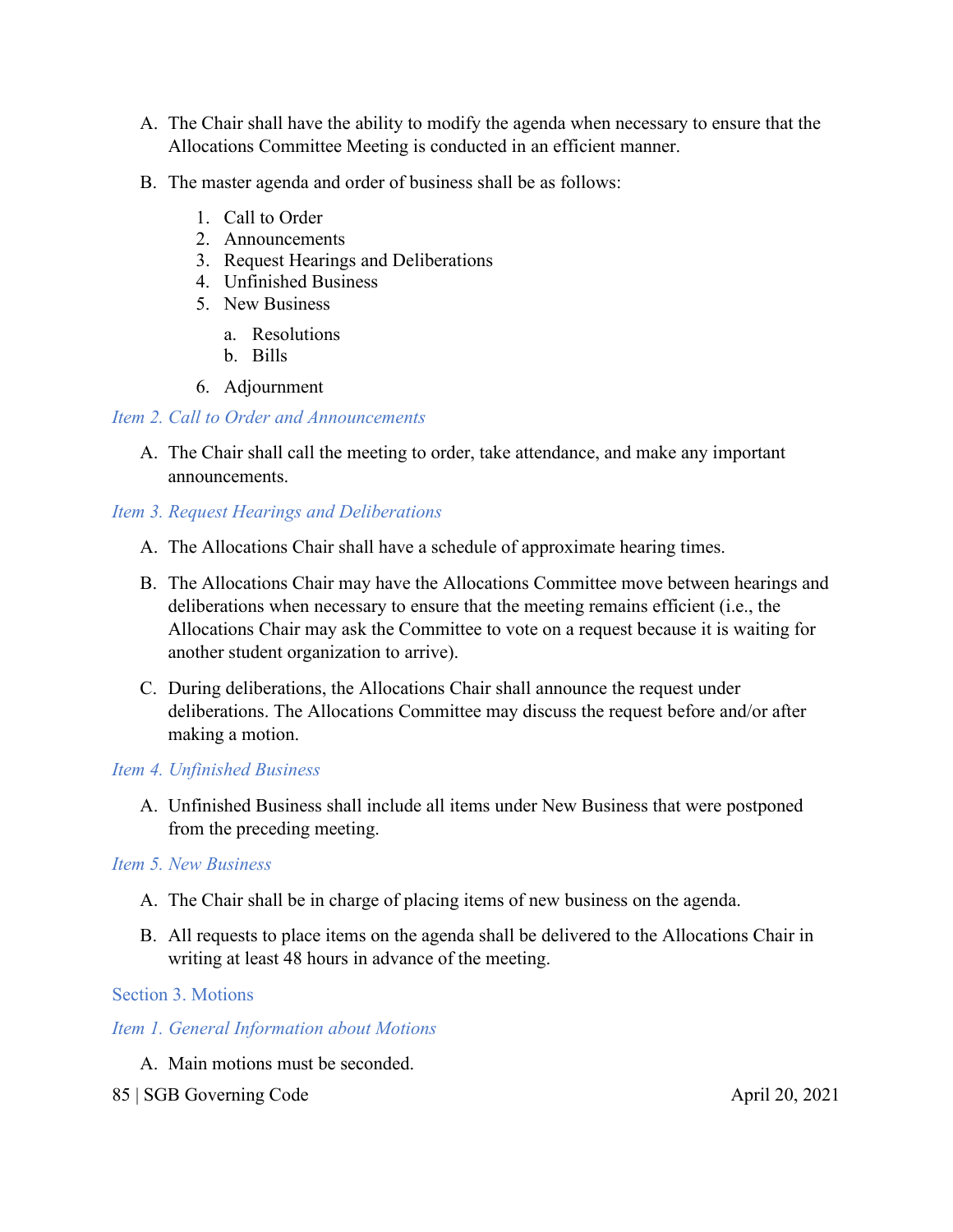#### *Item 2. Motions to Amend*

- A. A motion to amend a main motion must be seconded.
- B. All amendments shall be germane to the original subject matter of the bill. The question of germaneness is in order at any time the measure is before the Chair.

## *Item 3. Motions for Legislation*

- A. All main motions that involve legislation shall be submitted in writing in the form of a bill or resolution utilizing the procedures outlined in the SGB Governing Code.
- B. The introduction of a bill shall serve as the motion.
- C. The motion must be seconded.
- D. If the motion is seconded, the legislation shall be automatically postponed to the next meeting and the Chair shall add the item under "Unfinished Business."

#### *Item 4. Motion to Recess*

- A. A motion to recess shall be seconded before the motion is put to a vote of the Committee and shall be decided without debate.
- B. A motion to recess shall include a length of time for the recess.
- C. Upon reconvening, the Chair shall begin with roll call and then proceed where the meeting left off.
- D. A motion to recess shall only be in order when no other motion is on the table.

#### *Item 5. Motion to Table*

- A. A motion to table shall be seconded before it is put to a vote of the Committee.
- B. A motion to table shall be decided without debate.
- C. When the question before the Committee is the adoption of an amendment, a motion to table the amendment is not in order.

#### *Item 6. Previous Question*

- A. The previous question may be called by any member of the Committee.
- B. The previous question must be seconded.
- C. Once seconded, the Chair shall state: "The call for the previous question has been made. Is the call sustained?"
- D. The call for the previous question shall preclude all motions, amendments, and debate, except the motion to table.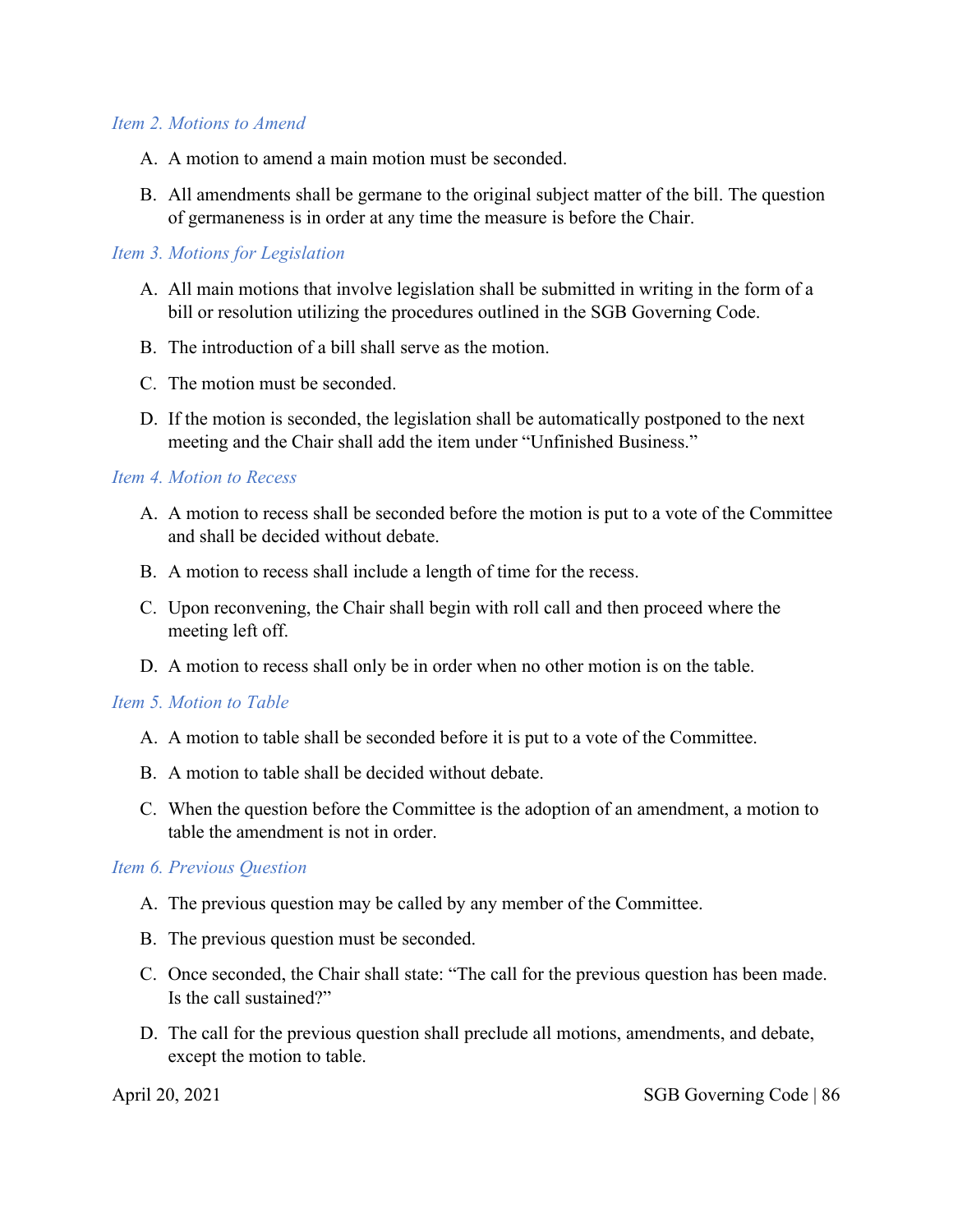- E. If the previous question is decided in the affirmative, the Chair shall move the motion to a vote without debate.
- F. If the previous question is decided in the negative, the question remains under debate.

## *Item 7. Reconsideration*

- A. A two-thirds vote shall be required to order to reconsider a motion or vote.
- B. Only a member of the prevailing side of a motion may move to reconsider.

## *Item 8. Motion to Adjourn*

- A. A motion to adjourn shall only be in order when there are no other items on the agenda.
- B. A motion to adjourn shall be seconded before the motion is put to a vote of the Committee and shall be decided without debate.

## Section 4. Obtaining the Floor

## *Item 1. Obtaining Recognition*

- A. When any Allocations Committee Member wishes to speak in debate or deliver any matter to the Committee, they shall raise his or her hand to obtain the attention of the Chair.
- B. No member shall speak until recognized by the Chair. Only the Chair may award the floor to any Committee Member.

## Section 5. Debate

## *Item 1. Conduct of Debate*

A. The Chair shall be authorized to take such action as is necessary to maintain order, and in case of any disturbance or disorderly conduct in the meeting space, they shall have the power to order those areas cleared.

## *Item 2. Substitution for Presiding Officer*

A. The Chair shall have the right to call on the Vice Chair to perform the duties of the Chair. The Chair may reclaim the Chair from any other member at any time.

## *Item 3. Limitations of Debate*

A. There are no limitations to debate.

## *Item 4. Germaneness of Debate*

A. Any debate by a member must be germane to the motion under consideration.

## *Item 5. Questions of Order*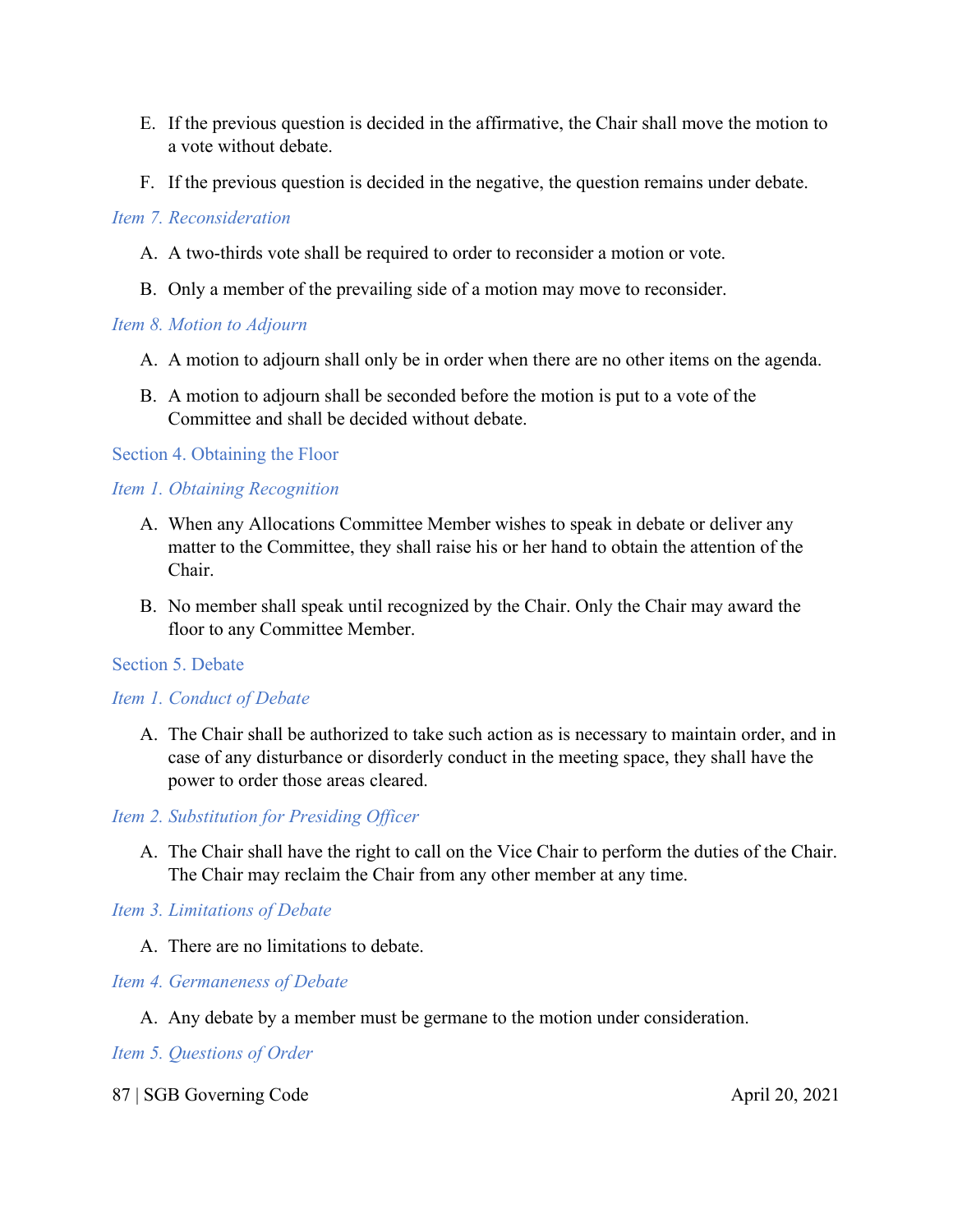- A. The Chair shall decide all questions of order, subject to an appeal to the Committee by any Committee Member.
- B. A two-thirds vote of membership present and voting is necessary to sustain any appeal from the ruling of the Chair.

#### *Item 6. Precedence of Motions*

- C. When a main motion is before the Committee no motion shall be received except those herein specified, with the following order of precedence:
	- 1. To lay on the table
	- 2. To previous question
	- 3. To reconsider
	- 4. To postpone
	- 5. To amend an amendment
	- 6. To amend
	- 7. To pass the main motion

Section 6. Voting Procedure

#### *Item 1. Methods of Voting*

A. The Allocations Committee shall vote by voice vote except where otherwise provided. In cases where a division is necessary, the committee shall vote by rising.

### *Item 2. Voting*

A. Any Allocations Committee Member may vote aye, nay, or abstain. Any abstention vote shall not be counted in the final vote.

#### Section 7. Electronic Voting Procedures

#### *Item 1. Use Cases*

- A. In situations where there is a compelling reason to conduct official business, but it is not possible to attain a quorum, the Chair may elect to conduct business electronically using these procedures.
- B. Under no circumstance is the Chair required to initiate this process, however if the Chair opts for an electronic vote all Committee Members shall make every effort to participate in a timely manner.
- C. This section does not preclude the Chair from conducting a meeting using standard procedures via a videoconference or teleconference system.

#### *Item 2. Procedure*

A. The Chair may use any electronic voting method, providing it is available to all Committee members and can accommodate the following capabilities: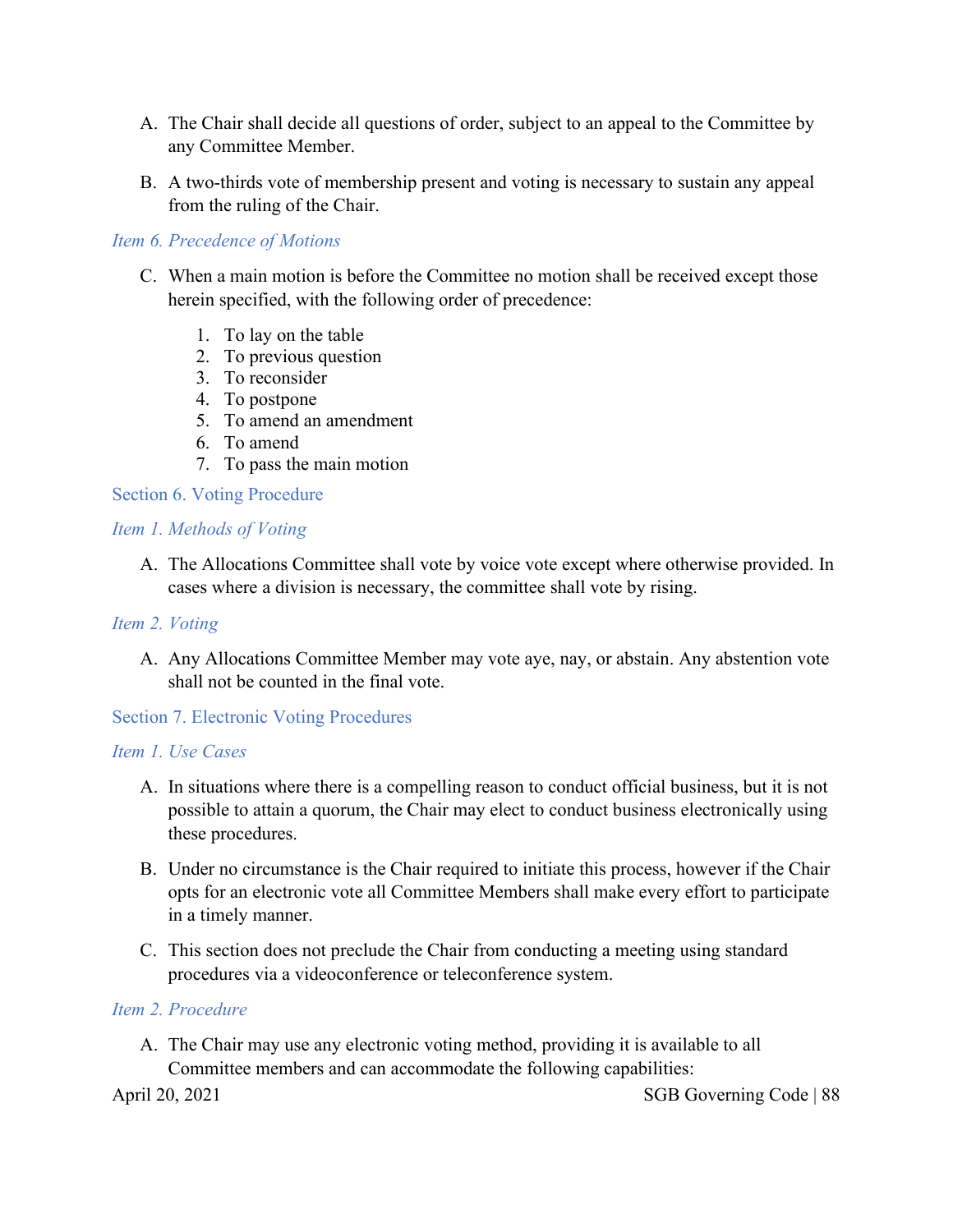- 1. Provide access to documents (requests, documentation, bills, etc.)
- 2. Allow for open discussion between members
- 3. Tabulate a vote by some verifiable method
- B. Prior to a vote, all members shall have access to all relevant documents for a minimum of 24 hours, and must have the opportunity to discuss the matter up for a vote.
- C. Once the 24-hour period has elapsed, any member may make a motion. A second is not required for any motion.
- D. After a motion is made the chair shall initiate the vote tabulating mechanism. The vote will remain open for 24 hours, or until there are sufficient affirmative or negative votes to resolve the question, whichever comes first. If there are not sufficient affirmative votes after 24 hours, the motion shall be considered not agreed to.
- E. Any necessary notification (i.e. to the Board or organization) after an electronic vote shall be conducted by the Chair.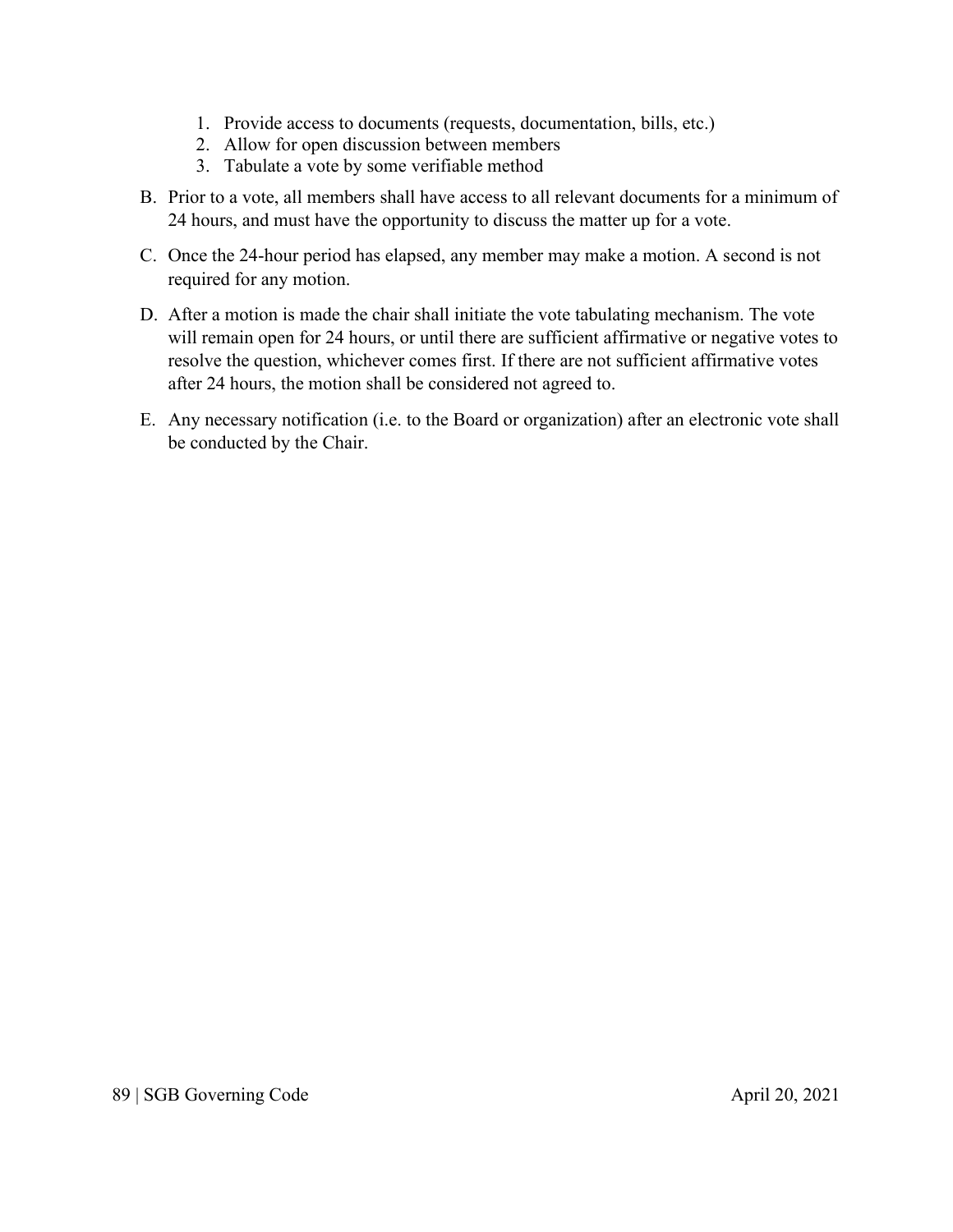# TITLE 4. THE JUDICIAL COMMITTEE

## **Article 1. Overview**

## *Item 1. Purpose*

- A. The Judicial Committee shall act as a standing committee of the Student Government Board.
- B. The Judicial Committee shall have the adjudicating powers of the Student Government Board to resolve all matters except as otherwise provided.
- C. The Judicial Committee shall assist the Board in the interpretation of the Constitution, Governing Code, and other governing documents.
- D. The Judicial Committee shall support the Elections Committee throughout the Board and Presidential elections at the request of the Elections Chair.

## *Item 2. Duties and Responsibilities*

- A. The duties and responsibilities of the Judicial Committee are:
	- 1. To investigate and adjudicate the violations of the Constitution, Governing Code, and similar documentation.
	- 2. To address the filing of disciplinary actions against Student Government Board members, or any organization receiving funds from the Student Government.
	- 3. To adjudicate cases involving violations of the constitution or bylaws of any registered student organization.
	- 4. To review and revise the governing documents yearly. This includes, but is not limited to, the Constitution and Governing Code.
	- 5. To act as the appellate court for the Elections Committee during the Student Government Board elections process.

## **Article 2. Membership, Vacancies, and Responsibilities**

#### Section 1. Membership and Vacancies

#### *Item 1. Membership*

- A. Any non-College of General Studies (CGS) undergraduate student of the University of Pittsburgh may attend a committee meeting and participate in discussion.
- B. The Judicial Committee shall consist of 8 voting members.
- C. Voting members will be nominated after having been interviewed by the Judicial Committee Chairperson and then appointed by the Board.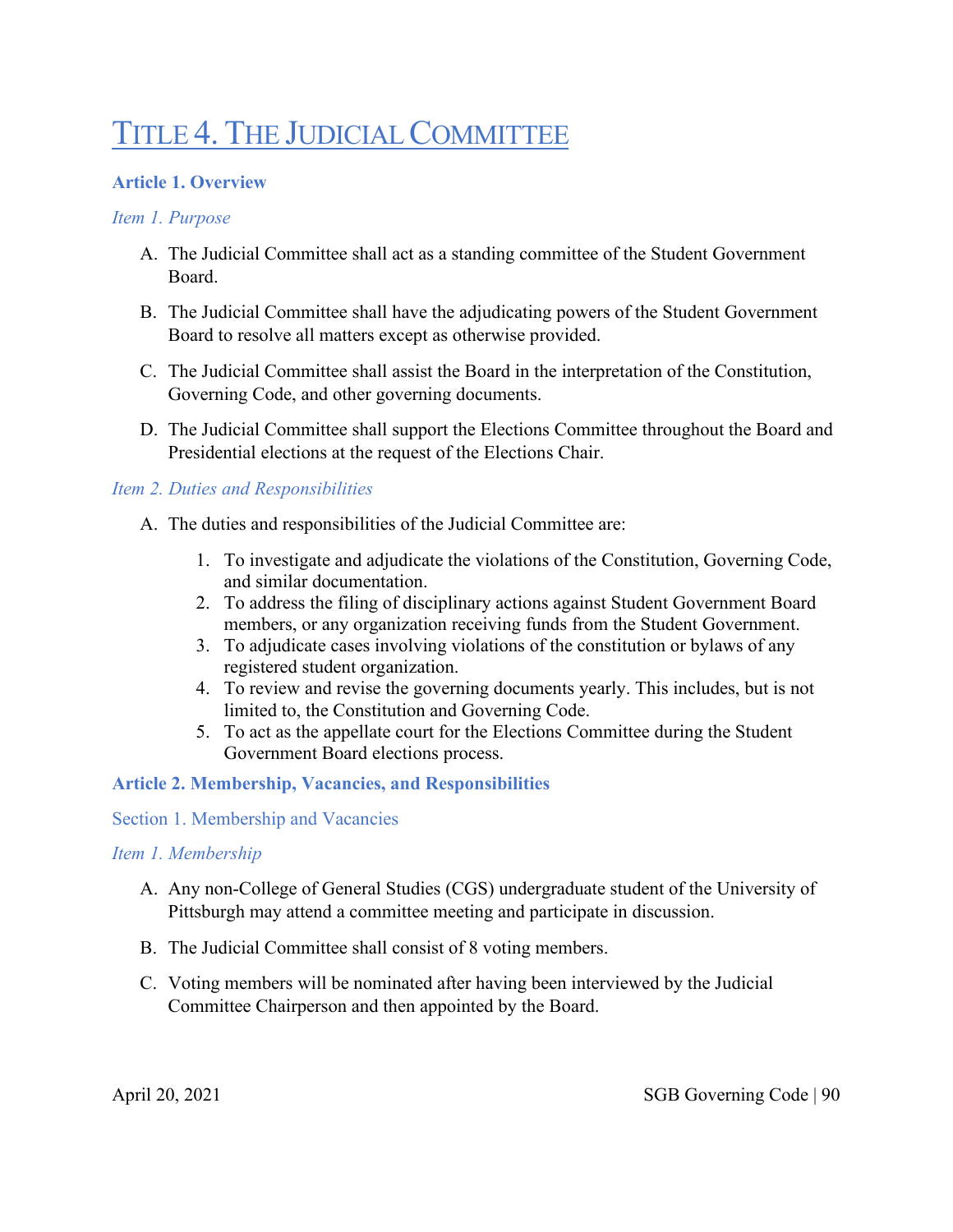- D. Voting members of the Judicial Committee shall not be members of any other Standing Committee. Members can participate as voting members of conditional committees, ad hoc committees and task forces.
	- 1. Voting Members of the Judicial Committee cannot serve as officers of any other conditional committee.
- E. Voting members of the Judicial Committee shall remain nonpartisan during the Student Government Board elections process.
	- 1. Voting members cannot endorse a candidate, slate or affiliate running for a Board or Presidential position.
	- 2. If a voting member is found supporting a campaign in any fashion, the Judicial Chair will immediately dismiss them from court proceedings.
		- a. The voting member may additionally be subject to removal from the Judicial Committee at the discretion of the Judicial Chair.

## *Item 2. Removal Process*

A. If a voting member is removed from the Committee, the application process shall begin immediately to replace that voting member.

## Section 2. Responsibilities of Officers

## *Item 1. Chair*

- A. Shall be selected in accordance with the process indicated by the Governing Code.
- B. Shall serve as the official spokesperson for the Judicial Committee.
- C. Shall attend all public Student Government Board meetings and present a report.
- D. Shall keep time during the Student Government Board public meeting whenever time limits are established.
- E. Shall keep five office hours per week in the Student Government office.
- F. Shall appoint the other officers of the committee, subject to a simple majority approval by the voting members of the committee.
- G. Shall create new officer positions as seen fit.
- H. Reserves the right to set up ad hoc committees or task forces under their committee.
- I. Shall set meeting times in a designated place.
- J. Shall create the agendas for committee meetings.
- K. Shall, by request, supply the President, Vice President for Operations, and administrative assistant with copies of meeting minutes and any other relevant paperwork.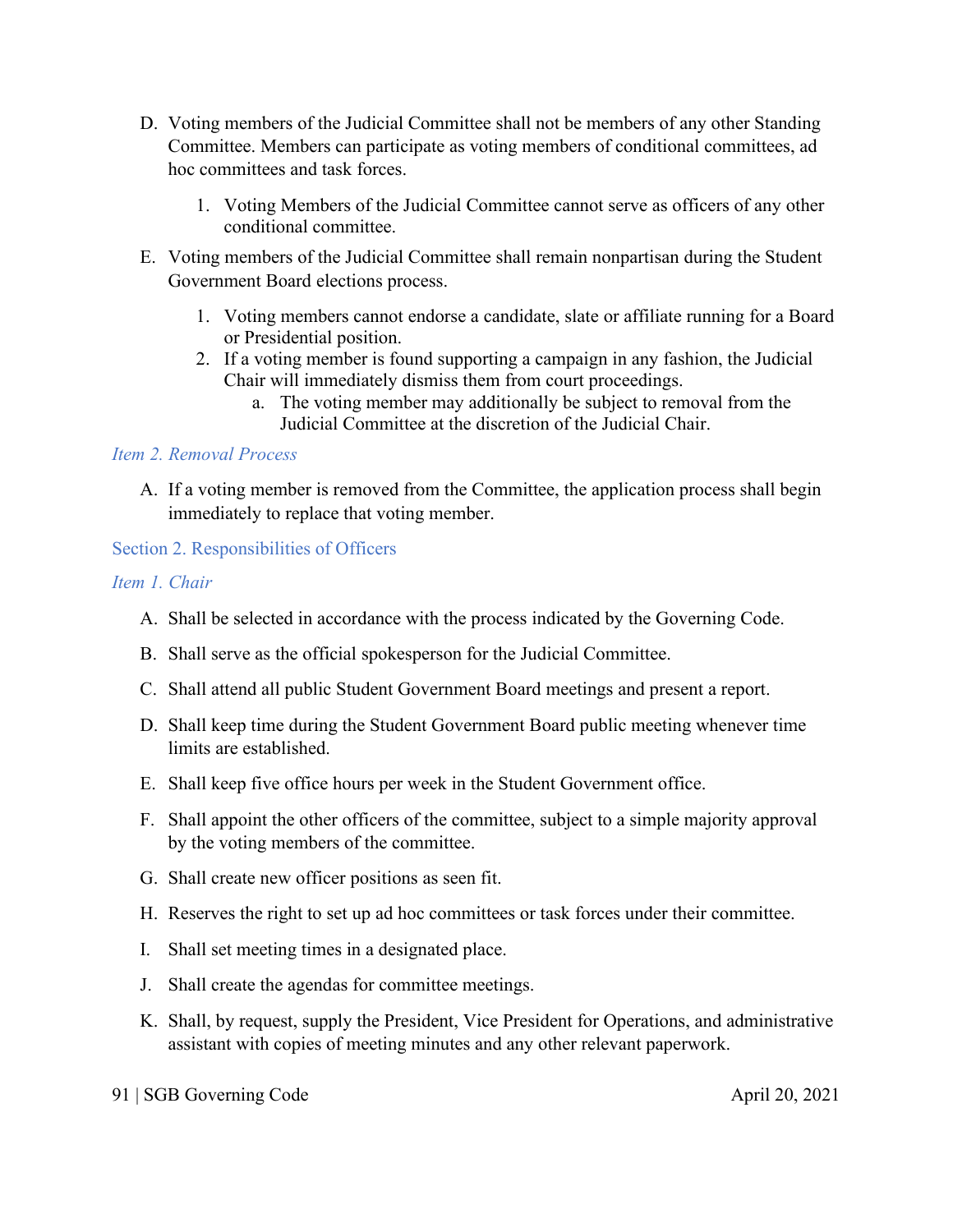- L. Shall assume the following responsibilities in the event of a hearing:
	- 1. Shall designate the time, date, and place for any hearing.
	- 2. Shall provide both the Complainant and the Defendant with a list of Judicial Committee members in order to determine any affiliation that may impact the fairness of the process. This shall be done after the submission of a hearing request and acknowledgment of jurisdiction.
	- 3. Has the obligation to recuse from a hearing any member of the committee who would potentially compromise the fairness of the hearing process, including themselves.
	- 4. Will not cast an initial vote, but has the power to overturn a tie.
	- 5. Shall record the hearing for the purpose of deliberations and future records.
	- 6. Shall inform both parties of the majority vote and present the prepared narrative of facts to the involved parties within twenty-four hours of the decision of the Committee.
	- 7. Ensure that judgement of the Committee is delivered within 48 hours to the Vice President for Operations and that the decision is presented at the next Public Meeting.

## *Item 2. Vice Chair*

- A. Shall assume the duties of the Chair in their absence.
- B. Shall assume the duties as Chair in a hearing where the appointed Chair is either the Complainant or Defendant.
- C. Shall assist the Chair in coordinating any activities, planning sessions, or meetings that will be conducted within the organization, with other organizations, or the greater Pittsburgh community.

## *Item 3. Secretary*

A. Shall record minutes and attendance in all committee meetings and distribute them upon request.

## **Article 3. Meetings and Hearings**

## Section 1. Special Committee Details - Hearings

## *Item 1. The Judicial Committee*

- A. Voting members of the Judicial Committee shall serve as the adjudicating body in all hearings.
- B. In the event of a conflict of interest, a voting member shall recuse themselves from the hearing and inform the Judicial Chair.
- C. Voting members shall not discuss circumstances of any hearing before the hearing takes place.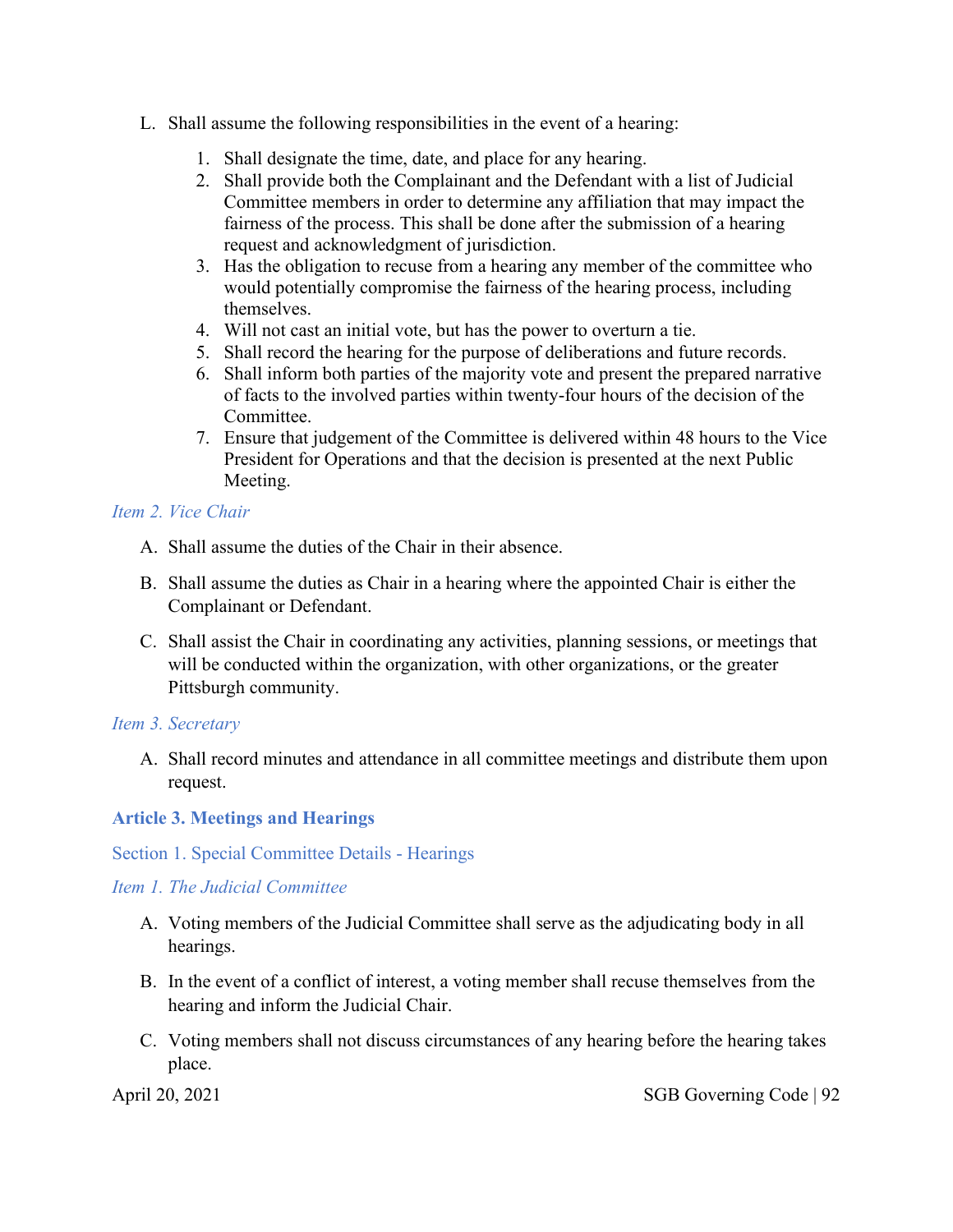- D. Voting members shall keep in confidence any information from a hearing until the decision is made public in a concerted manner by the Chair.
- E. Voting members shall not discuss the happenings of Judicial Committee deliberations at any point in time.
- F. In the event a committee member fails to uphold the listed responsibilities, the Chair shall recuse them from the court proceedings.
	- 1. The Voting member may additionally be subject to removal from the Judicial Committee at the discretion of the Judicial Chair.

## *Item 2. Hearing Procedures*

- A. Written requests for a hearing should be delivered to the Judicial Chair and should state the nature of the charges, the code(s) violated, the accused party (if any), and any requested relief.
	- 1. Upon delivery of a hearing request, the Judicial Committee shall have 72 hours to determine if jurisdiction has been established.
	- 2. If jurisdiction is established, the Chair shall have 48 hours to determine the date, time, and location of a hearing and notify the Complainant, Defendant, and Vice President for Operations of their decision.
- B. In the event that an organization has an adjudicating body of its own, a request for a hearing must go before that body. An appeal of that body's decision may then be requested of the Judicial Committee.
	- 1. In the case of an appeal, the Judicial Chair shall be delivered the hearing request in addition to copies of the decision by the organization's adjudicating body and the constitution of that organization.
	- 2. In the case of an appeal the Judicial Committee shall have 96 hours to determine if jurisdiction is established.
	- 3. If jurisdiction is established the Chair shall have 48 hours to determine the date, time, and location of a hearing and notify the Complainant, Defendant, and Vice President for Operations of their decision.
- C. Any Judicial hearing shall be open to the public, and a recording of the hearing shall be taken and made public upon request.
- D. The Complainant shall have the burden of stating the charge(s) and of presenting any witnesses and/or evidence.

## *Item 3. Order of Proceedings*

- A. The Complainant shall make an opening statement.
- B. The Defendant shall follow the Complainant's opening statement with their own.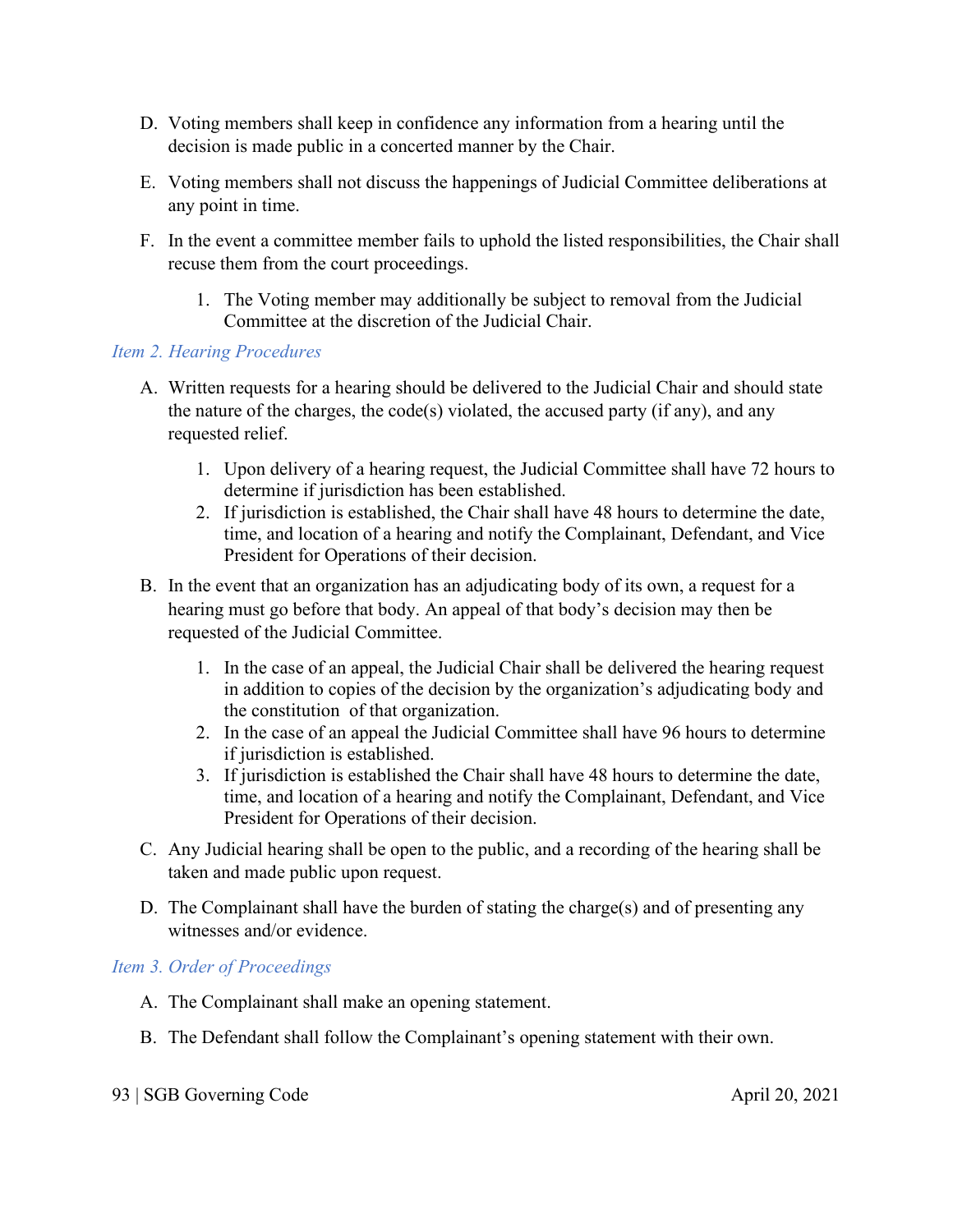- C. At a hearing, witnesses may be admitted to offer testimony that supports the Complainant or Defendant.
	- 1. In the event that a witness is a University employee and is not able to attend the hearing, a written statement will be accepted as testimony.
	- 2. Based on the completeness of the written statement, the Voting members shall have the power to include the written statement as evidence or not. The decision will be put into effect by a 2/3 majority.
- D. The Chair and Voting Committee members shall then question the Complainant, the Defendant, and any witnesses.
- E. The Complainant and the Defendant shall have the option to make a closing summary.
	- 1. If both parties decide to make closing summaries, the Defendant shall make their summary first, followed by the closing summery of the Complainant.
- F. The Chair shall recess the Voting members for closed deliberations and voting, following the closing summaries of both parties.

## *Item 4. Deliberations & Verdict*

- A. The deliberations shall be closed and private. No recordings will be made. The Chair shall develop a narrative of the facts for a public statement agreed upon by a simple majority of the Jury.
- B. The verdict will be decided by:
	- 1. A simple majority of the total Judicial Committee members present at the hearing.
	- 2. A preponderance of evidence presented during the hearing.
- C. The verdict shall include judgement on the alleged actions of the accused, and the appropriate relief, if any.
	- 1. Relief or sanctions shall be determined by a simple majority of the Judicial Committee members present at the hearing. This decision is not limited by the relief requested in the submitted hearing request.
- D. The Chair shall inform both parties of the vote and read the prepared narrative of the facts to the involved parties within twenty-four hours of the committees' decision.
- E. The decision reached by the Judicial Committee is final and represents the last studentoriented means of appeal in relation to the outlined bylaws of the Judicial Committee, the Constitution and Governing Code.

## *Item 5. Hearing Procedures for Student Organizations*

A. All of the listed hearing procedures shall be followed.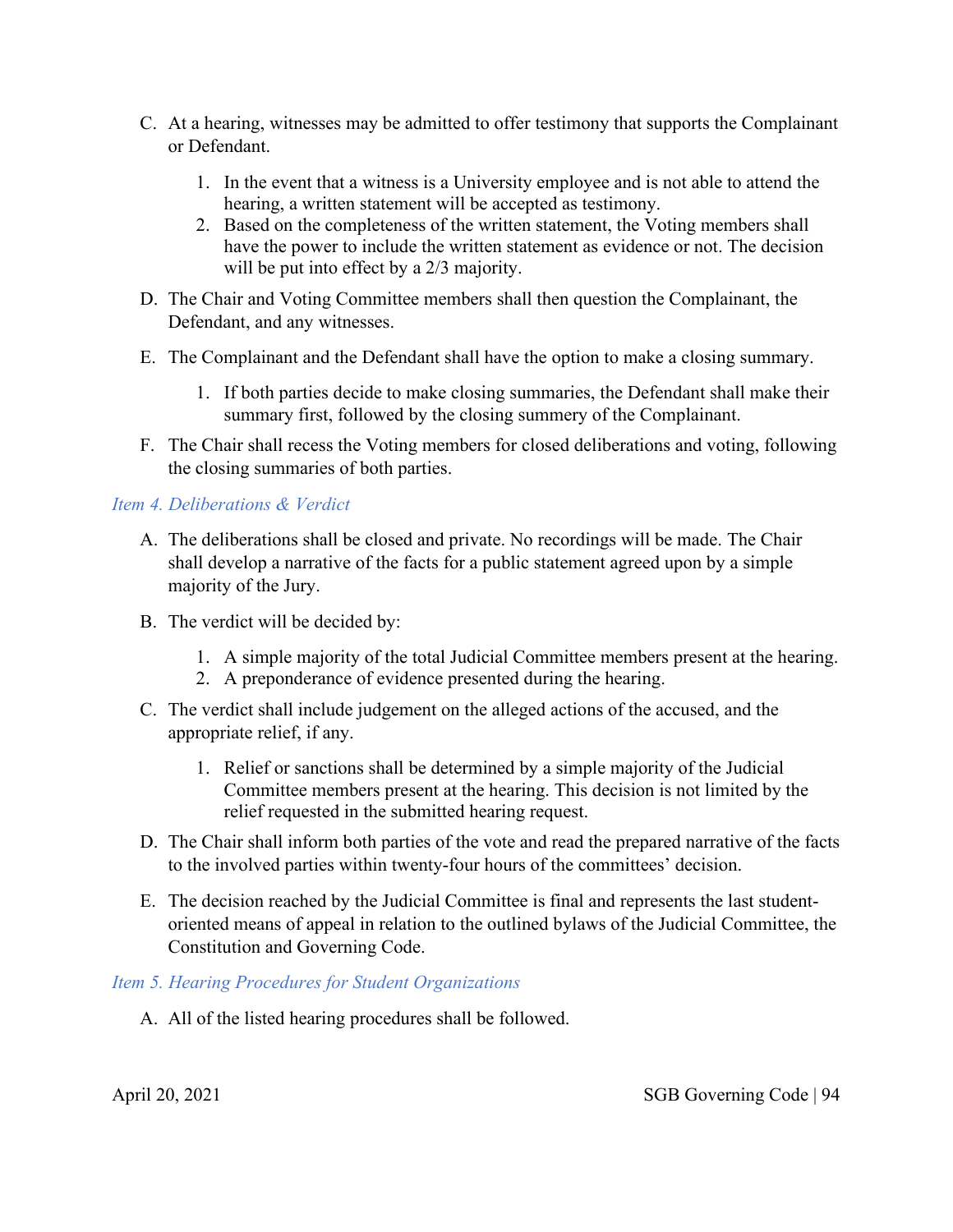B. Requests for the hearings in which student organizations, other than the Student Government Board, are the complainant may be initiated only by recognized members of that organization accompanied by a petition signed by twenty percent of the members of the organization.

## *Item 6. Procedures for Governing Document Violations*

- A. If a member of SGB is found to be in violation of any provision, which applies to them, of a governing document, the Judicial Committee shall ensure that member's direct supervisor is provided any and all information the Judicial Committee has regarding the alleged violation.
- B. An appeal of disciplinary action taken against a member of SGB by their direct supervisor shall be delivered to the Judicial Chair and will follow the basic hearing procedures. The appeals request and subsequent hearing will follow the previously outlined hearing procedures.
- C. The Judicial Committee shall always hold a hearing, when requested, on an appeal of a disciplinary decision.
- D. The Judicial Chair may assist a member's direct supervisor in determining if a violation has occurred, however in order to prevent biasing the committee for a potential appeal regarding disciplinary action all other voting members of the committee shall not participate in internal discipline actions unless they are appealed to the committee.

## Section 2. Revision of Governing Documents

## *Item 1. New Legislation*

- A. The first Judicial Committee meeting following a Public Meeting where the Board passes a bill, with changes to this code or the constitution, must include a review of the bill that was passed and an implementation of changes to the relevant documents.
	- 1. The review of legislation should focus on these components of the bill:
		- a. Ensure that the legislation has no spelling, grammatical, or formatting errors.
		- b. Ensure there is no conflict between the passed changes and another section of this code or the Constitution.
		- c. Ensure the bill was passed with the proper approvals and votes as required by this code and the constitution.
	- 2. If any bill is found to be in conflict with the Constitution or would present serious conflict with another section of this code, or if the bill did not receive the proper approvals or votes to be passed, then the bill shall not be implemented, and the changes shall not take effect.
		- a. If the Judicial Committee decides a bill cannot be implemented or was not properly passed, the Judicial Chair must notify the President and the Board that the bill cannot be implemented and explain why the bill cannot be implemented.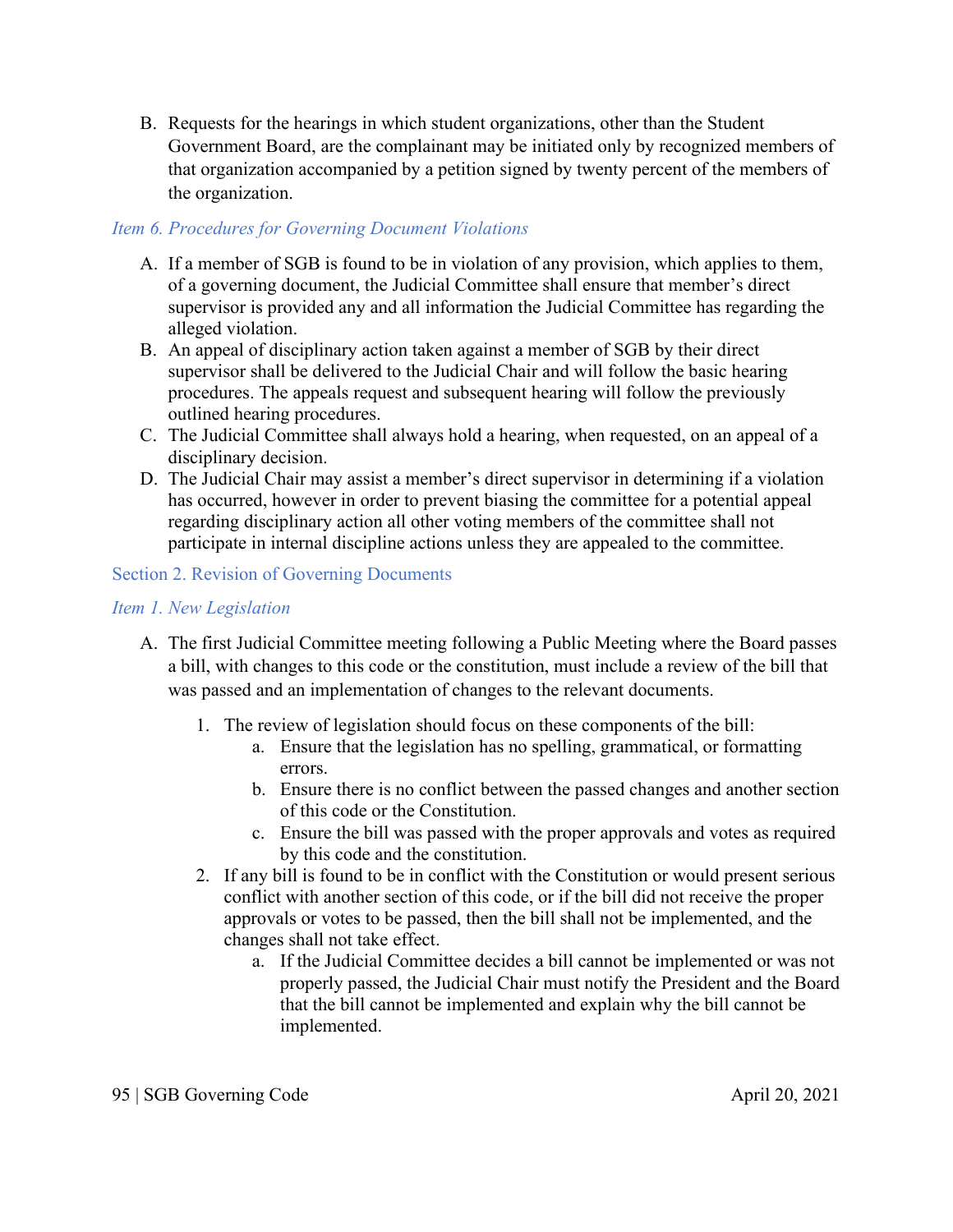3. If spelling, formatting, and/or grammatical errors are found within a bill after it is passed, the Judicial Committee, with the approval by a simple majority of the board and approval from the author(s) of the bill, shall fix such errors.

## *Item 2. Annual Review*

- A. At least 3 weeks before the end of the Spring semester the Judicial Committee should review these bylaws and ensure the most accurate policies and procedures are reflected in these bylaws.
- B. Each year the committee shall also review all the legislation passed in that and the previous academic year to ensure no changes were missed.

## Section 3. Meetings

## *Item 1. Quorum*

A. A meeting in which voting takes place must have a 2/3 majority of committee members in attendance.

## *Item 2. Attendance*

A. Members of the Judicial Committee have the responsibility to attend all scheduled meetings of the Judicial Committee or to contact the Chair if a conflict should arise.

## **Article 4. Sovereignty**

## *Item 1. Parliamentary Authority*

A. The Chair shall have the power of conducting the business of the committee as defined in the most recently revised version of Robert's Rules of Order. In cases where the newly revised version of Robert's Rules of Order is inconsistent with the Governing Code or Constitution, the Governing Code or Constitution shall take precedence over Robert's Rules of Order.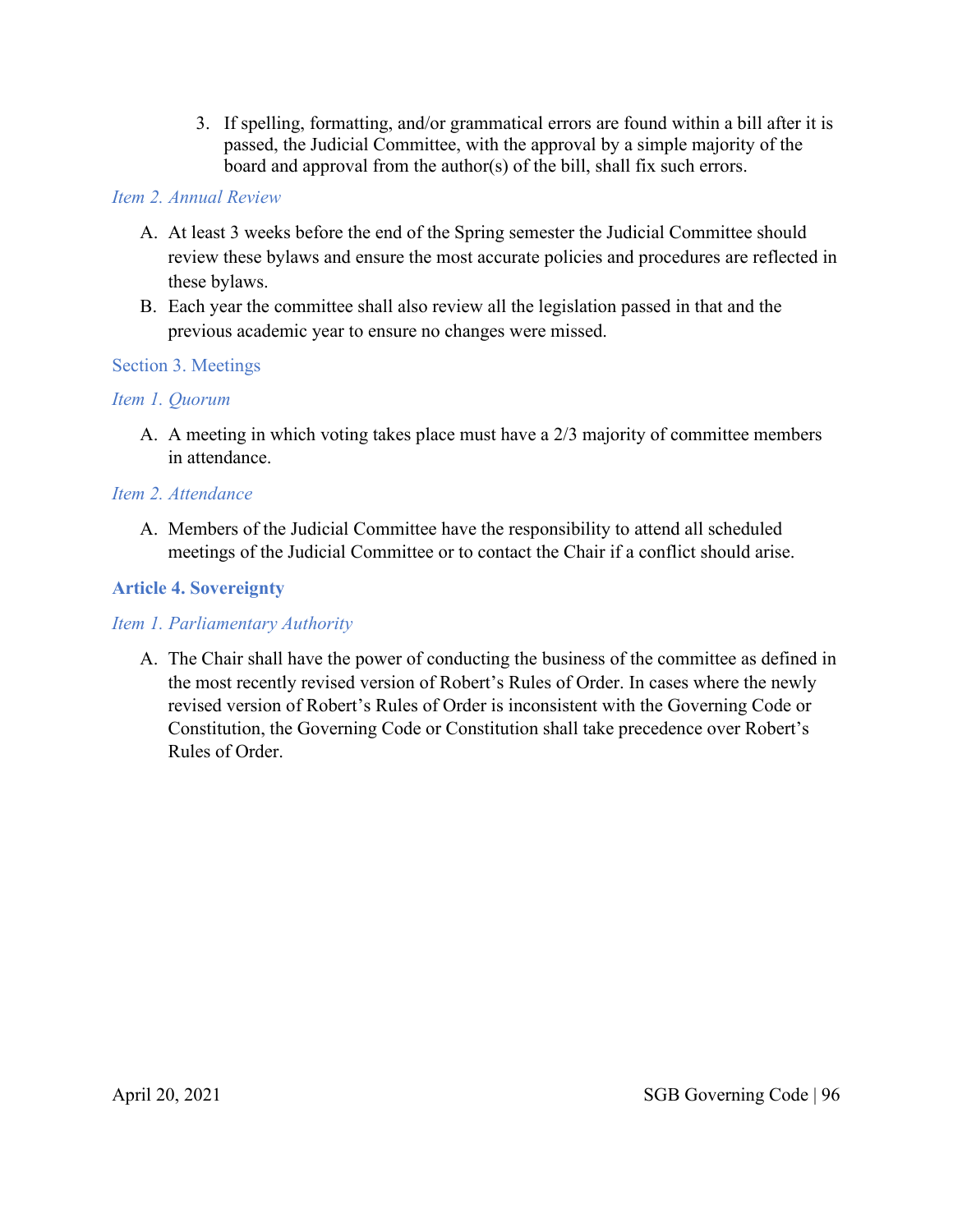# TITLE 5. THE ELECTIONS COMMITTEE

# **Chapter 1. Elections Committee Bylaws**

## **Article 1. Overview of the Elections Committee**

## *Item 1. Preface*

- A. This document has been written to structure and govern the Student Government Board Elections Committee and election.
- B. The Student Government Board Constitution, Student Government Board Governing Code, Code of Ethics, and Elections Code shall take precedence over all Committee Bylaws.

## *Item 2. The Purpose of the Elections Committee*

A. The Student Government Board Elections Committee is responsible for conducting a fair, honest, and efficient campus-wide election in accordance with the Student Government Board Constitution and the Elections Code.

## *Item 3. Duties and Responsibilities*

- A. The duties and responsibilities of the Elections Committee are:
	- 1. To review and update the Elections Code.
	- 2. To address violations of the Elections Code.
	- 3. To consider and confirm candidates for the positions of President and Board Member.
		- a. The materials allowed for consideration of a candidate's eligibility include the SGB Petition and Application Packets received from candidates for their prospective roles.
		- b. All packets are subject to approval by the SGB Advisor.
	- 4. Eligibility will be determined by a simple majority vote by the attending members of the Elections Committee.
		- a. A committee member must abstain from the vote of eligibility of a candidate if there is reasonable evidence of significant personal bias for or against the candidate in question
		- b. The Elections Chair will be the deciding vote in the case of a tie
	- 5. To arrange and moderate the presidential debate
	- 6. In preparations for and on the day of Student Government Board Elections, to:
		- a. Plan and host the events leading up to the election
		- b. Draft and publish all notices in connection with the execution of the election.
		- c. Facilitate the opening and closing of polling places.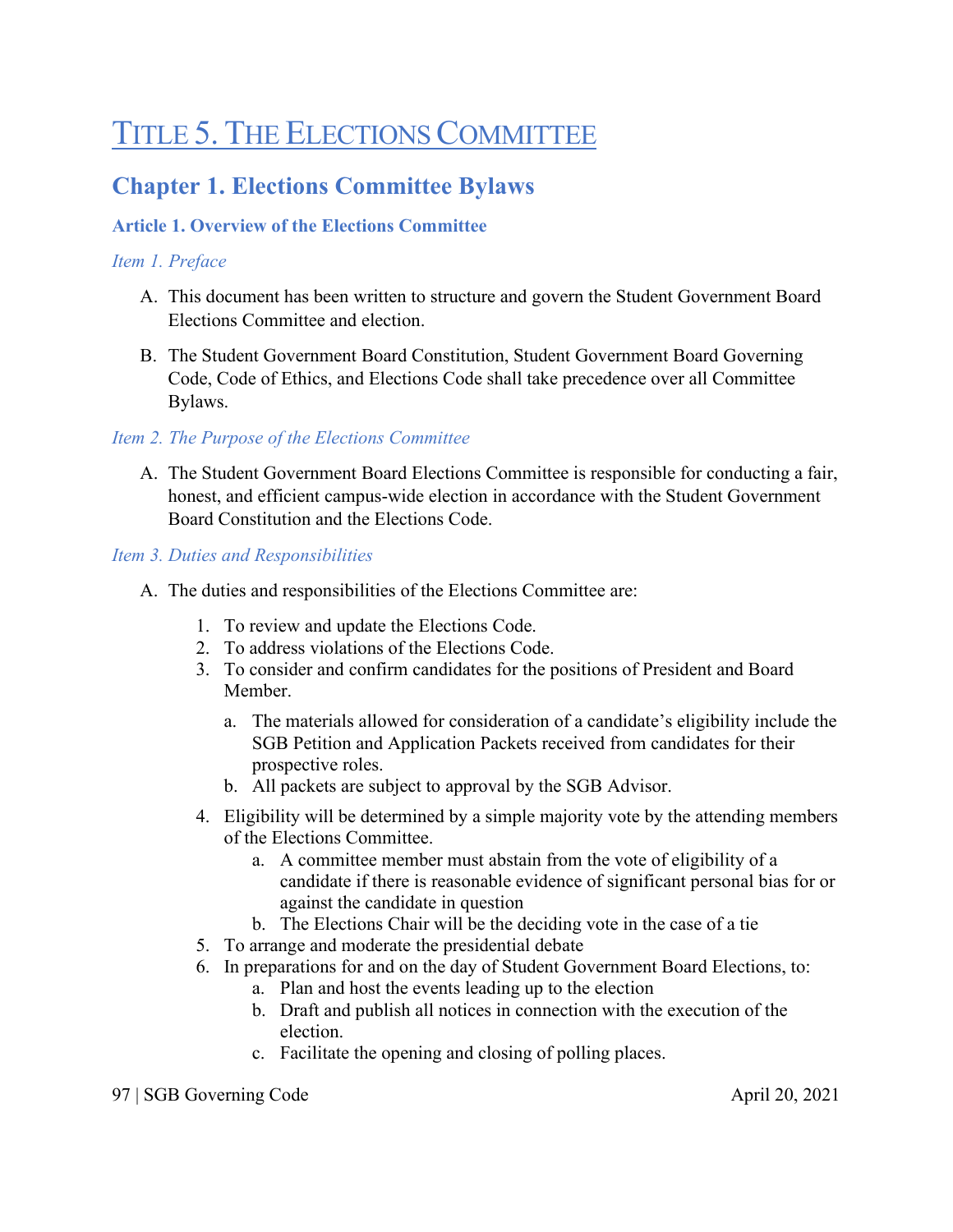- d. Oversee workers hired to operate the polls.
- e. Maintain accurate records of voting.
- 7. To arrange the inauguration of newly elected officeholders.

## **Article 2. Membership, Vacancies, and Responsibilities**

Section 1. Membership and Vacancies

## *Item 1. Membership*

- A. The Elections Chair and Elections Committee Members shall be selected in accordance with the process indicated by the Student Government Board Governing Code.
- B. The number of committee members shall be determined by the chairperson to a minimum of six members and a maximum of ten members. The committee shall consist of no fewer than six members after the second week of fall term.
- C. Committee members shall not run for a Board Member or Presidential position while serving on the committee.
	- 1. If a fall term Elections Committee member resigns, they shall not be permitted to run for a Board or Presidential position in the spring term.
	- 2. The Elections Chair shall state in the Elections Committee Application that if a student is selected to serve on the Elections Committee, then they are not permitted to run for a Board or Presidential position in the spring term.
- D. Committee members shall remain nonpartisan during the Student Government Board election process.
	- 1. Members cannot endorse a candidate or slate running for a Board Member or Presidential position.
- E. If a committee member is found supporting a campaign in any fashion, the Elections Chair may dismiss them from the committee as outlined in Item 2.
- F. Committee members may resign at any time with a written letter to the Elections Chair and the Student Government Board.

## *Item 2. Removal Process*

- A. The Chair reserves the right to remove any committee member who is acting inappropriately, as they see fit. This dismissal shall be ratified by the Judicial Committee Chair.
- B. Any committee member may motion to remove another committee member. Such a motion must be approved by a simple majority of total membership of the committee, and sufficient evidence must be approved by the Elections Chair. This dismissal shall be ratified by the Judicial Committee Chair.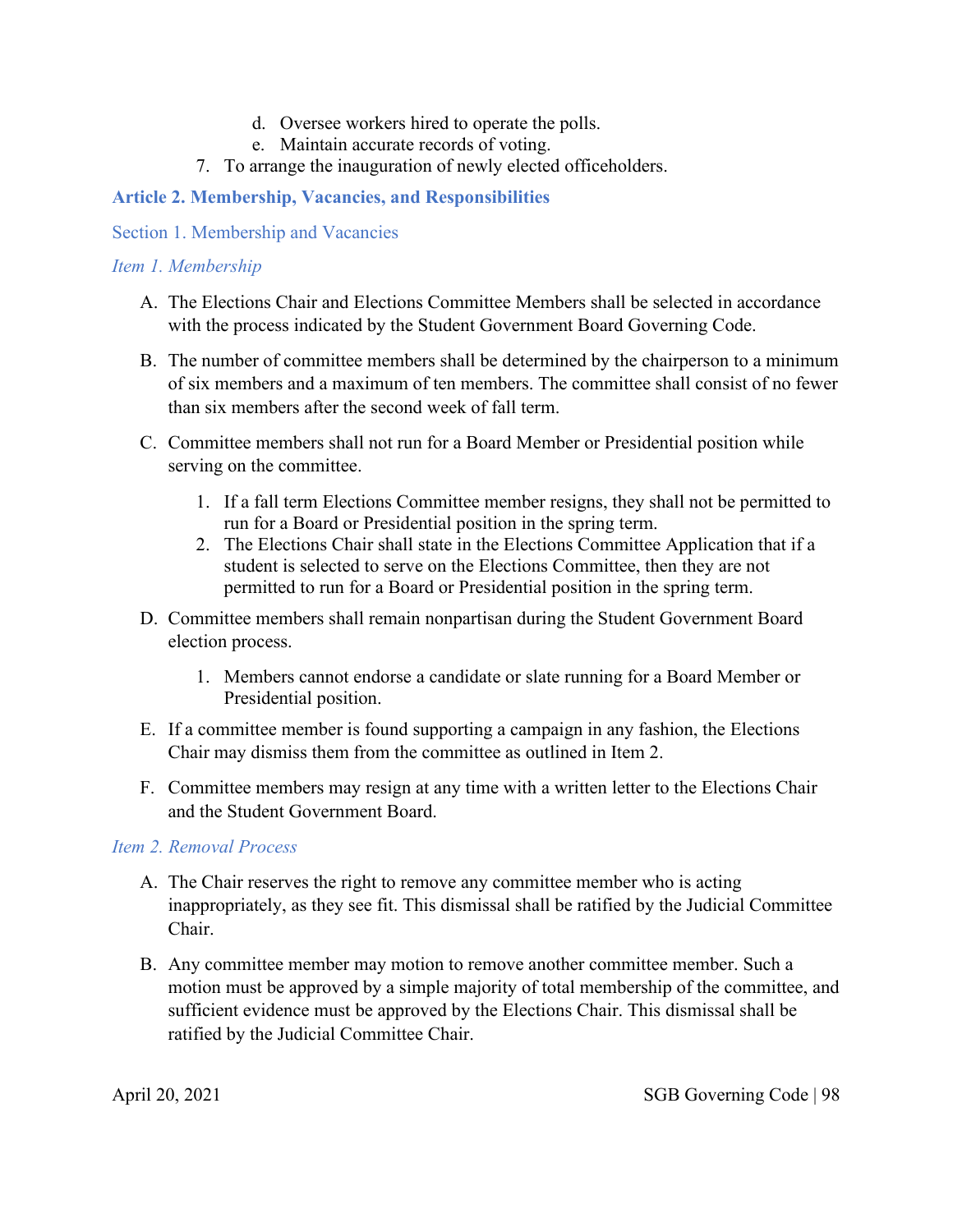C. A removed committee member may appeal their removal to the Judicial Committee as outlined in Title 1 of the SGB Governing Code.

Section 2. Responsibilities of Officers

## *Item 1. Chair*

- A. The Chair shall:
	- 1. Serve as the official spokesperson for the Elections Committee.
	- 2. Report to the Board Liaison assigned to the Elections Committee.
	- 3. Attend and present a report at all Student Government Board Public Meetings.
	- 4. Keep five office hours per week in the Student Government Board office.
	- 5. Create new officer positions with the approval of the Board Liaison and appoint the other officers of the committee, subject to approval by a simple majority of total membership of the committee.
	- 6. Create the agendas for committee meetings and set meeting times in a designated place.
	- 7. Supply the SGB President and Vice President for Operations with copies of meeting minutes or other committee documents upon request.
- B. The Chair reserves the right to set up ad hoc committees or task forces under their committee.
- C. The Elections Chair shall be eligible to receive a stipend of \$140 per month during the academic year.

## *Item 2. Vice Chair*

- A. The Vice Chair shall:
	- 1. Assume the duties of the Chair in their absence.
	- 2. Assist the Chair, coordinate any activities, planning sessions, or meetings that will be conducted within the Student Government Board, with other Universityaffiliated organizations, or the greater Pittsburgh community.

## *Item 3. Secretary*

- A. The Secretary shall:
	- 1. Record minutes and attendance in all committee meetings and distribute them upon request.

## **Article 3. Meetings and Special Committee Details**

Section 1. Special Committee Details – Elections Code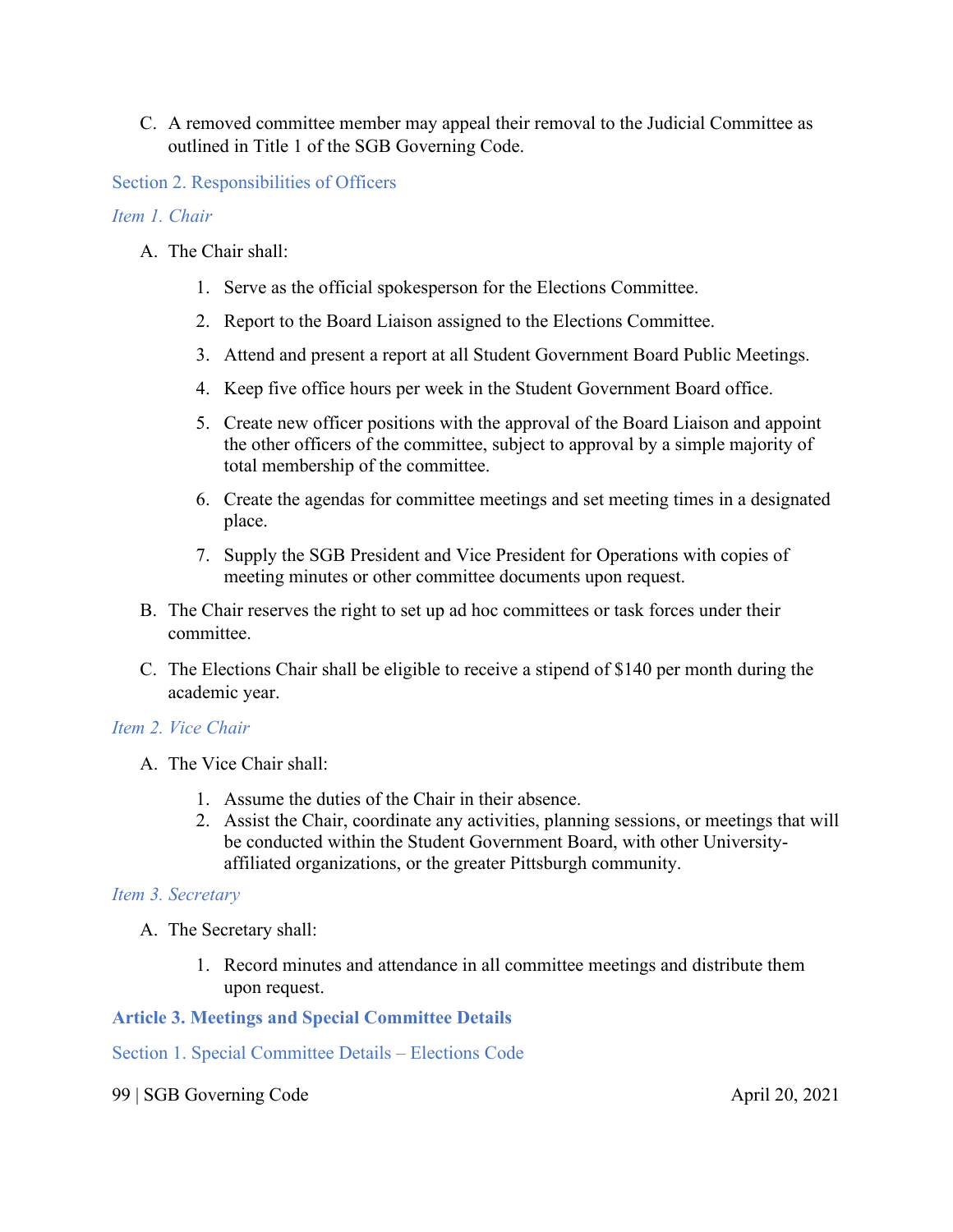## *Item 1. The Elections Committee shall annually review and revise the Elections Code.*

A. Amendments approved by the Elections Committee shall be submitted for approval by a simple majority vote of the Student Government Board.

### Section 2. Meetings

## *Item 1. Quorum*

A. A meeting in which voting takes place must have a 2/3 majority of committee members in attendance.

## *Item 2. Attendance*

A. Members of the Elections Committee have the responsibility of attending all scheduled meetings of the Elections Committee or contacting the Chair if a conflict should arise.

## *Item 3. Parliamentary Authority*

A. The Chair shall have the power of conducting the business of the committee as defined in the most recently revised version of Robert's Rules of Order. In cases where the newly revised version of Robert's Rules of Order is inconsistent with the Governing Code or Constitution of the Student Government Board, the Governing Code or Constitution shall take precedence over Robert's Rules of Order.

## Section 3. Ratification and Amendments

- A. Any modification to these bylaws must be made by the Committee and approved by a 2/3 committee vote.
- B. The modified bylaws will be submitted to the Judicial Committee to check the consistency between documents and will be approved by a 2/3 committee vote.
- C. These bylaws shall be effective upon subsequent approval by a 2/3 vote by the Student Government Board.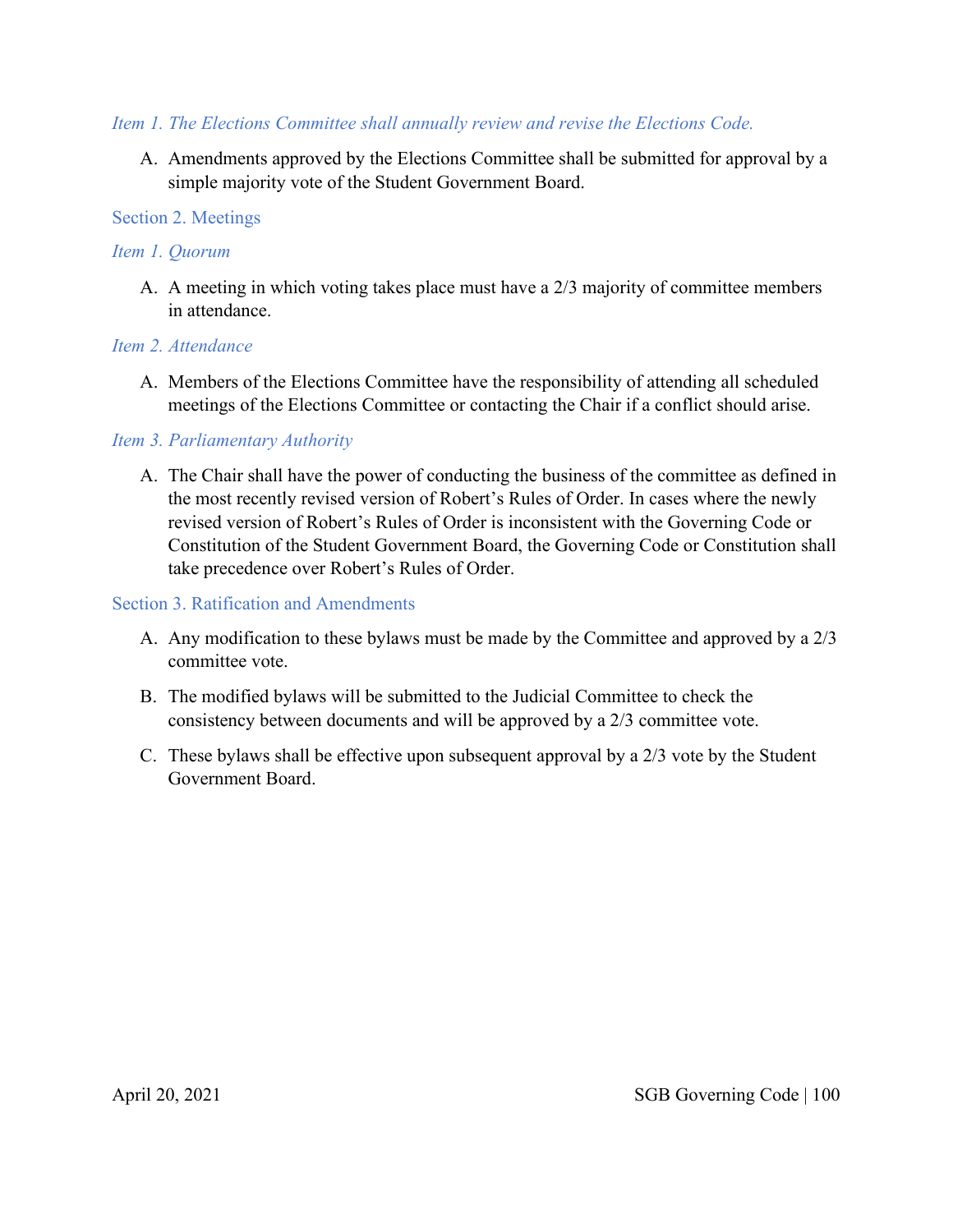# **Chapter 2. The Elections Code**

## **Article 1. The Student Government Board Elections Committee**

## Section 1. The Elections Committee Chair

### *Item 1. Definition*

A. The Chair shall be selected in accordance with the process indicated by the Student Government Board Governing Code and serve as the official spokesperson for the Elections Committee.

## *Item 2. Authority*

A. The Chair shall preside over all meetings of the Elections Committee and act as its spokesperson in all matters of elections business.

## *Item 3. Enforcement*

A. The Chair shall oversee the Elections Committee Members and is in charge of their recusal or removal, should any ethical conflicts arise.

## *Item 4. Elections Code Revision*

A. The Chair cannot propose any revisions to the Elections Code eight weeks before the election's conclusion.

#### *Item 5. Discretion*

A. For all matters related to the election for which there is no established provision within the Student Government Board Constitution, Governing Code, or Elections Code, the Chair shall have the authority to establish and maintain those provisions necessary to ensure a fair, honest, and efficient election. These provisions must be approved by a simple majority of total membership of the Elections Committee.

## Section 2. The Elections Committee

## *Item 1. Definition*

A. Elections Committee Members shall be selected in accordance with the process indicated by the Student Government Board Governing Code to a minimum of six members and a maximum of ten members.

## *Item 2. Neutrality*

A. The Elections Committee shall always seek to make decisions based on the authority of the Elections Code. The committee shall sign documentation stating that they will not endorse or take bias towards any candidates, slates, or issues.

101 | SGB Governing Code April 20, 2021 *Item 3. Appearance of Impropriety*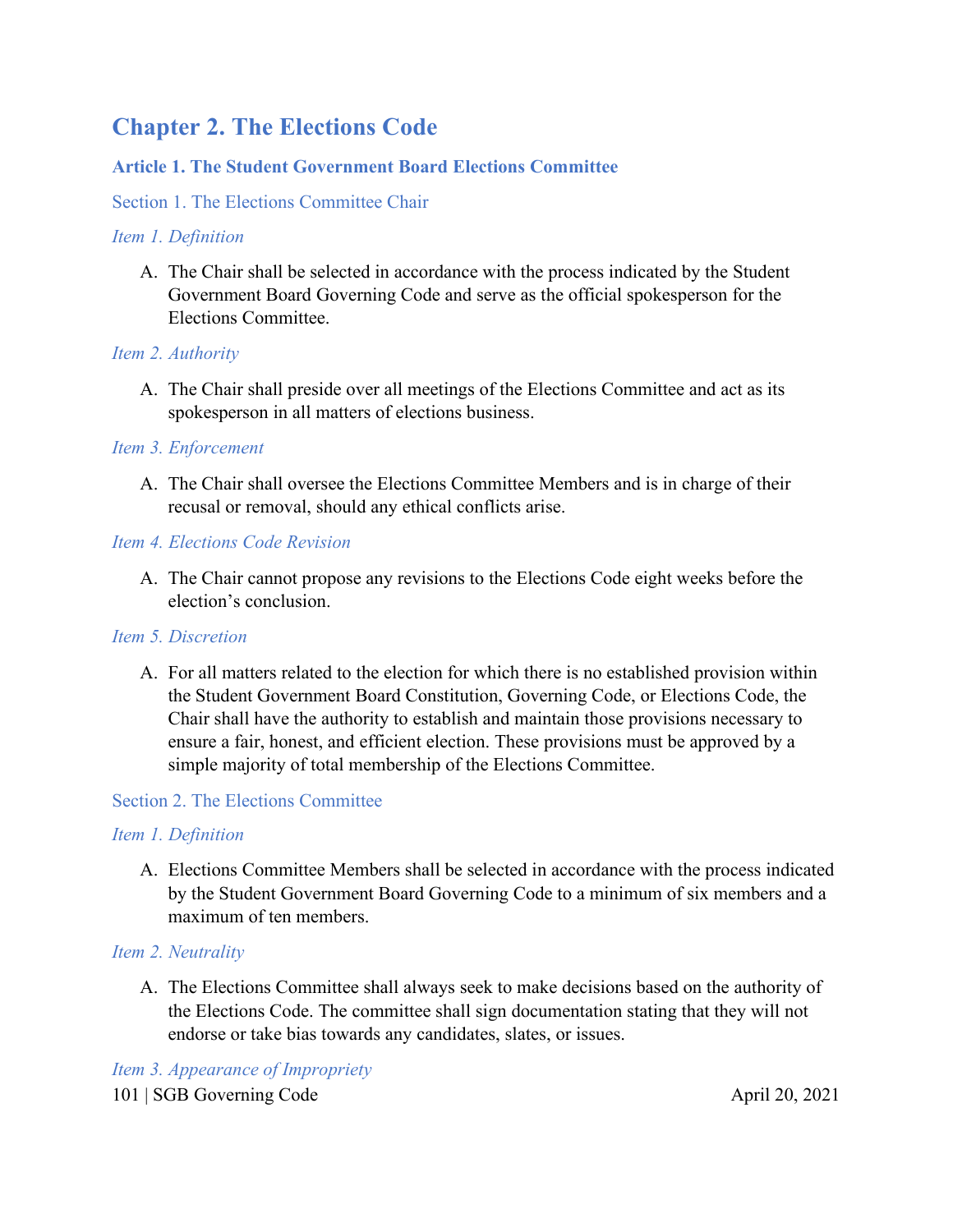A. The Elections Committee shall always avoid the appearance of any bias, even if no real bias exists.

## *Item 4. Recusal*

A. Any Elections Committee Member with a conflict of interests, real or perceived, will be expected to recuse themselves from any decisions where such conflict might arise.

## *Item 5. Recusal of the Elections Committee Liaison*

A. The Student Government Board Vice President for Operations shall be completely impartial to any candidate and lack any bias or appearance thereof. Should a conflict of interest arise, a new liaison shall be assigned at the discretion of the Elections Committee Chair.

#### *Item 6. Roberts Rules*

A. In all official business, the Elections Committee shall follow the most recently revised edition of Roberts Rules of Order, unless otherwise stated.

## **Article 2. Elections Code Amendments**

## Section 1. Definitions

## *Item 1. Definition of Elections Code*

A. The Elections Code is a body of guidelines set up by the Elections Committee which governs the election process and all persons involved with the election, including an individual candidate or slate's campaign.

#### Section 2. Amendments

#### *Item 1. Approval of Elections Committee*

A. Amendments to the Student Government Board Elections Code shall be adopted by a simple majority of total membership of the committee.

#### *Item 2. Approval of Elections Code Approval Board*

A. Amendments approved by the Elections Committee shall be submitted for approval no less than 8 weeks before the election's conclusion and approved by a simple majority vote of the Student Government Board.

#### *Item 3. Elections Code Approval Board*

A. The Student Government Board may approve or reject Elections Committee recommendations but may not make their own changes to the Elections Code.

#### *Item 4. Notification*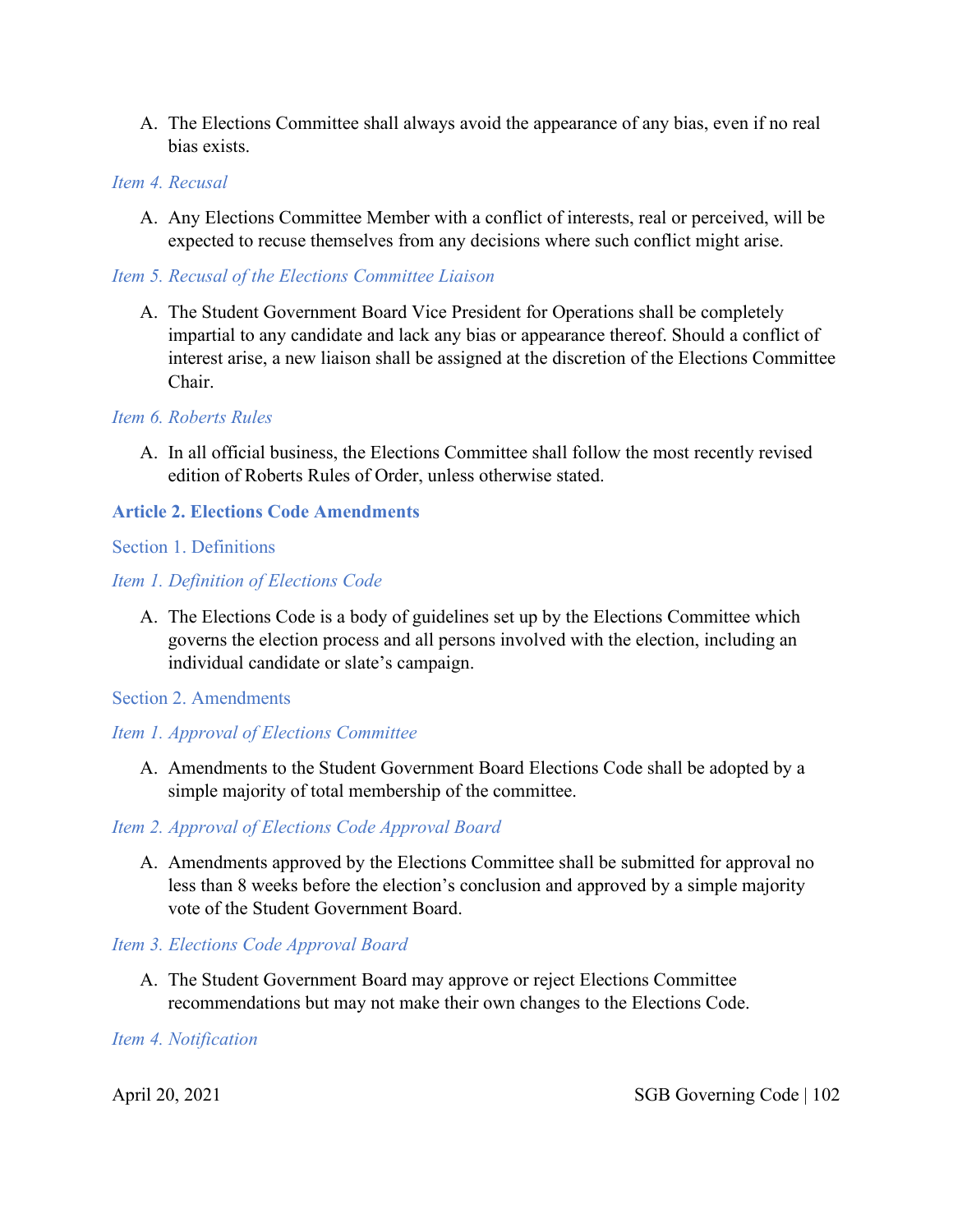A. Members of the Student Government Board Elections Committee and the Student Government Board shall receive written notice of the proposed amendments 48 hours prior to the Public Meeting when the amendments shall be voted on.

## **Article 3. Certification and Qualifications of Candidates and their Campaigns**

## Section 1. Definitions

## *Item 1. Candidate*

A. A candidate is any individual on the ballot for election to the office of either President or Board Member who has met all filing criteria as outlined in Section 2.

## *Item 2. Slate*

A. A slate is any group consisting of at least two but no more than four candidates. Slates may only consist of four candidates if three are Board candidates and one is a Presidential candidate. Otherwise, slates shall not exceed three Board candidates.

## *Item 3. SGB Petition and Application Packet*

A. The SGB Petition and Application Packet consists of an online form, a signature petition, and a slate form if applicable. All individuals who wish to be considered as candidates in the election must complete this packet in its entirety.

#### *Item 4. Elections Timetable*

A. The elections timetable includes but is not limited to the dates of the release of packets, when packets are due, when campaigning begins, and Election Day. It must be set prior to the release of the SGB Petition and Application Packet. Any timetable change or deadline extension must be announced 24 hours prior to the originally scheduled event or deadline. All individuals who have signed out packets must be notified immediately.

## *Item 5. Campaigning.*

A. Campaigning is a period of time as established in the elections timetable during which an individual can solicit and receive endorsements, raise funds, hang banners, advertise electronically, distribute campaign items excluding those distributed in the targeted campaign, and place ads in The Pitt News. Additionally, the actions of each individual candidate and the candidate's campaign manager and campaign staff shall be considered a part of their campaign.

#### *Item 6. Targeted Campaign*

A. The targeted campaign includes and is limited to the distribution of any printed materials used to promote a candidate or slate, as well as chalking by candidates or any authorized endorsing organization. The targeted campaign shall be a separate time established in the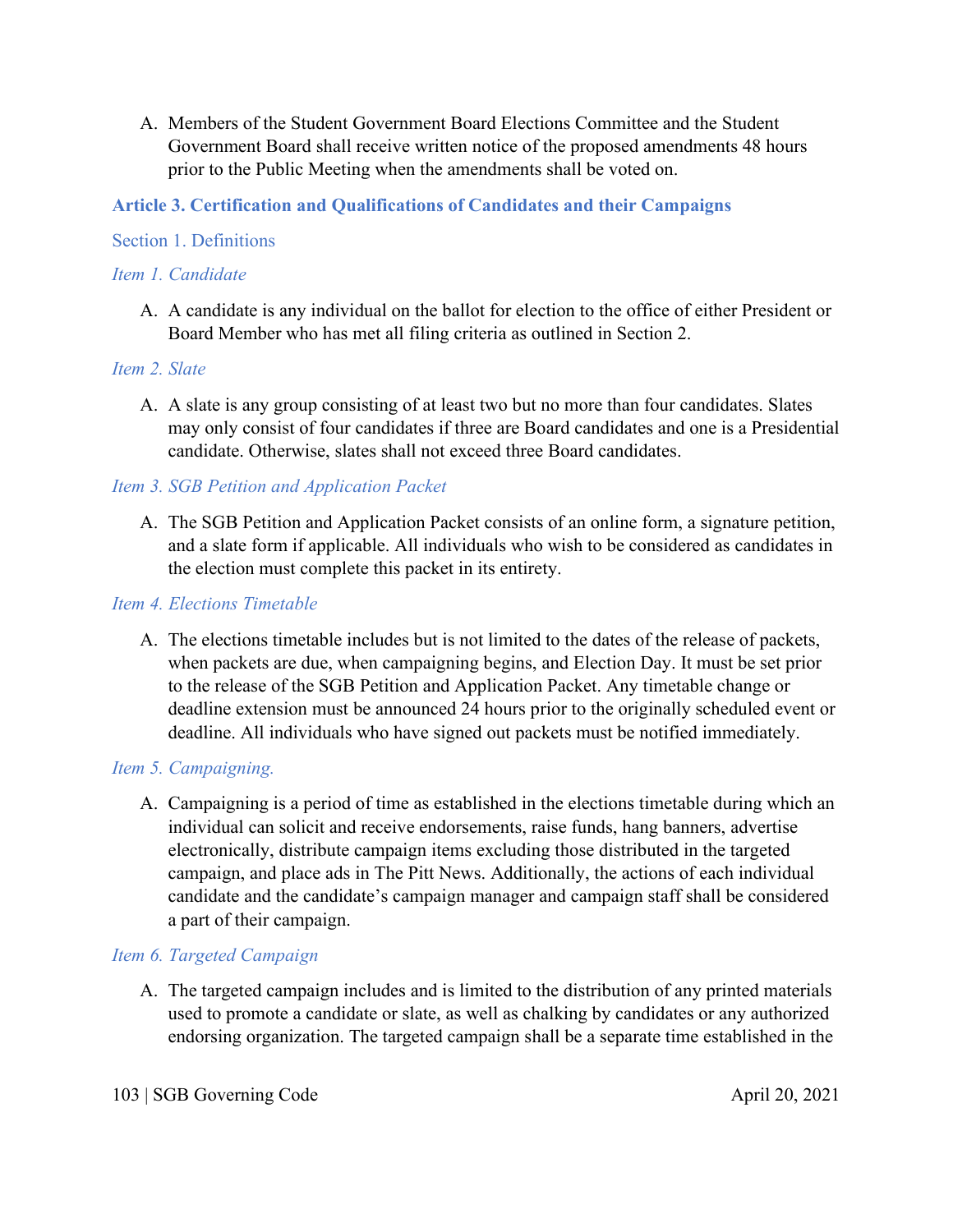elections timetable and will begin no earlier than seven days before the day of the election.

## *Item 7. Endorsement*

- A. An endorsement is the active promotion of a candidate by any University of Pittsburgh student organization.
	- 1. "Active promotion" means the organization must offer some benefit to a candidate or slate that is not available to all other candidates or slates. They may only promote candidates through the methods outlined in Article 3: Section 11.
	- 2. Endorsing organizations are limited to endorsing, at maximum, three candidates for Board Member and one candidate for President.

## *Item 8. Campaign Manager*

- A. A campaign manager is a non-candidate who serves as a representative of a candidate or slate.
- B. A candidate who runs as an independent or on a slate may only have one campaign manager.
- C. A campaign manager must be declared in the SGB Petition and Application Packet at the beginning of the election and is subject to the approval of the Elections Committee.

## *Item 9. Campaign Staff*

- A. A campaign staff member is a non-candidate who serves as part of the campaign manager's team.
- B. Limits to the number of campaign staff members are outlined in Section 4 of this article.

## *Item 10. Social Media.*

- A. Social media is any public online resource that is used by a candidate or a slate during the campaign period for the purpose of raising awareness of their campaign.
- B. Social media pages created for the purpose of campaigning must be public.

## *Item 11. Official Student Government Board Business*

A. Official Student Government Board business shall include any SGB-scheduled and sponsored events or activities besides the SGB Election as a whole. This includes but is not limited to Public Meetings, committee meetings, and office hours.

## *Item 12. Unofficial Student Government Board Business*

A. Unofficial Student Government Board business shall include any time when an individual is directly acting in the capacity of their position outside of Official Student Government Board business. This includes but is not limited to speaking as a current member of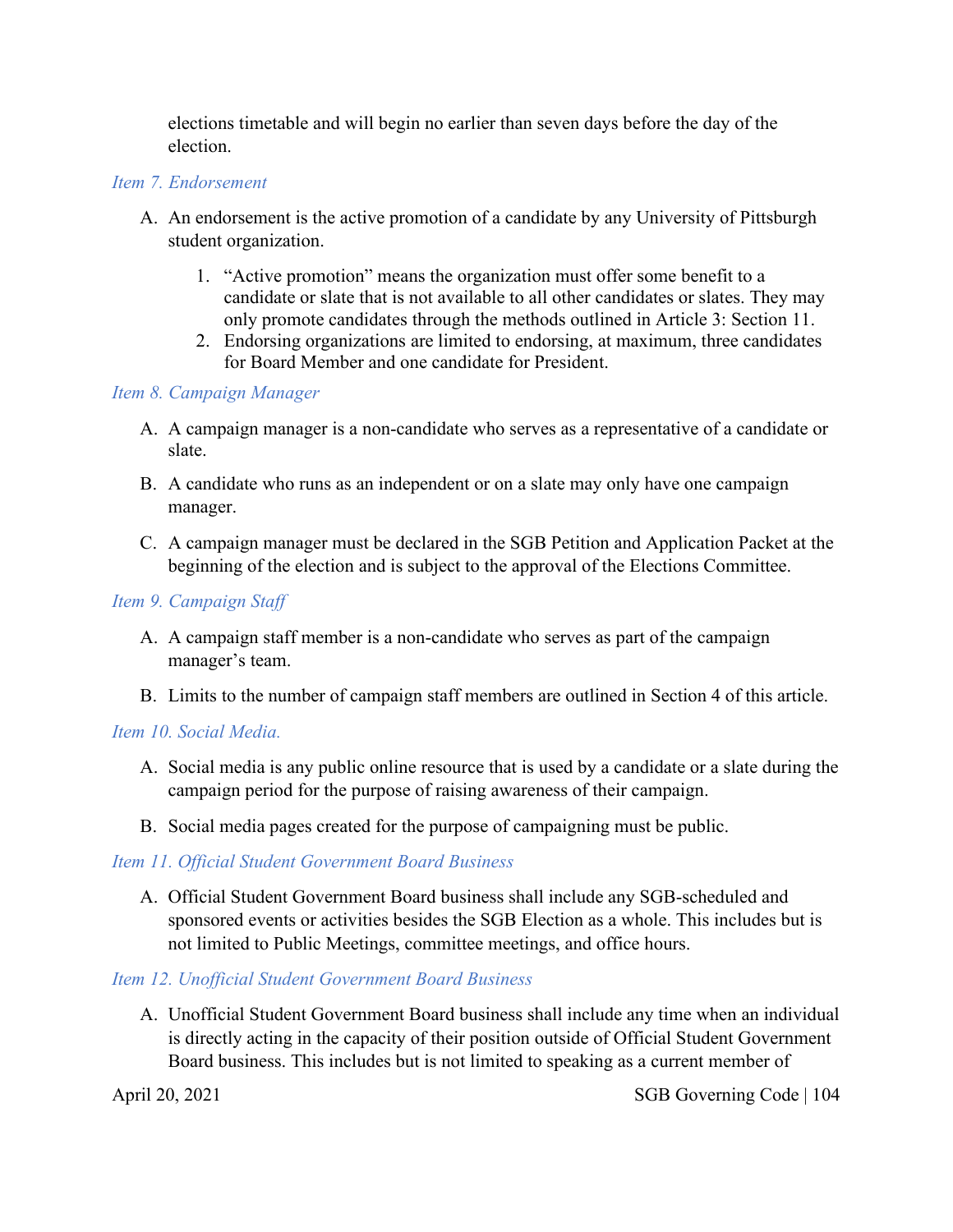Student Government Board (i.e., using the phrase, "As a Board Member" or "As an Allocations Member") and wearing Student Government Board apparel.

## *Item 13. Non-Registered Student Organizations*

A. Non-registered student organizations are groups, clubs, or organizations made up of students at the University of Pittsburgh that are not formally registered with Student Organization Resource Center (SORC).

## Section 2. Candidate Qualifications

## *Item 1. Student Status*

A. To be qualified, a candidate must be a registered full-time undergraduate student not solely enrolled in the College of General Studies (CGS) in good standing at the Oakland Campus of the University of Pittsburgh and able to fulfill all duties as defined in the SGB Constitution and Bylaws.

## *Item 2. Requirements*

A. Each candidate must have a cumulative grade point average greater than or equal to 2.75. Candidates must be in good standing with the University of Pittsburgh and disclose any University judicial infractions, as well as any outstanding legal proceedings in the SGB Petition and Application Packet. Potential infractions that could question eligibility are outlined in item 5.2.3.2.4 "Judicial Infractions."

## *Item 3. Restrictions*

- A. Candidates shall be neither a member of the Elections Committee nor Judicial Committee, nor shall they have been a member of either committee during the academic year in which the election is held.
- B. The Elections Chair and Judicial Chair shall state in their Committee Applications that if a student is selected to serve on the Elections or Judicial Committee, then they are not permitted to run for a Board or Presidential position in the academic year that they serve on these committees.

## *Item 4. Judicial Infractions*

- A. Candidates must disclose any University judicial infractions as well as any outstanding legal proceedings in the SGB Petition and Application Packet. If a candidate fails to disclose an infraction, they will be excluded from the ballot.
- B. A candidate with a conduct violation deemed unacceptable by a simple majority of total membership of the Elections Committee must meet with the Elections Chair and SGB Advisor before they can be placed on the ballot. The Elections Committee and Advisor will then determine if the candidate is eligible for candidacy.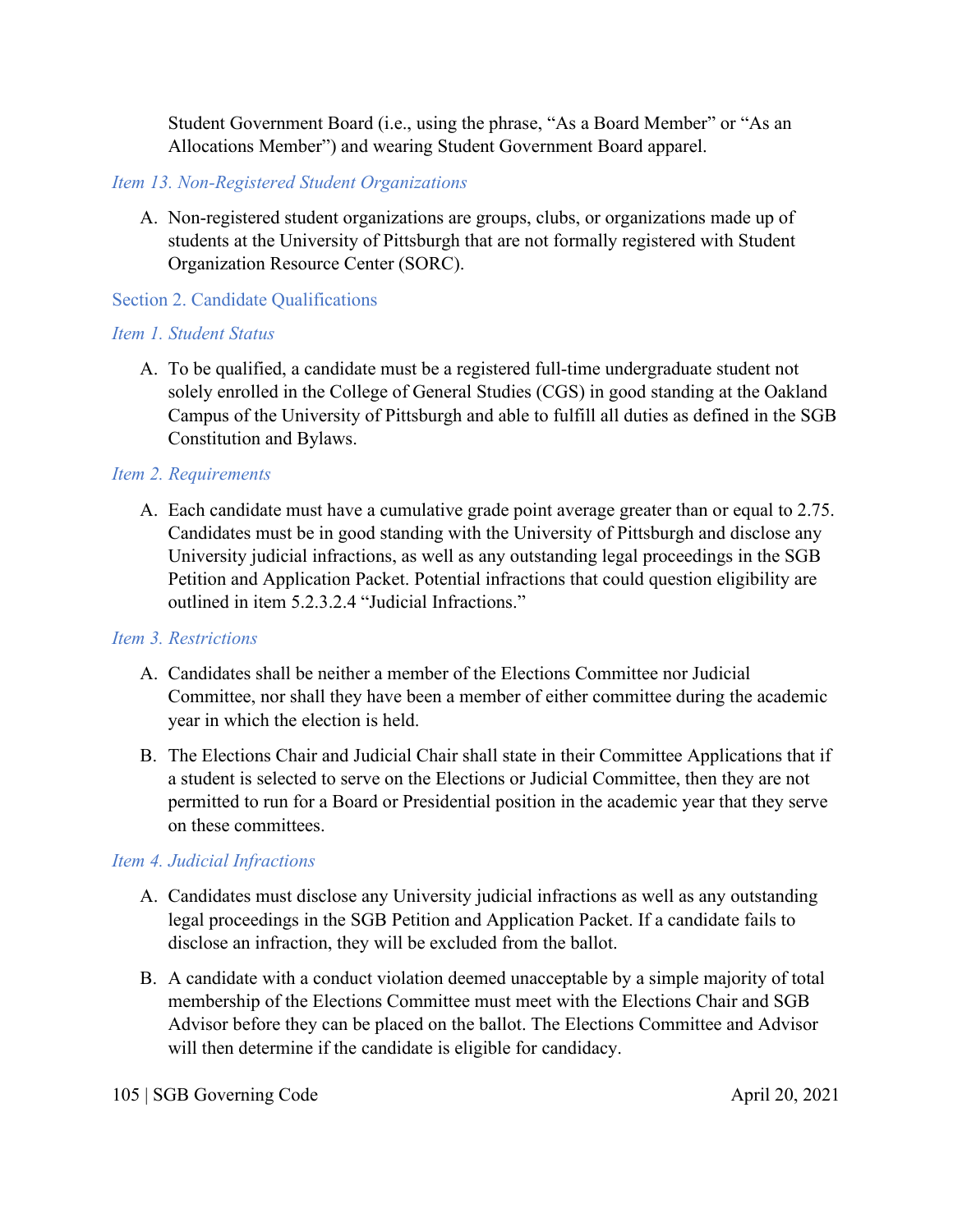- C. Infractions that could question eligibility include but are not limited to:
	- 1. Theft
	- 2. Assault
	- 3. Manslaughter or Homicide
	- 4. Perjury
	- 5. Any violations of the Academic Integrity Code
	- 6. Repeated violations of the Judicial Code

#### *Item 5. Petition*

- A. Each prospective Presidential candidate must submit an SGB Candidate Petition Form containing 250 valid signatures of undergraduate students not solely enrolled in CGS registered at the Oakland campus of the University of Pittsburgh.
- B. Each prospective Board candidate must submit an SGB Candidate Petition Form containing 200 valid signatures of undergraduate students not solely enrolled in CGS registered at the Oakland campus of the University of Pittsburgh.

## *Item 6. Filing Deadline*

- A. Each prospective candidate must submit a completed and time-stamped SGB Petition and Application Packet by the filing deadline established in the elections timetable.
- B. If a candidate files for candidacy past the established deadline they must comply with the late candidacy requirements as outlined in item 5.2.3.6.4 "Late Candidacy."

#### Section 3. Campaign Managers

#### *Item 1. Definition*

A. A Campaign Manager is a non-candidate who serves as a representative of an independent candidate or a slate. A Campaign Manager must be a full-time non-CGS undergraduate student at the University of Pittsburgh.

#### *Item 2. Restriction to Number of Campaign Managers*

A. An independent candidate or a slate may only have one Campaign Manager

#### *Item 3. Campaign Manager Declaration*

- A. Campaign Managers must be declared in the SGB Petition and Application Packet at the time they are due in accordance with the date established in the elections timetable.
- B. The duties and responsibilities of the Campaign Manager are to:
	- 1. Act as a liaison between their campaign and the Elections Committee.
	- 2. Post campaign materials on behalf of their campaign.
	- 3. Ensure that candidates and the campaign team are following the Elections Code.
	- 4. Manage the campaign team and delegate tasks for campaign staff and volunteers.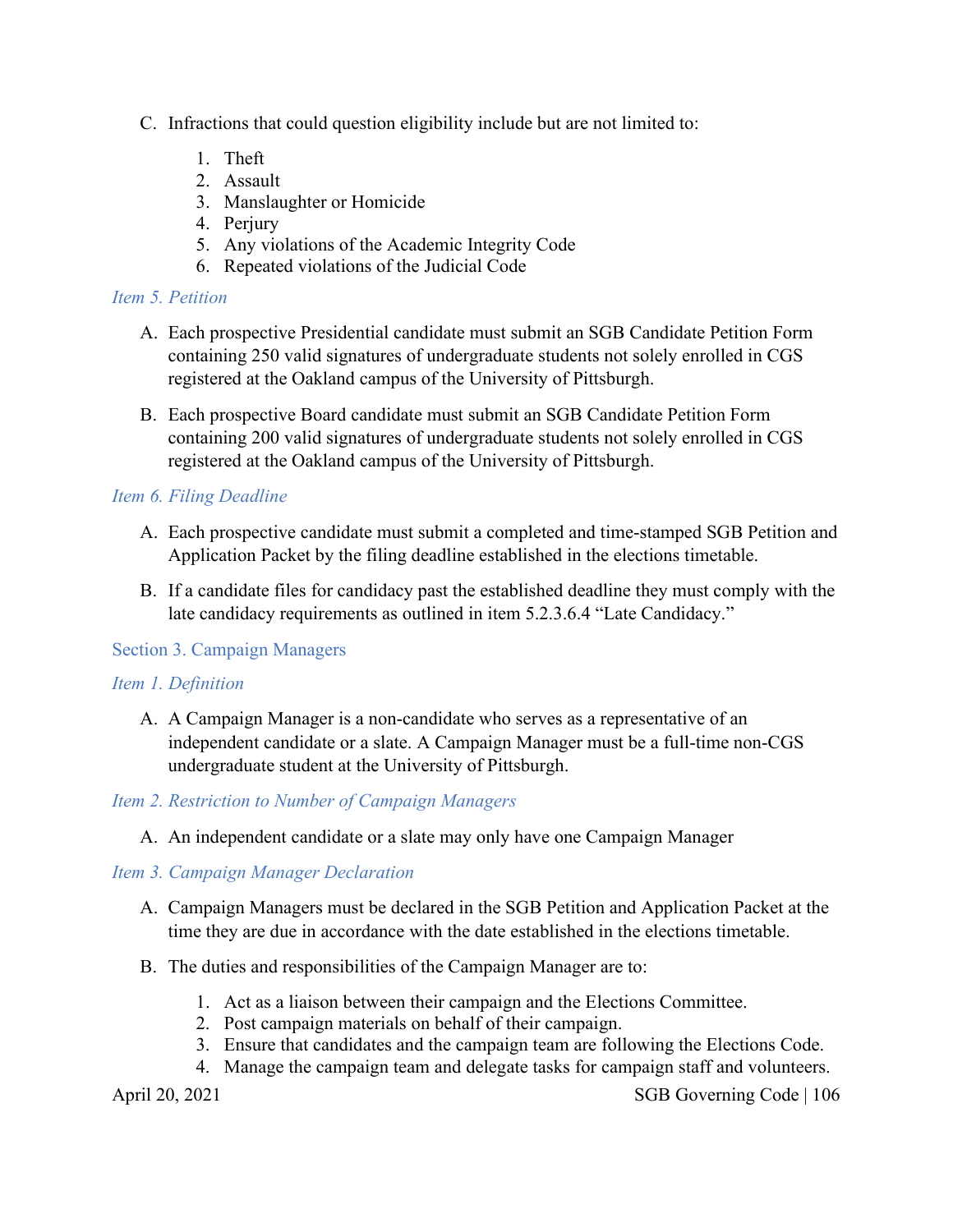#### *Item 5. Restrictions*

A. A Campaign Manager may not speak to the general body of student organizations in the place of the candidate(s) they represent.

## *Item 6. Accountability*

A. A candidate takes on the full responsibility for any actions carried out by the Campaign Manager during the election.

## *Item 7. Changes to Campaign Managers*

- A. Candidates and slates shall be permitted to change their Campaign Manager originally declared in the SGB Petition and Application Packet provided the outgoing and incoming Campaign Managers submit a statement to the Elections Chair confirming and explaining why they wish to do so.
- B. Such changes shall be requested no later than one week after campaigning begins, and are subject to approval by a simple majority of total membership of the Elections Committee.

## Section 4. Campaign Staff

#### *Item 1. Definition*

A. A Campaign Staff Member is a non-candidate who serves as part of the Campaign Manager's team. A Campaign Staff Member must be a full-time non-CGS undergraduate student at the University of Pittsburgh.

## *Item 2. Restrictions to Number of Campaign Staff Members*

- A. A candidate who runs as an independent may have a maximum of five campaign staff members.
- B. A slate consisting of two candidates may have a maximum of four campaign staff members.
- C. A slate consisting of three candidates may have a maximum of three campaign staff members.
- D. A slate consisting of four candidates may only have two campaign staff members.

#### *Item 3. Staff Declaration*

A. All staff members must be declared in the SGB Petition and Application Packet at the time they are due in accordance with the date established in the elections timetable.

*Item 4. Duties and Responsibilities*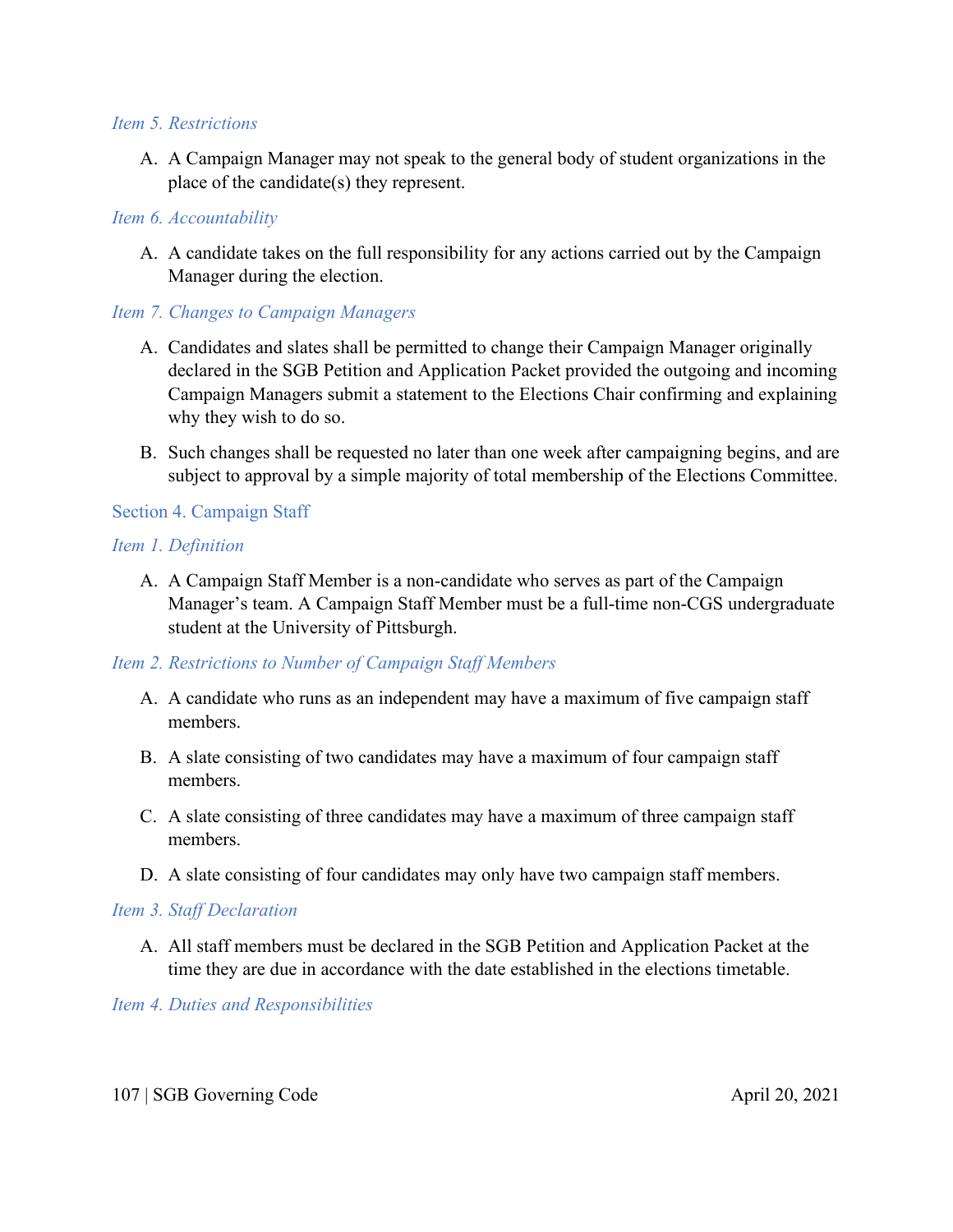- A. Staff Members are permitted to post campaign materials on behalf of their campaign and shall take on the leadership roles of the campaign. These may include but are not limited to:
	- 1. Treasurer
	- 2. Field Director
	- 3. Finance Coordinator
	- 4. Communication/Marketing Chair
	- 5. Programming Coordinator

## *Item 5. Changes to Campaign Staff Members*

- A. Candidates and slates shall be permitted to change their Campaign Staff Members originally declared in the SGB Petition and Application Packet provided the outgoing and incoming Campaign Staff Members submit a statement to the Elections Chair confirming and explaining why they wish to do so.
- B. Such changes shall be requested no later than one week after campaigning begins, and are subject to approval by a simple majority of total membership of the Elections Committee.

## Section 5. Campaign Volunteers

## *Item 1. Definition*

A. A Campaign Volunteer is any full-time undergraduate student who helps promote a candidate or slate's campaign on the day before and the day of the election.

## *Item 2. Restriction to Number of Campaign Volunteers*

A. A campaign may have an unlimited number of volunteers.

#### *Item 3. Volunteer Declaration*

A. Volunteers do not need to be declared, but a record of volunteers should be kept.

## *Item 4. Duties and Responsibilities*

A. Volunteers are permitted to flyer, chalk, and distribute campaign materials within the boundaries outlined in the Elections Code only on the day before and the day of the election.

#### Section 6. Registered Candidates

## *Item 1. Definition*

A. Registered candidates are those who file completed SGB Petition and Application Packets and are certified by the Elections Committee as meeting the necessary requirements.

## *Item 2. Determination*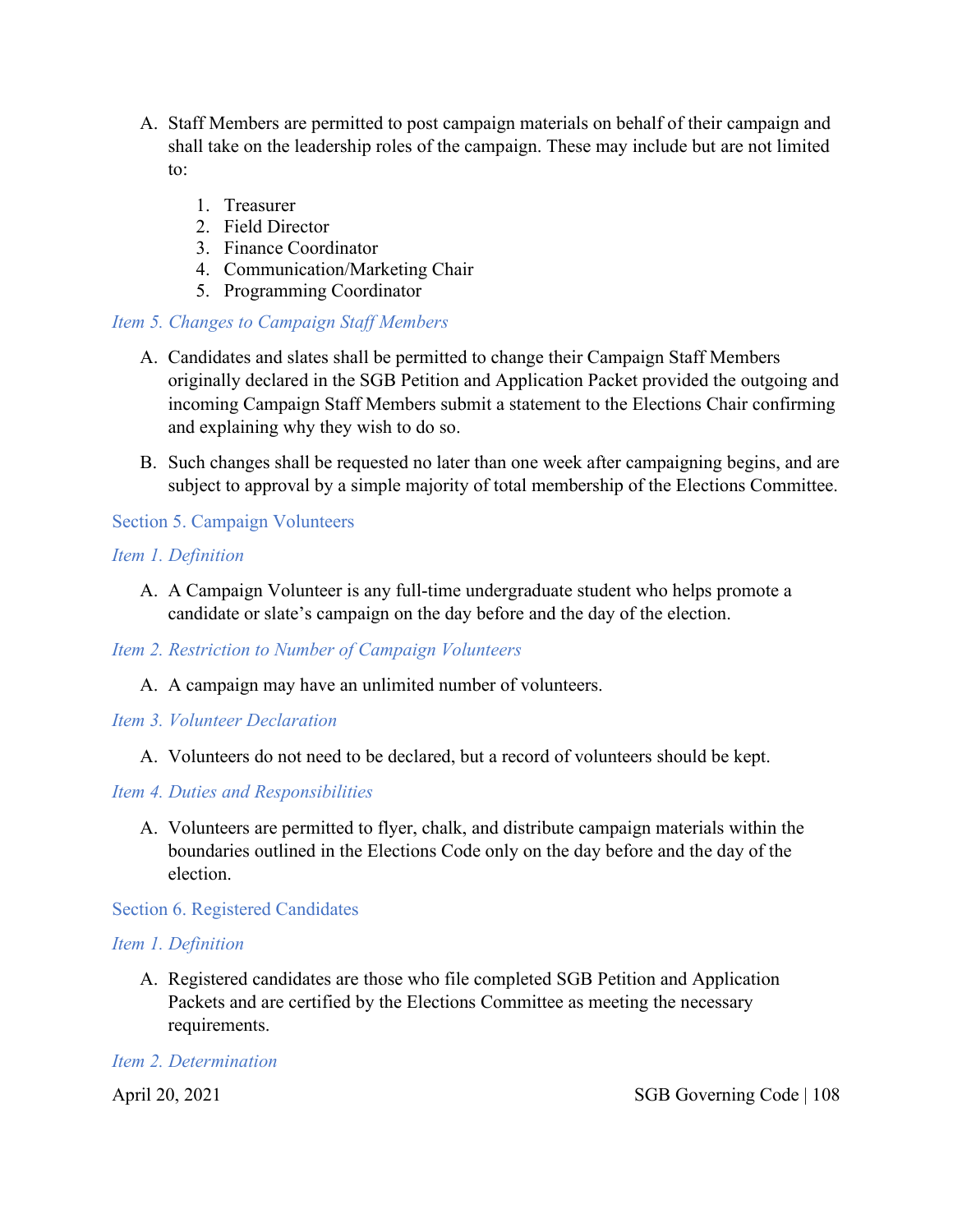A. No candidate shall be certified or have their name placed on the ballot until the Elections Committee reviews their completed packet and qualifications for compliance with the requirements of the Elections Code.

# *Item 3. Public Disclosure*

A. The Elections Committee will post a list of registered candidates outside of Nordy's Place and on the SGB website at the beginning of the campaigning period as established in the elections timetable.

# *Item 4. Late Candidacy*

A. An individual may apply for late candidacy up until two weeks before the election. To do so, the individual must contact the Elections Chair for an application packet, and then return the packet to the Elections Committee with twice the number of signatures required in item 5.2.3.2.5 "Petition." The individual must also submit a statement not exceeding 500 words as to why they wish to declare a late candidacy. The Elections Committee shall approve late candidates by a simple majority vote of total membership of the committee.

# *Item 5. Campaign Workshop*

A. All candidates must attend a campaign workshop designed to familiarize candidates and campaign managers with the Elections Code and campaign regulations. The workshop will be held on a predetermined date designated by the Election Committee Chair. No campaigning may be done on behalf of any candidate during this period, which includes but is not limited to promotion on behalf of the candidate by their slate.

# *Item 6. Exception to Campaign Workshop*

A. If an individual has filed for late candidacy after the campaign workshop date established in the elections timetable, they are responsible for making alternative arrangements with the Elections Chair up to two weeks before the election. Failure to do so will void the individual's candidacy.

# Section 7. Candidate Responsibility & Accountability

# *Item 1. Governing Policy*

- A. All candidates shall be responsible for knowing and understanding:
	- 1. The rules set forth in the Election Code.
	- 2. The policies set forth by the Elections Committee, which will be posted on the SGB website.
	- 3. The rules set forth in the University of Pittsburgh Student Code of Conduct.
	- 4. The policies of Pitt IT.
	- 5. Any other applicable rules or regulations of the University of Pittsburgh.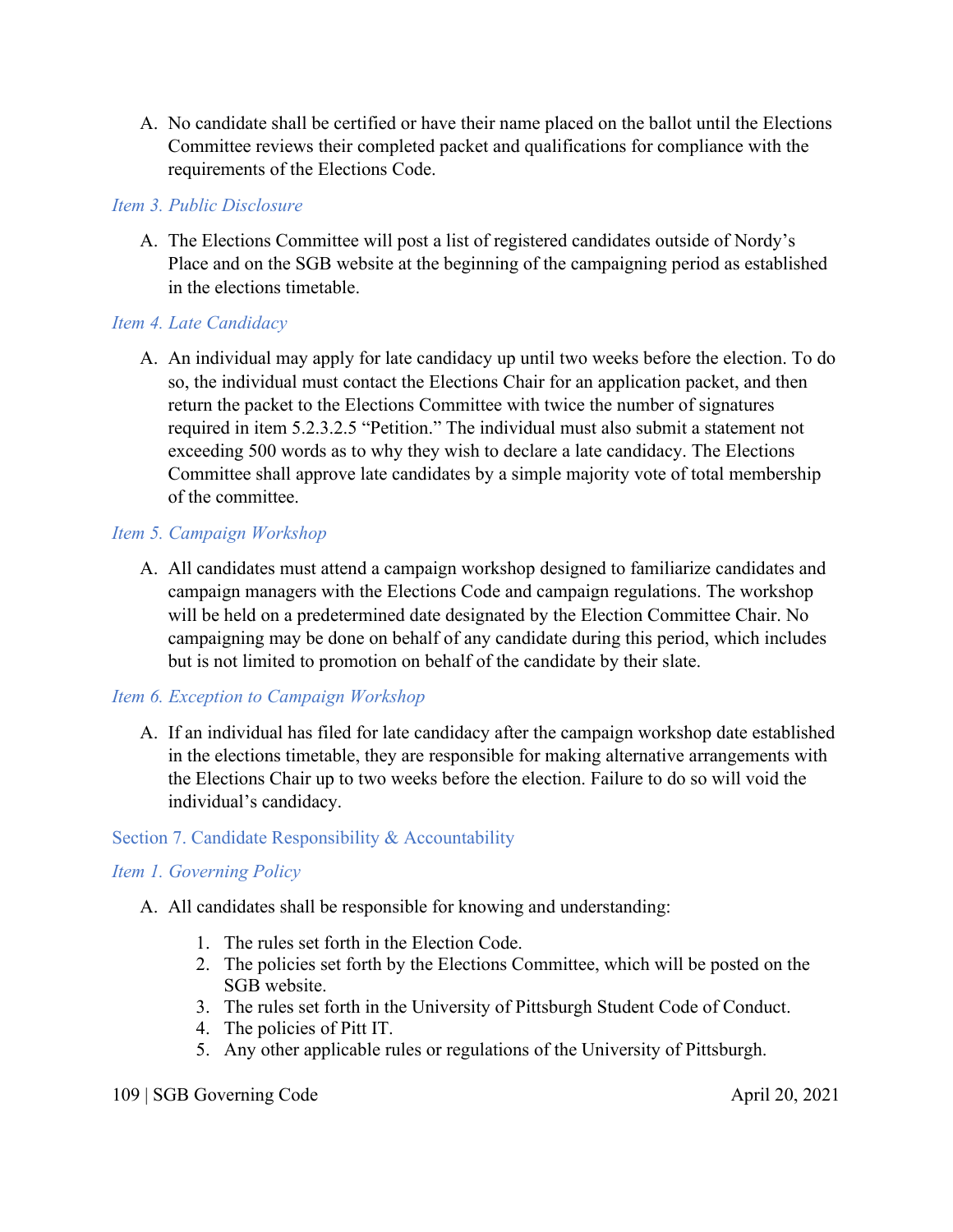- 6. The policies set forth by any social media company or other service used by candidates.
- 7. Any applicable local, state, or federal statutes.
- B. For any questions related to policies not maintained by the Elections Committee, the Committee should consult with the group that maintains the policy and defer to their interpretation, if practical.

# *Item 2. Ignorance of Regulations.*

A. Ignorance of a regulation is not an acceptable defense for violation of the Elections Code or policies set forth by the Elections Committee.

# *Item 3. Accountability*

A. Each candidate shall be responsible for all of their campaign materials and held liable for any violation of University or Student Government Board policies committed by their campaign, campaign manager, campaign staff, and volunteers. It shall be the duty of each candidate to police their own campaign and staff.

# *Item 4. Attendance*

A. At least one candidate from each individual campaign or slate must attend Student Government Board Public Meeting each week during campaigning.

# Section 8. Campaign Finances

# *Item 1. Limit to Campaign Spending*

A. Each slate or independent candidate may spend a maximum of \$1,200 dollars on their campaign. This may come from endorsing organizations, individuals, and/or a candidate's personal funds. Spending more than this cap may be grounds for disqualification of a candidate or slate, pursuant to the judicial procedures laid out in Article 5 of the Elections Code.

# *Item 2. Contributions*

A. Any organization or individual may make any contribution of funds no greater than \$100 in support of any candidate or slate. This does not apply to candidates, campaign managers, or campaign staff.

# *Item 3. In-kind Donations*

- A. In-kind donations are goods provided to a candidate or slate for their campaign and include, but are not limited to, food and t-shirts.
- B. In-kind donations will be judged at a fair market value by the Elections Committee and included towards the maximum spending limit for each slate or independent candidate.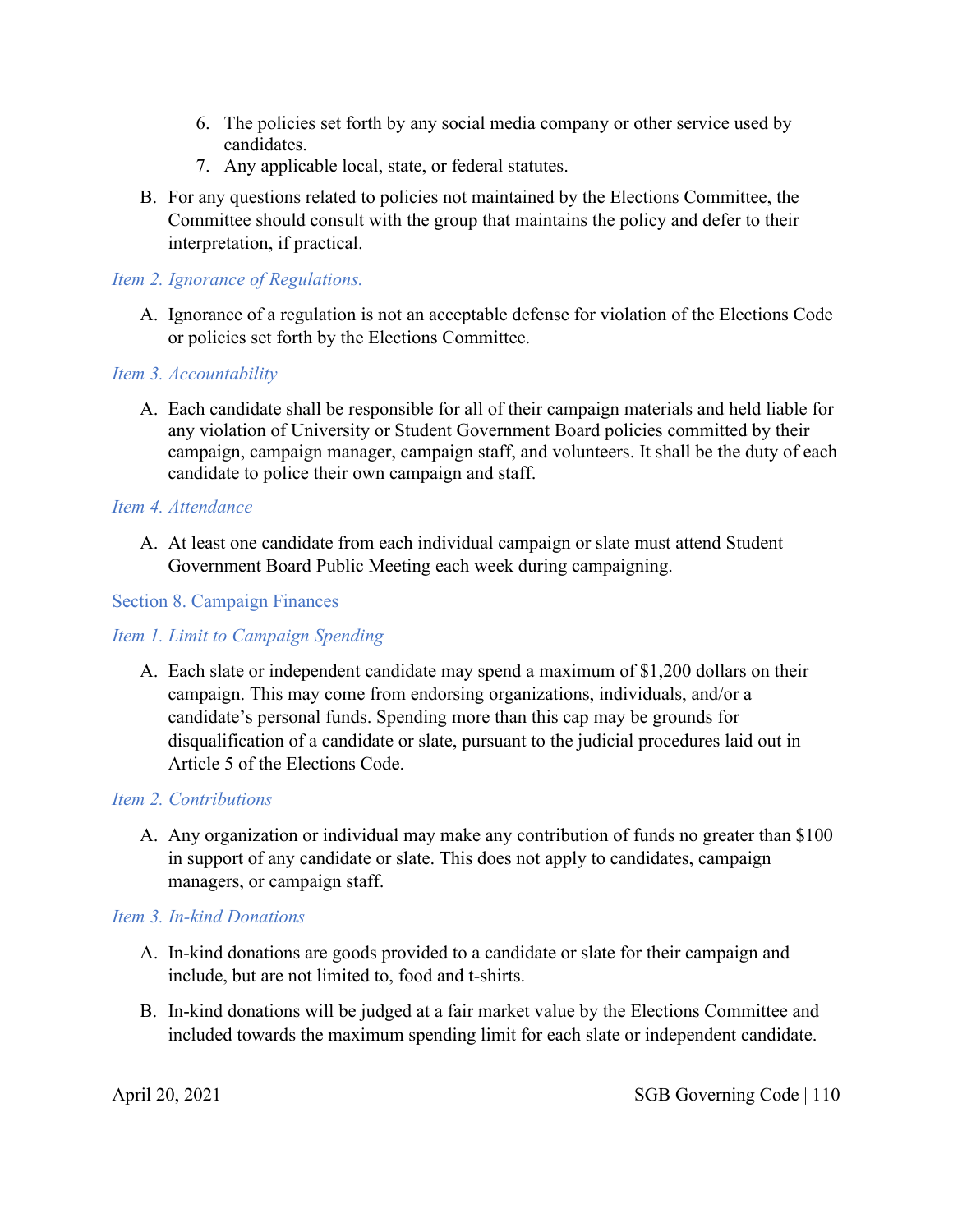C. All in-kind donations must be disclosed and reported in accordance with the same rules set for expenditures outlined in Items 4 and 5 below.

# *Item 4. Disclosure*

A. All campaign contributions, contribution amounts, and expenditures must be disclosed to the Elections Chair by the candidate or a slate. Contributions and expenditures shall by posted on the SGB website.

#### *Item 5. Receipts*

- A. All proof of purchases must be submitted to the Elections Committee in the form of receipts or invoices.
- B. Funds spent on physical goods, including but not limited to T-shirts, banners, buttons, stickers, flyers, and food items must be reported to the Elections Chair within 2 business days of the goods being received.
- C. Funds spent on online advertisements, including but not limited to promoting social media pages or posts, must be reported to the Elections Chair within 2 business days of the purchase being made.
- D. Failure to submit proof of purchase within these guidelines may result in prohibition of campaign activities by a candidate or slate for a period of time, or any other sanctions as judged by the Elections Committee.

#### *Item 6. Restriction*

A. Contributions shall not come from any funds allocated by the Allocations Committee or the Student Government Board. Evidence to the contrary will constitute a serious violation of the Elections Code.

#### *Item 7. Violations*

A. Violation of campaign finance rules will be adjudicated per the policies set in Article 5 of the Elections Code.

#### Section 9. Misuse of University Resources

# *Item 1. Purposeful Misuse*

A. No candidate or slate may use University funds, resources, or facilities in support of a candidate or a slate in a manner that is in violation of any of the policies listed in the Elections Code.

#### *Item 2. Student Organization Resource Center*

A. No candidate or slate may use the services provided by the Student Organization Resource Center (SORC) in support of their campaign or any others.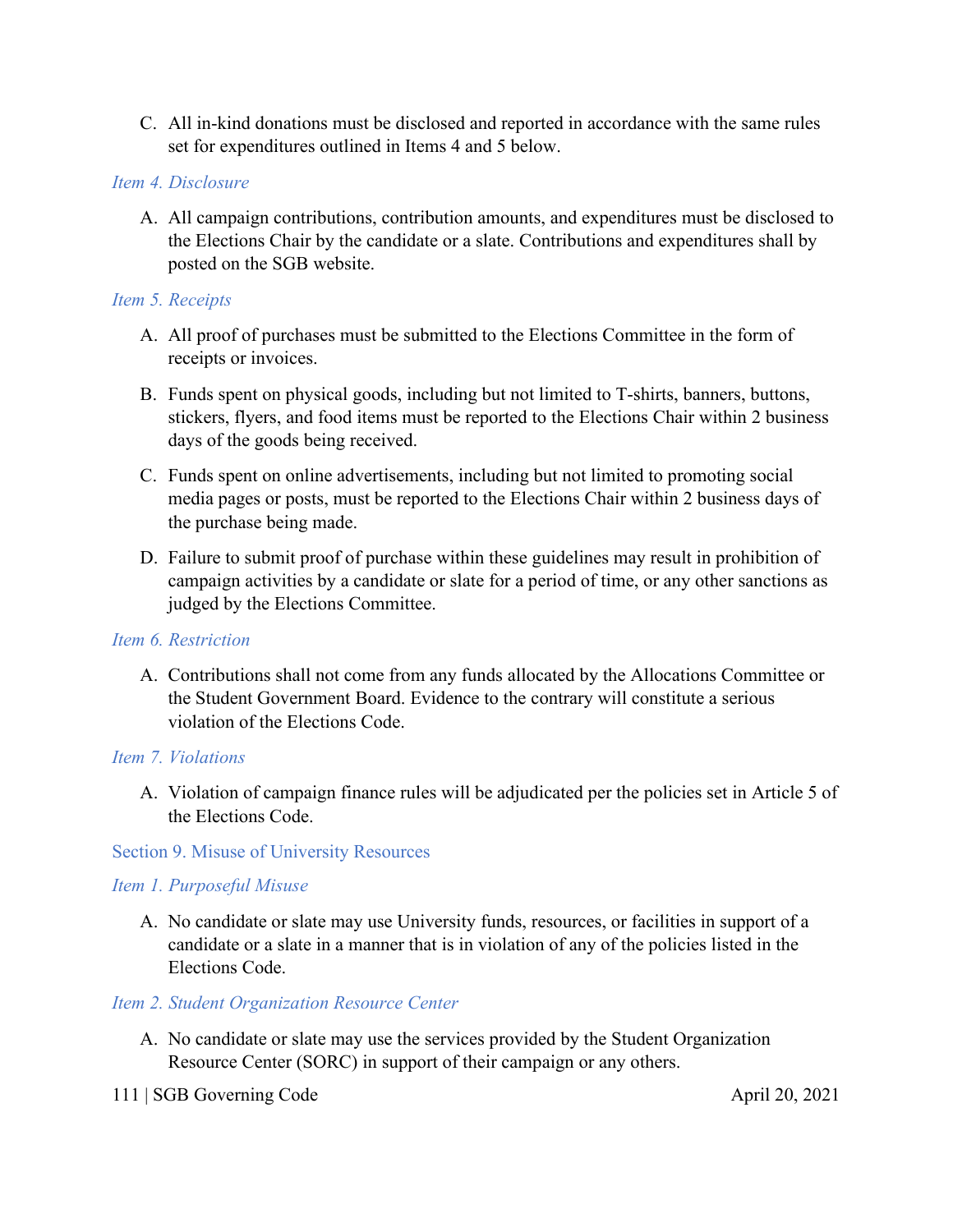#### *Item 3. Computer Services and Systems Development*

A. No candidate or slate may violate Pitt IT policies concerning use of computing resources. Individuals are free to use those resources provided by Pitt IT for personal use, such as personal data storage and print quotas, in support of a candidate provided it does not infringe on their most recently updated policy.

#### Section 10. Student Government Separation

#### *Item 1. Board Separation*

A. The Student Government Board as a single entity shall not officially endorse any candidate or slate.

#### *Item 2. Separation of Members of Student Government Board*

- A. Any member of Student Government Board who receives a stipend as a result of their affiliation to the Student Government Board (i.e., President, Board Members, Chief of Staff, Communications Director, Committee Chairs, Conditional Committee Chairs, and Allocations Committee Members) may not show support for a candidate or a slate when conducting official and/or unofficial Student Government Board business.
	- 1. The President, Board Members, Standing Committee Chairs, Conditional Committee Chairs, and Standing Committee Members may not show support for a candidate or a slate at any time.

#### *Item 3. Campaign Material*

- A. Campaign materials shall not be allowed in the Student Government Board office unless in delivery to or in the possession of the Elections Committee or the candidate.
	- 1. This includes t-shirts, pins, and other campaign materials worn by any individual who is not a candidate.

#### *Item 4. Restriction on SGB Resources*

A. The resources and personnel of the Student Government Board or any Student Government Board Committee may not be used for any candidate or slate's campaign.

# *Item 5. Exception to the Restriction on SGB Resources*

A. The Elections Committee has the authority to spend its budget to support the financial burden of the election on candidates in any way they see fit.

# Section 11. Endorsements

# *Item 1. Eligibility*

A. Any student organization registered with the University of Pittsburgh Student Organization Resource Center (SORC) may endorse a candidate or a slate.

April 20, 2021 SGB Governing Code | 112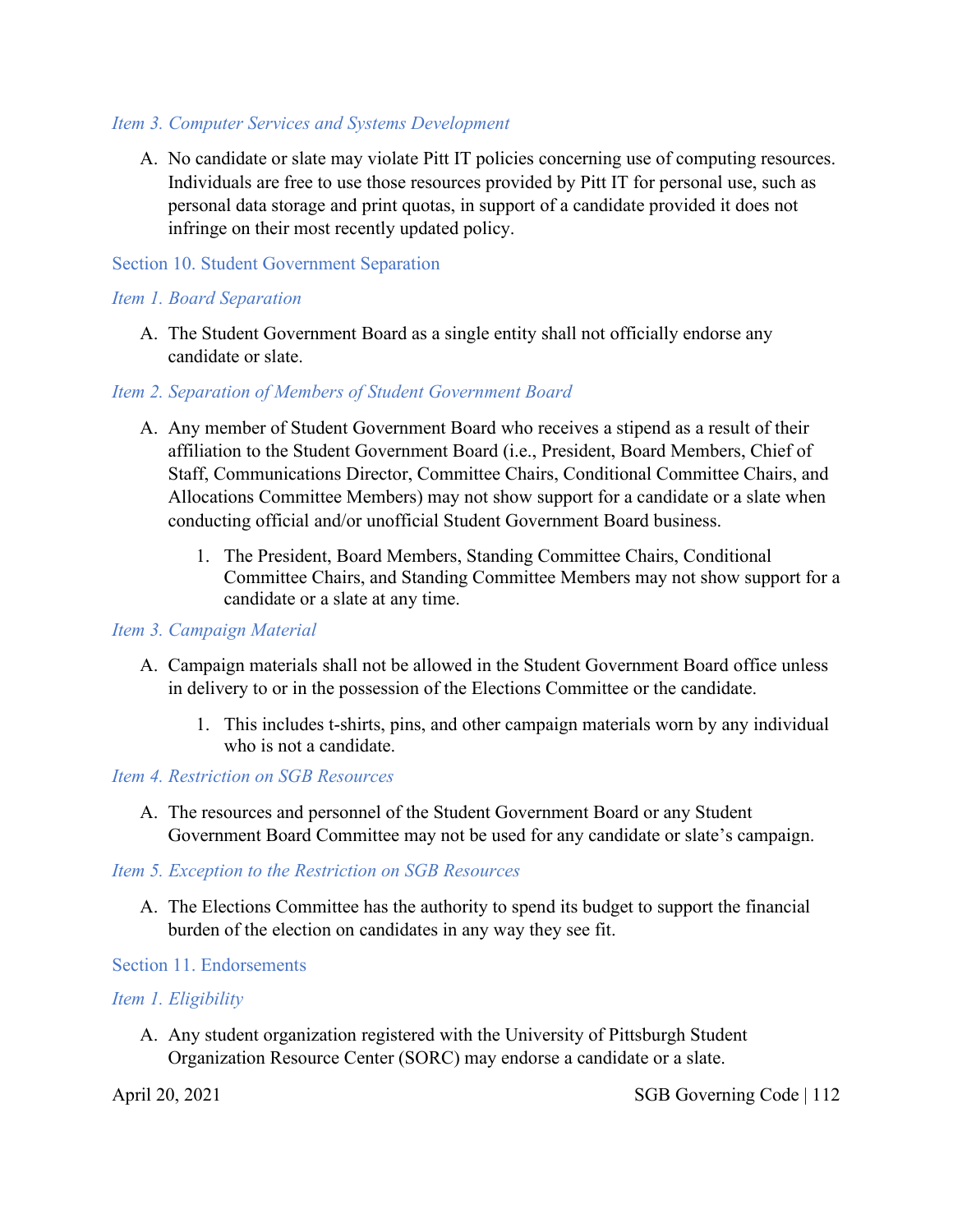# *Item 2. Candidate Solicitation*

A. Candidates and Campaign Managers may seek endorsements at any time from the start of the campaign period as established in the elections timetable until one day before the election.

#### *Item 3. Restrictions*

- A. Candidates may not seek out endorsements from academic departments.
- B. Solicitation of endorsements for the benefit of a candidate or a slate may only be sought out by the candidate(s) or campaign manager.
- C. A candidate or campaign manager may not knowingly seek out an endorsement from an organization that has already endorsed the maximum number of candidates.

#### *Item 4. Compliance*

- A. All Student Organizations registered with the SORC must submit an Elections Committee Candidate Endorsement Form to the Elections Committee Chair prior to the placing of any ads and the distribution of any campaign materials bearing the organization's name in support of a candidate or a slate.
	- 1. The form may either be submitted by hand to the Student Government Board Office in Room 848 of the William Pitt Union or electronically to the Elections Chair via the signer's University of Pittsburgh email account.

#### *Item 5. Limit to Number of Endorsements per Organization*

A. The number of candidates that an organization is permitted to endorse is limited to a maximum of the number of candidates an individual may vote for (i.e. three Board Member candidates and one Presidential candidate).

# *Item 6. Candidate Disclosure*

A. The Elections Chair must notify candidates and slates of the endorsements they have obtained within 48 hours of their receipt.

# *Item 7. Non-Registered Student Organizations*

- A. Non-registered student organizations may not endorse candidates or slates for Student Government Board.
- B. Should a non-registered organization endorse a candidate or slate, it is the candidate or slate's responsibility to have the non-registered student organization remove the endorsement.
- C. Candidates or slates shall have 24 hours from notification by the Elections Committee to reach out to the endorsing organization and request that they remove their endorsement.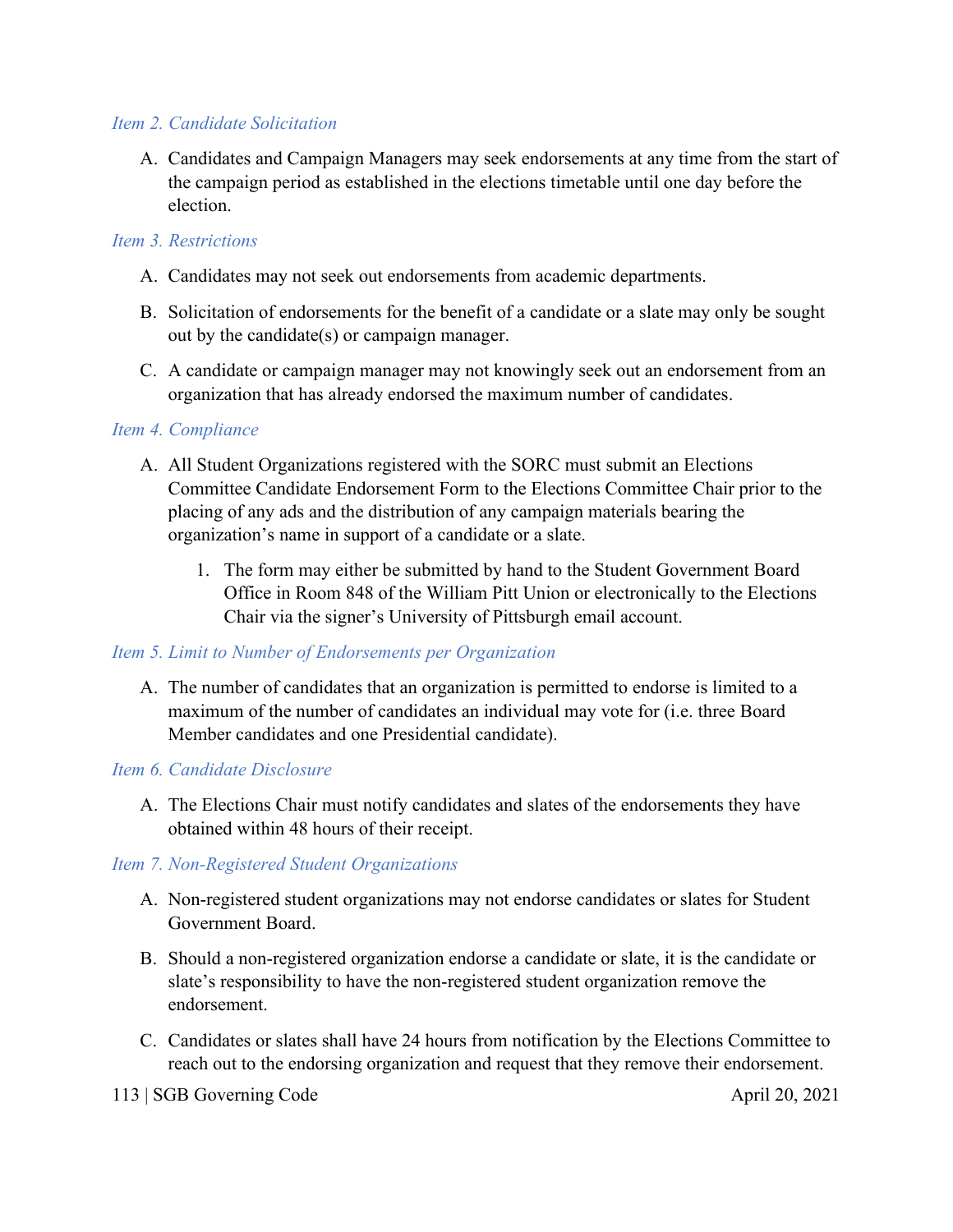D. The Elections Committee must be CCed on all correspondence between a candidate or slate and a non-registered student organization regarding the removal of an endorsement.

#### Section 12. Endorsing Organizations

#### *Item 1. Rights*

- A. Endorsing organizations may:
	- 1. Promote candidates through print, television, email, radio, and social media.
	- 2. Promote candidates through the distribution of flyers and handbills.
	- 3. Promote candidates through word of mouth.
	- 4. Participate in any campaigning that conforms to this Election Code, University regulations, and the Student Code of Conduct, and respects the fairness and integrity of the Student Government Board Election.

#### *Item 2. Restrictions*

- A. Endorsing organizations may not:
	- 1. Promote candidates without having submitted an Elections Committee Candidate Endorsement Form.
	- 2. Post campaign materials not approved by a candidate or a slate and their campaign.
	- 3. Participate in any campaigning that violates the Elections Code, University regulations, the Student Code of Conduct, or disregards the fairness and integrity of the Student Government Board Election.

#### *Item 3. Disclosure*

A. The name of an endorsing organization must appear on all materials and advertisements used by that endorsing organization to promote a candidate or a slate.

#### *Item 4. Voter Coercion*

A. No organization that endorses any candidate or slate may offer any monetary or material prize for voting for a specific candidate or slate.

# Section 13. Slates

# *Item 1. Membership Restriction*

A. A candidate may not be a member of more than one slate.

#### *Item 2. Filing*

A. All candidates wishing to run as a slate must complete the SGB Candidate Slate Form by the deadline established in the Elections Timetable.

#### *Item 3. Exception*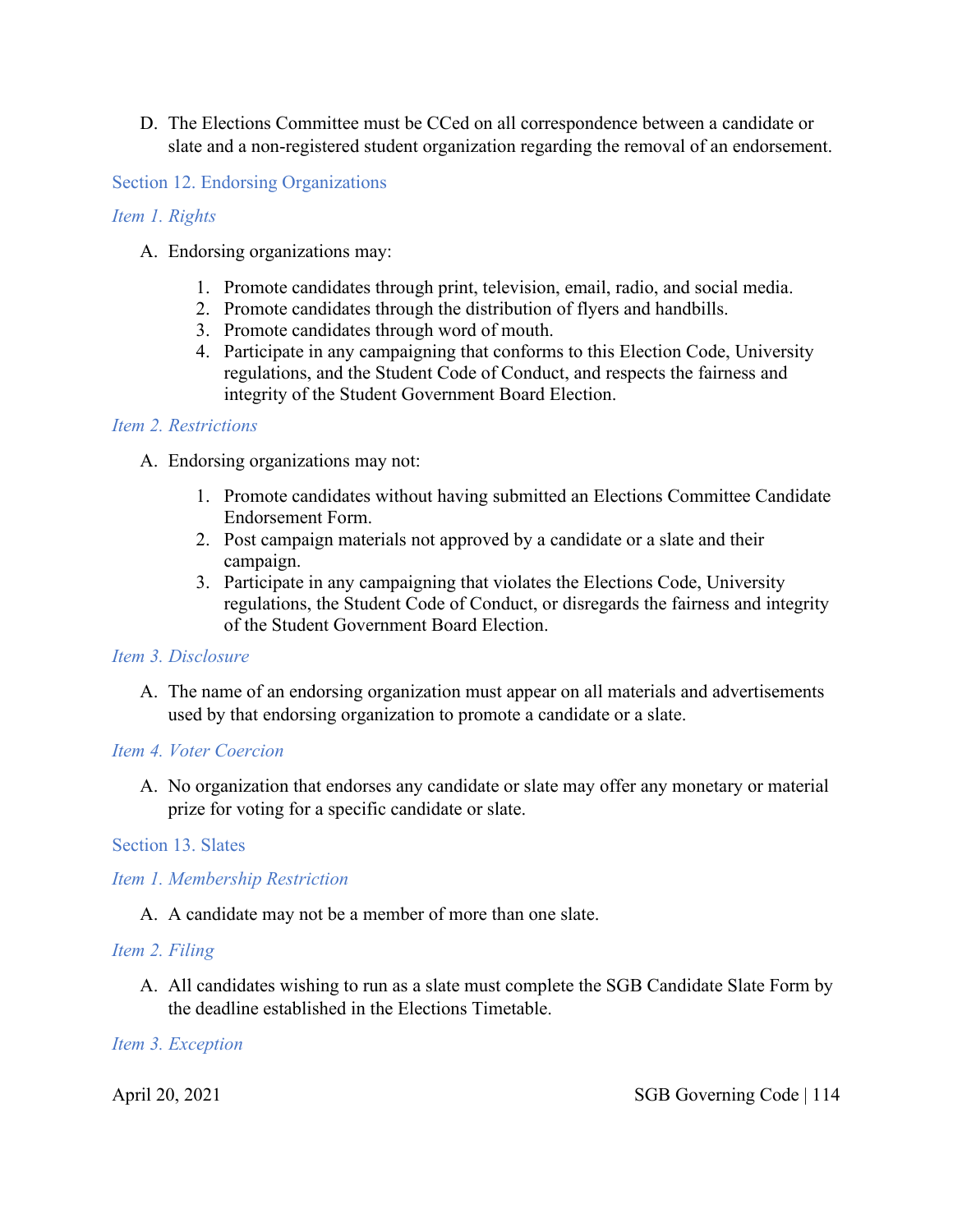A. Endorsing organizations may advertise those candidates they have endorsed regardless of their affiliation by slate, provided they have submitted an Elections Committee Candidate Endorsement Form prior to the advertisement or promotional activity.

#### *Item 4. Nomenclature*

A. Slate names for purposes of the campaign and ballot are subject to the approval of the Elections Committee Chair.

# Section 14. Campaign Materials

#### *Item 1. Value*

A. Any item less than \$1.00 in value that has been approved by the Elections Committee may be distributed to voters in the campaign during the campaign period established in the elections timetable.

#### *Item 2. Exception*

A. T-shirts are the only item that may have a value exceeding \$1.00.

#### *Item 3. Elections Committee Authority*

A. The Elections Committee reserves the right to determine the value of all items distributed as a part of a candidate's campaign. Proof of an item's value shall be disclosed to the Elections Committee in the form of a receipt or an invoice.

#### Section 15. Posted Campaign Material

#### *Item 1. Legal Compliance*

A. Campaigning and posting of all electronic, printed, and physical material must be in accordance with all University rules and regulations, as well as local, state, and federal statutes.

#### *Item 2. Elections Committee Compliance*

A. The Elections Committee reserves the right to regulate the size, quantity, and content of all posters used in the targeted campaign by candidates and slates, so long as the regulation does not unreasonable hinder candidates and is applied universally to all candidates.

# *Item 3. Material Restrictions*

A. Materials that may be distributed during the targeted campaign are limited to printed materials and chalking. Any other items must first be approved by the Elections Committee prior to distribution.

*Item 4. Defacing University Property*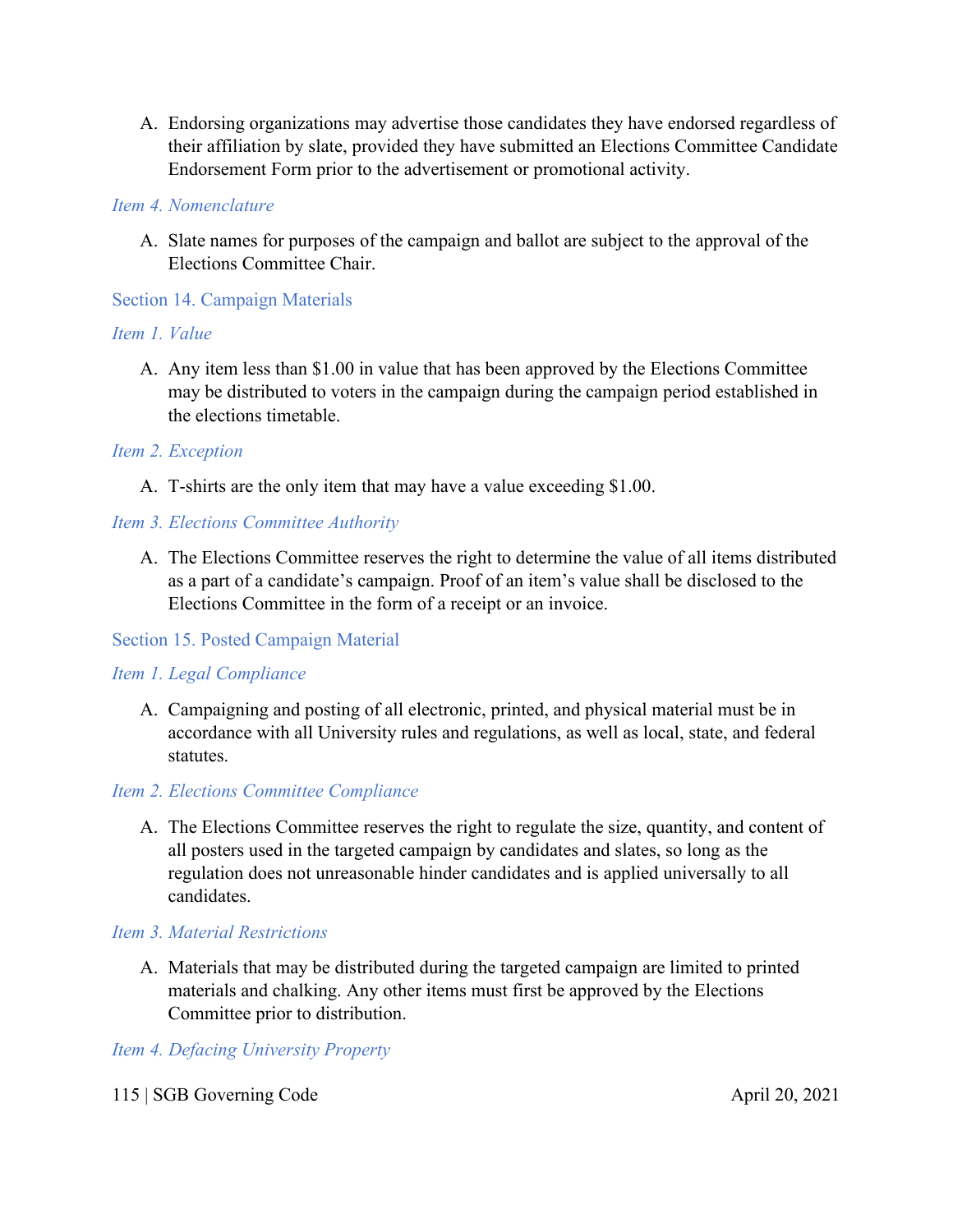A. Stickers, self-adhesive materials, the painting of windows, doors, or other fixtures, and any other placing of campaign materials that in some way damages or defaces walls, doors, windows, or other University fixtures are prohibited.

# *Item 5. Posting Restrictions.*

- A. Posters placed in the classrooms must be tacked with thumb tacks or staples on the cork strip at the top of blackboards or on the bulletin boards. They shall not be placed on ceilings, walls, doors, or podiums. Only one poster may be placed in any permitted classroom.
- B. Specifically, posters may not be:
	- 1. Hung in the Cathedral of Learning Nationality Rooms.
	- 2. Hung in such a manner that they obstruct any other posted campaign material.
	- 3. Posted on the outside of any University building or in any unauthorized locations including but not limited to blackboards, revolving doors, glass doors, and windows.
	- 4. Posted inside the residence halls without the consent of the Elections Chair.
- C. Sidewalk chalk may only be used to campaign on areas that are susceptible to being washed away by environmental factors. Candidates cannot chalk on walls, under covered areas (i.e. walkways), or any of the paved areas leading up to the Cathedral of Learning. The sidewalks bordering Bigelow Boulevard outside the Cathedral of Learning are permitted to be chalked on during the targeted campaign period.
- D. Candidates, Campaign Managers, and Campaign Staff are permitted to hang their own flyers and other promotional materials on the University of Pittsburgh's property during the targeted campaign period established in the elections timetable. Volunteers are permitted to flyer and chalk only on the day before and the day of the election
- E. Door hangers, or any campaign materials that can be hung from the handle or knob of a door that promotes a candidate or slate are not permitted in the University buildings while campaigning.

# *Item 6. Banners*

A. Banners may not be hung from any university building. Any banners or signs may be placed on private property with the consent of the property owner or tenant.

# *Item 7. Polling Date*

A. All posters, banners, and social media accounts must display the date and web address of the election.

# *Item 8. Limitation of Authority*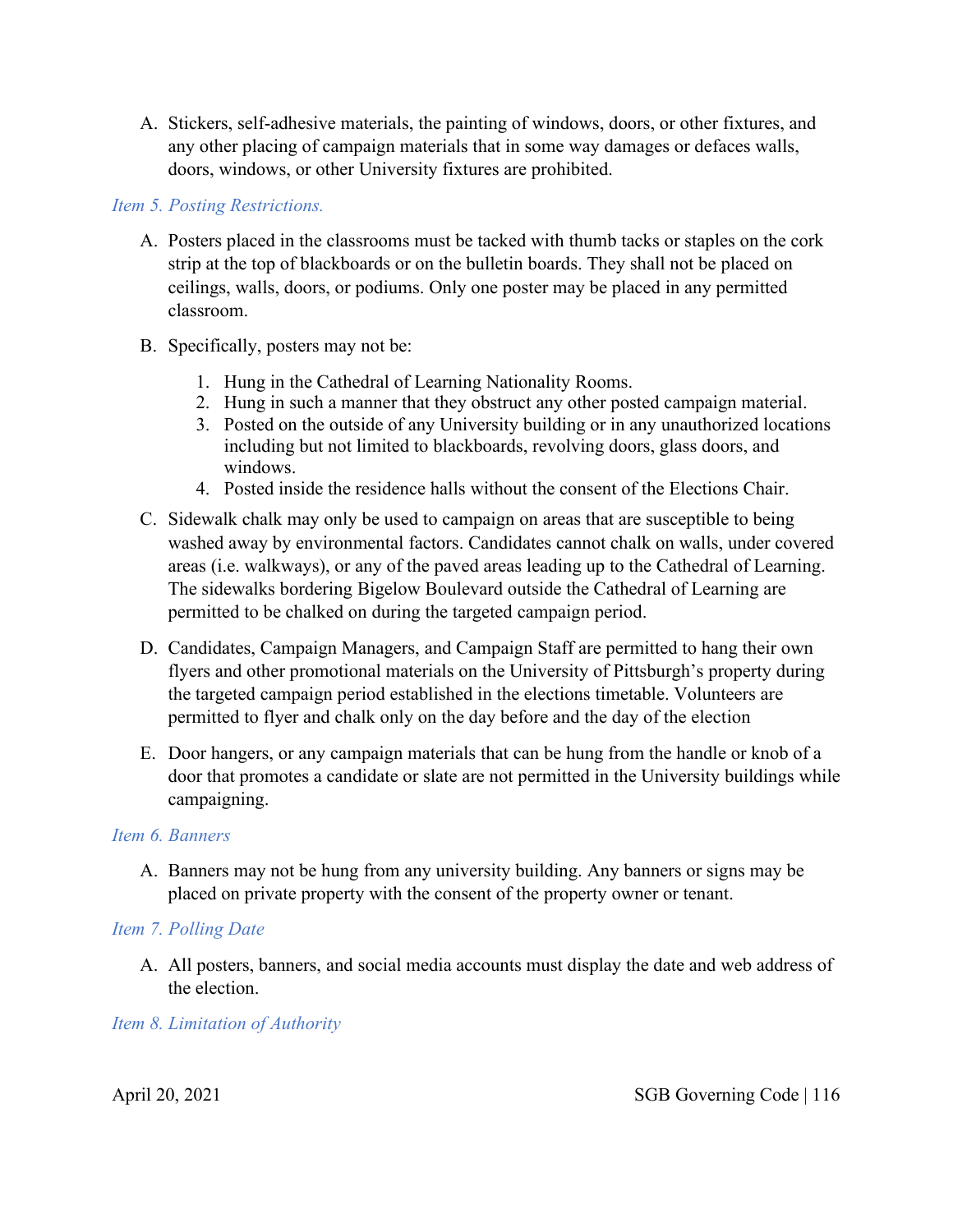- A. Some bulletin boards are the property of other University departments or organizations, and they reserve the right to remove anything on these boards at their discretion.
- B. The Elections Committee has no authority over the removal of campaign materials by the University of Pittsburgh.

# Section 16. Social Media

#### *Item 1. Legal Compliance*

A. All uses of social media by candidates for the purposes of campaigning during the election must be in accordance with all University rules and regulations, website policies, and local, state, and federal statutes.

*Item 2. Social Media Restrictions.*

- A. Social media may not be used by candidates, campaign managers, or campaign staff as a means of defaming or promoting any candidate who is not a member of their slate or campaign.
- B. A candidate may not request for any other individual to use social media to defame or promote any other candidate or slate on behalf of their campaign.

#### *Item 3. Limitation of Authority*

A. The Elections Committee has no authority over removal of information on the website of any candidate or slate but may request that any candidate remove information if found to be in violation of the Elections Code.

#### Section 17. Bribery & Coercion

# *Item 1. Definition*

- A. Bribery and coercion shall include, but are not limited to:
	- 1. Promises of appointment or reappointment to positions of authority.
	- 2. Threats to politically or socially ostracize an individual.
	- 3. Transfers of funds, goods, or services not relevant to the Student Government Board Election.
	- 4. Intimidations of physical violence.

#### *Item 2. Candidates and their Campaigns*

- A. At no time shall any individual attempt to bribe, coerce, intimidate, or otherwise attempt to exert undue influence on:
	- 1. Any member of the Elections Committee or the Judicial Committee.
	- 2. Any member of Student Government Board.
	- 3. Any candidate or a member of their campaign staff.
	- 4. Any eligible voter in the election.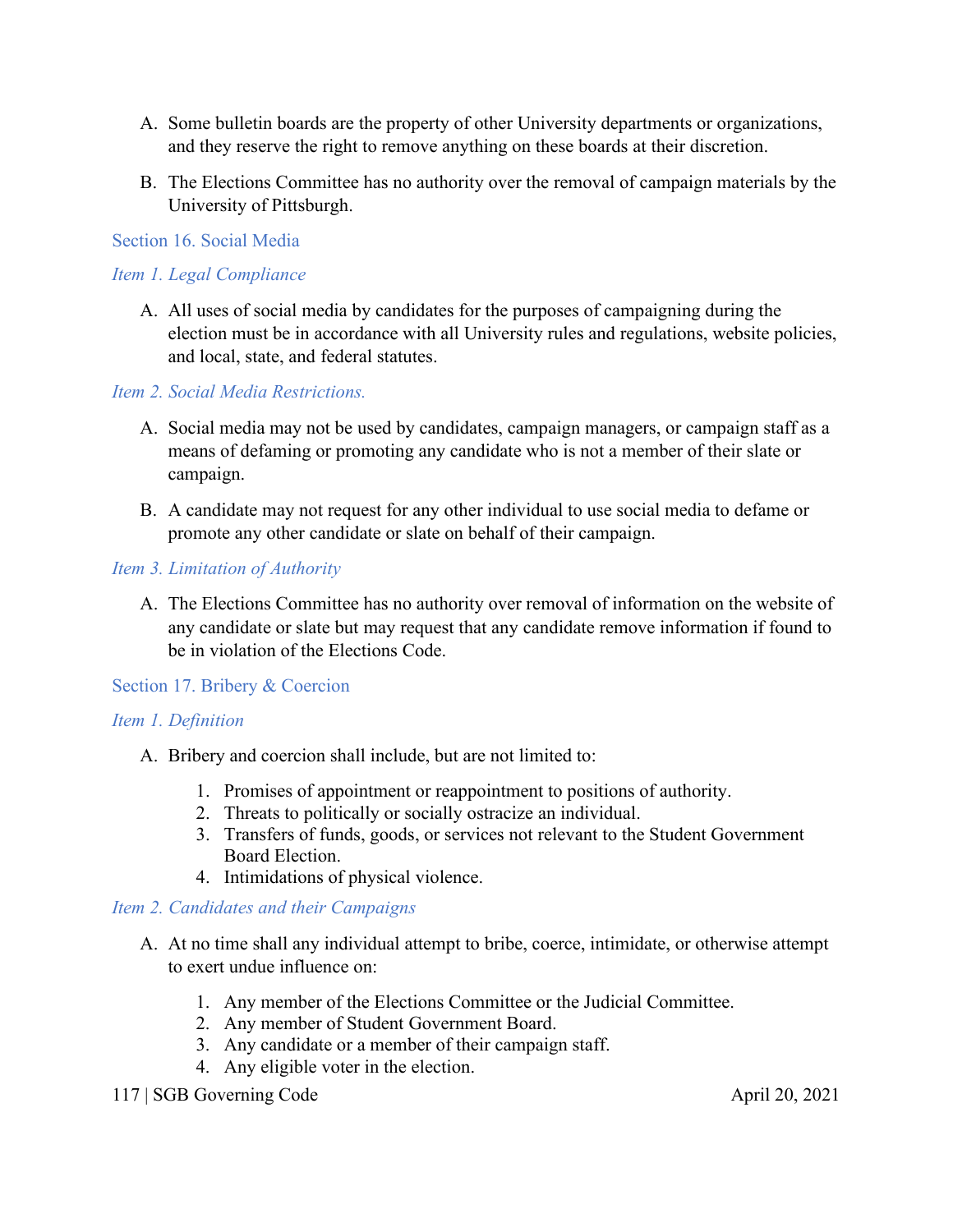#### *Item 3. Online Voting Coercion*

A. At no point shall any individual attempt to vote through the Pitt portal using the username of any other member of the Pitt community besides their own.

Section 18. Adjudication & Penalties

# *Item 1. Violations under Elections Committee Jurisdiction*

A. Violations of the Election Code or policies of the Elections Committee shall be addressed by the Elections Committee in accordance with judicial procedures as outlined in Article 5.2.5 "Judicial Procedures."

#### *Item 2. Other Violations*

- A. Violations of policies not maintained by the Student Government Board, the Elections Committee, or the Judicial Committee shall be referred to the appropriate judicial authority. This includes but is not limited to violations of:
	- 1. The University of Pittsburgh Student Code of Conduct.
	- 2. Computer Services and Systems Development Policies.
	- 3. Any applicable rules and regulations of the University of Pittsburgh.
	- 4. Any applicable local, state, and federal laws.

#### *Item 3. Reciprocity*

A. Violations of policies and regulations not maintained by the Elections Committee may result in an administrative sanction by the Elections Committee. Sanctions shall be at the discretion of the Elections Committee, and subject to a final appeal to the Judicial Committee.

# Section 19. Elections Committee Programming

# *Item 1. Elections Programming*

A. The Elections Committee may, at its discretion, initiate or sponsor any program it believes will increase voters' knowledge of the candidates, election, and increase voter turnout.

#### **Article 4. Voting and Election Day Procedures**

#### Section 1. Eligible Voters

# *Item 1. Criteria for Voting*

A. All undergraduate students, who are not solely enrolled in CGS, are eligible to vote in the Student Government Board election. Voters may cast no more than one vote for President and no more than three votes for Board. Votes cast for Board Members are not restricted to those who belong to the same slate.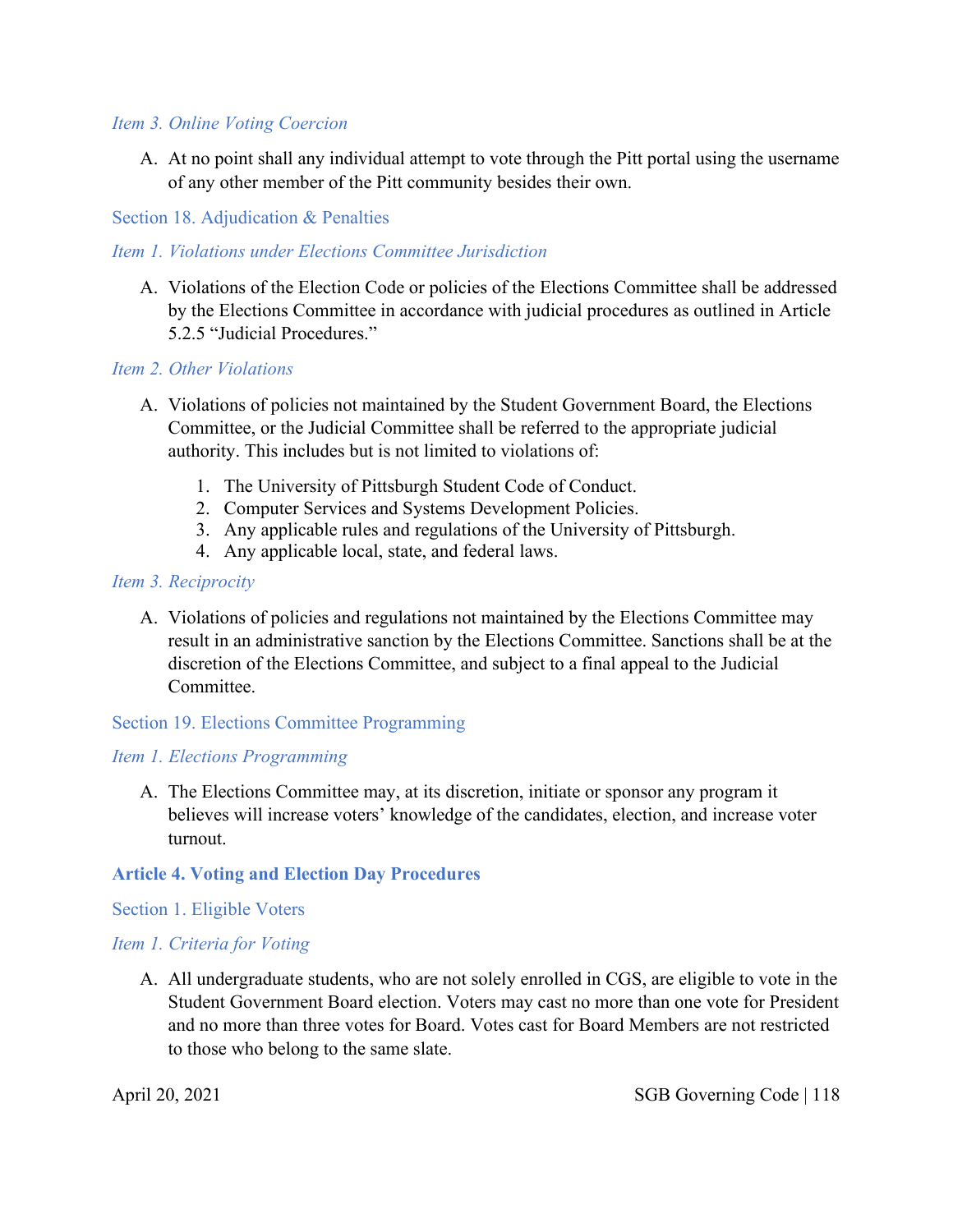#### Section 2. Ballot Positions

#### *Item 1. Authority*

A. The Elections Committee will determine the ballot design, including all information or items that may be included.

# *Item 2. Elections Committee Discretion*

A. The Elections Committee shall regulate the content and length of slate names and candidate slogans that will appear on the ballot.

#### *Item 3. Ballot Design*

A. The ballot will be divided into Presidential and Board sections and include slate distinctions. Ballot positions shall be randomized for each individual ballot.

# Section 3. Election Day

#### *Item 1. Public Disclosure*

A. Voting times and the web address of the Election shall be established by the Elections Committee and publicized to the student body.

#### *Item 2. Campaigning*

A. There shall be no active campaigning within University buildings on Election Day.

#### *Item 3. Polling Stations*

A. Official polling stations will be established by the Elections Committee and shall be made known to the student body. No polling station that is not authorized by the Elections Committee shall exist. Candidates and endorsing organizations may not create their own polling station(s).

#### *Item 4. Tabulation of Votes*

A. Only the SGB Advisor, the Elections Committee Chair, and the SGB President may have access to the final vote tabulation process.

#### *Item 5. Elected Candidates*

- A. The elected President shall be the candidate receiving the highest number of votes for the position of Student Government Board President.
- B. The elected Board Members shall be those eight candidates receiving the highest number of votes for the position of Student Government Board Member.

# Section 4. Announcement of Results & Tie Vote Procedures

#### *Item 1. Announcement of Results*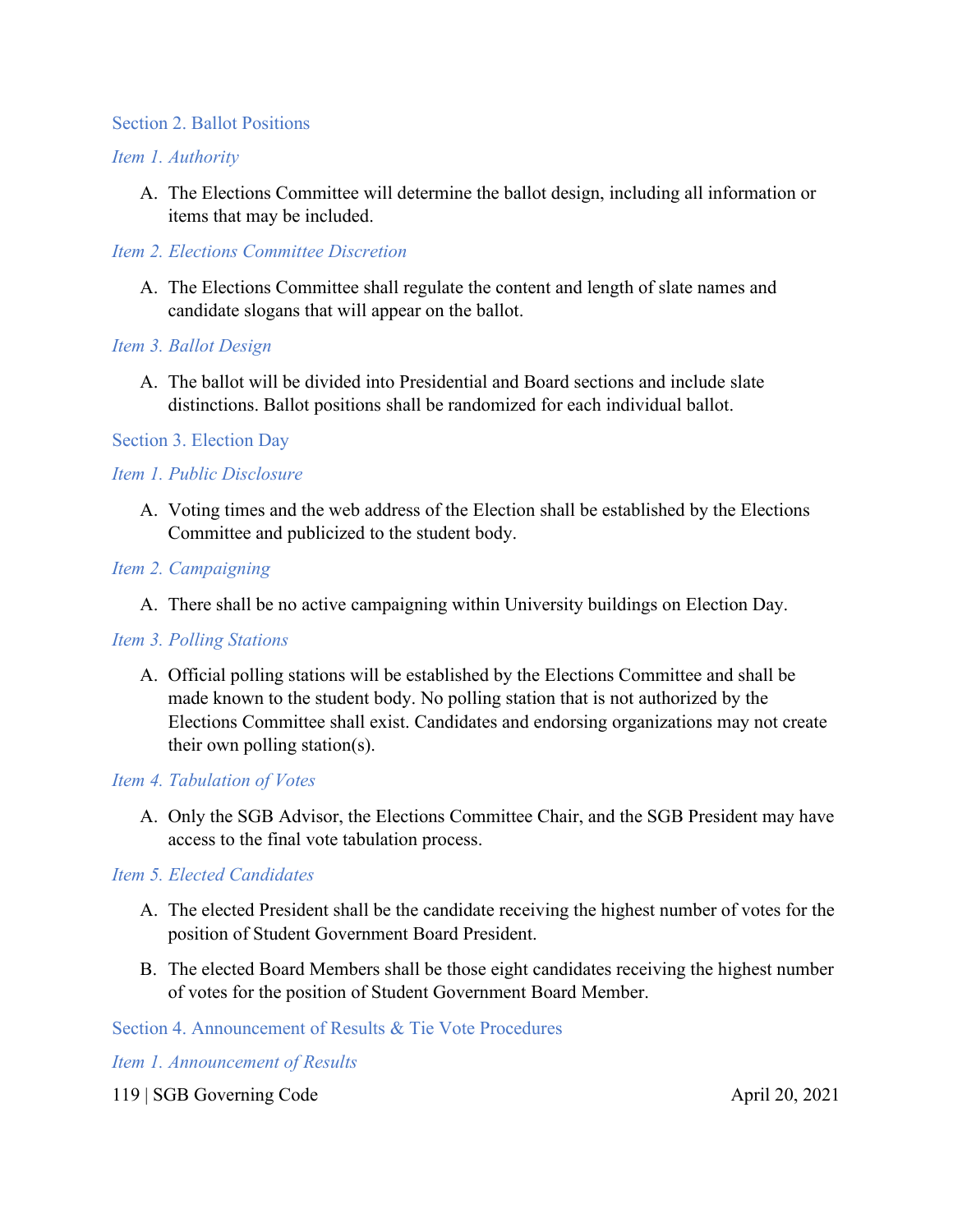A. Only after all ballots have been counted and all offices decided will the Elections Chair officially and publicly announce the results of the election. No candidate may take office until certified by the committee. Candidates shall be notified of the election results by the Elections Chair via their University of Pittsburgh email account within one week of the day of balloting.

# *Item 2. Tie Votes*

A. If a tie occurs for the office of President or for members of the Board, there shall be a run-off election between those candidates tied for the office within three weeks of the original election date.

# *Item 3. Public Record*

A. All official ballots and other documents submitted to the Elections Committee and provided for the Student Government Board election are declared to be public record and will be kept safely by the Office of Student Government Board for a period of 90 days following the last day of balloting.

# Section 5. Election Procedure

#### *Item 1. University Operating Status*

- A. All Elections Procedures must reflect the University operating status. The Elections Committee has the power to determine any changes. A list of reflected changes includes but is not limited to:
	- 1. Reduction in valid signatures required for both Presidential and Board Candidate
	- 2. Conversion of in-person events to virtual events, or vice versa
	- 3. Activities allowed during targeted campaigning

# Section 6. Public Disclosure

# *Item 1. Public Discourse Procedure*

A. Any public statements that must be released shall be posted on the SGB website.

# **Article 5. Judicial Procedures**

Section 1. Filing of an Election Contest.

# *Item 1. Eligibility*

A. Any eligible voter for the Student Government Board election may file a contest for violation of the Elections Code.

#### *Item 2. Complaint Requirements*

A. The complainant shall submit a written complaint to the Elections Committee citing the alleged violation and whichever applicable policy or policies the complainant believes

April 20, 2021 SGB Governing Code | 120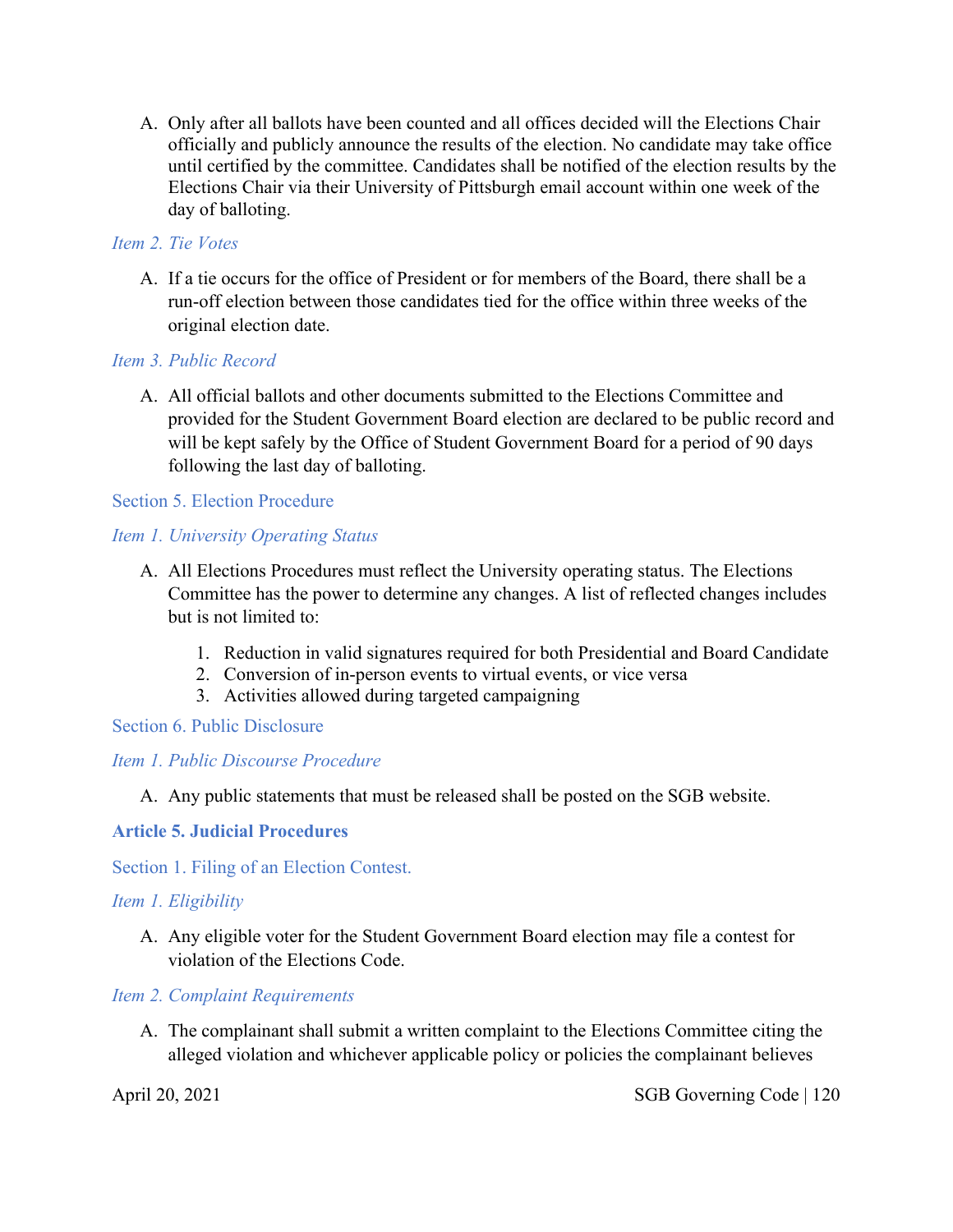were violated. The complainant shall also submit any evidence or documents in their possession that are relevant to the complaint.

# *Item 3. Investigation*

- A. By a simple majority vote, the Elections Committee shall determine whether the complaint contains sufficient information to initiate an investigation. If it does, the Elections Committee shall investigate the complaint. The Elections chair shall notify the candidate alleged to have committed the violation.
- B. The Elections Committee shall take whatever steps are necessary to determine whether the alleged violation can be substantiated. Each investigation must at a minimum include interviews with the complainant and defendant separately as well as a review of all available evidence. If the policy in question is not maintained by the Elections Committee, the Elections Committee shall attempt to consult with the group that maintains the policy to determine their interpretation, if practical. The Elections Committee shall submit their findings to the Elections Chair.
	- 1. If, during the investigation, the Elections Committee finds evidence for a violation of applicable policies other than the violation alleged in the original complaint, they shall create and investigate a separate secondary complaint, which shall be submitted to the Elections Chair and defendant.
	- 2. The Elections Committee shall submit a finding to the Elections Chair on all complaints investigated. The defendant must be interviewed at least once after being notified of all complaints under investigation, but other interviews are not required to be repeated if a secondary complaint is filed.
	- 3. Multiple complaints shall be treated as independent events unless there is a compelling reason to treat them otherwise.

# *Item 4. Investigation Timeline*

A. Complaints that warrant investigation prior to the week leading up to the opening of the polls must have investigations concluded within 48 hours of the submission of the complaint. Complaints that warrant investigation within the week of the opening of the polls must have investigations concluded within 24 hours of the submission of the complaint.

# *Item 5. Finding*

- A. The finding for each complaint shall identify the complaint under investigation, the investigative steps taken, and whether the complaint is "substantiated," "not substantiated," or "cleared."
	- 1. A "substantiated" finding means that the Elections Committee has determined that a violation occurred and has identified evidence to corroborate the complaint. A substantiated finding shall additionally include the relevant evidence identified and a sanction.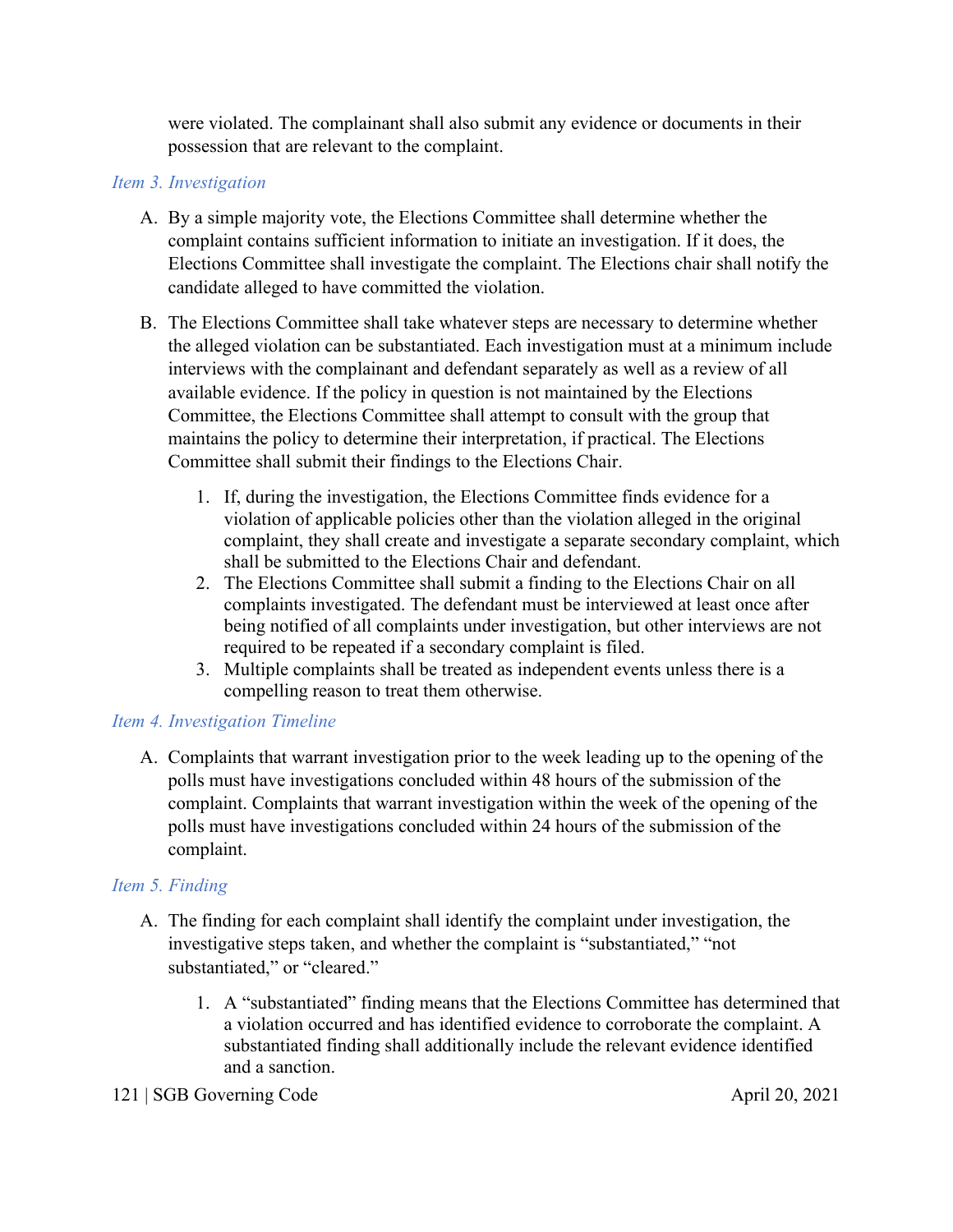- 2. An "unsubstantiated" finding means that the Elections Committee was unable to corroborate the complaint but believes there is a possibility a violation occurred.
- 3. A "cleared" finding means that the Elections Committee has either determined that the conduct in question was not a violation or has identified evidence indicating a violation did not occur.
- B. The Elections Chair shall distribute each finding to the defendant and the Judicial Chair.
- C. The defendant shall have 12 hours after they are informed to contest the finding.
	- 1. If a "substantiated" finding is not appealed, the recommended sanction shall be enforced, and the complaint shall be considered closed.
	- 2. If an "unsubstantiated" finding is not appealed, the complaint shall be considered closed but may be reopened if additional evidence is received before the certification of results.
	- 3. If a "cleared" finding is not appealed, the complaint shall be considered closed,
	- 4. If any finding is appealed, it will follow the same process as outlined in Item 5.2.5.4. "Appeal."

# *Item 6. Disclosure*

- A. The Elections Committee shall not disclose an investigation until the time to contest the finding has expired.
- B. The Elections Committee shall not publicly release "unsubstantiated" or "cleared" findings.
	- 1. Upon request, the Elections Committee may confirm that an investigation was undertaken and did not find evidence to confirm a violation but shall not comment further.
- C. The Elections Committee shall publicly release a summary of any "substantiated" findings that are not appealed, including the nature of the violation, the sanction imposed, and any other information the committee believes is pertinent. The committee shall not disclose the identity of the initial complainant.
- D. Any appealed finding shall be released according to hearing procedures.

# *Item 7. Simple Majority*

A. The defendant is guilty only if a simple majority vote of the total membership of the Elections Committee find them guilty upon a preponderance of the evidence.

# Section 2. Adjudication

# *Item 1. Ruling Criteria*

A. When the hearing has ended, the Elections Committee shall recess and deliberate. All votes shall be decided by a majority vote. The ruling for each charge shall be given in the following form: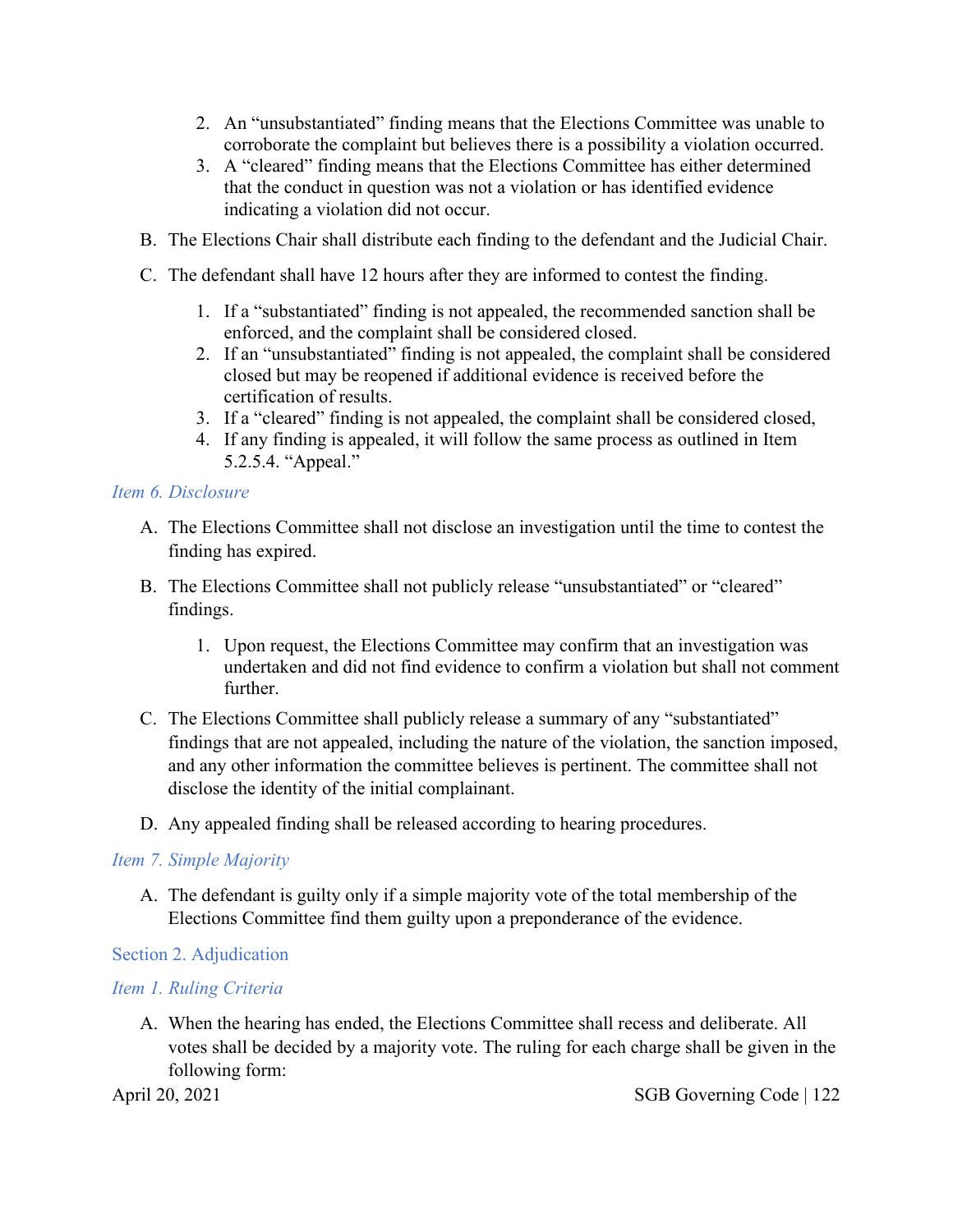- 1. Alleged Violation
- 2. Verdict
- 3. Imposed Sanction

# *Item 2. Notification*

- A. The ruling and disciplinary action of the Election Committee will be made known in writing within 2 hours after the hearing has adjourned to the following individuals:
	- 1. The Defendant
	- 2. The Judicial Committee

# *Item 3. Possible Sanctions*

- A. The Elections Committee is empowered to impose any necessary sanctions to directly mitigate the conduct in violation of applicable policies. This includes, but is not limited to, ordering the removal of posted materials, participation in related educational trainings, retrieval of distributed items, or discontinuation of specified campaign practices.
- B. The Elections Committee is empowered to invoke the following administrative sanctions:
	- 1. Public disclosure of the violation(s) of the Student Government Board Elections Code.
	- 2. Prohibition of a candidate from participating in Elections Committee sponsored events.
	- 3. Recommend that the Campus Judicial Board consider possible violations of the Student Code of Conduct.
	- 4. Prohibition of a candidate from campaigning for a defined amount of time as determined by the Elections Committee.
- C. The following sanctions shall be used in cases of deliberate or significant misconduct which explicitly threatens the health or well-being of students or the viability of the election:
	- 1. Complete disqualification of a candidate; making them ineligible for Student Government Board elected office for the upcoming term.
	- 2. Invalidation of ballots at a number to be determined by the Elections Committee.

# Section 3. Appeal

# *Item 1. Limitation*

A. A decision of the Elections Committee may be appealed to the Judicial Committee within 6 hours from the time the email was sent to notify the defendant. Otherwise, the decision of the Elections Committee shall prevail.

# *Item 2. Eligibility*

- A. The appealing parties shall be limited to the Elections Chair and the defendant involved in the original complaint.
- 123 | SGB Governing Code April 20, 2021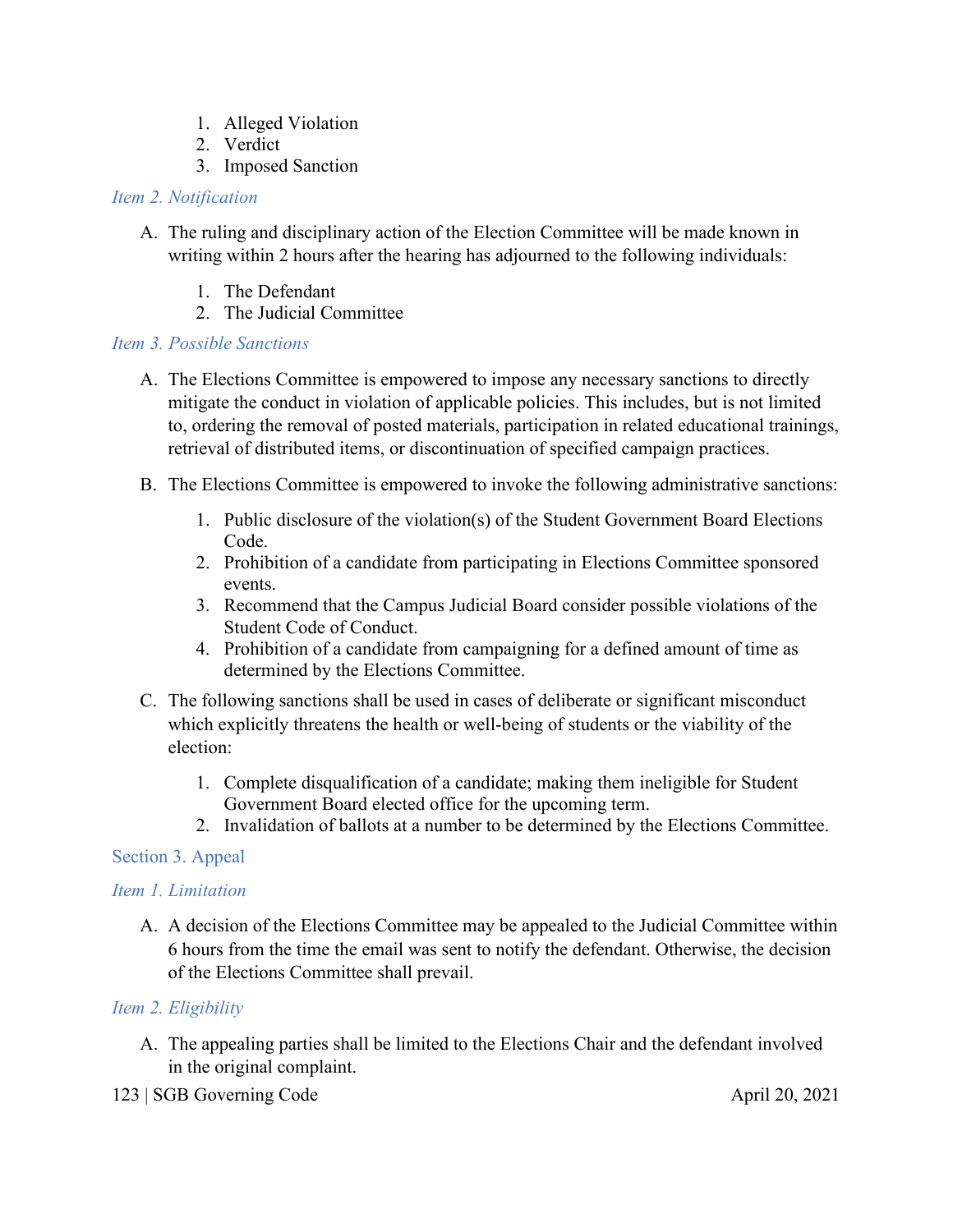#### *Item 3. Filing an Appeal*

A. The defendant shall file a complaint with the Judicial Committee stating the grounds of appeal.

# *Item 4. Hearing*

- A. The Judicial Committee shall determine whether all criteria for filing have been met within 24 hours of the filing of the appeal.
- B. If the Judicial Committee determines that all criteria have been met, then a hearing shall be scheduled within 72 hours of the filing of the appeal. The defendant, Elections Chair, and the Elections Committee shall be provided with a copy of the appeal complaint along with a notice of the date, time, and place of the hearing.

# *Item 5. Closed Hearing*

A. The hearing shall be closed

# *Item 6. Record*

A. The hearing shall be recorded.

# *Item 7. Quorum*

A. A 2/3 majority of the Judicial Committee Members and the Judicial Chair are required for the hearing. In the event of the absence of a quorum, the hearing shall be rescheduled and held no more than 72 hours after the originally scheduled time.

# *Item 8. Order of Presentation*

- A. The order of presentation will be as follows:
	- 1. Each party will have 20 minutes to present their case.
	- 2. The Elections Chair and three chosen members of the Elections Committee shall speak first followed by the defendant.
	- 3. Judicial Committee Members may ask questions at any point in the proceedings.
	- 4. Each side shall be permitted to give a closing statement. The Elections Committee shall present first followed by the defendant.

# *Item 9. Limits on Admissible Material*

- A. Only material presented at the initial hearing may be presented. No new charges may be raised or considered.
	- 1. Exculpatory evidence unavailable at the time of the original hearing may be presented at the discretion of the Judicial Chair.

#### *Item 10. Decision of Judicial Committee*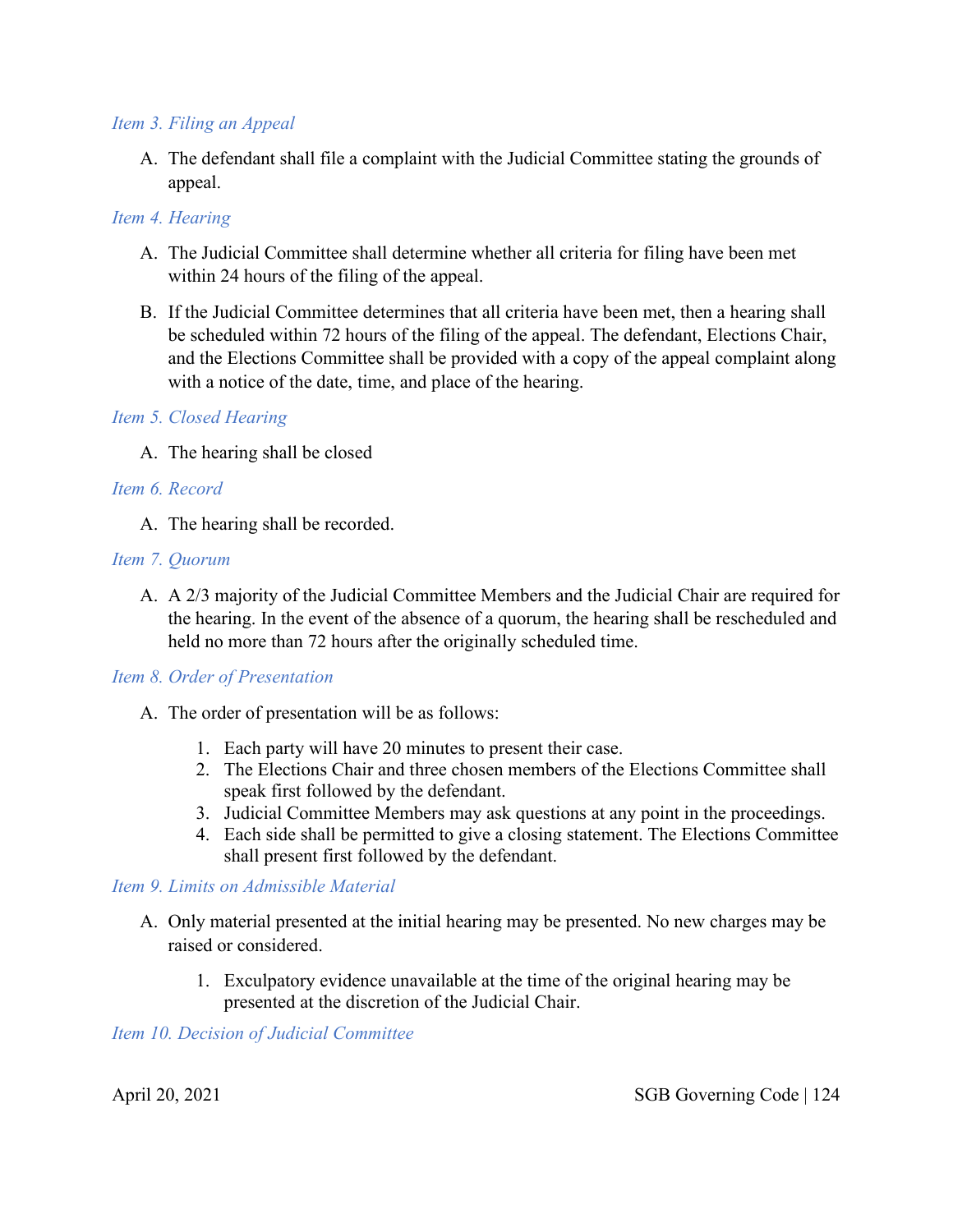- A. After the hearing, the Judicial Committee shall recess and deliberate. The appeal shall be decided by a majority vote. The Judicial Committee may decide the case in only one of the following ways:
	- 1. Decide against the appeal and let the decision of the Elections Committee stand.
	- 2. Dismiss the case and find the defendant not guilty if the Elections Committee erred significantly in its interpretation of the Elections Code.
	- 3. Impose an alternative sanction to that imposed by the Elections Committee.
	- 4. Invalidation of ballots at a number to be determined by the Elections Committee.
- B. The Judicial Committee shall not use the following sanctions as an alternative sanction:
	- 1. Complete disqualification of a candidate; making them ineligible for Student Government Board elected office for the upcoming term.

# *Item 11. Restrictions on Judicial Committee*

A. The Judicial Committee specifically may not adjudicate any decision not listed in the appeal.

# *Item 12. Discretion of Judicial Committee Chairperson*

A. Questions of hearing procedure shall be decided by the Judicial Chair without debate. For this reason, the Judicial Chair shall vote only in the event of a tie.

# *Item 13. Notification*

- A. The Judicial Committee shall render its decision within 24 hours of the appeal hearing and notify the complainant, the defendant, the Elections Committee, the SGB advisor, and the Dean of Students.
- B. The Judicial Committee must also provide a specific list of procedural problems and/or their reasons for overturning any Elections Committee decision.

# *Item 14. Exhaustion of Judicial Action*

A. The decision of the Judicial Committee is final.

# **Article 6. Referendum Elections**

# Section 1. Definitions

# *Item 1. Referendum*

A. A referendum is a proposed public measure submitted by the Student Government Board to the Student Government Board Elections Committee for a direct popular vote by the non-solely-CGS undergraduate student body. The referendum may be set separate from the Student Government Board Election.

# *Item 2. Elections Code*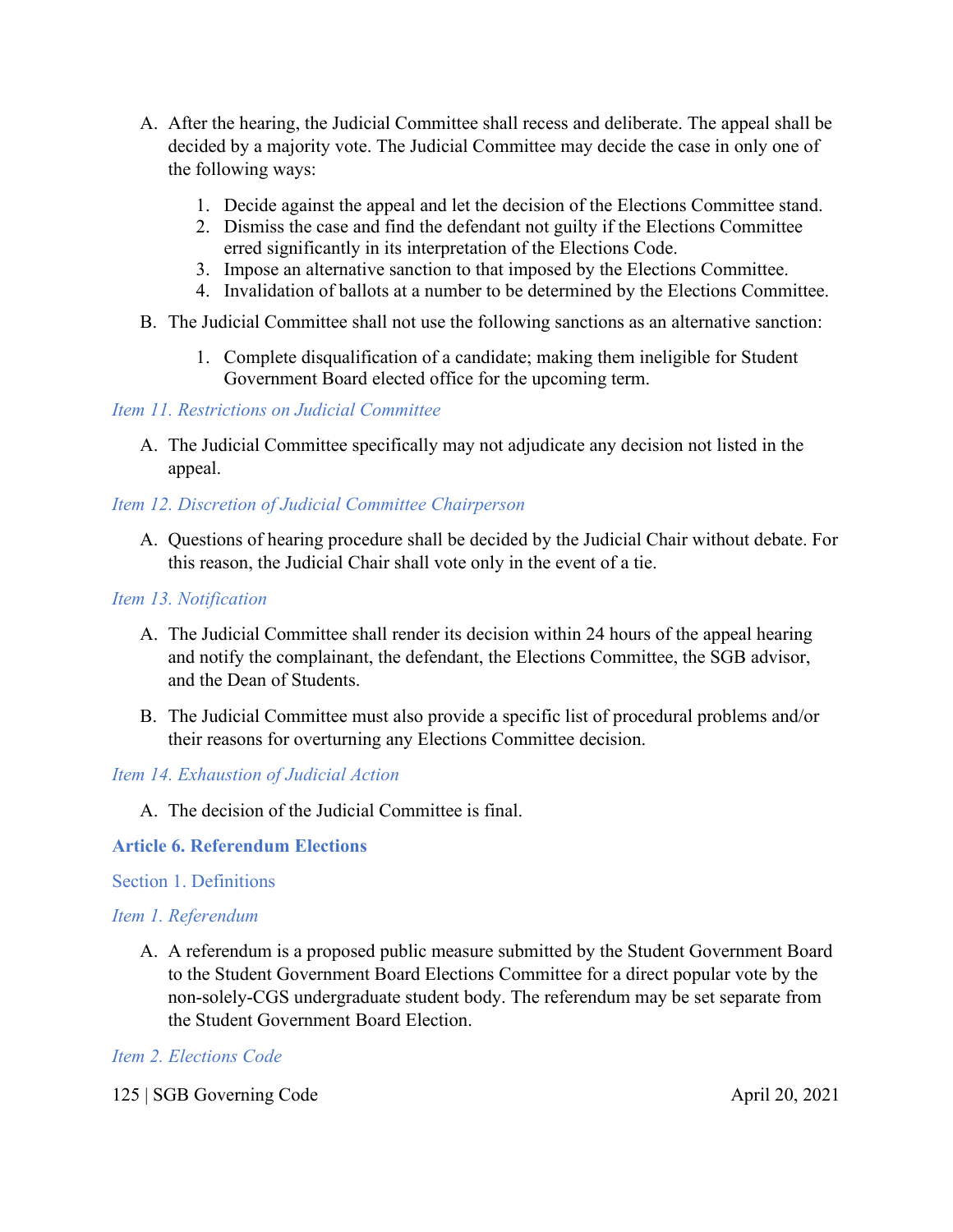A. The Elections Code is a body of rules determined by the Elections Committee, which governs not only the election process, but also the referendum process.

#### Section 2. Referendum Qualifications

#### *Item 1. Referendum Qualification*

A. To be qualified, a referendum must be approved in accordance with all appropriate procedures as defined in the SGB Constitution and Governing Code.

#### *Item 2. Referendum Filing Deadline*

A. For a referendum to be valid, a time-stamped SGB Referendum Application Request Form must be completed and returned no later than four weeks prior to the election date as established in the elections timetable.

#### *Item 3. Referendum Approval Procedures*

A. The Referendum Request must be approved by a simple majority of the Elections Committee and Judicial Committee no later than one week from the submission date established in the elections timeline.

#### *Item 4. Public Announcement of Referendum*

A. Once the referendum is approved by both Elections and Judicial Committees, the referendum question must be publicly announced by the Student Government Board no later than three weeks prior to Election Day, as outline in the Elections Timetable.

# Section 3. Referendum Election Finances.

#### *Item 1. Contributions*

A. Any Student Organizations registered with the SORC, fraternity, or sorority may spend funds not exceeding \$100.00 in support of a referendum.

#### *Item 2. Restriction*

A. Organizations spending funds in support of a referendum are prohibited from using University-allocated funds and/or materials for campaigning.

#### *Item 3. No SGB Contributions*

A. The Student Government Board and all Student Government Board Committees shall be prohibited from spending any money for any referendum.

Section 4. Misuse of University Resources

# *Item 1. Purposeful Misuse*

A. No one may use University funds, resources, or facilities in support of the referendum in a manner that is in violation of any of the policies listed this code.

April 20, 2021 SGB Governing Code | 126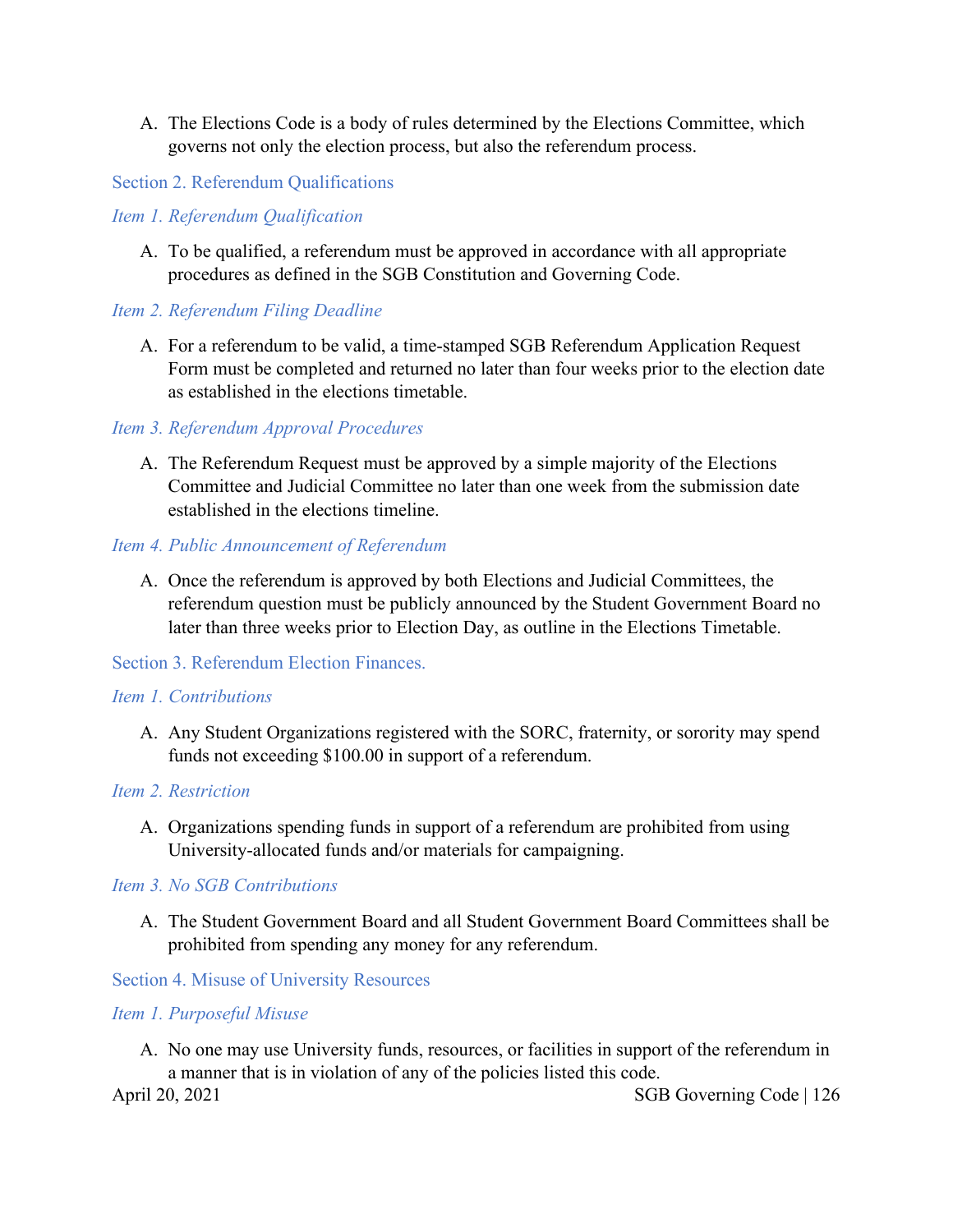#### *Item 2. Student Organization Resource Center*

A. No one may use the services provided by the Student Organization Resource Center (SORC) in support of a referendum.

# *Item 3. Computer Services and Systems Development*

A. No one may violate Pitt IT policies concerning use of computing resources. Individuals are free to use those resources provided by Pitt IT for personal use, such as personal data storage and print quotas, in support of a referendum provided they do not infringe on this policy.

# *Item 4. Restriction on SGB Resources*

A. The facilities and personnel of the Student Government Board or any Student Government Board Committee may not be used to campaign for a referendum.

# Section 5. Posted Campaign Material

# *Item 1. Legal Compliance*

A. Referendum campaigning and posting of all printed material must be in accordance with all University rules and regulations, as well as local, state, and federal statutes.

# *Item 2. Defacing University Property*

A. Stickers, self-adhesive materials; the painting of windows, doors, or other fixtures, and any other placing of campaign materials that in some way damages or defaces walls, doors, windows, or other University fixtures are specifically prohibited. Violations may result in the removal of said materials and/or immediate disqualification of any candidate by the Elections Committee.

# *Item 3. Posting Restrictions*

- A. Posters placed in the classrooms can be tacked with thumb tacks or staples on the cork strip at the top of blackboards or on the bulletin boards. They shall not be placed on ceilings, walls, doors, or podiums. Only one poster may be placed in any permitted classroom.
- B. Specifically, posters may not be:
	- 1. Hung in the Cathedral of Learning Nationality Rooms.
	- 2. Hung in such a manner that they obstruct any other posted material.
	- 3. Posted on the outside of any University building or in any unauthorized location including but not limited to blackboards, revolving doors, glass doors, and windows.

# *Item 4. Banners*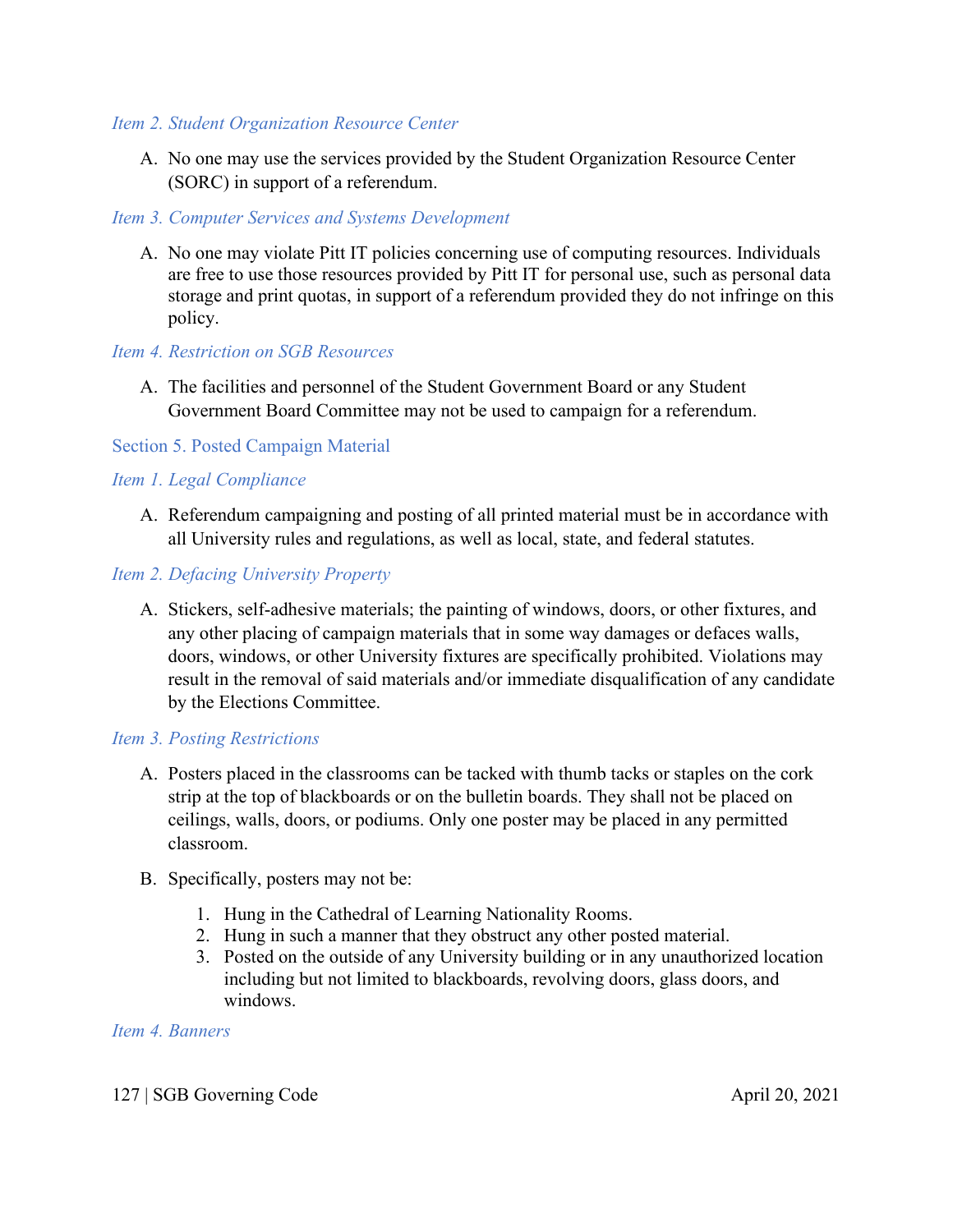A. Banners may be hung only after permission has been granted by the appropriate University department or building. Banners hung in the Schenley Quadrangle may only be hung facing the inside of the Quadrangle and may only be hung after obtaining permission from the residents of the window being used. Banners may not be hung from the Litchfield Towers or the William Pitt Union and no banner may obstruct any other posted material.

# *Item 5. Polling Date*

A. All posters and banners must contain the polling dates of the referendum.

# *Item 6. Limitation of Authority*

A. Some bulletin boards are the property of other University departments or organizations and they reserve the right to remove anything on these boards at their discretion. The Elections Committee has no authority over the removal of posters and banners by the University of Pittsburgh staff.

# Section 6. Bribery & Coercion

# *Item 1. Elections Committee and Student Government Judicial Committee*

A. At no time shall any individual attempt to bribe, coerce, intimidate, or otherwise attempt to exert undue influence on any member of the Student Government Board Elections Committee or the Student Government Board Judicial Committee.

# *Item 2. Voters*

A. At no time shall any individual attempt to bribe, coerce, intimidate, or otherwise attempt to exert undue influence on any voter in the Student Government Board Election.

# *Item 3. Definition*

- A. Bribery and coercion shall include, but are not limited to:
	- 1. Promises of appointment or reappointment to positions of authority.
	- 2. Threats to politically or socially ostracize an individual.
	- 3. Transfers of funds, goods or services not relevant to the Student Government Board Election.
	- 4. Intimidations of physical violence.

# Section 7. Adjudication & Penalties.

# *Item 1. Violations under Elections Committee Jurisdiction*

A. Violations of the Election Code or policies of the Student Government Board Elections Committee shall be addressed by the Elections Committee in accordance with Judicial Procedure as outlined in this code.

April 20, 2021 SGB Governing Code | 128 *Item 2. Violations under SGB Judicial Committee Jurisdiction*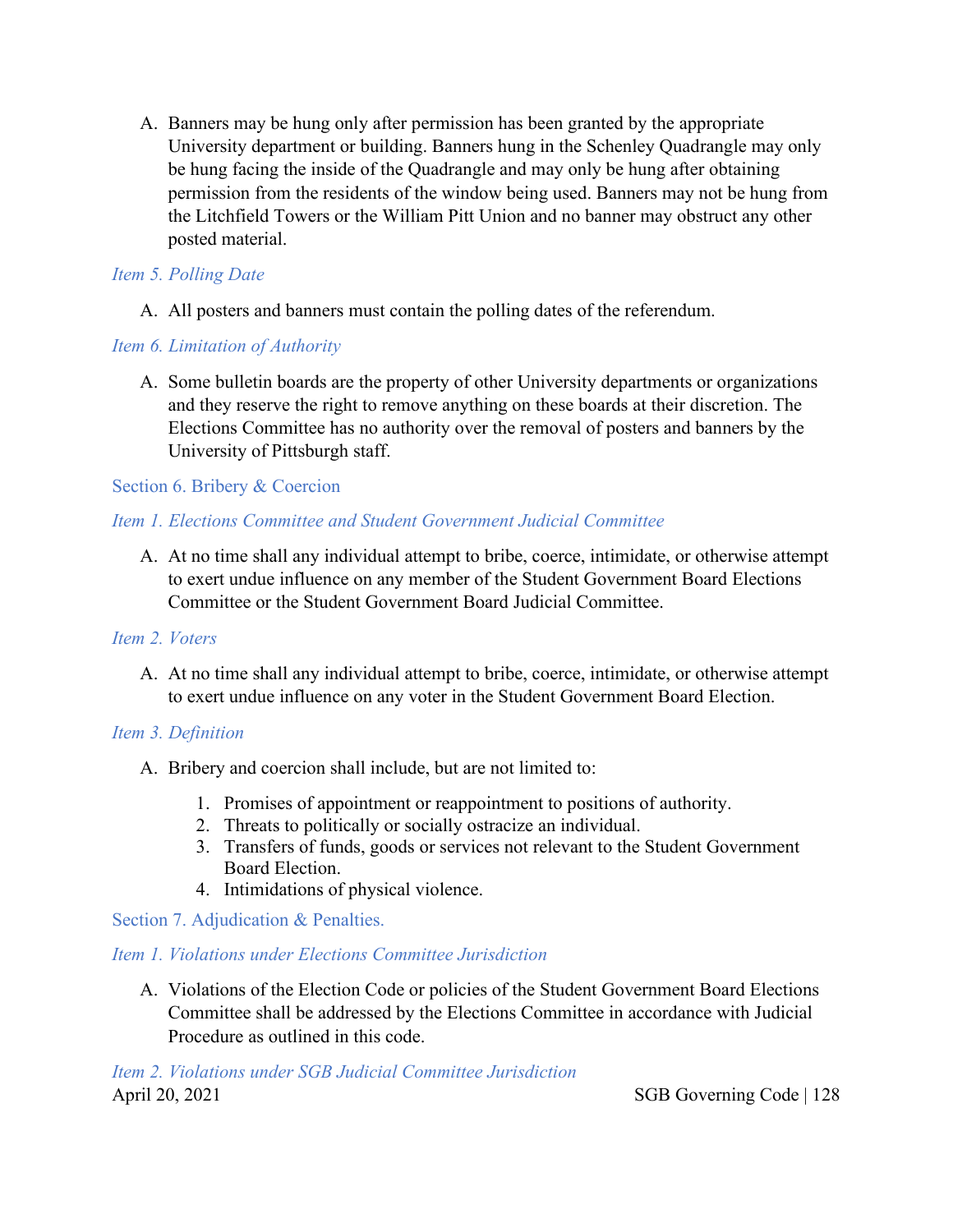A. Violations of policies not maintained by the Elections Committee but still maintained by the Student Government Board shall be addressed by the Student Government Board Judicial Committee.

#### *Item 3. Other Violations*

- A. Violations of policies not maintained by the Student Government Board, the Elections Committee, or the Judicial Committee shall be referred to the appropriate Judicial Authority. This includes but is not limited to violations of:
	- 1. The University of Pittsburgh Student Code of Conduct.
	- 2. Computer Services and Systems Development Policies.
	- 3. Any applicable rules and regulations of the University of Pittsburgh.
	- 4. Any applicable local, state, and federal laws.

#### Section 8. Elections Committee Programming

#### *Item 1. Referendum Programming*

A. The Elections Committee, at its discretion, may sponsor programs it believes will increase voters' knowledge of the referendum and increase voter turnout.

#### Section 9. Eligible Voters

#### *Item 1. Criteria for Voting*

A. All undergraduate students not solely enrolled in CGS registered at the Oakland campus of the University of Pittsburgh are eligible to vote in the Student Government Board referendums.

# Section 10. Referendum Campaigning

# *Item 1. Public Disclosure*

A. Voting times shall be established by the Elections Committee and publicized prior to the referendum.

# *Item 2. Campaigning*

A. There will be no active campaigning within University computer labs on the day of the referendum. If the day of the referendum is the day of an SGB election, no candidates or campaign staff shall be permitted to campaign in University buildings on behalf of a referendum on the day of the election.

# *Item 3. Campaign Material*

A. Campaigning organizations and individuals are responsible for permanently removing all campaign materials within University buildings no later than midnight preceding the opening of the polls.

129 | SGB Governing Code April 20, 2021 Section 11. Counting Procedure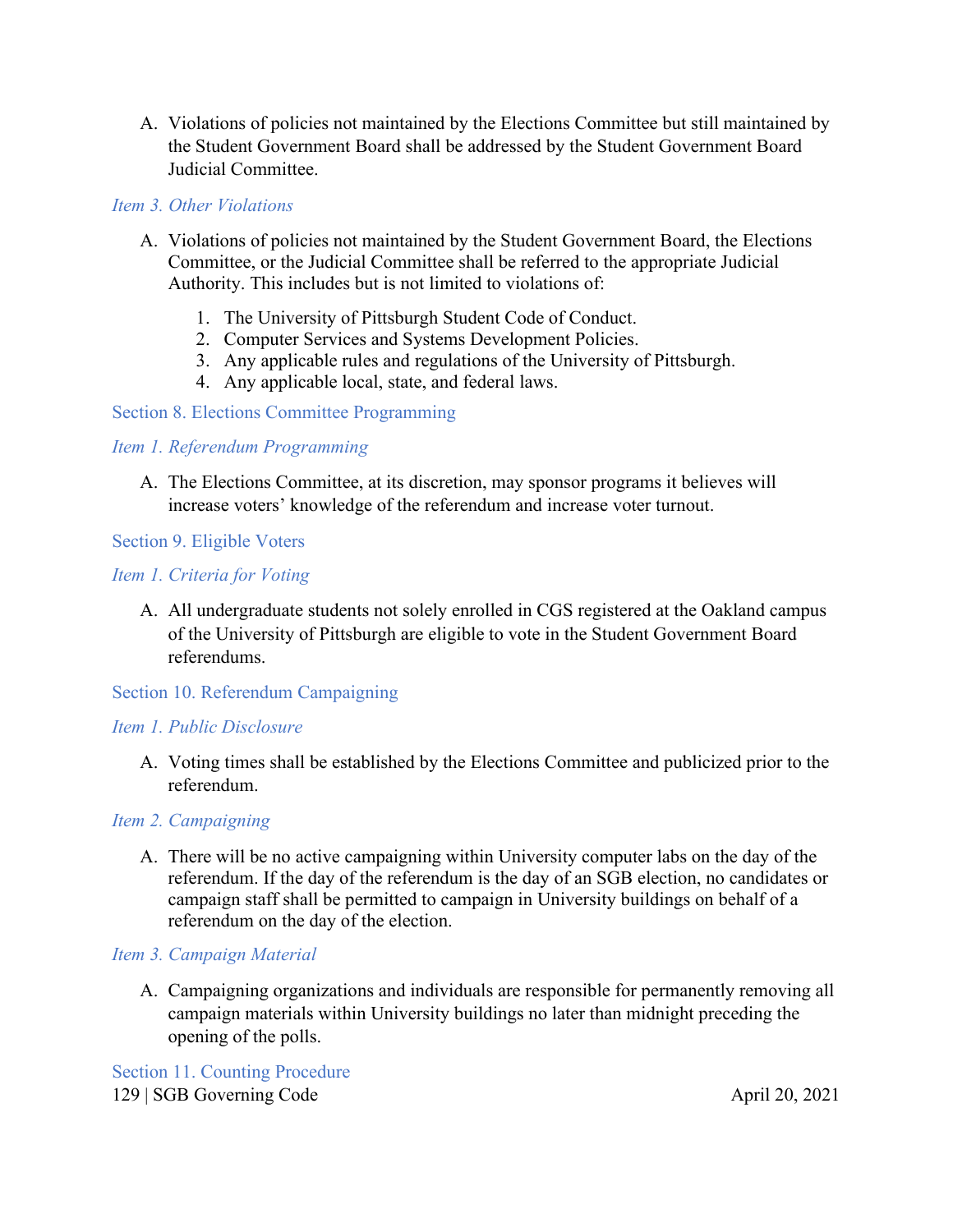#### *Item 1. Tabulation of Votes*

A. Only the SGB Advisor, the SGB President, and the Elections Committee Chair may have access to the final vote tabulation process. If the SGB President is running for a position, they will not have access to the results.

#### Section 12. Announcement of Results

#### *Item 1. Announcement of Results*

A. Only after all ballots have been counted will the Elections Committee officially and publicly announce the results of the referendum.

# *Item 2. Public Record*

A. All official ballots, files, application information, and lists submitted to the Elections Committee and provided for the referendum are declared to be public record and will be kept safely by the office of Student Government Board for a period of 90 days following the last day of balloting.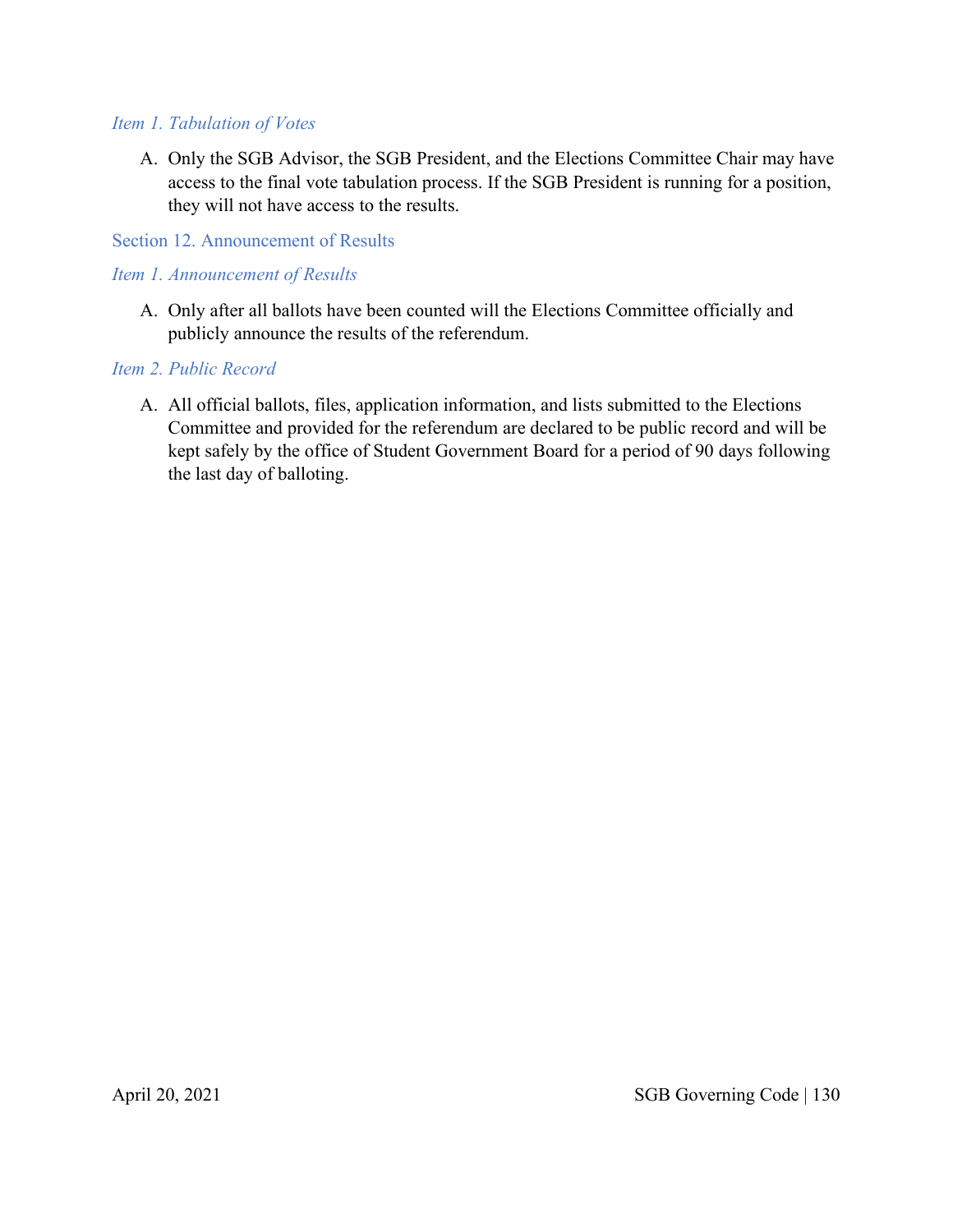# TITLE 6. THE ASSEMBLY

# **Chapter 1. Assembly Bylaws**

# **Article 1. Mission of the Assembly**

*Item 1. Mission of the Assembly*

A. The Assembly of the Student Government Board shall gather and exchange information on behalf of the student body and student organizations of the University of Pittsburgh, Pittsburgh Campus. The Assembly shall, through the appropriate channels, advise and communicate with the Board on matters of importance to students at the University.

# **Article 2. Assembly Membership**

#### Section 1. Composition

#### *Item 1. Delegates*

- A. The Assembly will be composed of one delegate from each of the following groups:
	- 1. Governance Groups
		- a. Engineering Student Council
		- b. Nursing Student Association
		- c. Asian Students Alliance
		- d. Black Action Society
		- e. Inter-Fraternity Council
		- f. National Pan-Hellenic Council
		- g. National Panhellenic Conference
		- h. Resident Student Association
	- 2. Schools
		- a. School of Arts and Sciences
		- b. College of Business Administration
		- c. School of Engineering
		- d. School of Computing and Information
		- e. School of Nursing
- B. Delegates shall be selected as follows:
	- 1. Delegates for Governance Groups shall be the president of the Governance group or another executive board member designated by the president.
	- 2. Delegates for schools shall be selected from the students in the school.

#### *Item 2. Ex officio members*

- A. The Vice President for Governance shall be an ex officio member and the Speaker of the Assembly.
- 131 | SGB Governing Code April 20, 2021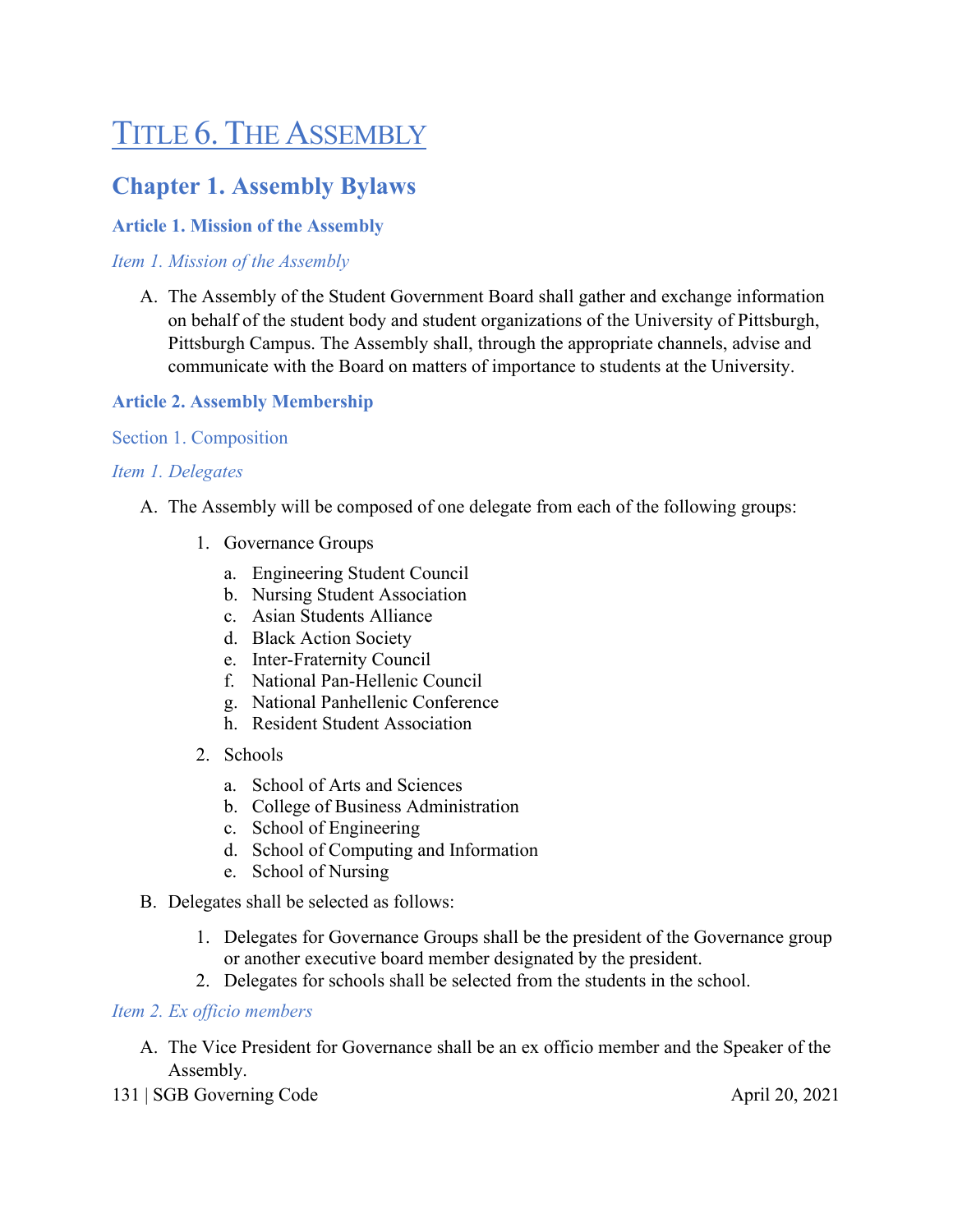# B. The President shall be a non-voting ex officio member of the Assembly.

# Section 2. Officer Positions

#### *Item 1. Speaker*

- A. The Speaker will be responsible for calling and conducting meetings of the Assembly.
- B. The Speaker will appoint all officer positions from the delegates of the Assembly.

# *Item 2. Speaker Pro Tempore*

- A. The Speaker Pro Tempore shall carry out the roles and responsibilities of the Speaker in their absence.
- B. The Speaker Pro Tempore shall be appointed by the Speaker from the delegates.

# Section 4. Duties and Responsibilities

# *Item 1. Duties of Delegates*

- A. Delegates shall provide advice to the Board when requested, and may bring any topic of concern to the attention of the Board.
- B. Delegates are not considered "SGB members" and are responsible only to their represented group.

# *Item 3. Duties of Ex Officio Members*

- A. As Speaker of the Assembly, the Vice President for Governance may only vote when their vote will change the outcome. The Speaker may call on any delegate to perform the duties of the Chair. The Speaker may reclaim the Chair from any member at any time.
- B. As a non-voting ex officio member, the President may attend any of the open or closed meeting of the Assembly but may not vote on any official business and shall not be considered when determining quorum.

# **Chapter 2. Meetings and Procedures**

# **Article 1. Meetings**

# *Item 1. Regular Meetings*

A. The Assembly shall meet on a regular basis.

# *Item 2. Special Meetings*

- A. The Speaker may call special meetings as needed.
- B. The Speaker shall call a meeting upon request by one-fourth of the Assembly.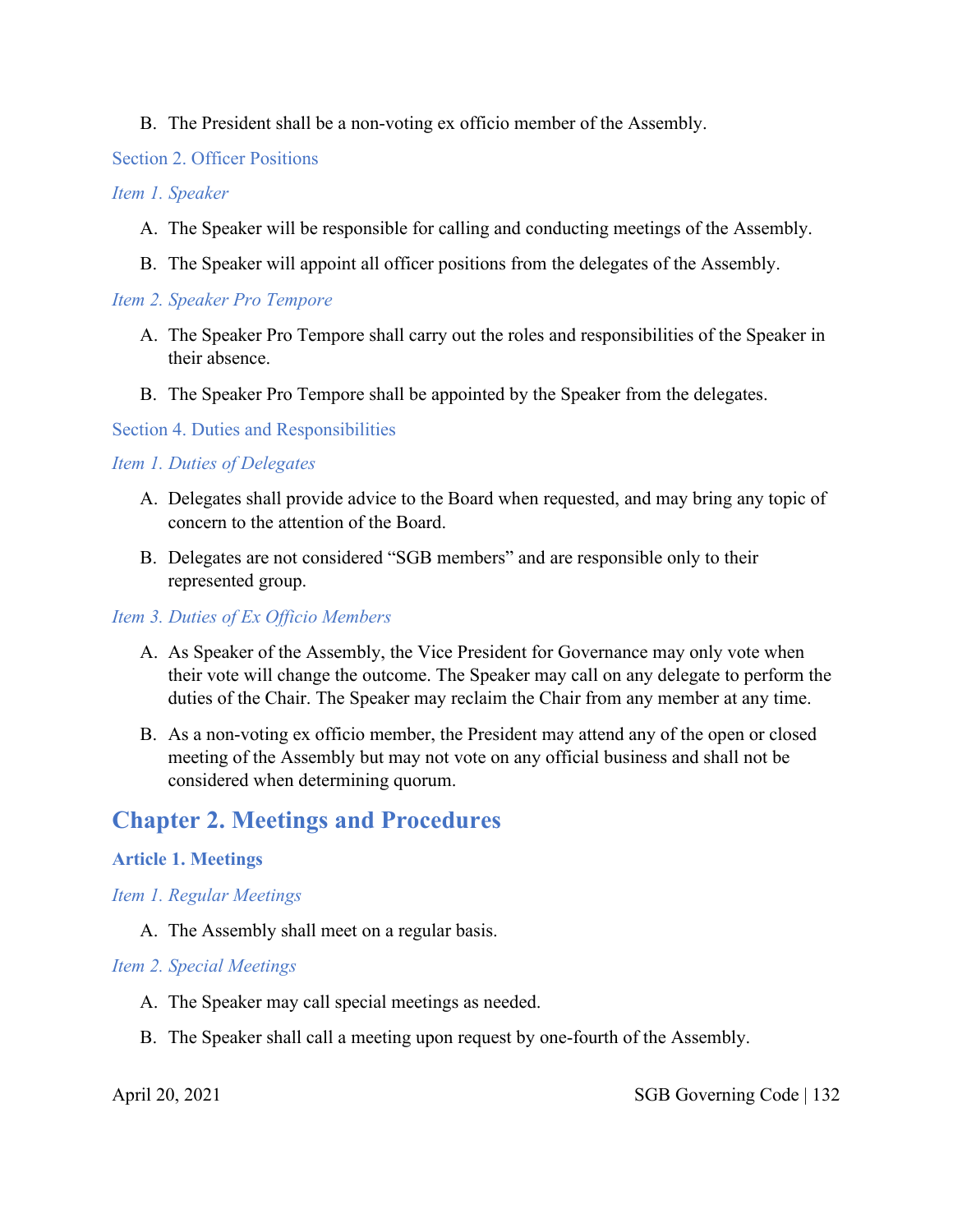- C. The Speaker shall be required to convene a special meeting of the Assembly upon the request of the President of the Board.
- D. Special meetings may be declared open or closed to the public.

# *Item 3. Quorum*

A. Quorum shall consist of 2/3 of the total number of appointed delegates.

Section 2. Procedure

# *Item 1. Meeting Procedure*

A. The Speaker shall provide an agenda for each Assembly meeting to each delegate at least 24 hours in advance of the meeting, which shall include all items of discussion propose by delegates.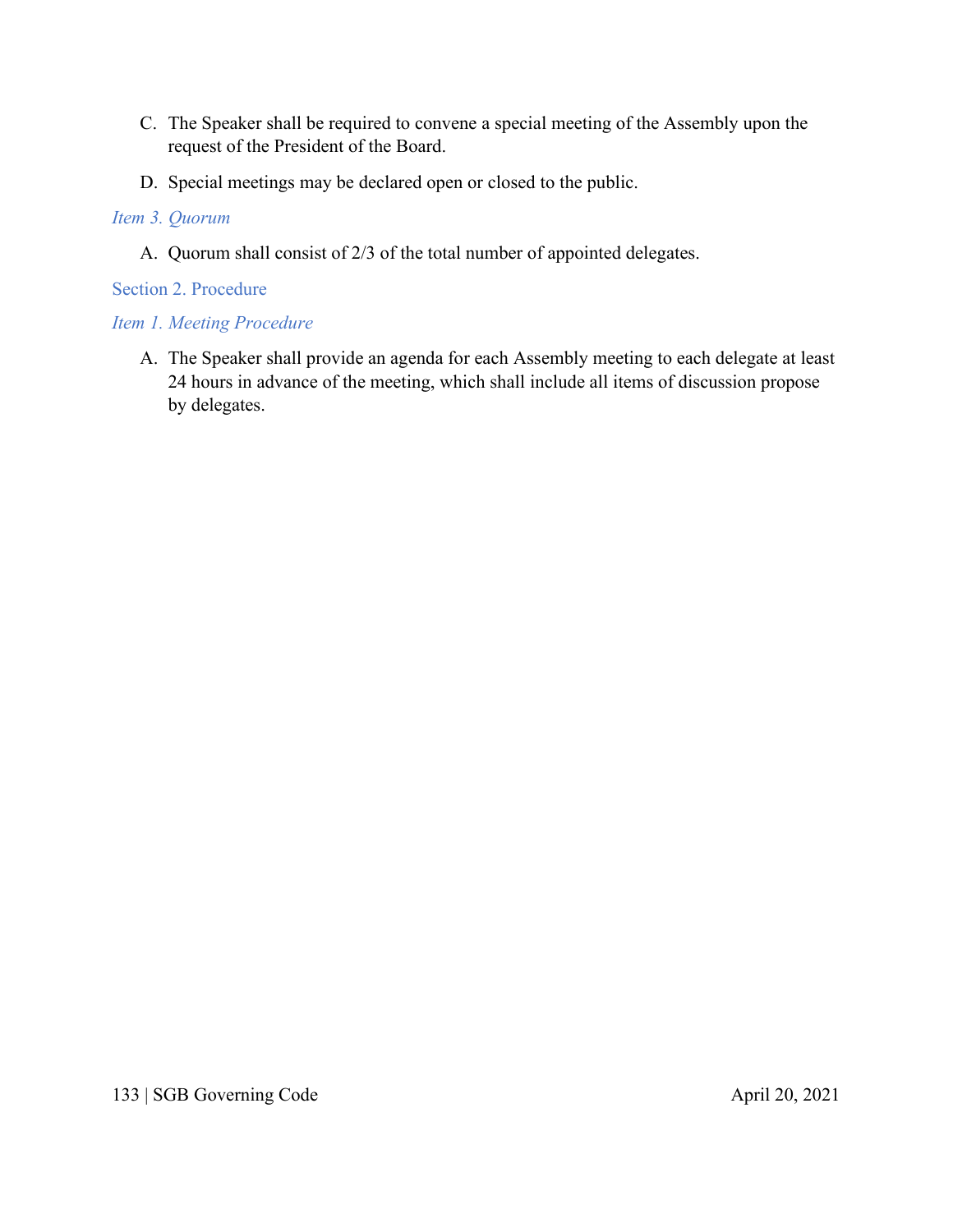# TITLE 7. STUDENT ORGANIZATION CODE

# **Chapter 1. Formula Groups**

# **Article 1. General Information about Formula Groups**

# *Item 1. Purpose and Definition*

A. A formula group shall be defined as a designated organization that provides a common good accessible by the entire undergraduate student body, regardless of student affiliation with the organization.

# *Item 2. Establishment and Abolishment of Formula Groups*

- A. The responsibility for articulating policies and procedures pertaining to Formula Groups is the purview of the Vice Provost and Dean of Students and ultimately the Provost. Student Government Board participates in the formal review process and may be the proposer of a new Formula Group.
- B. The process for establishing a Formula Group is left general to account for varying roles of Formula Groups on campus. There is no formal application process, but SGB and Student Life have constructed the following guidelines for establishing a Formula Group.
	- 1. A detailed proposal with a one page summary sheet must be written. During the development process, it is expected that additional meetings with Student Affairs staff, Student Government Board, and relevant stakeholders will be necessary. The formal proposal should include
		- a. Goals and objectives of the program and a description of programs and services.
		- b. Rationale for request, namely, the existence of special needs, interests, and concerns of the constituency.
		- c. An assessment of University resources as well as non-University resources already in place to address the identified needs and concerns.
		- d. An estimate of annual Student Activity Fee funding required to meet the goals and objectives of the program.
		- e. An assessment plan to determine if goals and objectives have been met as well as the specific skills set learned.
		- f. An organizational structure of the proposed Formula Group.
	- 2. After the full proposal is presented to the Vice Provost and Dean of Students, SGB shall formally make a recommendation to the Division of Student Affairs. SGB shall make its decision determining whether a common good is present and if it is in the best interest of the student body to label an organization as a Formula Group.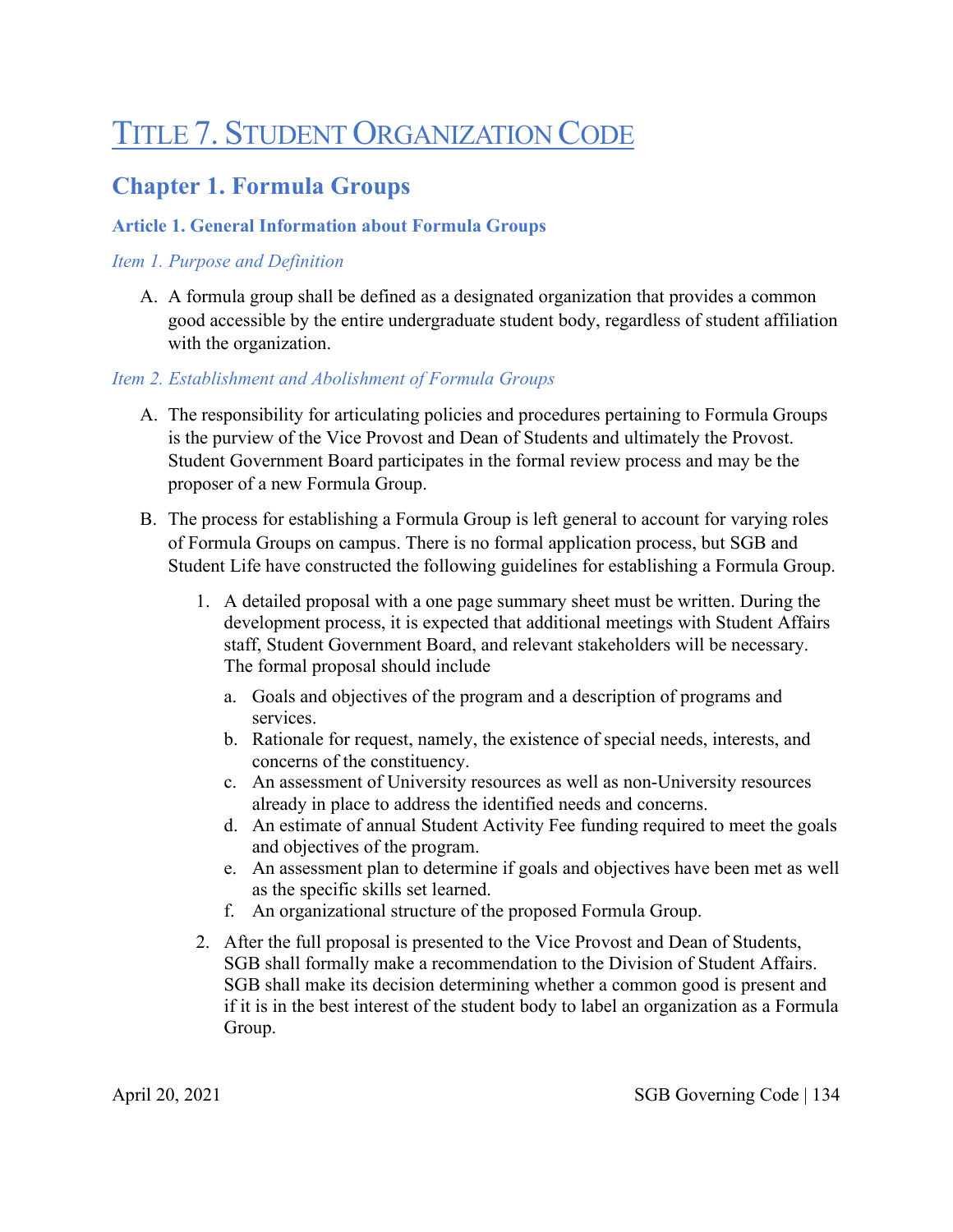C. From time to time, SGB may decide that it is in the best interest of the student body to abolish a Formula Group. To do so, SGB must make a formal proposal and recommendation to the Division of Student Affairs outlining why there is no longer a common good accessible by the entire undergraduate student body and why it is no longer in the best interest of the student body to label the organization as a Formula Group.

# *Item 3. Formula Group Finance*

- A. Student Government Board has recommended that the following student organizations' budgets be allocated based upon the following percentages of the Student Activities Fee:
	- 1. WPTS-FM Radio: 5%
	- 2. Pitt Program Council: 26.9%
	- 3. PittServes: 7.4%
	- 4. Student Office of Sustainability: 0.3%
	- 5. Student Government Board: 1.4%
	- 6. The Pitt News: 2%
- B. Student Government Board may recommend changes to the above percentages when deemed necessary.

# **Article 2. WPTS-FM Radio**

# *Item 1. About WPTS-FM Radio*

- A. WPTS-FM Radio is an educational, non-commercial FM station owned by the University of Pittsburgh and operated by its students.
- B. WPTS-FM Radio serves to give involved students an outlet for expression and to grow professionally while providing a college radio station accessible by all students on campus.

# *Item 2. Operations and Finance*

- A. WPTS-FM Radio shall receive 5% of the Student Activities Fund. All finances shall be managed by its advisor.
- B. WPTS-FM Radio shall be run in accordance to its own constitution and bylaws under the direction of its advisor.

# **Article 3. Pitt Program Council**

# *Item 1. About the Pitt Program Council*

A. The Pitt Program Council is a student-run activities board for the University of Pittsburgh campus that operates as a department within Student Life under the Division of Student Affairs.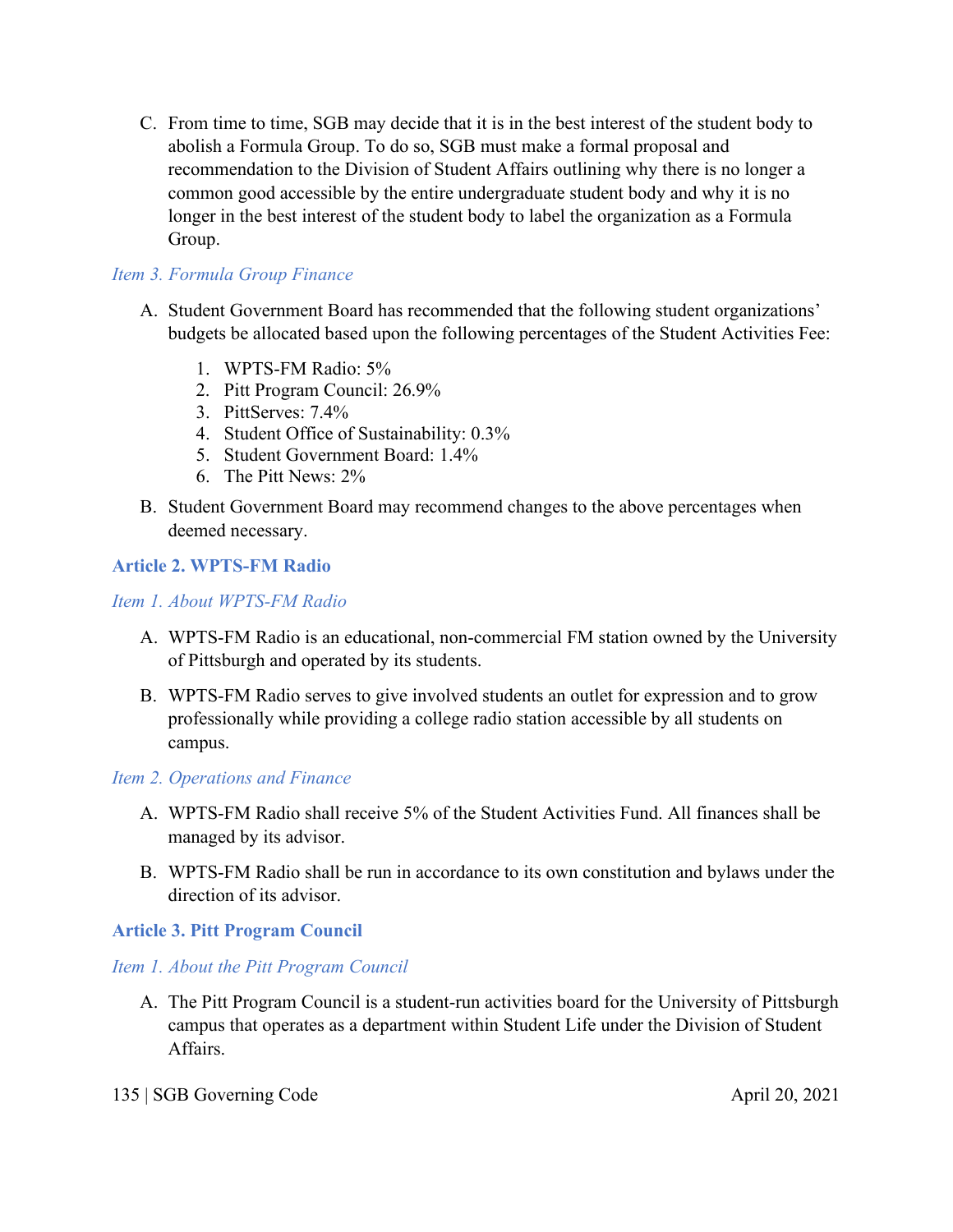B. This body is charged with planning and executing a wide variety of entertainment, recreational, social, and educational activities.

#### *Item 2. Operations and Finance*

- A. The Pitt Program Council shall receive 26.9% of the Student Activities Fund. All finances shall be managed by its advisor.
- B. Its day to day operations shall be run in accordance to its own constitution and bylaws under the direction of its advisor.

#### **Article 4. PittServes**

# *Item 1. About PittServes*

- C. PittServes is a University-wide initiative created to empower students with the ability to make an impact on the Pittsburgh community.
- A. PittServes connects individual students and student organizations seeking service opportunities with local and regional organizations that need volunteers for projects.

#### *Item 2. Operations and Finances*

- A. PittServes shall receive 7.4% of the Student Activities Fund. All finances shall be managed by its advisor.
- B. Its day to day operations shall be run in accordance to its own constitution and bylaws under the direction of its advisor.

# **Article 5. Student Office of Sustainability**

#### *Item 1. About the Office*

- A. The Student Office of Sustainability (SOOS) will operate under the Division of Student Affairs to foster environmental awareness throughout the Pitt community.
- B. The goal of the office is to infuse sustainability to the culture, values, and decision making process at the University of Pittsburgh.
- C. The office will increase the quantity and quality of sustainability initiatives on campus, provide services and support to the campus community, advocate and assist with sustainable innovations on campus, and ensure the fulfillment of institutional commitments to sustainable initiatives.

#### *Item 2. Office Responsibilities*

- A. Use resources at the University to coordinate new programs to build a more sustainable campus.
- B. Enhance communication between relevant departments and host monthly meetings.

April 20, 2021 SGB Governing Code | 136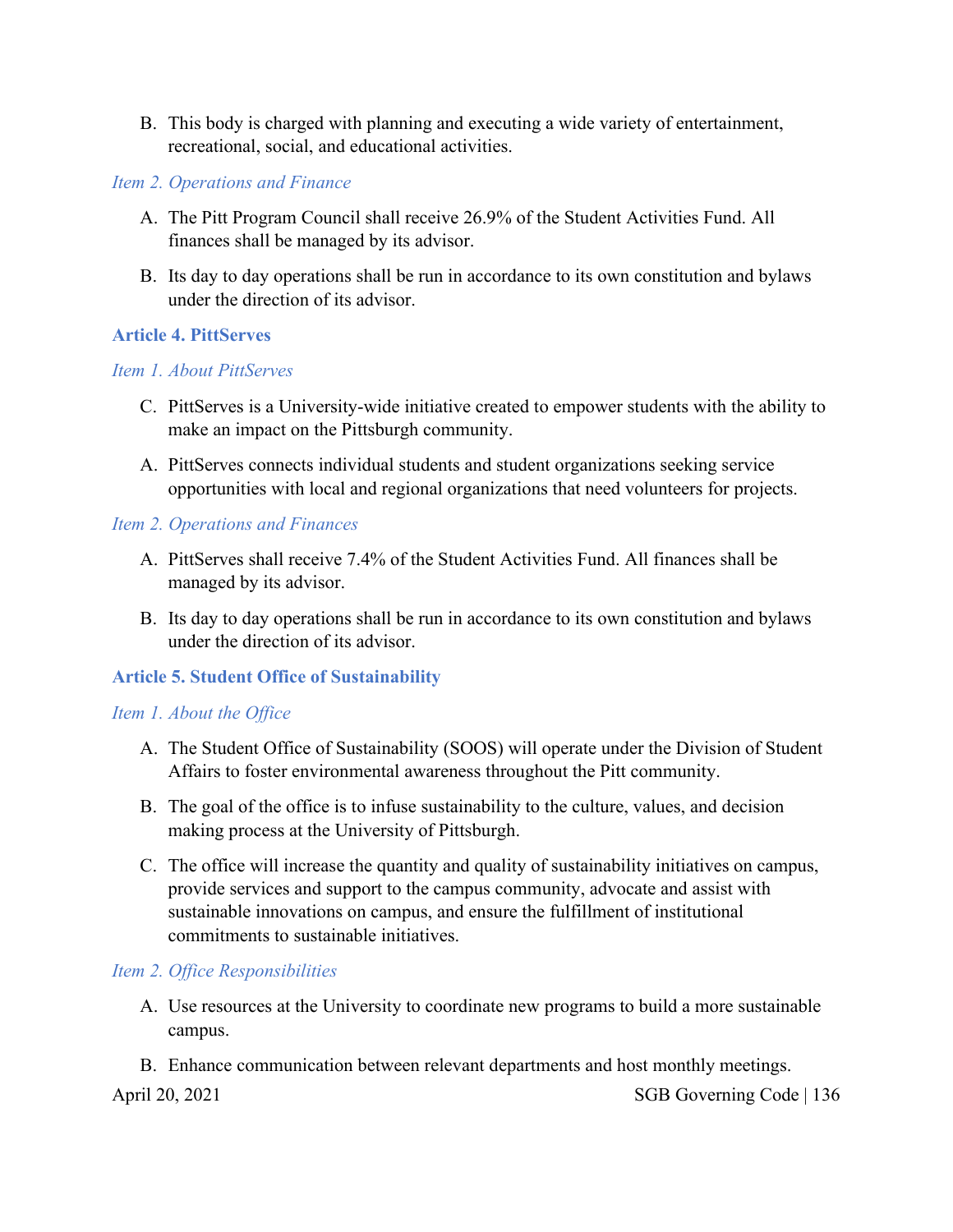- C. Enable students to have a direct impact on campus sustainability initiatives.
- D. Coordinate service opportunities that promote a healthier environment.
- E. Develop and maintain a website to publicize the University's progress on sustainability initiatives.

# *Item 3. Student Office of Sustainability Officers*

- F. The Student Office of Sustainability Outreach Coordinator will foster communication between student groups to ensure the achievement of goals and initiatives of the office.
- A. The Student Office of Sustainability Outreach Coordinator will serve as a liaison to Student Government Board and fulfill the following responsibilities:
	- 1. Serve 5 office hours per week: These hours will take place in the Student Office of Sustainability.
	- 2. Give a report at each SGB Public Meeting.
	- 3. Attend Cabinet meetings and work with the SGB Committee Chairs on collaborative projects.
	- 4. Be the point of contact for Green Event Certification for student organizations.
- B. The Director will organize an executive committee and foster communication between student groups to ensure the achievement of goals and initiatives of the office.

# *Item 4. Finances*

- A. The Office of Sustainability shall receive 0.3% of the Student Activities Fund.
- B. The Pitt Green Fund shall receive \$5,000 of the 0.3% per fiscal year.
- C. The remaining budget shall go towards office events organized by the Director and the Coordinator.

# **Article 6. Student Government Board**

# *Item 1. About Student Government Board*

- A. Student Government Board promotes the needs, concerns, and welfare of the non-CGS undergraduate student population at the University while operating under the Division of Student Affairs.
- B. SGB Board Members and Committees pursue several initiatives throughout the year to ensure the concerns and needs of undergraduate students are being met.
- C. The organization provides a multitude of services to its constituents, in addition to allocating approximately \$1 million to undergraduate student organizations during each fiscal year.

# *Item 2. Operations and Finances*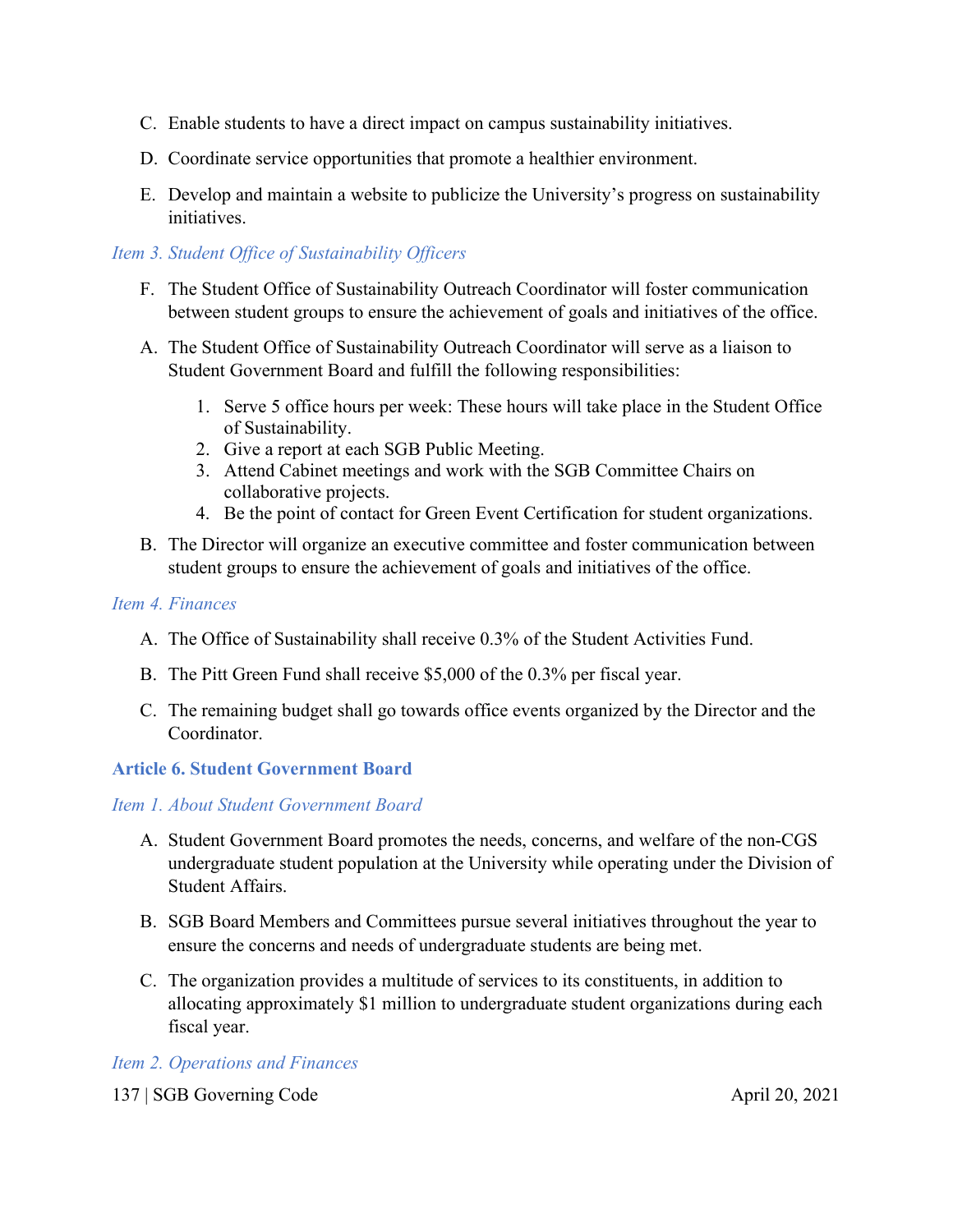- A. Student Government Board shall receive 1.4% of the Student Activities Fund. All finances shall be managed by its Vice President for Operations and its administrative assistant.
- B. Student Government Board's daily operations shall be run in accordance to the SGB Constitution and SGB Governing Code under the direction of its administrative assistant.

# **Article 7. The Pitt News**

#### *Item 1. About The Pitt News*

A. The Pitt News is the student newspaper of the University of Pittsburgh Oakland campus.

#### *Item 2. Operations and Finances*

A. The Pitt News shall receive 2% of the Student Activities Fund. All finances shall be managed by its business manager.

# **Chapter 2. Governance Groups**

# *Item 1. Purpose and Definition*

- A. Given the large and diverse student body at the University of Pittsburgh, Student Government Board has been supplemented by student "governance" groups to allow for greater self-governance among the various student constituencies, and to increase their participation in the life of the University community.
- B. Governance Groups can be classified into two categories:
	- 1. Academically-based governance groups, which exist within the undergraduate responsibility centers as the recognized student governance group through the formal approval of the Dean of an academic responsibility center
	- 2. Co-curricular governance groups, which are advised by a cadre of Student Life professional staff, and must first obtain the approval of the Vice Provost and Dean of Students.
- C. A governance group is a self-governing, issue-oriented student organization representing a specific undergraduate constituency, is dependent on the Student Government Board for most of its funding, and is affiliated with the Office of Student Life or an academic responsibility center, both of which provide professional staff advisors.
- D. SGB considers the following eight organizations to be Governance Groups for all purposes:
	- 1. Academically-based governance groups include
		- a. Engineering Student Council
		- b. Nursing Student Association
	- 2. Co-curricular governance groups include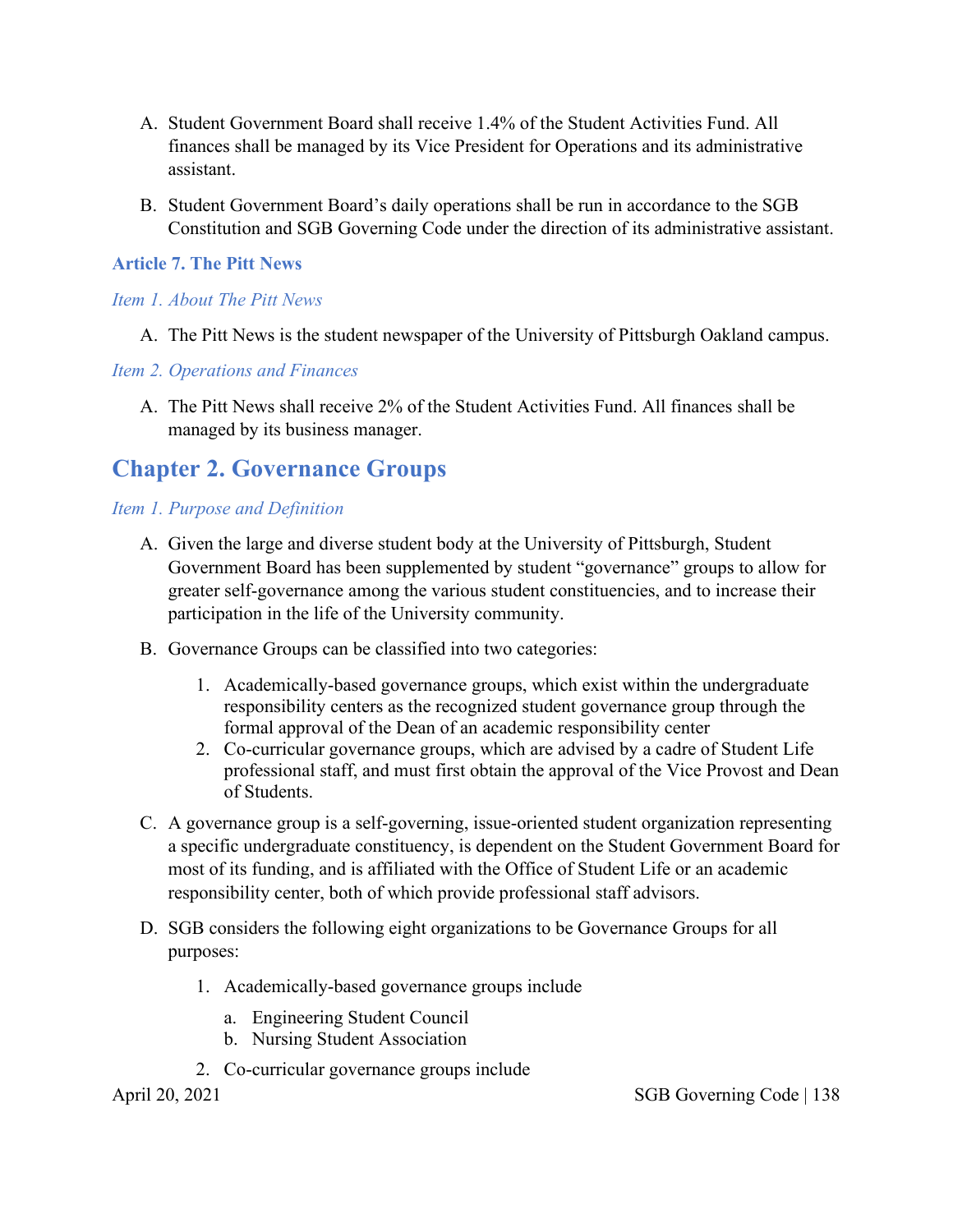- a. Asian Students Alliance
- b. Black Action Society
- c. Inter-Fraternity Council
- d. National Pan-Hellenic Council
- e. National Panhellenic Conference
- f. Resident Student Association

#### *Item 2. Establishment of GGs*

- A. The responsibility for articulating policies and procedures pertaining to governance groups is the purview of the Vice Provost and Dean of Students. Student Government Board participates in the formal review process.
- B. Academically-based organizations of undergraduate schools must submit their requests for governance status to the Dean of their respective school. With the approval of the Dean, the petition is submitted to Student Government Board who makes a recommendation to the Vice Provost and Dean of Students for final approval.
- C. Co-curricular organizations seeking governance status must first submit an application to SGB. In addition to the requirements listed in "Establishment and Abolishment of Formula Groups," applications should include:
	- 1. The purpose and activities of the organization which must be compatible with that of its operating unit. Specifically, the activities of co-curricular organizations must be consistent with the mission of Student Life.
	- 2. Description and size of the constituency.
	- 3. Documented support of members of the constituency as evidenced by their active involvement and participation.
	- 4. A draft of a constitution for the proposed governance group.
- D. SGB shall evaluate the application, and submit a report of its analysis, formal recommendations, and rationale to the Vice Provost and Dean of Students.

# *Item 3. Governance Group Finances*

A. All Governance Groups may request funds from SGB through the Allocations Process outlined in the Allocations Manual.

# **Chapter 3. Remunerations**

# *Item 1. Rationale*

- A. In recognition of their leadership and effort, certain student leaders are remunerated in the form of a stipend.
- B. The positions eligible for stipend and the stipend amounts are approved by the Dean of Students.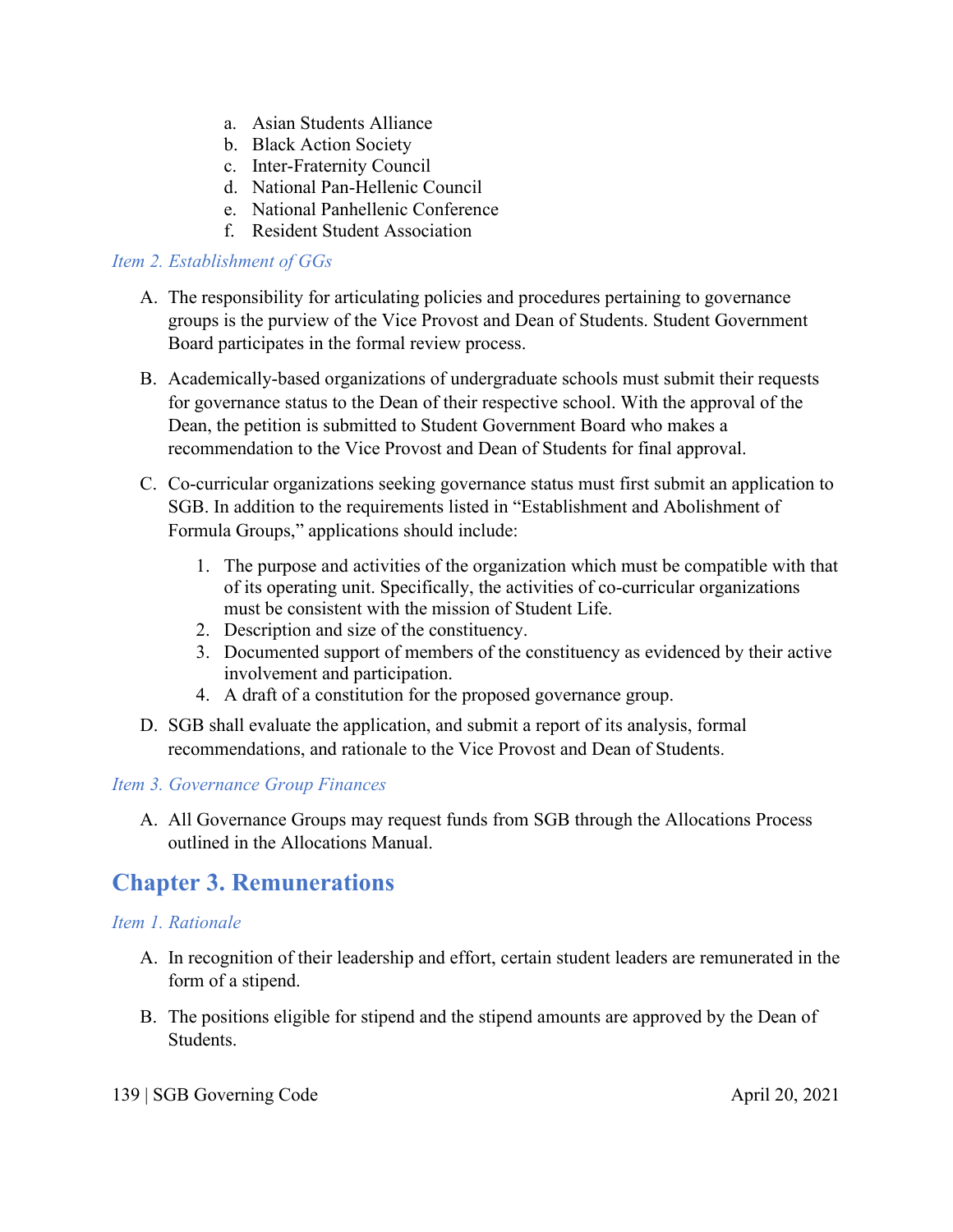# *Item 2, SGB Stipended Positions*

- A. \$290 per month during the academic year:
	- 1. President
- B. \$230 per month during the academic year:
	- 1. Board Members
	- 2. Chief of Staff
	- 3. Communications Director
	- 4. Allocations Chair
- C. \$140 per month during the academic year:
	- 1. Assistant Communications Director
	- 2. Elections, Judicial, and Conditional committee chairs
	- 3. Allocations Committee members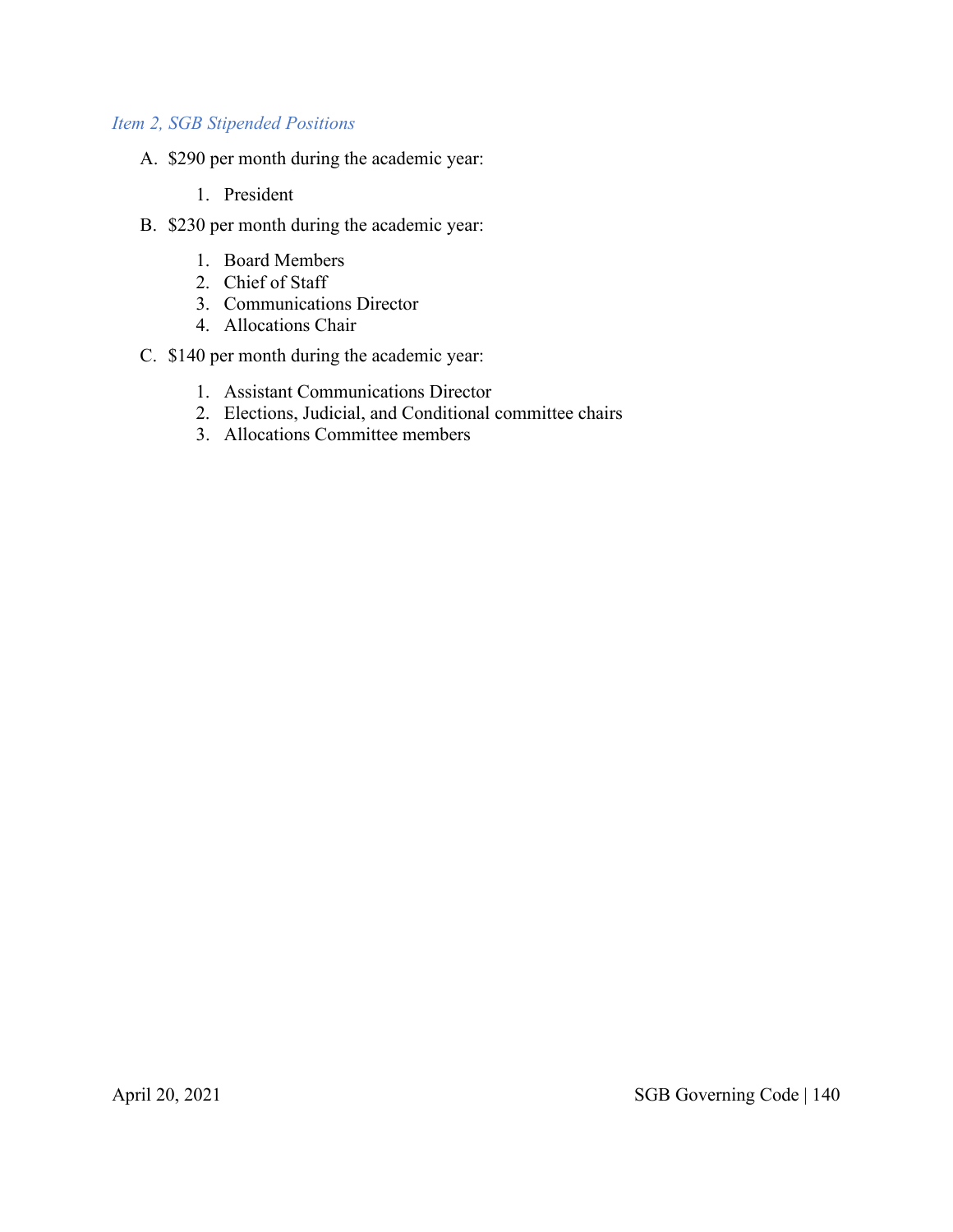# TITLE 8. STUDENT SERVICES PROVIDED BY SGB

# **Chapter 1. Student Legal Services**

# *Item 1. About the Program*

- A. During the Fall and Spring Semesters only, SGB offers legal services for undergraduate non-CGS students.
- B. To schedule an appointment, please call the SGB Office (412-648-7970). Appointment times shall be set by the lawyer.

#### *Item 2. Execution of Program*

A. The Vice President for Operations shall work with the SGB Administrative Assistant to implement this program.

# **Chapter 2. The Collegiate Readership Program**

#### *Item 1. About the Program*

- A. The Collegiate Readership Program allows the University of Pittsburgh Student Government Board to provide students free access to select newspaper publications.
- B. This program offers students the opportunity to learn about issues that span the globe from a top national newspaper.

#### *Item 2. Program Details*

- A. Approved newspaper publications will be made available online for the entirety of the non-CGS undergraduate University of Pittsburgh – Pittsburgh Campus population during the academic year.
- B. The following approved online publications will be made available:
	- 1. The New York Times

#### *Item 4. Execution of Program*

A. The Vice President for Operations shall work with the company representatives to implement this program.

# **Chapter 3. Student Organization Office Space**

#### *Item 1. About the Program*

A. Student Affairs has allowed SGB to assign office space to eligible student organizations in the O'Hara Student Center.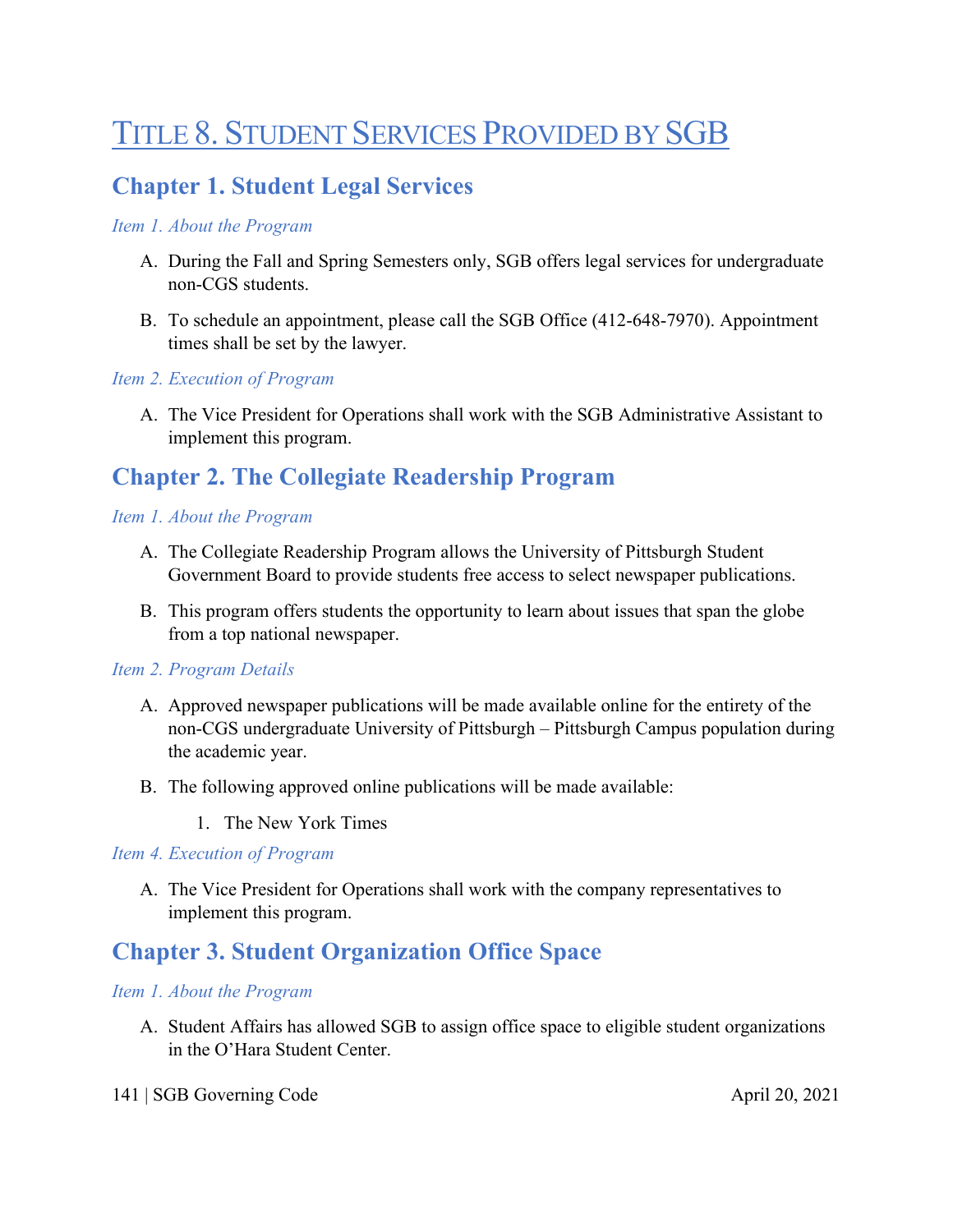- B. There are twelve available cubicle-style office spaces in the O'Hara Student Center.
- C. The Vice President for Operations shall lead the application process on behalf of the Board. The Board holds final authority over the program.

# *Item 2. Eligibility of Student Organizations*

- A. The student organization must be SORC-registered and have at least 20 active members participating in the organization.
- B. The president of the student organization must agree to the terms of use as well as any building policies given by facilities management.

# *Item 3. Terms of Use*

- A. The organizations selected to attain office space will be granted such space for a period of one academic year. Organizations already holding office space will need to reapply during the application period.
- B. Organizations assigned office space may not also be assigned SGB-administered storage space.
- C. Organizations required to leave their spaces shall have one week after notification to vacate the space. SGB reserves the right to remove items that are not removed from the space after this one-week period.

# *Item 4. Application Process*

- A. The Vice President for Operations shall announce the deadlines at the start of the Spring Semester.
- B. An application shall be made available on the SGB website.
- C. Each student organization shall be evaluated based on the strength of its application in addressing how they benefit the student body and how the office space will help them achieve their mission. Re-applicants must (1) demonstrate how they will continue to engage the Pitt student body through their purpose in some form of relevant programming and (2) show how their organization benefited from the office space.
- D. An interview may be required, but will be announced in advance.
- E. The Vice President for Operations reserves the right to commission a task force to assist in the administration of office space.
- F. The Vice President for Operations shall make a recommendation to the Board regarding which student organizations will receive space.
- G. This recommendation shall be voted on and approved by a simple majority of the Board.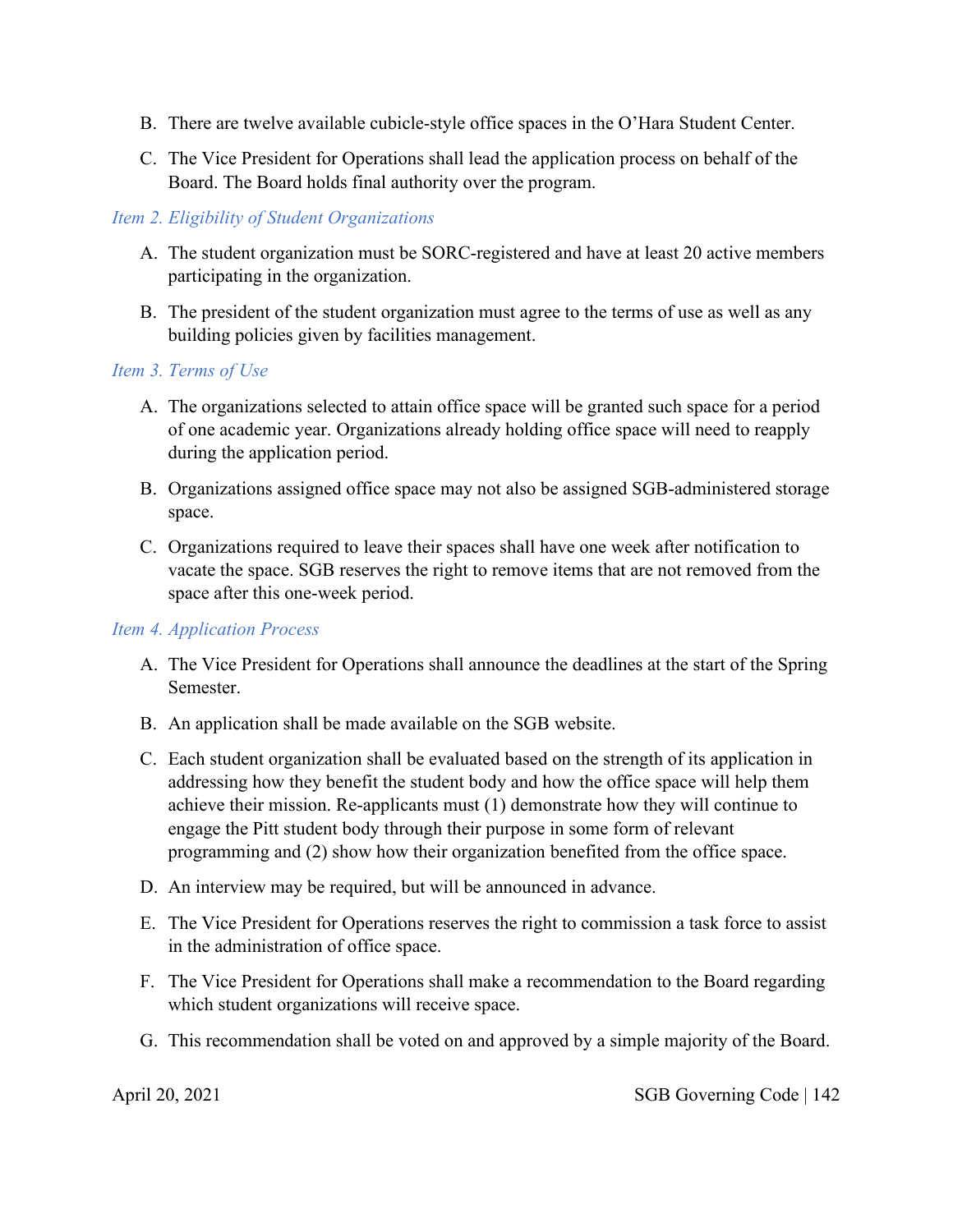# **Chapter 4. Student Organization Storage Space**

# *Item 1. About the Program*

- A. Student Affairs has allowed SGB to assign storage space to eligible student organizations in various locations on campus.
- B. There are cages and lockers available in the O'Hara Student Center and cabinets available on the fifth floor of the William Pitt Union.
- C. The Vice President for Operations shall lead the application process on behalf of the Board. The Board holds final authority over the program.

# *Item 2. Eligibility of Student Organizations*

- D. The student organization must be SORC-registered.
- A. The president of the student organization must agree to the terms of use as well as any building policies given by facilities management.

# *Item 3. Terms of Use*

- A. The organizations selected to attain storage space will be granted such space for a period of one academic year. Organizations already holding storage space will need to reapply during the application period.
- B. Organizations required to vacate their spaces shall have one week after notification to vacate the space. SGB reserves the right to remove items that are not removed from the space after this one-week period.

# *Item 4. Application Process*

- A. The Vice President for Operations shall announce the deadlines at the start of the spring semester. Applications are accepted on a rolling basis.
- B. An application shall be made available on the SGB website.
- C. Each student organization shall be evaluated based on what it is storing in their locker and how often those materials will need to be accessed. Preference shall be given to organizations who need to regularly access their materials.
- D. SGB reserves the right to analyze how often a student organization accessed its locker if it is reapplying.
- E. The Vice President for Operations shall make a recommendation to the Board regarding which student organizations will receive space.
- F. This recommendation shall be voted on and approved by a simple majority of the Board.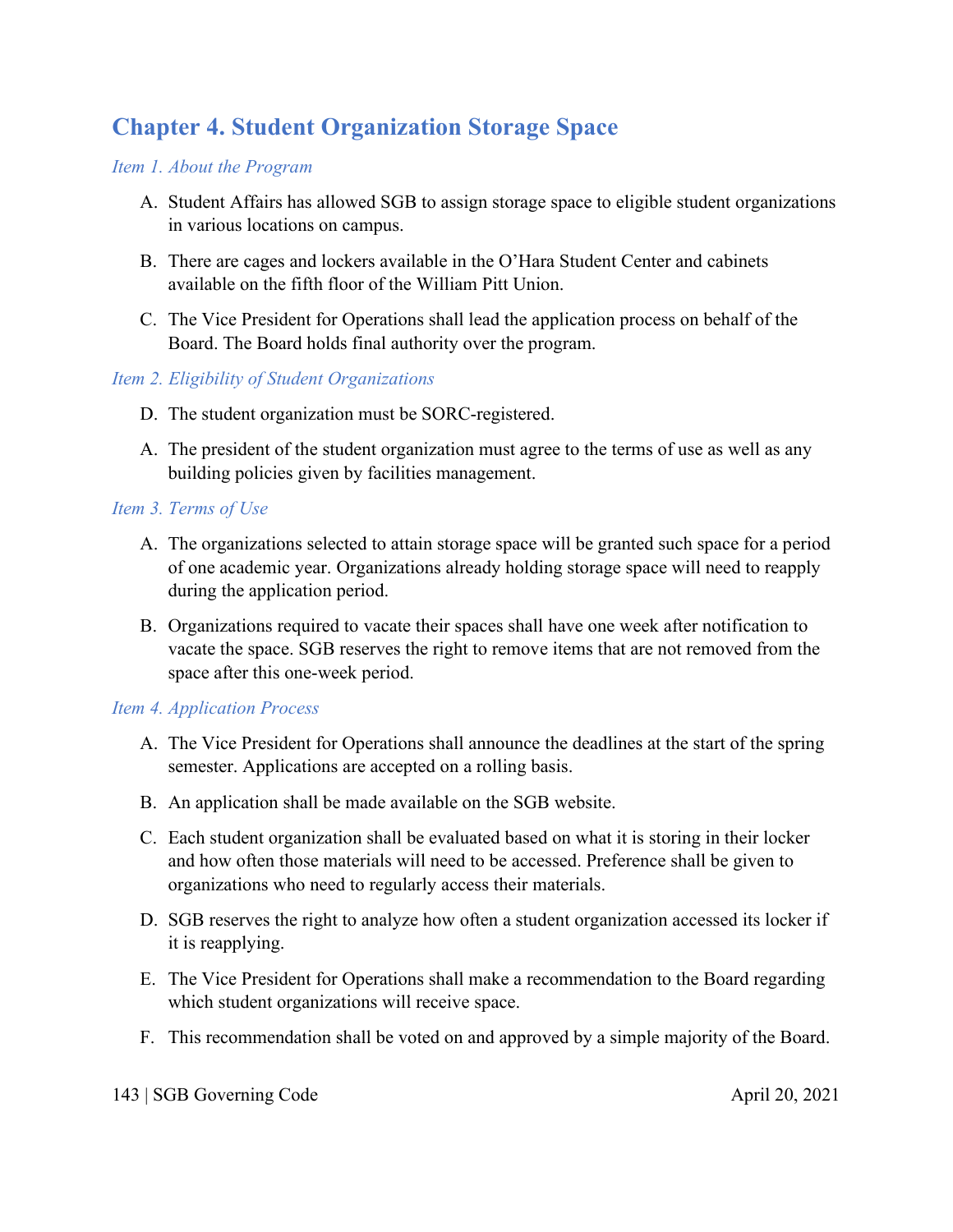# **Chapter 5. Undergraduate Conference Fund for Research**

# *Item 1. About the Program*

- A. Student Government Board created the Undergraduate Conference Fund for Research to support undergraduate non-CGS students who are invited to present their research at a conference.
- B. The program offers grants of up to \$500 to lower the cost of travel to and from the conference.
- C. Funds are awarded on a rolling basis until all the funds are distributed within the fiscal year.
- D. The Vice President for Operations shall be responsible for implementing this program on behalf of the Board.

# *Item 2. Eligibility*

- A. The applicant must be an undergraduate of the University of Pittsburgh, Pittsburgh campus not enrolled in the College of General Studies.
- B. The applicant must have been invited to present their research at a conference that they have not already presented at.
- C. The applicant must not have received an Conference Grant within the fiscal year or have been awarded more than two Conference Grants within their tenure at the University of Pittsburgh.

# *Item 3. Application Process*

- A. Applicants shall fill out the application, available on the Student Government Board website, prior to attending the conference. An application is considered complete when it includes all supporting documentation. Supporting documentation includes:
	- 1. Basic personal information
	- 2. Advisor contact information (if applicable)
	- 3. The invitation to present at the conference
	- 4. A research abstract
- B. The Vice President for Operations evaluates requests once a week and announces decisions at the weekly Public Meeting. Applications must be submitted before 5PM on Tuesday in order to be announced at the current week's Public Meeting.
	- 1. The Vice President for Operations will approve the grant if the applicant meets all eligibility requirements, the application is complete, and all policies and procedures were followed.